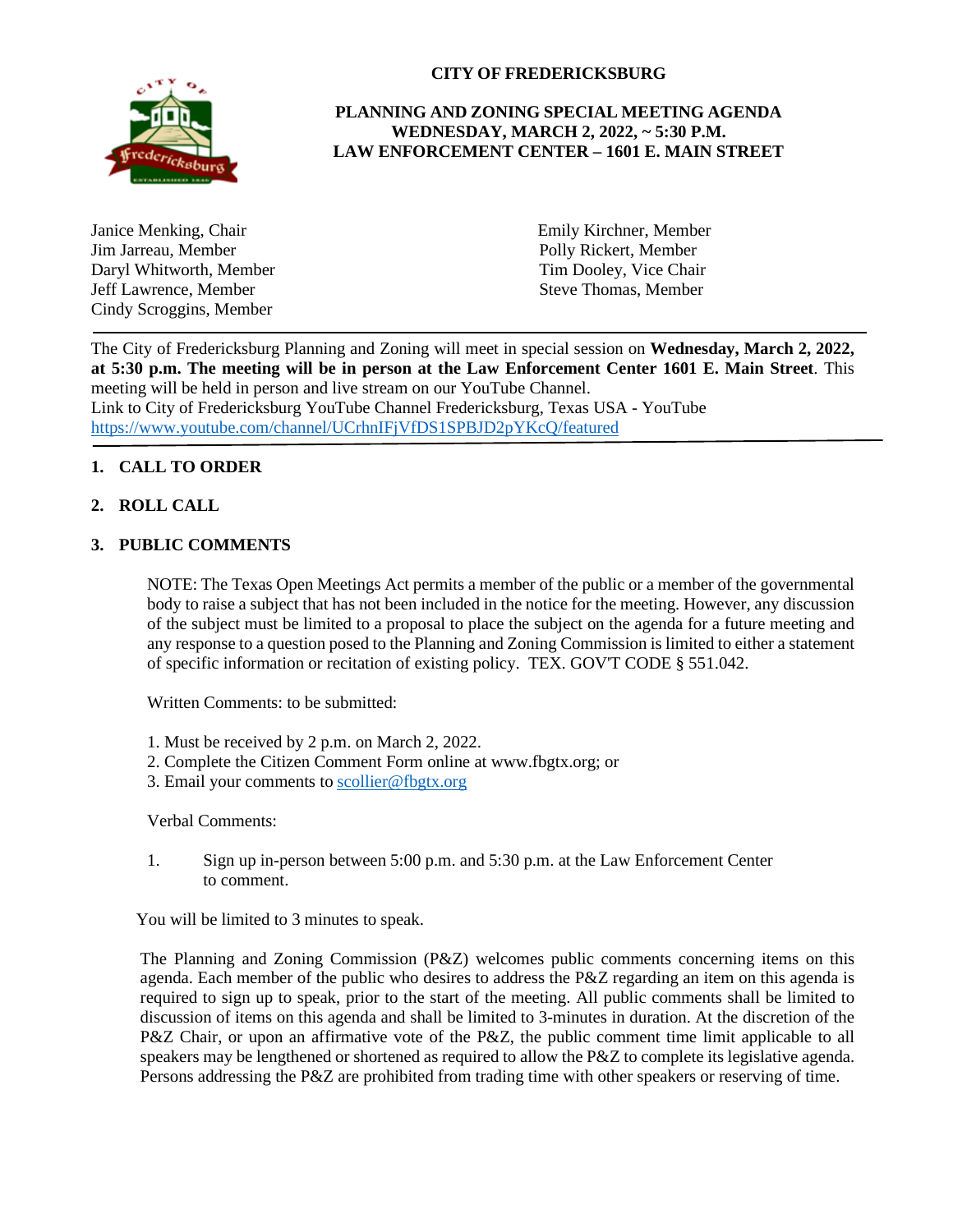# **4. ACTION ITEMS**

REQUEST #Z-2120 TO CONSIDER PROPOSED AMENDMENTS (DRAFT #5) TO THE CITY'S ZONING CODE AFFECTING DEVELOPMENT REGULATIONS IN MULTIPLE ZONING DISTRICTS ACROSS THE CITY, INCLUDING BUT NOT LIMITED TO, DEVELOPMENT STANDARDS, SHORT-TERM RENTAL USE REGULATIONS, PARKING REQUIREMENTS, LAND USE CHARTS, DEFINITIONS, IMPERVIOUS COVER, AND SET BACK REQUIREMENTS.

A.

# **5. ADJOURN**

This is to certify that I, Anna Hudsson, posted this Agenda before 5:00 PM. on February 25, 2022, on the bulletin board at the City of Fredericksburg City Hall, 126 W. Main St., Fredericksburg, Texas as well as the City of Fredericksburg's website fbgtx.org.

Anathusen

Anna Hudson Historic Preservation Officer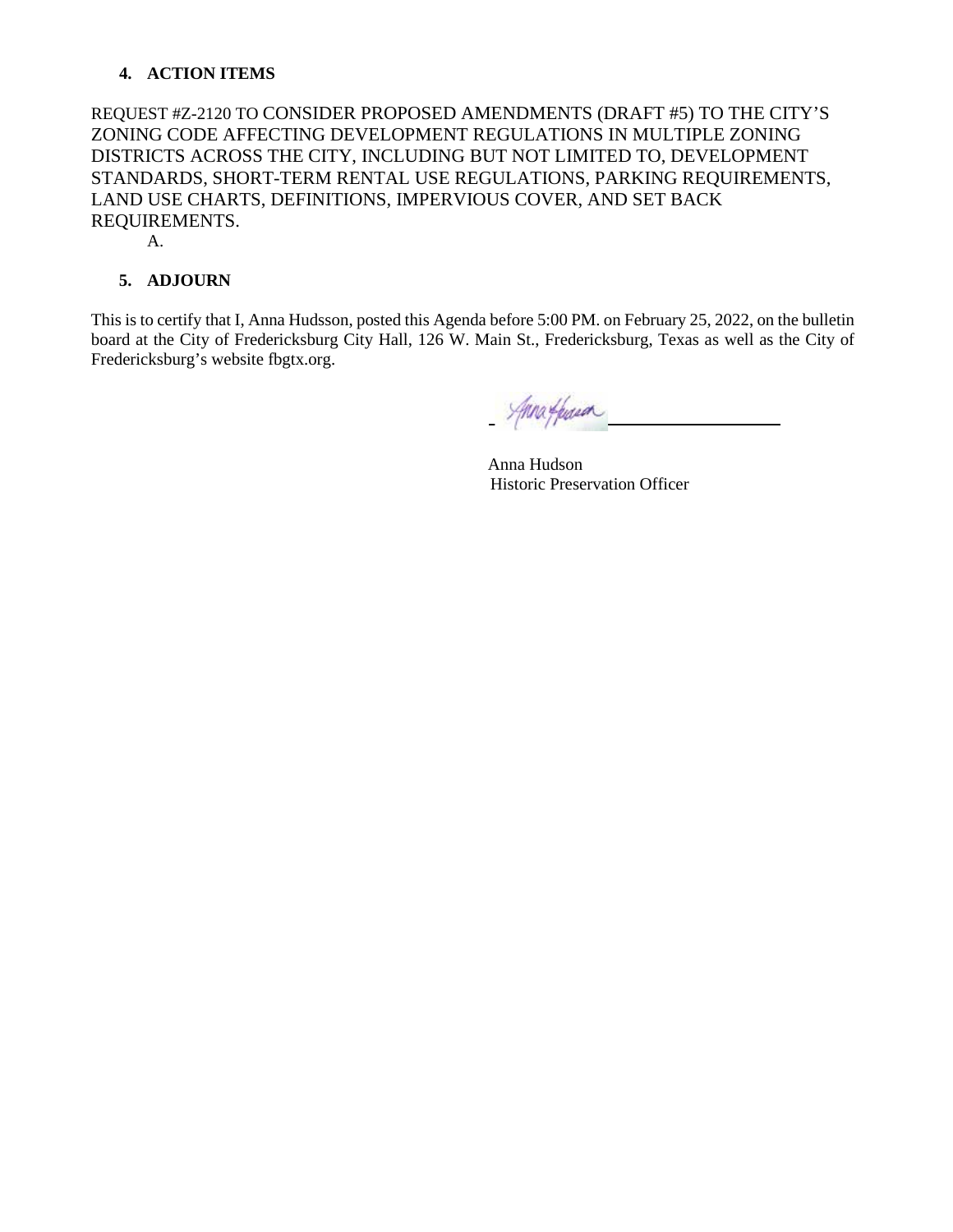

# **PLANNING & ZONING COMMISSION MEMO**

- **DATE:** March 2, 2022
- **TO:** Planning & Zoning Commission
- **FROM:** Jason Lutz
- **SUBJECT:** SUBJECT: Z-2120 CONSIDERATION AND RECOMMENDATION REGARDING PROPOSED AMENDMENTS TO THE CITY'S ZONING CODE REGARDING SHORT-TERM RENTALS, DEVELOPMENT STANDARDS, PARKING REQUIREMENTS, LAND USE CHARTS, DEFINITIONS, IMPERVIOUS COVER, AND OTHER REGULATIONS.

## **Summary:**

Staff is proposing amendments to the City's adopted zoning code regarding short-term rentals. These regulations will define different types of STRs, assign permitted land uses by zoning district, regulate parking, setbacks, impervious cover, operational requirements, and other development standards.

# **Background / Analysis:**

Staff has created several drafts and Draft #5 is currently available on the City's website for review and attached to this packet.

City Council and P&Z Commission held a joint workshop on February 10<sup>th</sup> and provided additional direction for staff.

The Planning & Zoning Commission held a public hearing on February 16, 2022 to allow citizens an opportunity to speak regarding the proposed changes. Since that time, staff made several modifications based on direction received at the joint City Council and P&Z Meeting.

Below is a list of modifications staff was directed to make.

1. R1 zoning districts need changes to the land use chart, conditional use permit chart, and additional criteria for the Historic Overlay District.

# The City of Fredericksburg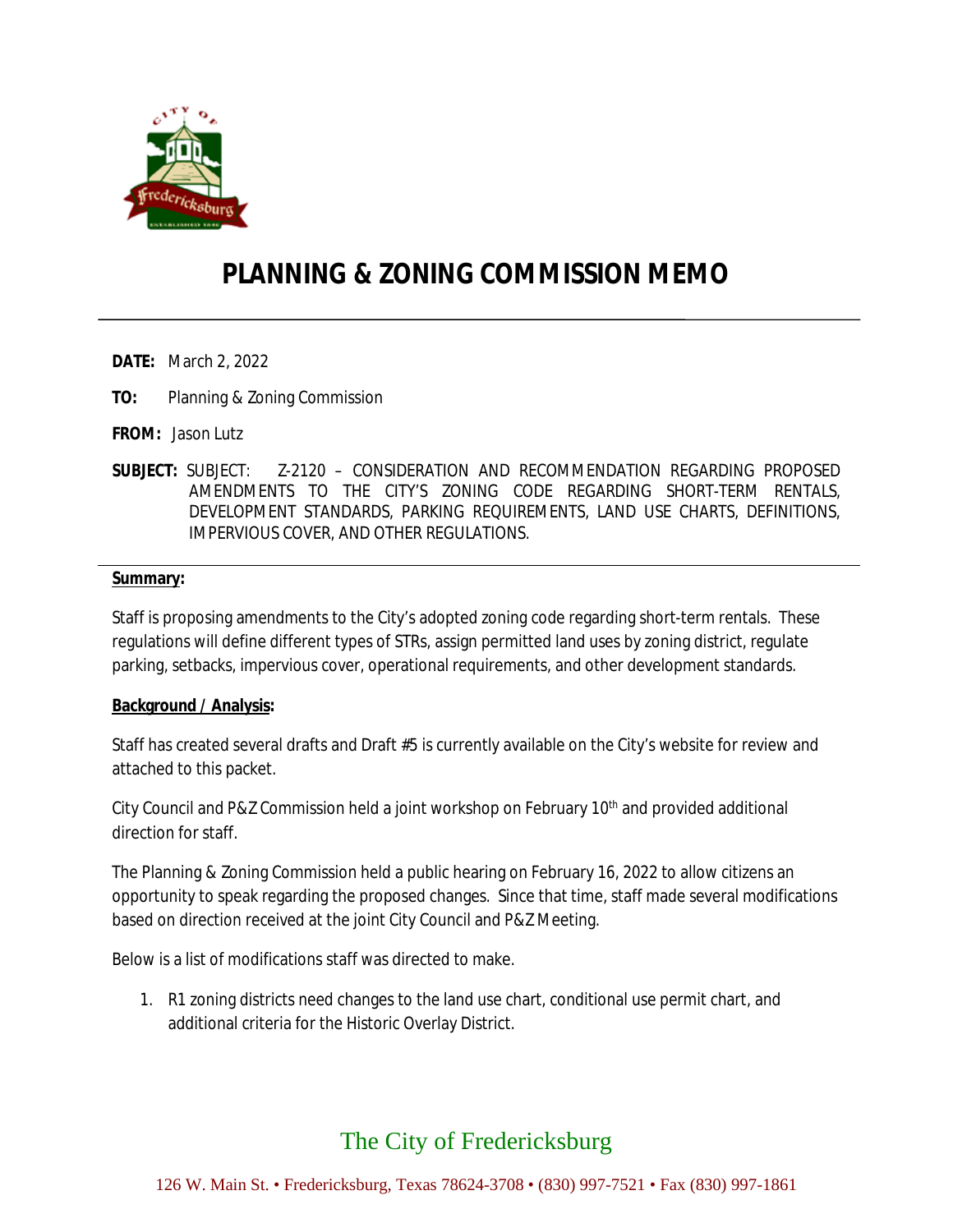- 2. R2 zoning districts need changes to the land use chart, conditional use permit chart, and additional criteria for the Historic Overlay District.
- 3. Conditional Use Section needs to be modified regarding criteria for approval.
- 4. Language regarding deed restrictions and HOAs need to be added.
- 5. Penalty and Provisions sections also need to be modified.

Staff has attached Draft #5 and an updated matrix highlighting the proposed amendments. As usual, all additions to the code are highlighted in blue and all deletions have been struck through and in red. You will also find sections of code in the draft and in the matrix that have been highlighted in yellow. These are the changes staff made from Draft #4 to Draft #5.

# **Recommendation:**

Staff recommends approval of the proposed changes as presented.

# The City of Fredericksburg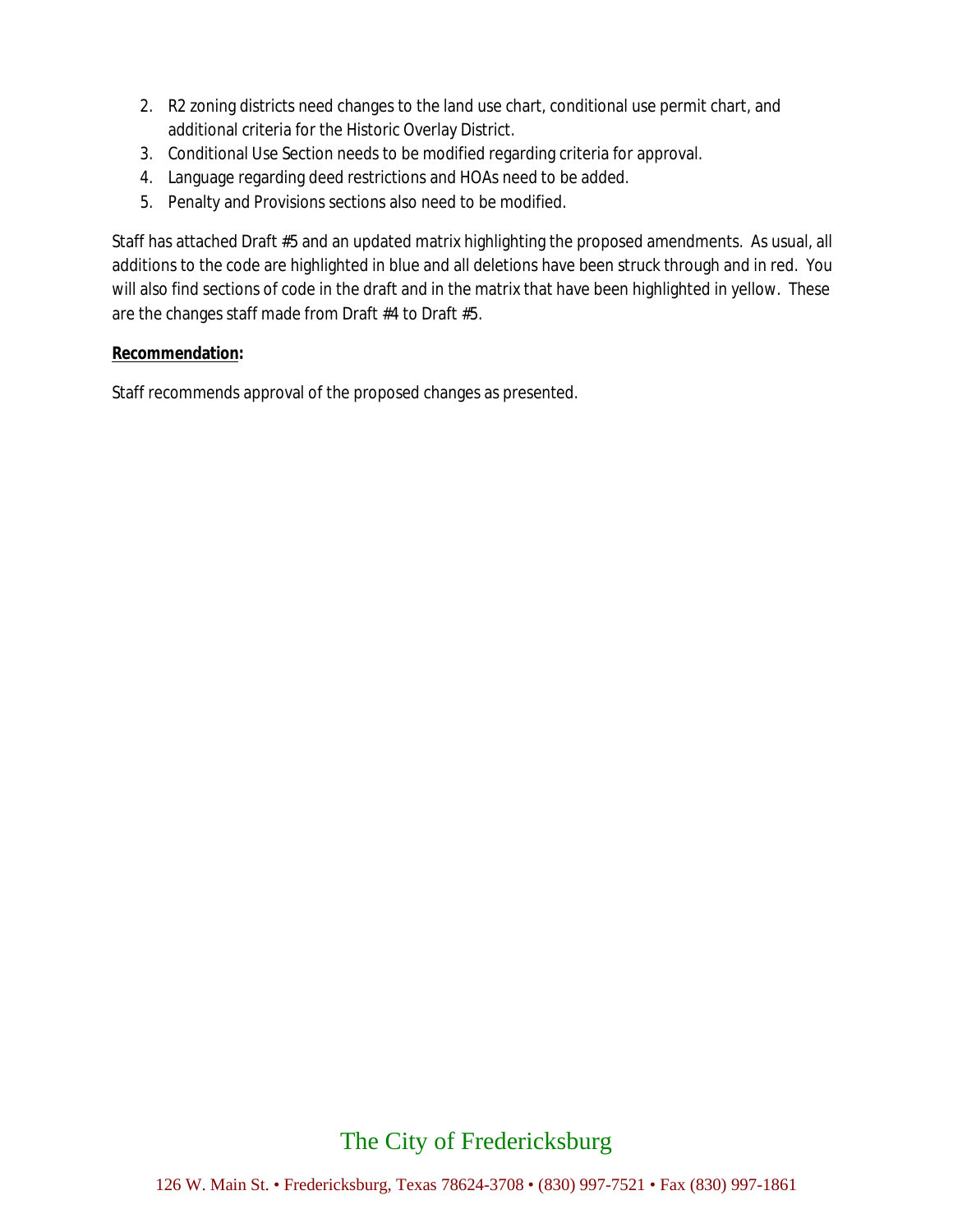| <b>ZONING CODE SECTION</b>               | <b>DRAFT5</b>                                                                                                                                                                                   |
|------------------------------------------|-------------------------------------------------------------------------------------------------------------------------------------------------------------------------------------------------|
|                                          |                                                                                                                                                                                                 |
| Sec. 2.100. DEFINITIONS (Starting Pg. 1) | Added definition for Accessory Structures/Uses                                                                                                                                                  |
|                                          | Added definition for Apartment                                                                                                                                                                  |
|                                          | Deleted definition for Bed & Breakfast                                                                                                                                                          |
|                                          | Added definition for Co-ownership/fractional ownership, residential                                                                                                                             |
|                                          | Added definition for Corporate Housing                                                                                                                                                          |
|                                          | <b>Added definition for Guest</b>                                                                                                                                                               |
|                                          | Modified definition for Impervious Cover                                                                                                                                                        |
|                                          | Added definition for Local Contact Person                                                                                                                                                       |
|                                          | Added definition for Local Operator                                                                                                                                                             |
|                                          | Added definition for Owner                                                                                                                                                                      |
|                                          | Added definitions to define the 5 types of STRs within the City                                                                                                                                 |
|                                          | Added definition for STR Bedroom                                                                                                                                                                |
|                                          | Added definition for STR Dwelling Unit                                                                                                                                                          |
|                                          | Added definition for Timeshare                                                                                                                                                                  |
|                                          | STR (Accessory) or accessory structures cannot exceed the size of the                                                                                                                           |
|                                          | primary structure.                                                                                                                                                                              |
|                                          |                                                                                                                                                                                                 |
| Sec. 3.100. R1 SINGLE-FAMILY RESIDENTIAL | Allows STR (B&B) or STR (Accessory Dwelling) by right                                                                                                                                           |
| (Starting Pg. 25)                        | Allows STR (Unoccupied) with a CUP if 2 or more property lines are<br>adjacent to a lawfully permitted "STR Unoccupied" or<br>If 50% or more of the properties on one side of a street, between |
|                                          | intersecting streets, are lawfully permitted "STRs Unoccupied" (STR B&B                                                                                                                         |
|                                          | and STR Accessory are not included in this calculation).                                                                                                                                        |
|                                          |                                                                                                                                                                                                 |
|                                          | Deleted old B&B references and regulations                                                                                                                                                      |
|                                          | Added language to allow Guest Houses or STR (Accessory Dwelling) for                                                                                                                            |
|                                          | lots over 10,000 sq ft                                                                                                                                                                          |
|                                          | Added Impervious Cover cap                                                                                                                                                                      |
|                                          |                                                                                                                                                                                                 |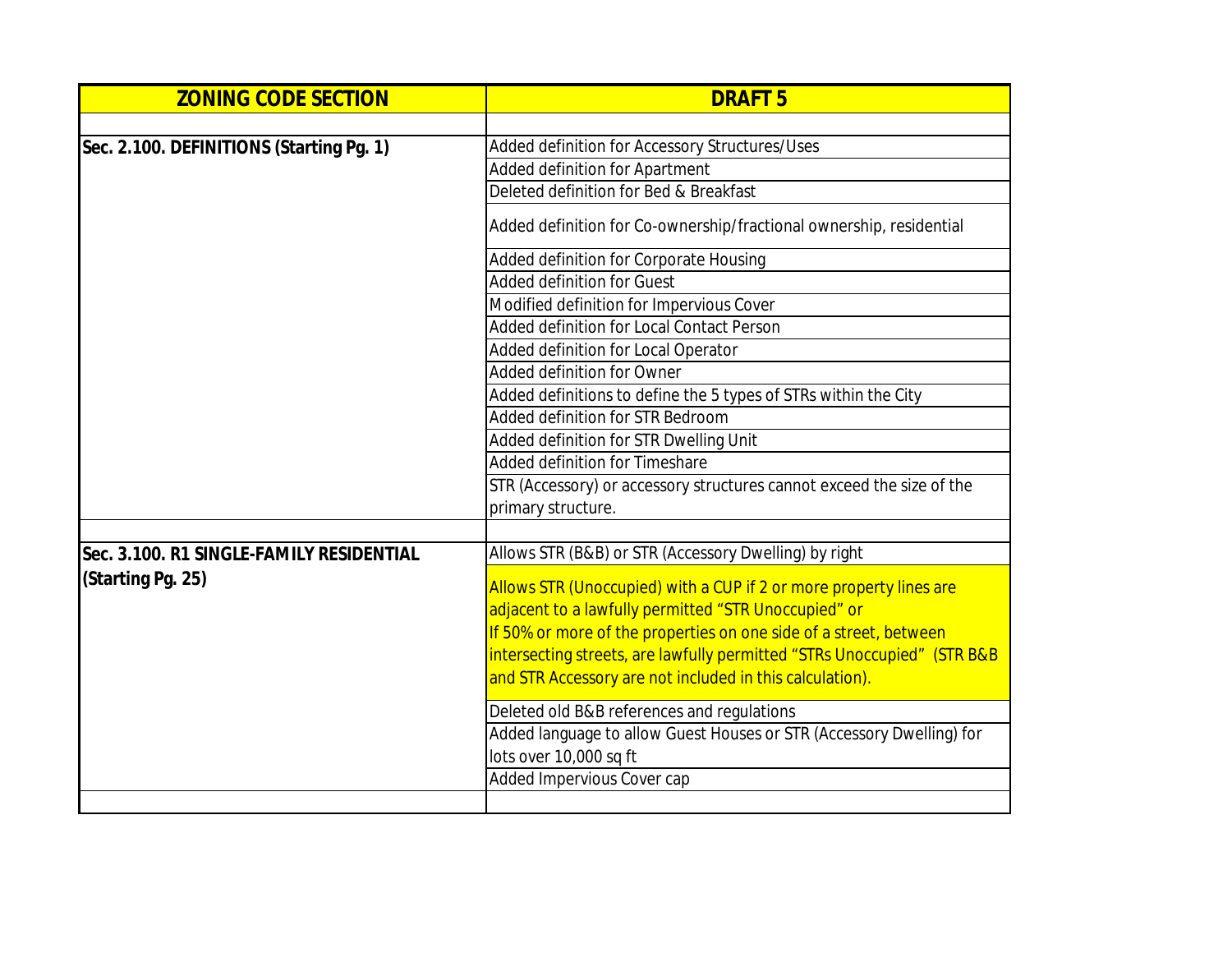| <b>ZONING CODE SECTION</b>                                   | <b>DRAFT5</b>                                                                                                                                                                                                                                                                                                                                                                                                                                                   |
|--------------------------------------------------------------|-----------------------------------------------------------------------------------------------------------------------------------------------------------------------------------------------------------------------------------------------------------------------------------------------------------------------------------------------------------------------------------------------------------------------------------------------------------------|
| Sec. 3.110. R 2 MIXED RESIDENTIAL (Starting Pg.<br>25)       | Allows STR (Accessory Dwelling) and STR (B&B) by right.<br><b>Allows</b><br>STR Unoccupied "By Right" but requires a CUP in the Historic Overlay<br><b>District</b><br><b>STR</b><br>Facilities are allowed "by right" if adjacent to commercial (Density based<br>on base zoning)<br><b>STR Facilities in the</b><br>Historic Overlay District with a CUP, if adjacent to commercial and limited<br>to a maximum of 1 structure per 5,000 square feet of land. |
|                                                              | Allows STR (Condominium) with a CUP                                                                                                                                                                                                                                                                                                                                                                                                                             |
|                                                              | Deleted old B&B references and regulations                                                                                                                                                                                                                                                                                                                                                                                                                      |
|                                                              | Increases interior side yard setback to 10 ft, when adjacent to R1, R1A, or<br>R5 zoning districts                                                                                                                                                                                                                                                                                                                                                              |
|                                                              | Increases interior side yard setback to 15 ft, for 2 or more stories, when<br>adjacent to R1, R1A, or R5 zoning districts                                                                                                                                                                                                                                                                                                                                       |
|                                                              | Increases rear yard setback to 15 ft, when adjacent to R1, R1A, or R5<br>zoning districts                                                                                                                                                                                                                                                                                                                                                                       |
|                                                              | Increases rear yard setback to 25 ft, for 2 or more stories, when adjacent<br>to R1, R1A, or R5 zoning districts                                                                                                                                                                                                                                                                                                                                                |
|                                                              | Added density requirements for 3 or more bedrooms                                                                                                                                                                                                                                                                                                                                                                                                               |
|                                                              |                                                                                                                                                                                                                                                                                                                                                                                                                                                                 |
| Sec. 3.120. R3 MULTI-FAMILY RESIDENTIAL<br>(Starting Pg. 29) | Allows STR (Unoccupied), STR (Accessory Dwelling), STR (B&B) STR<br>(Facility) by right                                                                                                                                                                                                                                                                                                                                                                         |
|                                                              | Allows STR (Condominium) with a CUP                                                                                                                                                                                                                                                                                                                                                                                                                             |
|                                                              | Deleted old B&B references and regulations                                                                                                                                                                                                                                                                                                                                                                                                                      |
|                                                              | Increases interior side yard setback to 10 ft, when adjacent to R1, R1A, or                                                                                                                                                                                                                                                                                                                                                                                     |
|                                                              | R5 zoning districts                                                                                                                                                                                                                                                                                                                                                                                                                                             |
|                                                              | Increases interior side yard setback to 15 ft, for 2 or more stories, when                                                                                                                                                                                                                                                                                                                                                                                      |
|                                                              | adjacent to R1, R1A, or R5 zoning districts                                                                                                                                                                                                                                                                                                                                                                                                                     |
|                                                              | Increases rear yard setback to 15 ft, when adjacent to R1, R1A, or R5<br>zoning districts                                                                                                                                                                                                                                                                                                                                                                       |
|                                                              | Increases rear yard setback to 25 ft, for 2 or more stories, when adjacent                                                                                                                                                                                                                                                                                                                                                                                      |
|                                                              | to R1, R1A, or R5 zoning districts                                                                                                                                                                                                                                                                                                                                                                                                                              |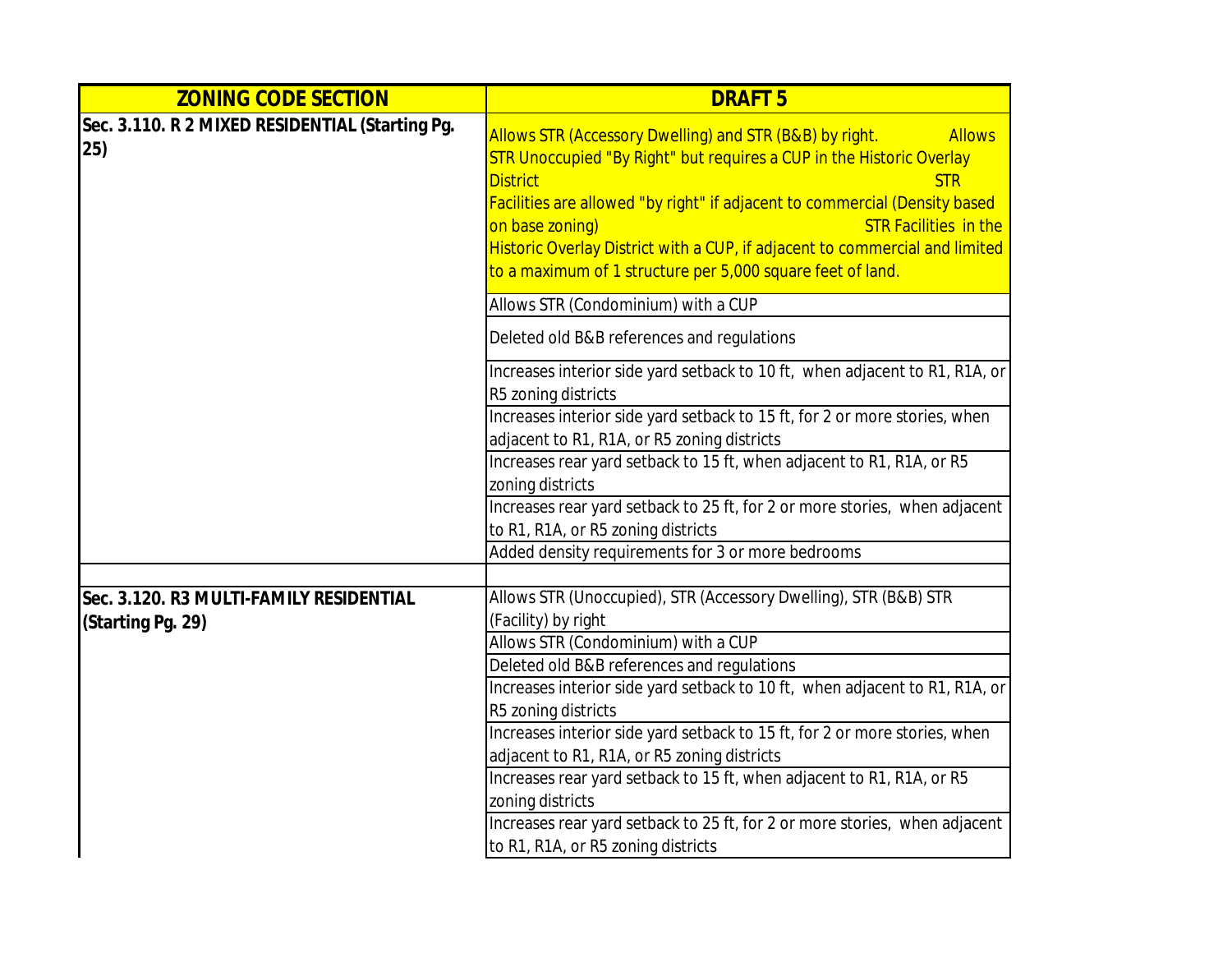| <b>ZONING CODE SECTION</b>                                  | <b>DRAFT 5</b>                                                                            |
|-------------------------------------------------------------|-------------------------------------------------------------------------------------------|
|                                                             | Added density requirements for 3 or more bedrooms                                         |
|                                                             |                                                                                           |
| Sec. 3.200. C1 NEIGHBORHOOD COMMERCIAL<br>(Starting Pg. 32) | Added reference for Multiple Family Residential Development Standards                     |
|                                                             | Allows STR (Unoccupied), STR (Accessory Dwelling), STR (B&B) STR                          |
|                                                             | (Facility), and Corporate Housing by right                                                |
|                                                             | Allows STR (Condominium) with a CUP                                                       |
|                                                             | Deleted old B&B references and regulations                                                |
|                                                             | Increases interior side yard setback to 10 ft, when adjacent to R1, R1A, or               |
|                                                             | R5 zoning districts                                                                       |
|                                                             | Increases interior side yard setback to 15 ft, for 2 or more stories, when                |
|                                                             | adjacent to R1, R1A, or R5 zoning districts                                               |
|                                                             | Increases rear yard setback to 15 ft, when adjacent to R1, R1A, or R5                     |
|                                                             | zoning districts                                                                          |
|                                                             | Increases rear yard setback to 25 ft, for 2 or more stories, when adjacent                |
|                                                             | to R1, R1A, or R5 zoning districts                                                        |
|                                                             | Modified (Reduced) Residential Density from R3 to R2 standards                            |
|                                                             |                                                                                           |
| Sec. 3.205. C 1.5 MEDIUM COMMERCIAL (Starting               | Allows STR (Unoccupied), STR (Accessory Dwelling), STR (B&B) STR                          |
| Pq. 38)                                                     | (Facility), and Corporate Housing by right                                                |
|                                                             | Allows STR (Condominium) with a CUP                                                       |
|                                                             | Increases interior side yard setback to 10 ft, when adjacent to R1, R1A, or               |
|                                                             | R5 zoning districts                                                                       |
|                                                             | Increases interior side yard setback to 15 ft, for 2 or more stories, when                |
|                                                             | adjacent to R1, R1A, or R5 zoning districts                                               |
|                                                             | Increases rear yard setback to 15 ft, when adjacent to R1, R1A, or R5<br>zoning districts |
|                                                             | Increases rear yard setback to 25 ft, for 2 or more stories, when adjacent                |
|                                                             | to R1, R1A, or R5 zoning districts                                                        |
|                                                             | Modified (Reduced) Residential Density from R3 to R2 standards                            |
|                                                             |                                                                                           |
| Sec. 3.210. C 2 COMMERCIAL (Starting Pg. 43)                | Allows STR (Unoccupied), STR (Accessory Dwelling), STR (B&B) STR                          |
|                                                             | (Facility), and Corporate Housing by right                                                |
|                                                             |                                                                                           |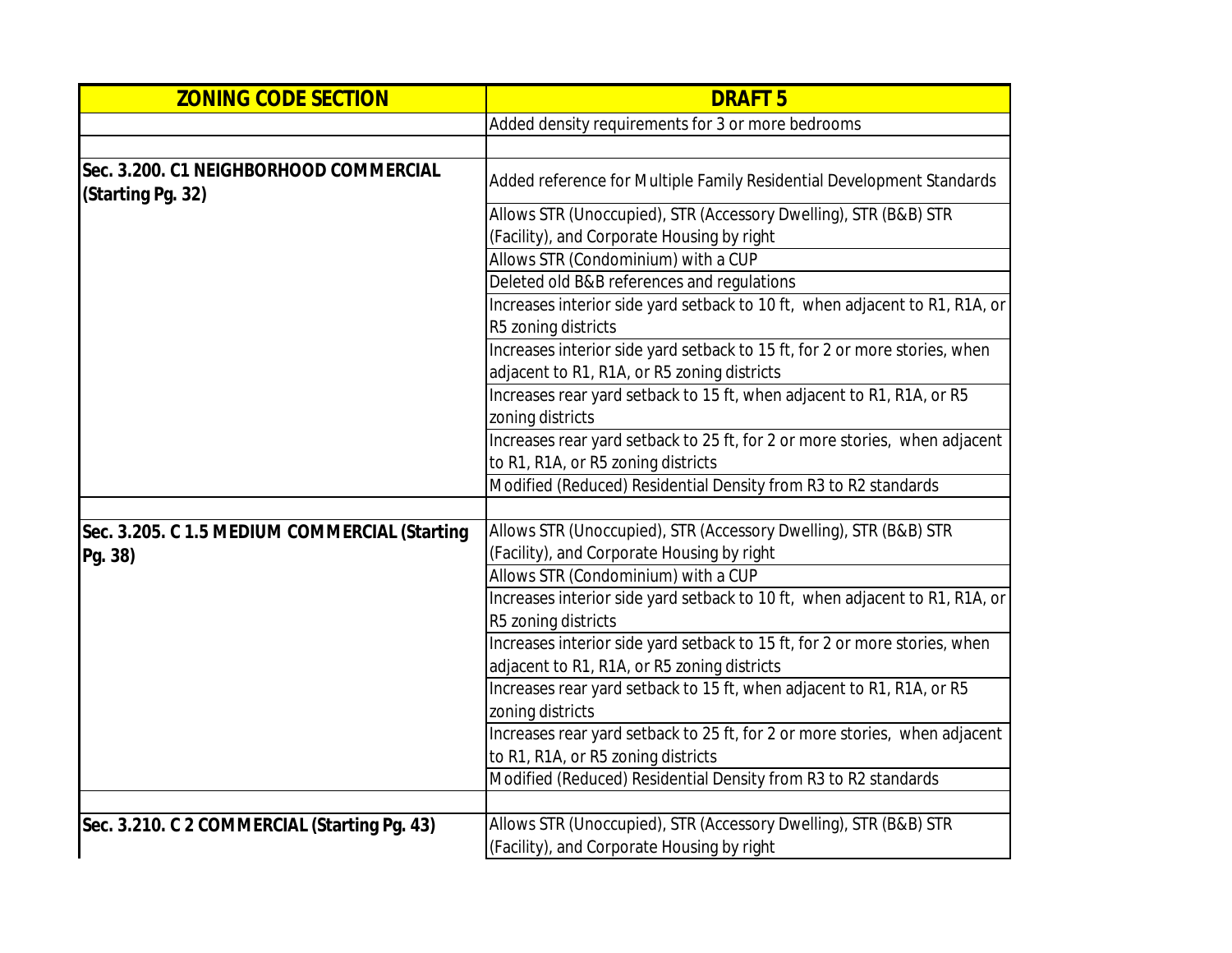| <b>ZONING CODE SECTION</b>                         | <b>DRAFT5</b>                                                               |
|----------------------------------------------------|-----------------------------------------------------------------------------|
|                                                    | Allows STR (Condominium) with a CUP                                         |
|                                                    | Deleted old B&B references and regulations                                  |
|                                                    | Increases interior side yard setback to 10 ft, when adjacent to R1, R1A, or |
|                                                    | R5 zoning districts                                                         |
|                                                    | Increases interior side yard setback to 15 ft, for 2 or more stories, when  |
|                                                    | adjacent to R1, R1A, or R5 zoning districts                                 |
|                                                    | Increases rear yard setback to 15 ft, when adjacent to R1, R1A, or R5       |
|                                                    | zoning districts                                                            |
|                                                    | Increases rear yard setback to 25 ft, for 2 or more stories, when adjacent  |
|                                                    | to R1, R1A, or R5 zoning districts                                          |
|                                                    |                                                                             |
| Sec. 3.220. CBD CENTRAL BUSINESS DISTRICT          | Allows STR (Unoccupied), STR (Accessory Dwelling), STR (B&B) STR            |
| (Starting Pg. 50)                                  | (Facility), and Corporate Housing by right                                  |
|                                                    | Allows STR (Condominium) with a CUP                                         |
|                                                    | Deleted old B&B references and regulations                                  |
|                                                    | Increases interior side yard setback to 10 ft, when adjacent to R1, R1A, or |
|                                                    | R5 zoning districts                                                         |
|                                                    | Increases rear yard setback to 10 ft, when adjacent to R1, R1A, or R5       |
|                                                    | zoning districts                                                            |
|                                                    |                                                                             |
| Sec. 3.500. HISTORIC OVERLAY (Starting Pg. 55)     | Modified language from land use designations to development standards       |
|                                                    | Deleted land use chart                                                      |
|                                                    | Added language referencing the Historic Design Guidelines                   |
|                                                    |                                                                             |
| Sec. 3.510. (HSD) HISTORIC SHOPPING DISTRICT       | Deleted old B&B references and regulations                                  |
| <b>OVERLAY (Starting Pg. 58)</b>                   | Deleted reference for 1st Floor B&Bs regarding CUPs                         |
|                                                    | Added reference to 1st Floor STRs regarding CUPs                            |
|                                                    |                                                                             |
| Sec. 3.800. MU1 MIXED USE INFILL (Starting Pg. 60) | Allows STR (Unoccupied), STR (Accessory Dwelling), STR (B&B) STR            |
|                                                    | (Facility), and Corporate Housing by right                                  |
|                                                    | Allows STR (Condominium) with a CUP                                         |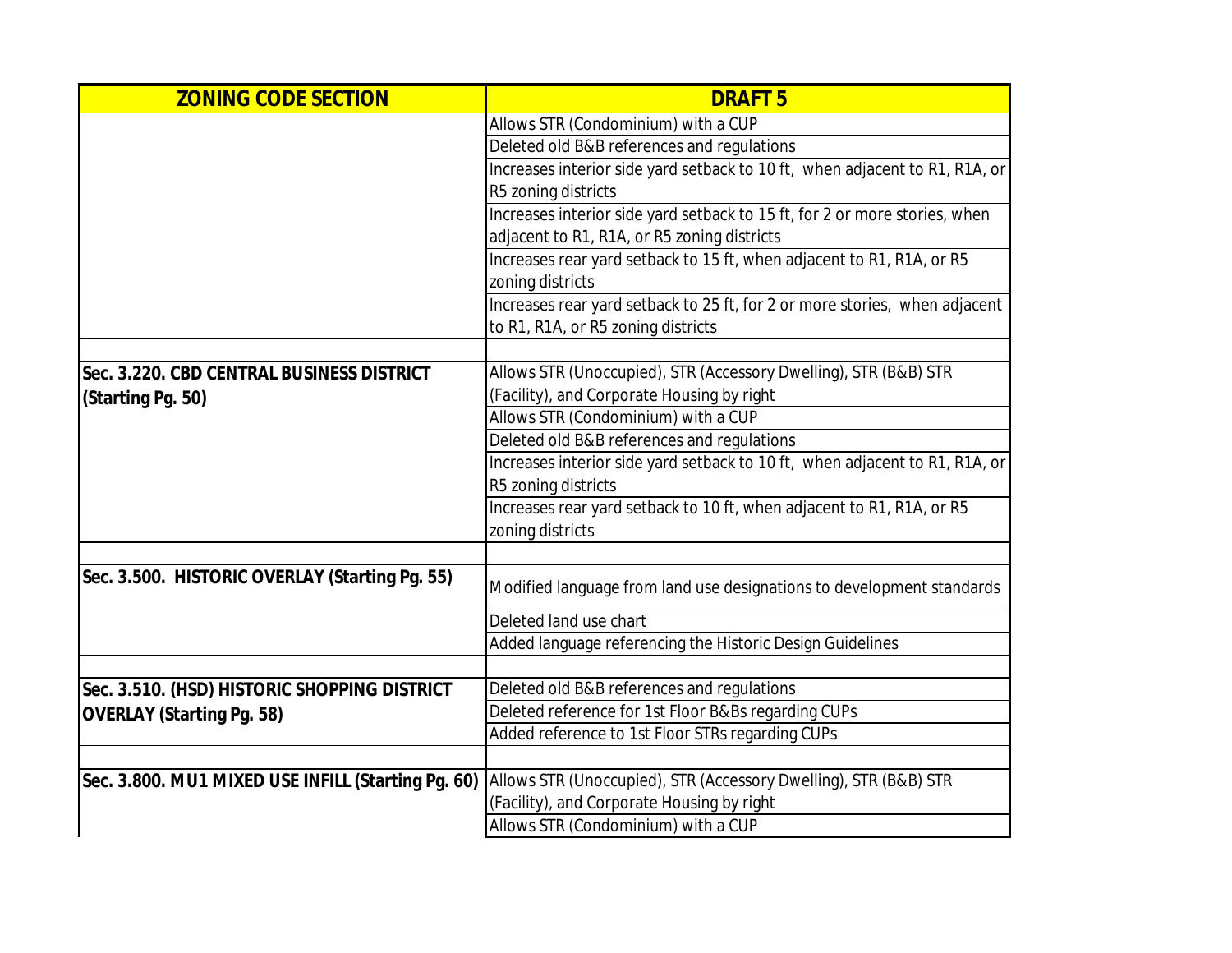| <b>ZONING CODE SECTION</b>                                                           | <b>DRAFT5</b>                                                                                                                             |
|--------------------------------------------------------------------------------------|-------------------------------------------------------------------------------------------------------------------------------------------|
|                                                                                      | Increases interior side yard setback to 10 ft, when adjacent to R1, R1A, or<br>R5 zoning districts                                        |
|                                                                                      | Increases interior side yard setback to 15 ft, for 2 or more stories, when<br>adjacent to R1, R1A, or R5 zoning districts                 |
|                                                                                      | Increases rear yard setback to 15 ft, when adjacent to R1, R1A, or R5<br>zoning districts                                                 |
|                                                                                      | Increases rear yard setback to 25 ft, for 2 or more stories, when adjacent<br>to R1, R1A, or R5 zoning districts                          |
| Sec. 3.810. MU2 MIXED USE CORRIDOR (Starting<br>Pg. 67)                              | Allows STR (Unoccupied), STR (Accessory Dwelling), STR (B&B) STR<br>(Facility), and Corporate Housing by right                            |
|                                                                                      | Allows STR (Condominium) with a CUP<br>Increases interior side yard setback to 10 ft, when adjacent to R1, R1A, or<br>R5 zoning districts |
|                                                                                      | Increases interior side yard setback to 15 ft, for 2 or more stories, when<br>adjacent to R1, R1A, or R5 zoning districts                 |
|                                                                                      | Increases rear yard setback to 15 ft, when adjacent to R1, R1A, or R5<br>zoning districts                                                 |
|                                                                                      | Increases rear yard setback to 25 ft, for 2 or more stories, when adjacent<br>to R1, R1A, or R5 zoning districts                          |
| Sec. 4.400. GENERAL DESCRIPTION OF RESIDENTIAL<br><b>USE TYPES (Starting Pg. 74)</b> | Deleted Entire Section as it is duplicate definitions.                                                                                    |
| Sec. 5.400. CONDITIONAL USE PERMIT (Starting Pg.<br>75)                              | Modified "Review and Evaluation Criteria" regarding CUP requests for<br><b>STRs</b>                                                       |
| Sec. 5.401. Additional requirements for bed and<br>breakfast uses (Starting Pg. 77)  | Replaced references to B&B with references to STRs.                                                                                       |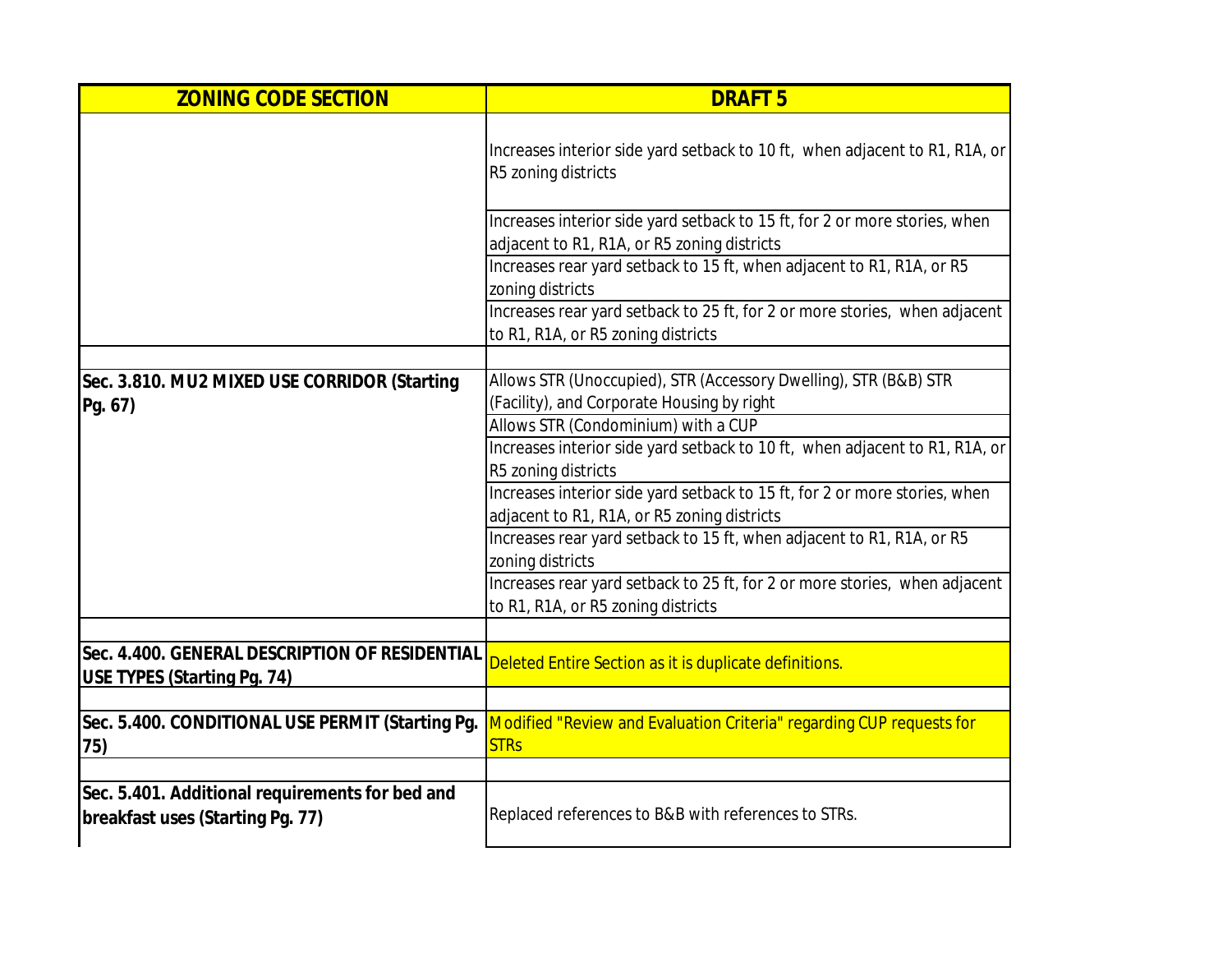| <b>ZONING CODE SECTION</b> | <b>DRAFT5</b>                                                                                                                                                                                             |
|----------------------------|-----------------------------------------------------------------------------------------------------------------------------------------------------------------------------------------------------------|
|                            | Added regulations from the existing STR ordinance into this section so all<br>requirements are within the zoning code (i.e Signs, food service, external<br>lighting, and permitting)                     |
|                            | Added requirements to meet ADA (Federal & State Requirements)                                                                                                                                             |
|                            | Exempted Single-family homes operating as STRs from the Fire Sprinkler<br>requirements when in an R1 zoning district                                                                                      |
|                            | Added occupancy limits based on bedroom and size of bedroom                                                                                                                                               |
|                            | Deleted duplicate information/regulations found in other sections of the<br>zoning code.                                                                                                                  |
|                            | Added a "Disclaimer" regarding Deed/Covenant restrictions and will<br>require approval of an existing HOA as part of the permitting processe,<br>but this requirement is not codified in the zoning code. |
|                            | Added language requiring utilities to be planned as multi-family<br>configurations for STR complexes                                                                                                      |
|                            | Added trash requirement for (1) 96 gallon trashcan per 4 occupants<br>(originally proposed 1 per 6 guests)                                                                                                |
|                            | Added requirement for "Quiet Hour" signs to be posted on the premises                                                                                                                                     |
|                            | Deleted permit fee info as this will be incorporated into the City's<br>adopted fee schedule.                                                                                                             |
|                            | Added requirement that STR be enrolled in the Business Emergency<br>Contact Program for PD and Code Enforcement. Requires a sticker and<br>permit # posted on or near front door                          |
|                            | Modified inspections from every year to when new permits are<br>requested, ownership transfer, addition, or code complaints.                                                                              |
|                            | Added "House Rules" to be placed on the property, contracts/rental<br>agreements, and advertising platforms.                                                                                              |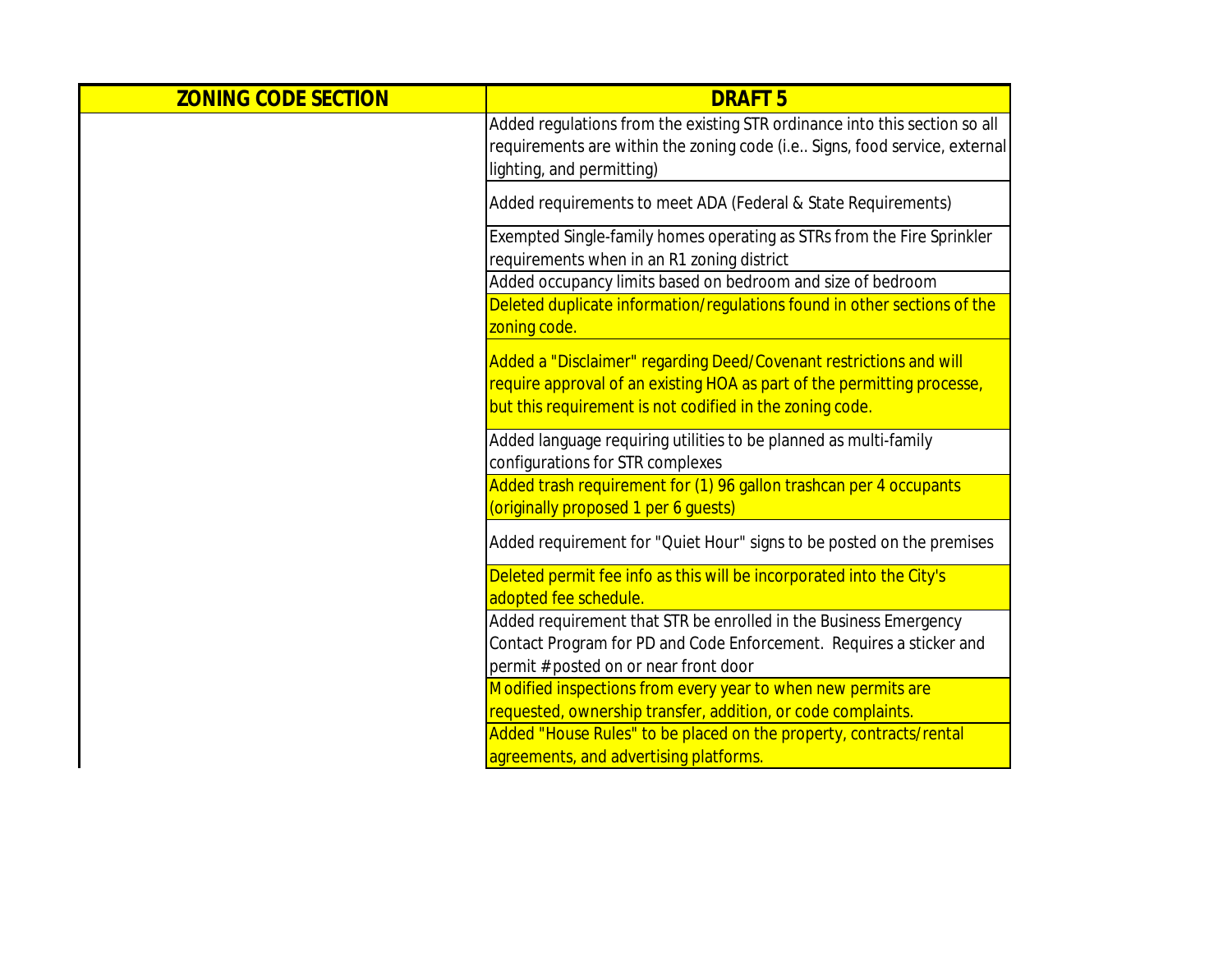| <b>ZONING CODE SECTION</b>                       | <b>DRAFT 5</b>                                                                                                                                                                                                                                                                                                                                                                                                            |
|--------------------------------------------------|---------------------------------------------------------------------------------------------------------------------------------------------------------------------------------------------------------------------------------------------------------------------------------------------------------------------------------------------------------------------------------------------------------------------------|
|                                                  | House Rules Added: i.NO MORE THAN [# OF OCCUPANTS] PERMITTED,<br>OBSERVE CITY OF FREDERICKSBURG QUIET HOURS (10PM-7AM), TURN<br>OFF EXTERIOR LIGHTS BY 11PM, OBSERVE GUEST PARKING, ILLEGALLY<br>PARKED VEHICLES ARE SUBJECT TO TOW, PLACE TRASH IN DESIGNATED<br>RECEPTACLES, POOLS, HOT TUBS, AND FIRE PITS SHALL BE CLOSED BY<br>10:00 P.M. SUNDAY-THURSDAY AND CLOSED BY 11:00 P.M. ON FRIDAY<br><b>AND SATURDAY.</b> |
|                                                  | Requires owners submit new information within 10 business days when<br>properties change hands                                                                                                                                                                                                                                                                                                                            |
|                                                  | Removed 3 strikes and permit revocation                                                                                                                                                                                                                                                                                                                                                                                   |
|                                                  | Added that minor violations (watering, trash, parking) shall be minor<br>violations and adjudicated under the civil administrative hearing process<br>for violations of ordinances as set forth in Chapter 2, Article VII<br>(Administrative Adjudication of Violations)                                                                                                                                                  |
|                                                  | Modifed permit suspension section.                                                                                                                                                                                                                                                                                                                                                                                        |
|                                                  | Added language which prohibits STRs from obtaining permits if they are<br>discovered for operating without a permit or have had a permit revoked.<br>Set Occupancy to 2 per bedroom + 2 guests (Max 12 occupants)                                                                                                                                                                                                         |
| Sec. 6.110. - Continuance of a Nonconforming Use | Allows enlargement of a non-conforming use, with a CUP.                                                                                                                                                                                                                                                                                                                                                                   |
|                                                  |                                                                                                                                                                                                                                                                                                                                                                                                                           |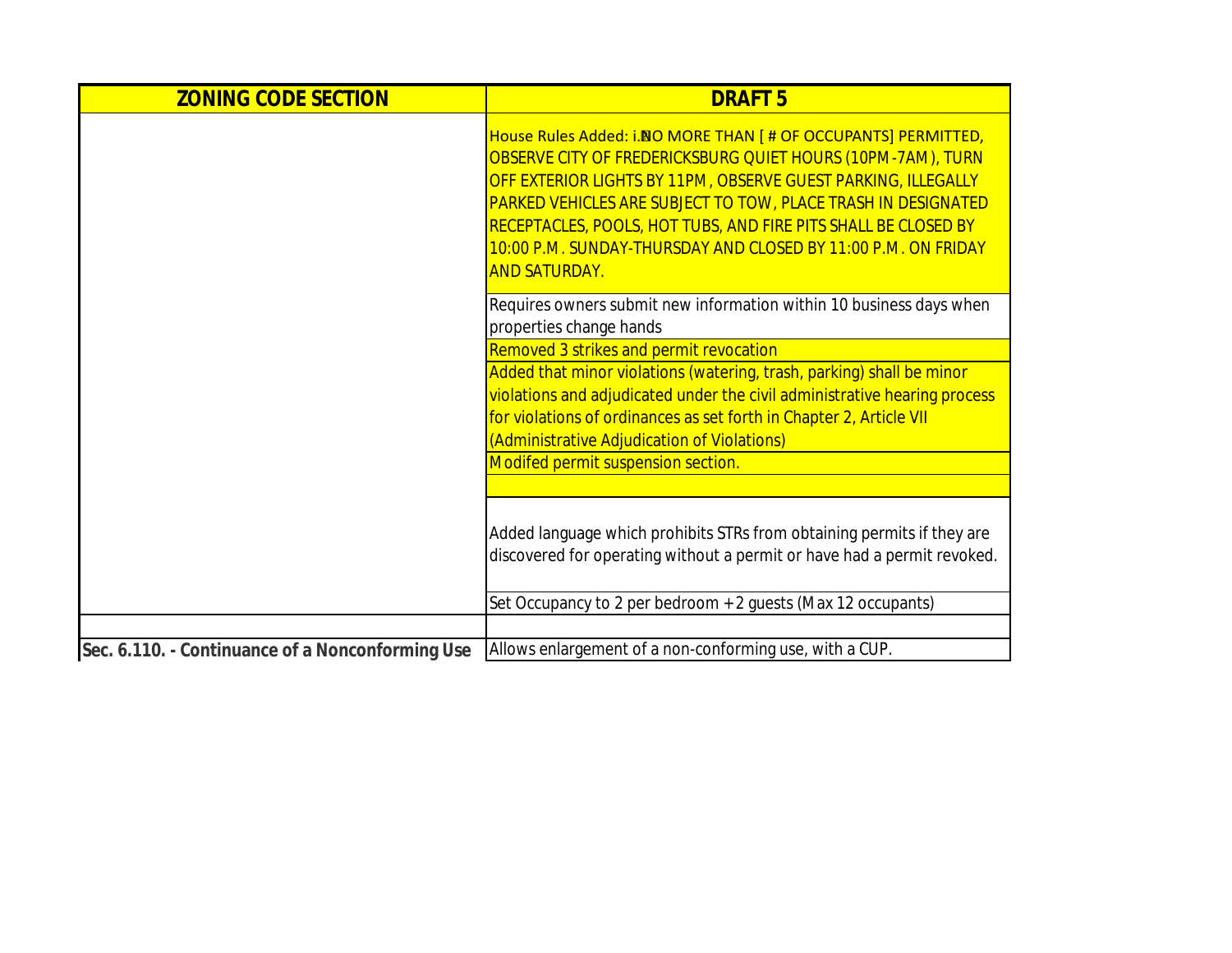| <b>ZONING CODE SECTION</b>                                                           | <b>DRAFT5</b>                                                                                                                                                                                                                                                                                                                     |
|--------------------------------------------------------------------------------------|-----------------------------------------------------------------------------------------------------------------------------------------------------------------------------------------------------------------------------------------------------------------------------------------------------------------------------------|
| (Starting Pg. 85)                                                                    |                                                                                                                                                                                                                                                                                                                                   |
|                                                                                      | Short-term rental uses shall not terminate under the following conditions:<br>1. The use is suspended for repairs, modifications, additions, remodels,<br>or other similar situations; or<br>2. The owner of the home utilizes the property as their personal<br>residence, for a period not exceeding more than one (1) year; or |
|                                                                                      |                                                                                                                                                                                                                                                                                                                                   |
| Sec. 7.320. Special Front Yard Regulations (Starting<br>Pg. 87)                      | Added regulations limiting impervious cover to 35% in the front yard<br>setback                                                                                                                                                                                                                                                   |
|                                                                                      |                                                                                                                                                                                                                                                                                                                                   |
| Sec. 7.330. Special Side Yard Regulations (Starting<br>Pg. 88)                       | Accessory structures shall adhere to setbacks of the base zoning (3'<br>adjacent to an alley or 10' if no alley).                                                                                                                                                                                                                 |
|                                                                                      | 10' setback for pools (measured to the water's edge)                                                                                                                                                                                                                                                                              |
|                                                                                      | 15' setback for hot tubs & fire pits                                                                                                                                                                                                                                                                                              |
|                                                                                      | Pool equipment may encroach into the side yard setback, up to 3 feet                                                                                                                                                                                                                                                              |
|                                                                                      |                                                                                                                                                                                                                                                                                                                                   |
| Sec. 7.340. Special Rear Yard Regulations (Starting<br>Pq. 89)                       | Accessory structures shall adhere to setbacks of the base zoning (3'<br>adjacent to an alley or 10' if no alley).                                                                                                                                                                                                                 |
|                                                                                      | 10' setback for pools (measured to the water's edge                                                                                                                                                                                                                                                                               |
|                                                                                      | 15' setback for hot tubs & fire pits                                                                                                                                                                                                                                                                                              |
|                                                                                      | Pool equipment may encroach into the side yard setback, up to 3 feet                                                                                                                                                                                                                                                              |
|                                                                                      |                                                                                                                                                                                                                                                                                                                                   |
| Sec. 7.710. Measurement (Starting Pg. 90)                                            | Added language regarding impervious cover for granite gravel parking<br>areas & ADA paths                                                                                                                                                                                                                                         |
|                                                                                      |                                                                                                                                                                                                                                                                                                                                   |
| Sec. 7.820. Basic Regulations Vehicle Parking<br>Loading Unloading (Starting Pg. 91) | Deleted a section that required no off-street parking for an historic<br>structure                                                                                                                                                                                                                                                |
|                                                                                      |                                                                                                                                                                                                                                                                                                                                   |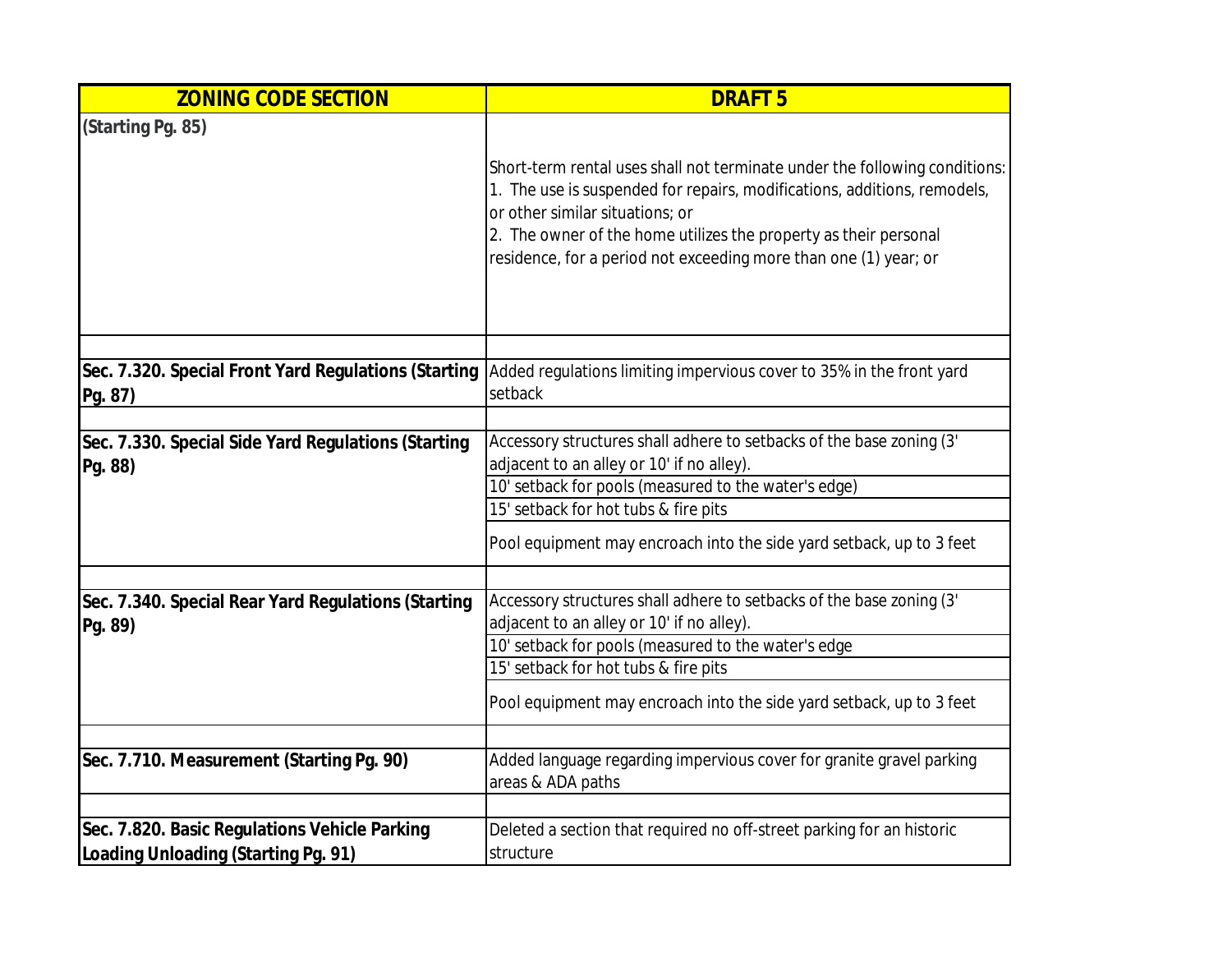| <b>ZONING CODE SECTION</b>                                                               | <b>DRAFT 5</b>                                                                                                                                                                                                                                                                                                                                                                                                                                                                                                                         |
|------------------------------------------------------------------------------------------|----------------------------------------------------------------------------------------------------------------------------------------------------------------------------------------------------------------------------------------------------------------------------------------------------------------------------------------------------------------------------------------------------------------------------------------------------------------------------------------------------------------------------------------|
|                                                                                          |                                                                                                                                                                                                                                                                                                                                                                                                                                                                                                                                        |
| Sec. 7.825. Special Provisions Applicable To Central<br>Fredericksburg (Starting Pg. 92) | Changed reference from B&B to STR                                                                                                                                                                                                                                                                                                                                                                                                                                                                                                      |
|                                                                                          |                                                                                                                                                                                                                                                                                                                                                                                                                                                                                                                                        |
| Sec. 7.860. Design Standards (Parking) (Starting Pg.<br>93)                              | STR (B&B, Accessory, and Unoccupied Uses) require 1 space per bedroom<br>All other STRs, parking spaces shall be provided at a ratio of 60% of the<br>permitted occupancy. On-street parking may be allowed and applied to<br>the required parking at 1 space per every 22' of lot frontage, not including<br>driveway opening, street side yards, provided sufficient R.O.W. and Street<br>width allow for on-street parking.<br>required additional off-street parking when insufficient R.O.W. exists to<br>allow on-street parking |
|                                                                                          |                                                                                                                                                                                                                                                                                                                                                                                                                                                                                                                                        |
| Sec. 7.940. Screening Requirements and Standards<br>(Starting Pg. 106)                   | Added requirement for privacy fence, constructed by STR when in or<br>adjacent to R1 zones or in historic district.                                                                                                                                                                                                                                                                                                                                                                                                                    |
|                                                                                          |                                                                                                                                                                                                                                                                                                                                                                                                                                                                                                                                        |
| Sec. 8.220. Accessory Uses Residential Use Types<br>(Pg. 107)                            | Deleted B&B section regarding home occupation (not needed) and<br>referenced guest houses and accessory structure with regards to size<br>limits of guest house                                                                                                                                                                                                                                                                                                                                                                        |
|                                                                                          | STR (Accessory) cannot exceed size of primary structure.                                                                                                                                                                                                                                                                                                                                                                                                                                                                               |
|                                                                                          |                                                                                                                                                                                                                                                                                                                                                                                                                                                                                                                                        |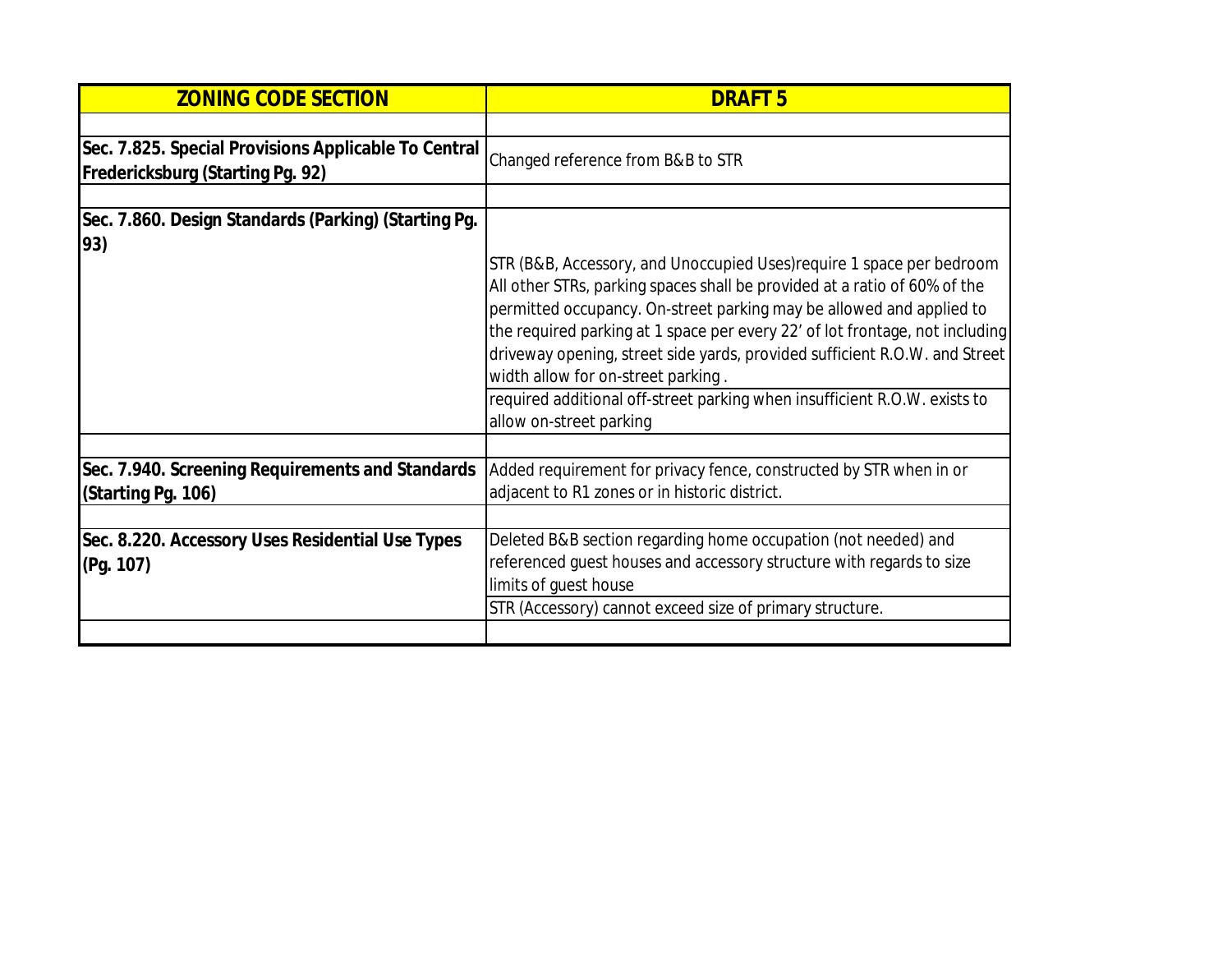# DRAFT STR ORDINANCE CHANGES

#### Sec. 2.100. - DEFINITIONS.

For the purpose of this ordinance, certain numbers, abbreviations, terms and words used herein shall be used, interpreted, and defined as set forth in this Section. Unless the context clearly indicates to the contrary, words used in the present tense include the future tense; words used in the plural number include the singular; the word "herein" means "in these regulations"; and the word "regulations" means "these regulations."

- A. "Person" includes a corporation, a partnership, and an incorporated association of persons such as a club. "Shall" and "will" are always mandatory. The term "building" includes a "structure"; a "building" or "structure" includes any part thereof; and "used" or "occupied" as applied to any land or building shall be construed to include the words "intended, arranged, or designed to be used or occupied."
- B. Words not herein defined but defined in any chapter of the City of Fredericksburg Codes shall conform to the definitions used in said code.

#### ABUTTING

Having lot lines or district boundaries in common.

#### ACCESS

A way or means of approach to provide physical entrance and exit to a property.

ACCESSORY STRUCTURE/USES

An accessory structure is a structure which is on the same parcel of property as a principal structure and the use of which is incidental to the use of the principal structure. Accessory structures include, but are not limited to, detached garage, storage shed, guest house, and other similar structures.

#### ADDITION

Any construction which increases the size of a building or structure in terms of site coverage, height, length, width or gross floor area.

#### ADMINISTRATIVE AND BUSINESS OFFICES

Offices or private firms or organizations which are primarily used for the provisions of executive, management or administrative services. Typical uses include administrative offices, and services including real estate, insurance, property management, investment, personnel, travel, secretarial services, telephone answering, photocopy and reproduction and business offices of public utilities, organization and associations, or other use classifications when the service rendered is that customarily associated with administrative office services.

#### ADMINISTRATIVE SERVICES

Offices, administrative, clerical or public contract services that deal directly with the citizen, together with incidental storage and maintenance of necessary vehicles. Typical uses include federal, state, county and city offices.

## AGENT OF OWNER

Any person showing written verification that he or she is acting for, and with the knowledge and consent of, a property owner.

### AGRICULTURAL SALES AND SERVICES

Establishments or places of business engaged in sale from the premises of feed, grain, fertilizers, pesticides and similar goods or in the provisions or agriculturally related services with incidental storage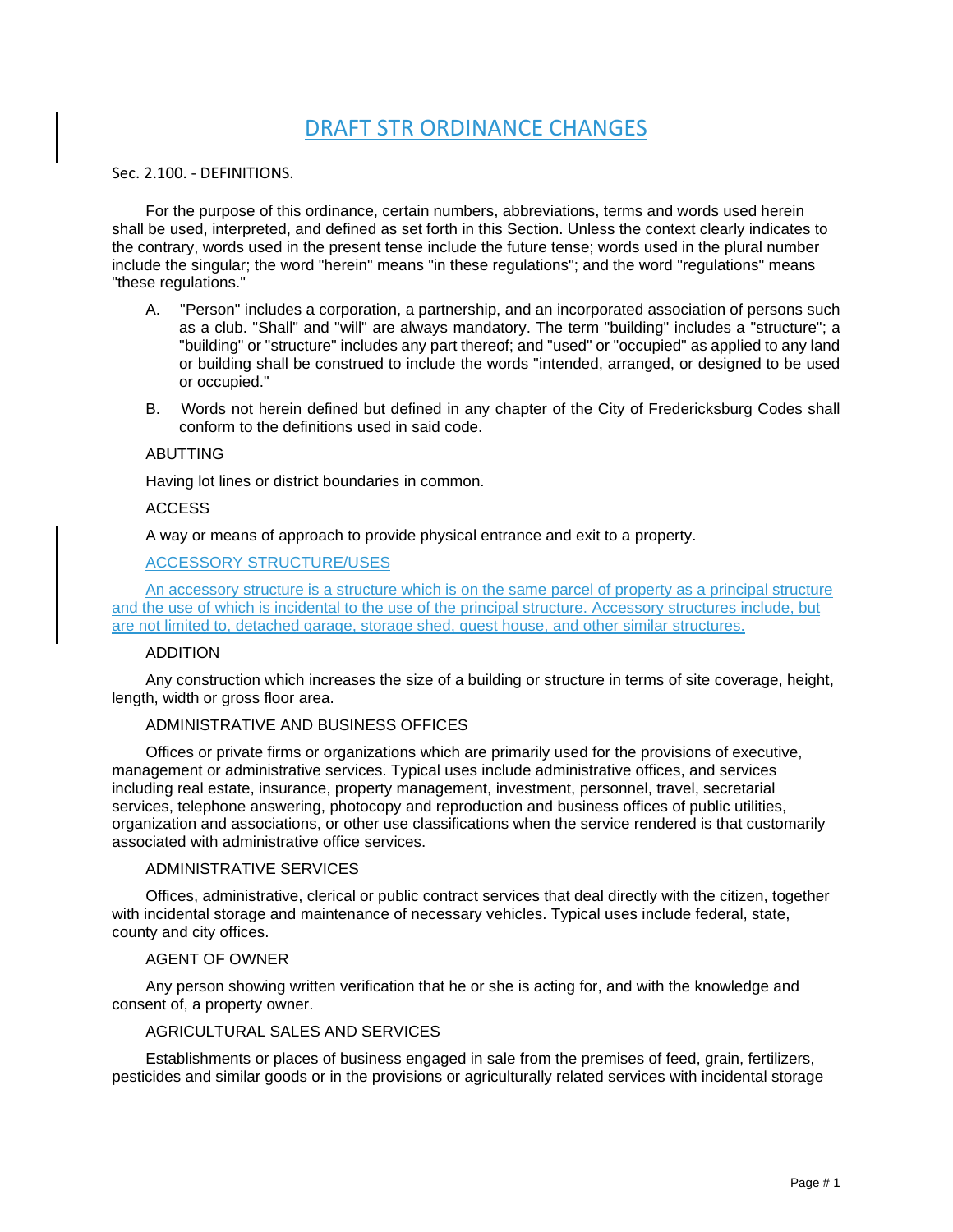on lots other than where the service is rendered. Typical uses include hay, feed and grain stores and tree service firms.

#### ALTERATION

Any construction of physical change in the internal arrangements of rooms or the supporting members of a building or structure, or change in relative position of buildings or structures on a site, or substantial change in appearance of any building or structure.

## APARTMENT

A building or group of buildings which contain multiple dwelling units for rent to multiple families or individuals. These facilities are prohibited from receiving STR permits.

#### ARTS AND CRAFTS

Goods which are custom produced in small quantities, often one of a kind. The use may include the sale or production of same or may be a place where a small number of persons are engaged in arts and crafts activities in a class or studio; provided that the area encompassing arts and crafts use shall not exceed 2,500 square feet. Examples include galleries, arts and crafts studios, custom tailoring and dressmaking shops, retail art supplies and hobby materials, florist shops, photographic studios, picture framing shops and arts and crafts schools.

#### ATTACHED

Having one or more walls in common with a principal building, or joined to a principal building by a covered porch, loggia or passageway, the roof of which is a part or extension of the principal building.

#### AUTOMOTIVE RENTALS

Rental of automobiles, non-commercial trucks, trailers and recreational vehicles, including incidental parking and servicing of vehicles available for rent or lease. Typical uses include auto rental agencies, trailer rental agencies and taxicab parking and dispatching.

## AUTOMOTIVE REPAIR SERVICES

Repair of automobiles non-commercial trucks, motorcycles, motor homes, recreational vehicles or boats, including the sale, installation and servicing of equipment and parts. Typical uses include muffler shops, auto repair garages, tire sales and installation, wheel and brake shops, body and fender shops, and similar repair and service activities (but specifically excluding dismantling or salvaging of vehicles).

#### AUTOMOTIVE SALES

Sale or rental of automobiles, non-commercial trucks, motorcycles, motor homes, recreational vehicles or boats, including incidental storage, maintenance and servicing. Typical uses include new and used car dealerships, motorcycle dealerships, boat, trailer and recreational vehicle dealerships.

#### AUTOMOTIVE WASHING

Washing and cleaning of automobiles and related light equipment. Typical uses include auto laundries or car washes.

#### AVIATION FACILITIES

Landing fields, aircraft parking and service facilities, and related facilities for operation, service, fueling, repair, storage, charter, sales and rental of aircraft, including activities directly associated with the operation and maintenance of airport facilities and the provision of safety and security.

#### BASE DISTRICT

A district established by this ordinance to prescribe basic regulations governing land use and site development.

#### BASIC INDUSTRY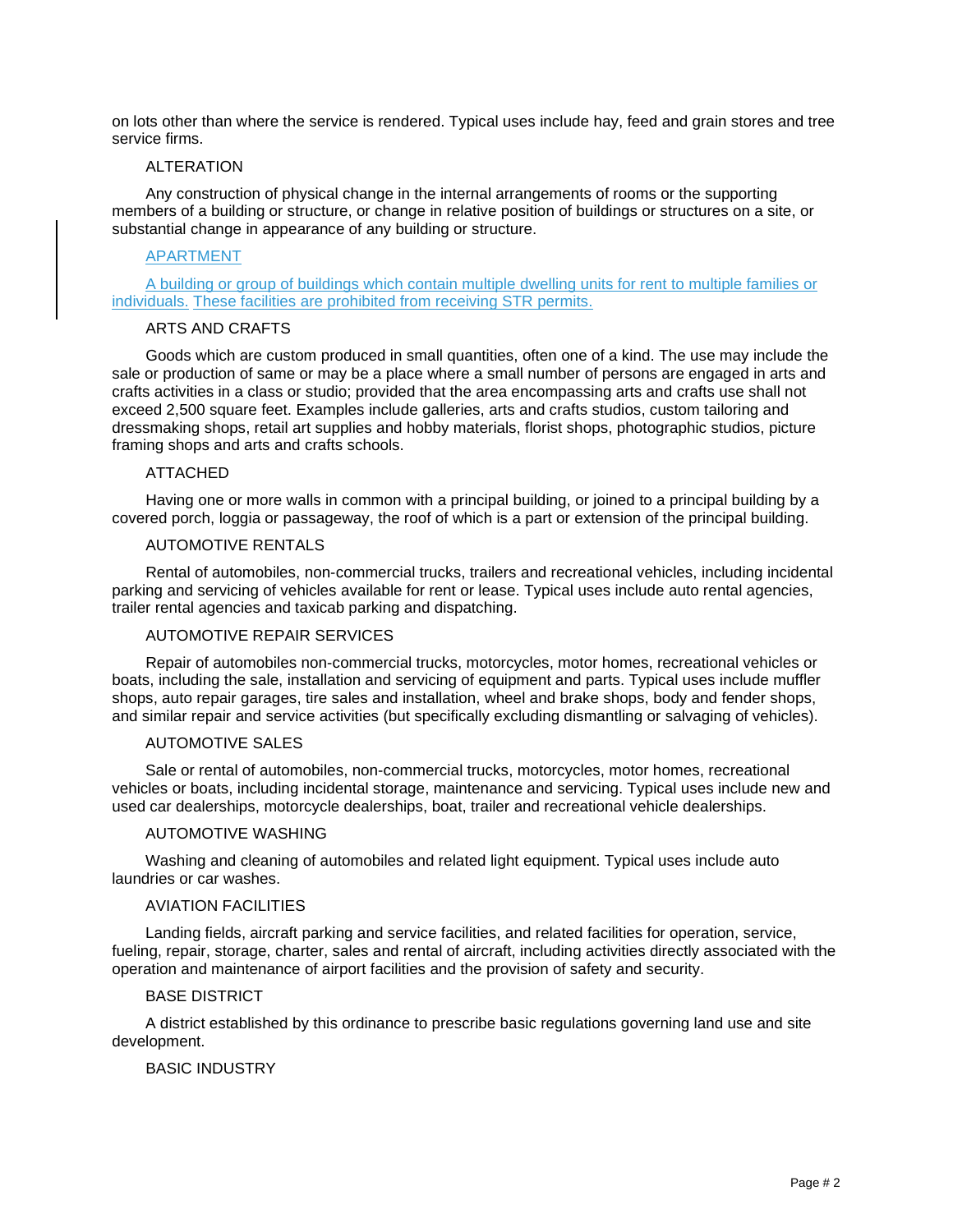A use engaged in the basic processing and manufacturing or materials of products predominately from extracted or raw materials, or a use engaged in storage of, or manufacturing processes utilizing flammable or explosive materials, or storage or manufacturing processes which potentially involve hazardous or commonly recognized offensive conditions. Poultry processing shall be included.

#### BED AND BREAKFAST

Tourist or guest lodging services within the rooms of the property owner's principal residence or separate lodging units (for example, in any buildings, cabins, guest homes and the like) not more than eight rental units, where breakfast may be the only meal served and sleeping accommodations are provided or offered for transient guests for compensation.

# BEGINNING OF CONSTRUCTION

The incorporation of labor and material within the foundation of a building or structure.

#### **BUILDING**

A structure having a roof supported by columns or walls for the shelter, support or enclosure of persons and/or property. The word "building" includes the word "structure".

### BUILDING PAD

A portion of a sloping site graded relatively flat, or to a minimum slope, for the purpose of accommodating a building and related outdoor space.

#### BUFFER ZONE

A strip of land, identified on a site plan or by the Zoning Ordinance, established to protect one type of land use from another land use which is incompatible. Buffer zones may be zoned or shown on a site plan. Normally, a buffer zone is landscaped and kept in open space uses.

## BUILDING MAINTENANCE SERVICES

Establishments primarily engaged in the provisions of maintenance and custodial services to firms rather than individuals. Typical uses include janitorial, landscape maintenance, or window cleaning services.

#### BUSINESS SCHOOL

A use providing education or training in business, commerce, real estate, language or other similar activity or occupational pursuit, not otherwise defined as a home occupation, college or university or public or private educational facility.

## BUSINESS OR TRADE SCHOOL

A use providing education or training in business, commerce, language or other similar activity or occupational pursuit, not otherwise defined as a home occupation, college or university or public or private educational facility.

#### BUSINESS SUPPORT SERVICES

Establishments or places of business primarily engaged in the sale, rental or repair of equipment and supplies used by office, professional and service establishments to the firms themselves rather than to individuals, but excludes automotive, construction and farm equipment. Typical uses include office equipment and supply firms, small business machine repair shops, hotel equipment and supply firms.

#### CAMPGROUND

Campground facilities providing camping and/or parking areas and incidental services for travelers in recreational vehicles or tents. Typical uses include recreational vehicle parks.

## CARPORT

A roofed space, open on three sides, one story in height, covered with a flat or hipped roof and ordinarily used as a shelter under which vehicles are driven or temporarily parked.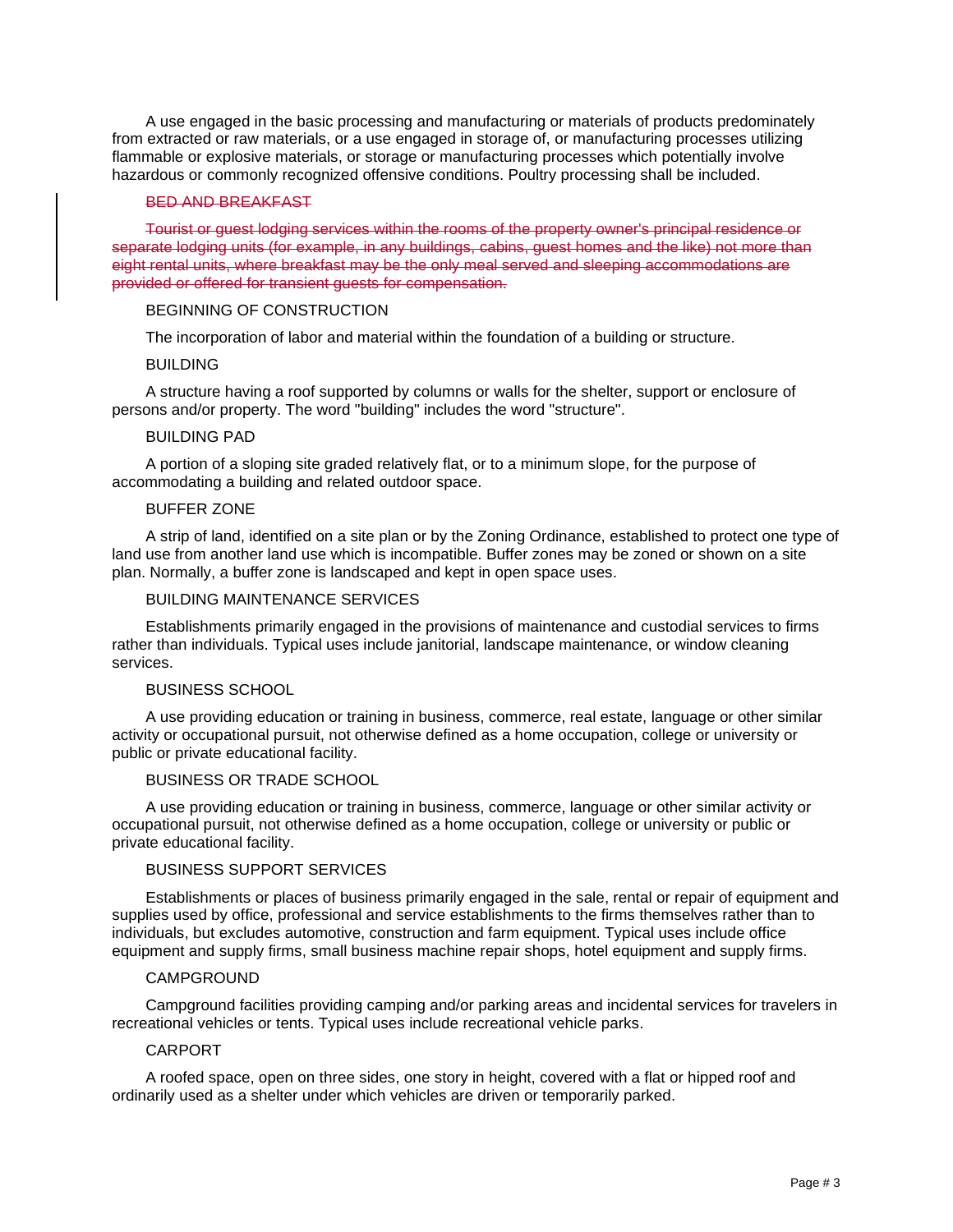## **CEMETERY**

Land used or intended to be used for the burial of the dead and dedicated for cemetery purposes, including columbiums, crematoriums, mausoleums and mortuaries when operated in conjunction with and within the boundary of such cemetery.

#### CHANGE OF USE

The replacement of an existing use by a new use, or a change in the nature of an existing use, but not including a change in ownership, tenancy, name, management or change in product or service within the same use classification where the previous nature of the use, line of business, or other function is substantially unchanged.

## CHURCH

Any structure used principally as a place wherein persons regularly assemble for religious worship, including sanctuaries, chapels and cathedrals and onsite buildings adjacent thereto, such as parsonages, friaries, convents, fellowship halls, Sunday Schools and rectories, but not including day care centers, community recreation facilities, private primary and secondary educational facilities and parking facilities.

#### CITY COUNCIL

The governing or legislative authority of the City of Fredericksburg.

#### CLUB OR LODGE

A use providing meeting, recreational or social facilities for a private or non-profit association, primarily for use by members and guests. Typical uses include private social clubs and fraternal organizations.

## CLUSTER HOUSING

Detached multi-family residential structures, situated on the site by a development design technique that concentrates buildings in specific areas.

#### COCKTAIL LOUNGE

Establishments or places of business engaged in the preparation and retail sale of alcoholic beverages for consumption on the premises, including taverns, bars, cocktail lounges and similar uses other than restaurant as that term is defined herein.

#### COLLEGE AND UNIVERSITY FACILITIES

Educational institutions of higher learning which offer a course of study designed to culminate in the issuance of a degree as defined by the Education Code of the State of Texas.

#### COMMERCIAL OFF-STREET PARKING

Parking of motor vehicles on a temporary basis within a privately owned off-street parking facility, other than accessory to a principal use. Typical uses include commercial parking lots or commercial parking garages.

#### COMMON AREA

An area held, designed and designated for the common use of the owners or occupants or a townhouse project, PUD, apartment, condominium, manufactured home park or subdivision.

#### COMMUNICATIONS SERVICES

Establishments primarily engaged in the provisions of broadcasting and other information relay services accomplished through the use of electronic and telephonic mechanisms but excluding those classified as Major Utility Facilities. Typical uses include television studios, telecommunications service centers, telegraphic service offices, film recording, sound recording or cable television operations.

# COMMUNITY RECREATION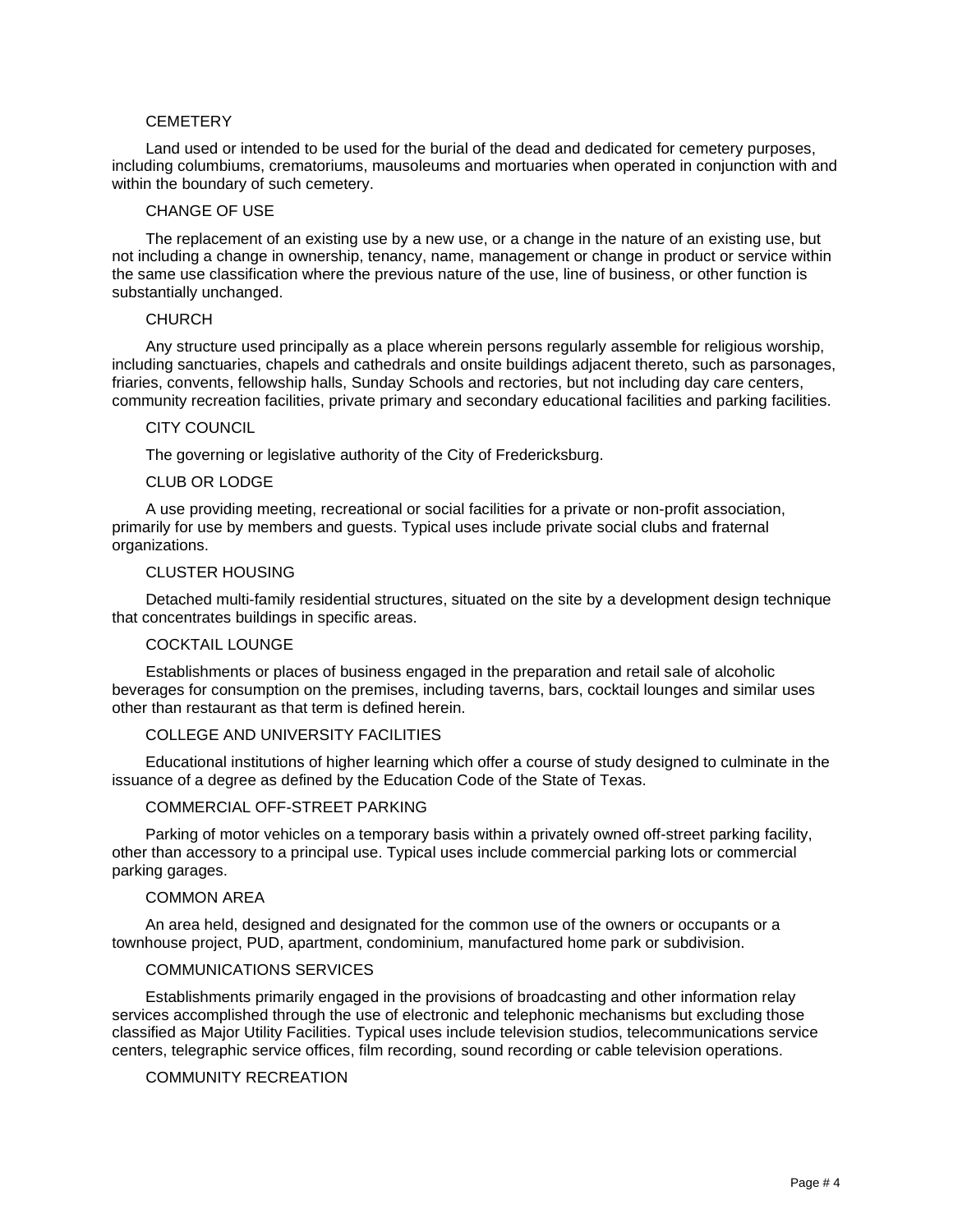A recreational facility for use by residents and guests of a particular residential development, planned unit development, church, private primary educational facility, private secondary educational facility, club or lodge or limited residential neighborhood, including both indoor and outdoor facilities.

## COMPREHENSIVE PLAN

The planning documents and related material officially adopted by the City of Fredericksburg containing the goals, objectives and policies pertaining to urban growth, community facilities, infrastructure, circulation, housing and other subjects related to the development of the City.

## CONDOMINIUM RESIDENTIAL

The use of a site for four or more dwelling units intended for separate ownership, together with common area serving all dwelling units.

## CONSTRUCTION SALES AND SERVICES

Establishments or places of business primarily engaged in construction activities and incidental storage on lots other than construction sites, as well as the retail or wholesale sale, from the premises, of materials used in the construction of buildings or other structures, but excluding retail sale of paint, fixture and hardware and those classified as one of the Automotive and Equipment Service use types. Typical uses include building materials stores, tool and equipment rental or sales, building, plumbing, electrical or mechanical contractors.

# CONSUMER CONVENIENCE SERVICES

Establishments which provide services, primarily to individuals, of a convenient and limited nature, often in access-controlled facilities which make twenty-four (24) hour operation possible. Typical uses include the renting of private postal and safety deposit boxes to individuals and automated baking machines.

# CONSUMER REPAIR SERVICES

Establishments primarily engaged in the provisions of repair services to individuals and households rather than firms, but excluding Automotive and Equipment Service use types. Typical uses include appliance repair shops, watch or jewelry repair shops or musical instrument repair shops.

## CONVALESCENT SERVICES

A use providing bed care and in-patient services for persons requiring regular medical attention, such as nursing homes, but excluding facilities providing surgical or emergency medical services, facilities providing care for alcoholism, drug addiction, mental disease or communicable disease.

# CONVENIENCE STORAGE

Storage services primarily for personal effects and household goods within enclosed storage areas having individual access, but excluding uses such as workshops, hobby shops, manufacturing or commercial activity. Typical uses include mini-warehousing and mini-storage units.

# CONVENIENCE STORE/SELF SERVICE GASOLINE

An establishment engaged in the sale of food, beer, wine, household products, and self service gasoline retail sales limited to three (3) multiple dispensers or pump units within one (1) service island, with one (1) canopy cover.

# CO-OWNERSHIP/FRACTIONAL OWNERSHIP, RESIDENTIAL

Properties where the overall cost of a property is split among a group of owners, each owner holding a fractional ownership interest in the property that allows for shared personal use of the property, and when the property is rented out for a profit by a fractional owner, it serves as a form of investment property.

# CORPORATE HOUSING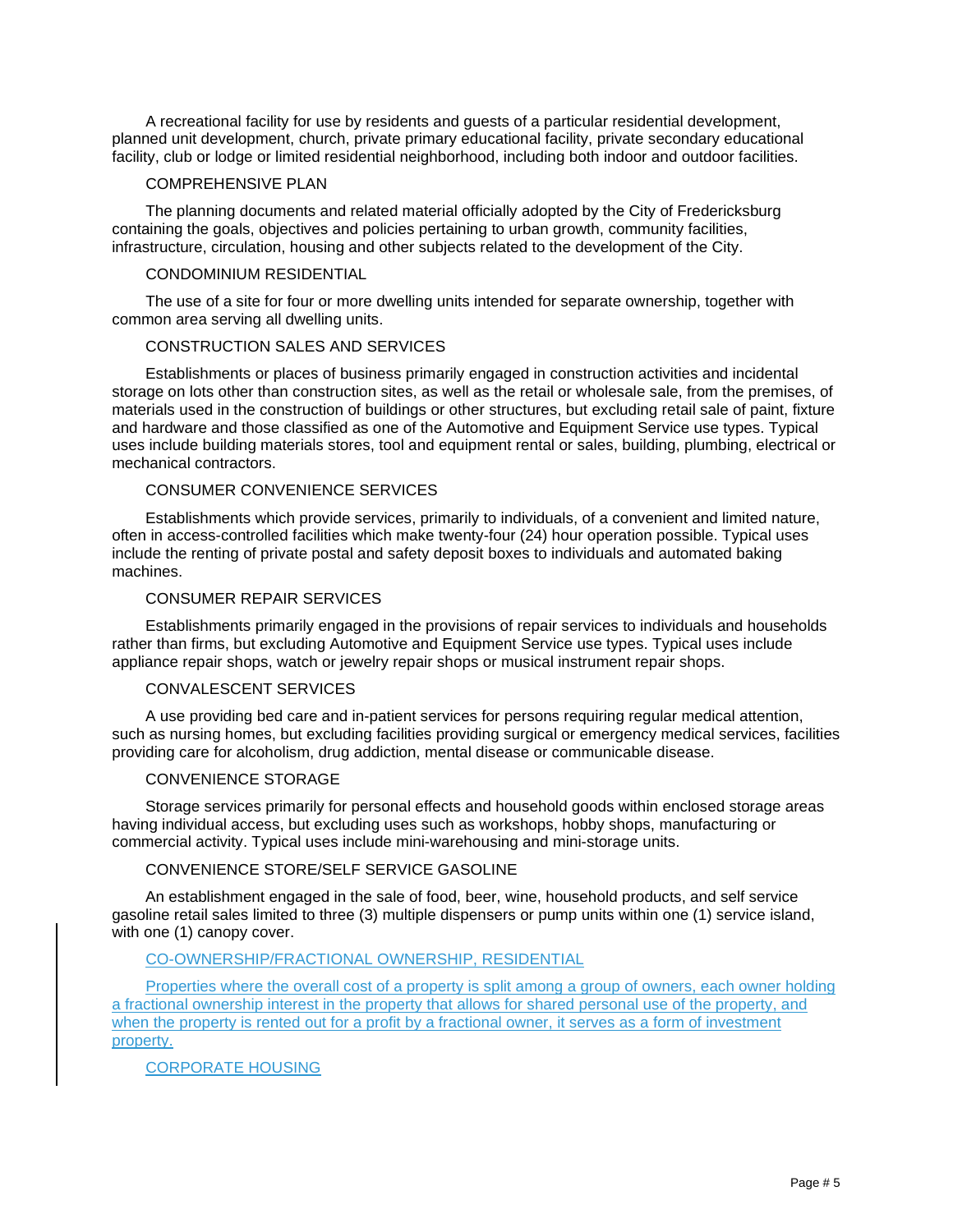Housing of a transient nature, provided by a business, corporation, or similar other entities, to employees, affiliates associated with the Business, or other guests. Housing may be provided by the business for team building, corporate events, employee awards or as part of a benefits package, and may not result in payment by occupants for the duration of the stay, limited to one dwelling unit per lot.

#### CULTURAL SERVICES

A library, museum or similar registered non-profit organizational use displaying, preserving and/or exhibiting objects of community and cultural interest.

## CUSTOM MANUFACTURING

Establishments primarily engaged in the on-site production of goods by hand manufacturing which involves only the use of hand tools or domestic mechanical equipment not exceeding eight (8) kilowatts and the incidental direct sale to consumers of only those goods produced on-site. Typical uses include ceramic studios, candle-making shops or custom jewelry manufacturing.

#### DAY CARE SERVICES

A facility designed or adapted for the care of children or adults that require a license for group day care homes from the Texas Department of Protective and Regulatory Services. This term includes nursery schools, pre-schools, day care centers for children or adults and similar uses, but excluding public and private primary and secondary educational facilities.

#### **DENSITY**

The average number of housing units per unit of land expressed as square feet of land area per housing unit or dwelling units per acre.

#### DETACHED

Fully separated from any other building or joined to another building by structural members not constituting an enclosed or covered space.

## DETENTION FACILITIES

A publicly operated use providing housing and care for individuals legally confined.

#### DIRECTOR OF PLANNING AND BUILDING

The designated officer responsible for enforcement of this Ordinance.

#### DISCONTINUANCE OF USE

To cease or discontinue a use or activity, excluding temporary or short-term interruptions to a use or activity during periods of restoring, remodeling, maintaining or otherwise improving a facility, or normal, seasonal cessation of a use, or other temporary cessation resulting from a change of use.

#### DRIP LINE

A vertical line extending from the outermost branches of a tree to the ground.

#### DRIVE-IN SERVICE

A feature or characteristic of a use involving sale of products or provision of services to occupants in vehicles, including drive-in windows and drive through services such as mechanical automobile washing.

#### DRIVE THROUGH FACILITIES

Facilities provided by an establishment or place of business for the purpose of allowing a customer or patron to transact business, whether it be pick-up, drop-off, ordering or service, from a motor vehicle.

#### DRIVE WAY

A permanently surfaced (asphalt, gravel, "grass-crete" or similar surface) area providing vehicular access between a street and an off-street parking or loading area.

## DUPLEX RESIDENTIAL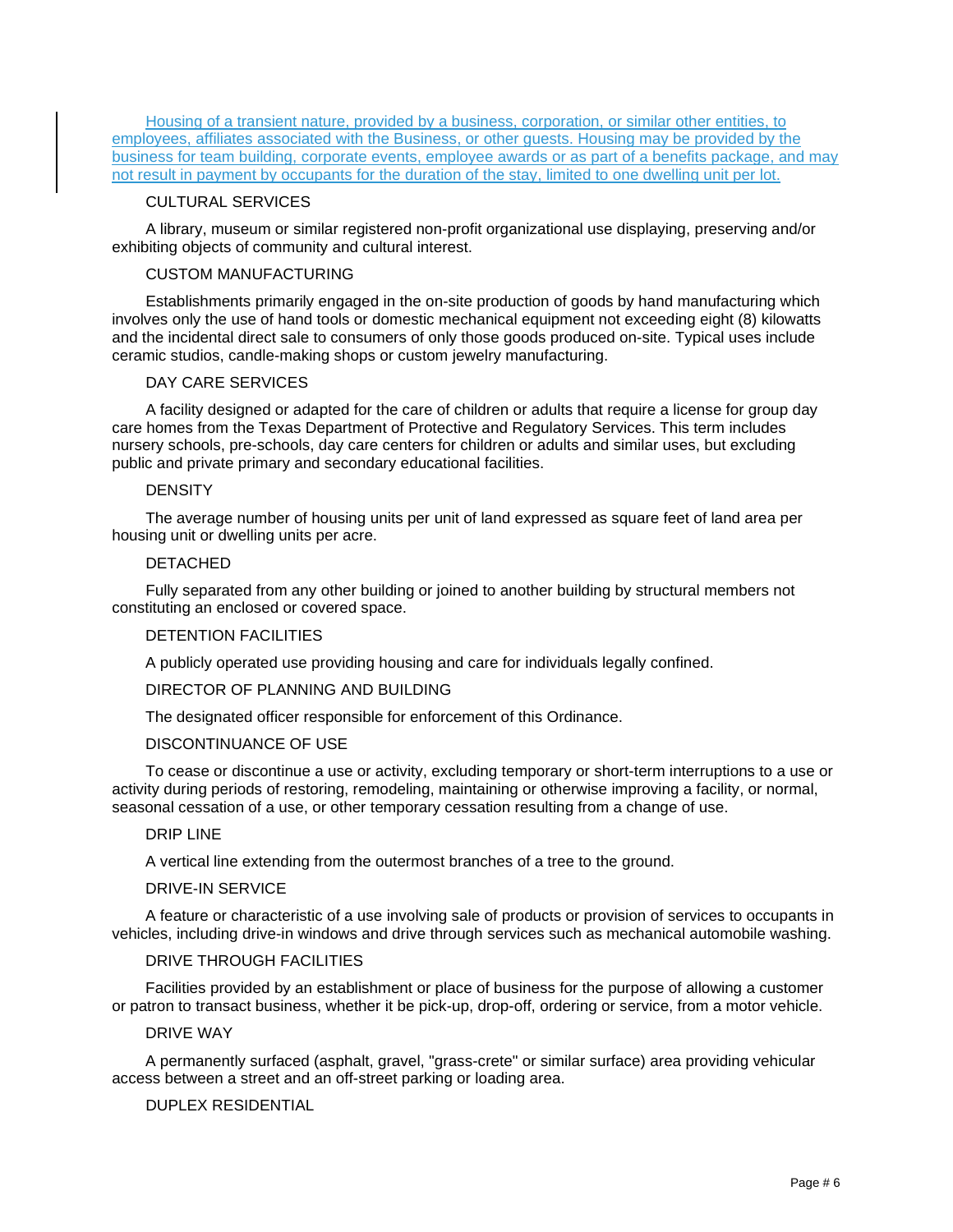The use of a site for two dwelling units, within a single building, other than a manufactured home. These facilities are prohibited from receiving STR permits.

## DWELLING UNIT

A residential unit other than a manufactured home providing complete, independent living facility for one family, including permanent provisions for living, sleeping, eating and cooking.

Efficiency Dwelling Unit. A dwelling unit containing not more than 400 square feet of floor area and not having a separate bedroom or sleeping area independent of the principal living area.

#### EASEMENT

A privilege of one or more property rights by the property owner to and for the use of the public, a corporation or other persons, for a designated part of his property and for a specified purpose.

Maintenance Easement. An easement granted by the owner of a lot adjacent to a zero lot line development, exclusively for the purpose of allowing the occupant of a dwelling unit constructed on or within five (5) feet of the lot line access to the adjoining property in order to maintain that portion of his dwelling situated on or adjacent to the common side lot line.

Use Easement. An easement granted by the owner of one lot to the owner of another lot in a zero lot line development, exclusively for the purpose of allowing the occupant of the dwelling unit having the dominant side yard of a common side lot line, the use, enjoyment, and privacy of such easement.

## ENCLOSED

A roof or covered space fully surrounded by walls, including windows, doors, and similar openings or architectural features, or an open space of less than 100 square feet fully surrounded by a building or walls exceeding 8-feet in height.

## EQUIPMENT REPAIR SERVICES

Repair of trucks, tractors, construction equipment, agricultural implements, and similar heavy equipment. Typical uses include truck repair garages, trucking yard terminals, tractor and farm implement repair services, and machine shops (but specifically excluding dismantling or salvaging of vehicles.

## EQUIPMENT SALES

Sale or rental of trucks, tractors, construction equipment, agricultural implements, manufactured homes, and similar heavy equipment, including incidental storage, maintenance and servicing. Typical uses include truck dealerships, construction equipment dealerships, manufactured home dealerships and sales (but specifically excluding dismantling or salvage of vehicles).

#### EXTERMINATING SERVICES

Services related to the eradication and control of rodents, insects and other pests, with incidental storage on lots other than where the service is rendered.

#### FACILITIES AND SERVICE LINES

Electric, water, drainage facilities, sewer, gas, telephone, cable, and electric lines, meters and anchor equipment required to provide utility service.

## FAMILY

Any number of individuals living together as a single housekeeping unit in which not more than two (2) individuals are unrelated by blood, legal adoption or marriage.

## FINANCIAL SERVICES

Establishments primarily engaged in the provision of financial and banking services. Typical uses include banks, savings and loan institutions, loan and lending activities and similar services.

## FOOD SALES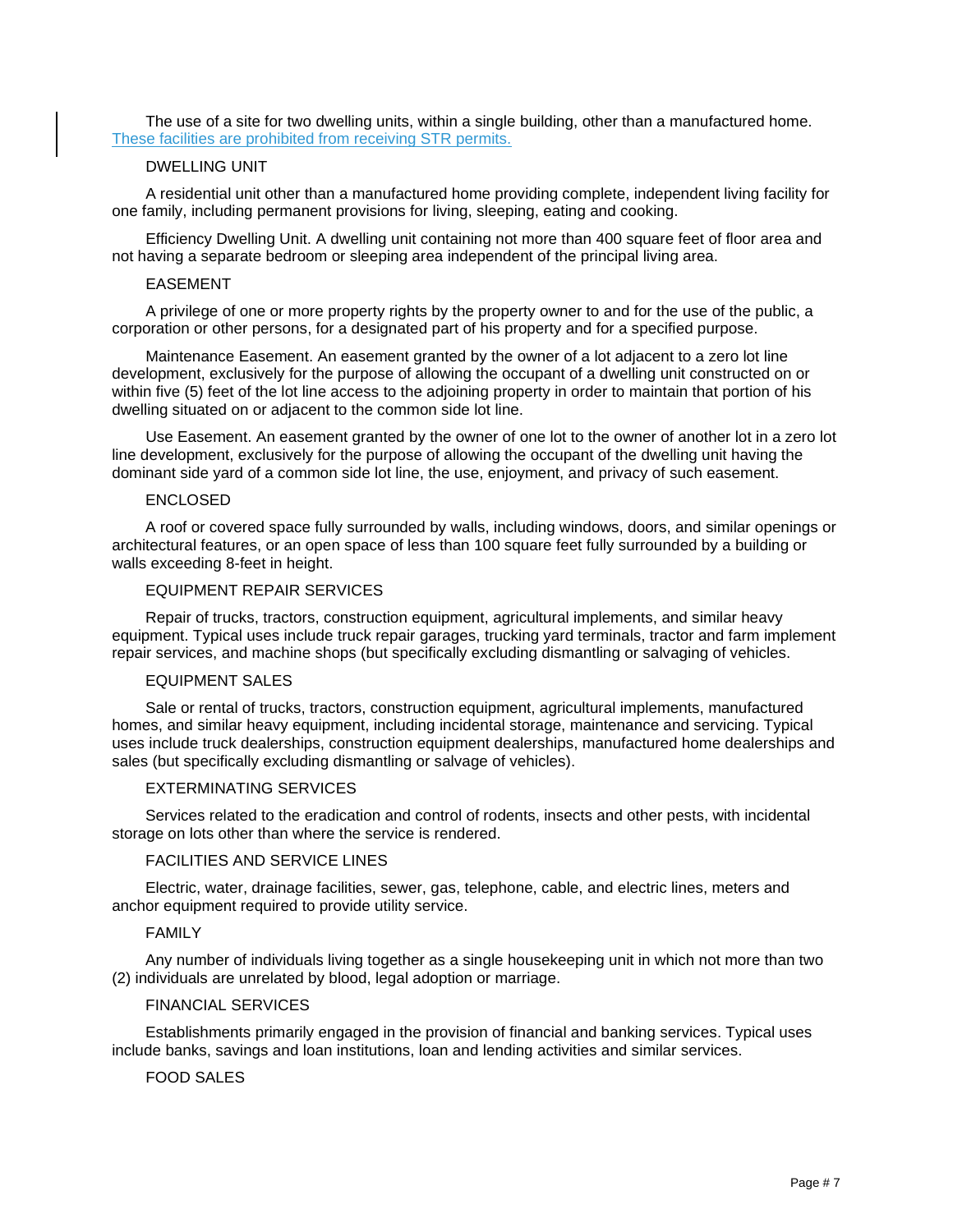Establishments or places of business primarily engaged in the retail sale of food (with incidental sale of beer and wine) for home consumption or household products. Typical uses include groceries, delicatessens, meat markets, retail bakeries, candy shops and ice cream parlors. Restaurants are specifically excluded from this definition.

#### FUNERAL SERVICES

Establishments engaged in undertaking services such as preparing the human dead for burial and arranging and managing funerals. Typical uses include funeral homes or mortuaries.

#### GENERAL RETAIL SALES

Sale or rental of commonly used goods and merchandise for personal or household use, but excluding those classified more specifically in Section 4.500. Typical uses include department stores, apparel stores, furniture stores and establishments providing the following products or services: household cleaning and maintenance products; drugs, cards, stationery, notions, books, tobacco products, cosmetics and specialty items; flowers, plants, hobby materials, toys and hand-crafted items; apparel, jewelry, fabrics, and like items; cameras and photography services; household electronic equipment; sporting equipment; kitchen utensils; home furnishing and appliances; art supplies, framing, arts and antiques; paint and wallpaper; carpeting and floor covering; interior decorating services; office supplies; bicycles and auto parts (inside a building with no repair services).

# **GUEST**

The overnight occupants, who are eighteen (18) years or older, renting temporary transient lodging for a specified period and the daytime visitors of the overnight occupants  $\mu$ 1.

#### GROSS FLOOR AREA

The total enclosed area of all floors in a building, measured to the surface of the exterior walls, that has a clear height of more than six (6) feet. Parking facilities for the principal use and driveways, elevator shafts and air space above the atria ground floor are excluded from gross floor area calculations. Enclosed loading berths and off-street maneuvering are also excluded, but not the dock area itself.

#### **GRADE**

The lowest horizontal elevation of the finished surface of the ground, paving or sidewalk or a point where height is to be measured. See Section 7.510.

## GROUP RESIDENTIAL

The use of a site for residential occupancy of living accommodations by groups of more than six (6) persons not defined as a family, on a weekly or longer basis. Typical uses include occupancy of fraternity or sorority houses, dormitories, residence halls or boarding houses or assisted living facilities.

## GUEST HOUSE

An accessory building containing a lodging unit with or without kitchen facilities, and used to house occasional visitors or guests of the occupants of a dwelling unit on the same site. Where permitted, paying guests shall be subject to the provisions of Hotel Tax Ordinance. See Section 8.220G.

#### GUIDANCE SERVICES

A use providing counseling, guidance, recuperative or similar services to persons requiring rehabilitation assistance as a result of mental illness, alcoholism, detention, drug addiction or similar condition, on a day time care basis.

## **GUIDELINE**

A statement of characteristics or design criteria considered desirable, but which are not required.

#### HEIGHT

The vertical distance from "grade" to the highest point of coping of a flat roof or to the deck line of a mansard roof, or to the average height of the highest gable on a pitched, or hipped roof, or if none of the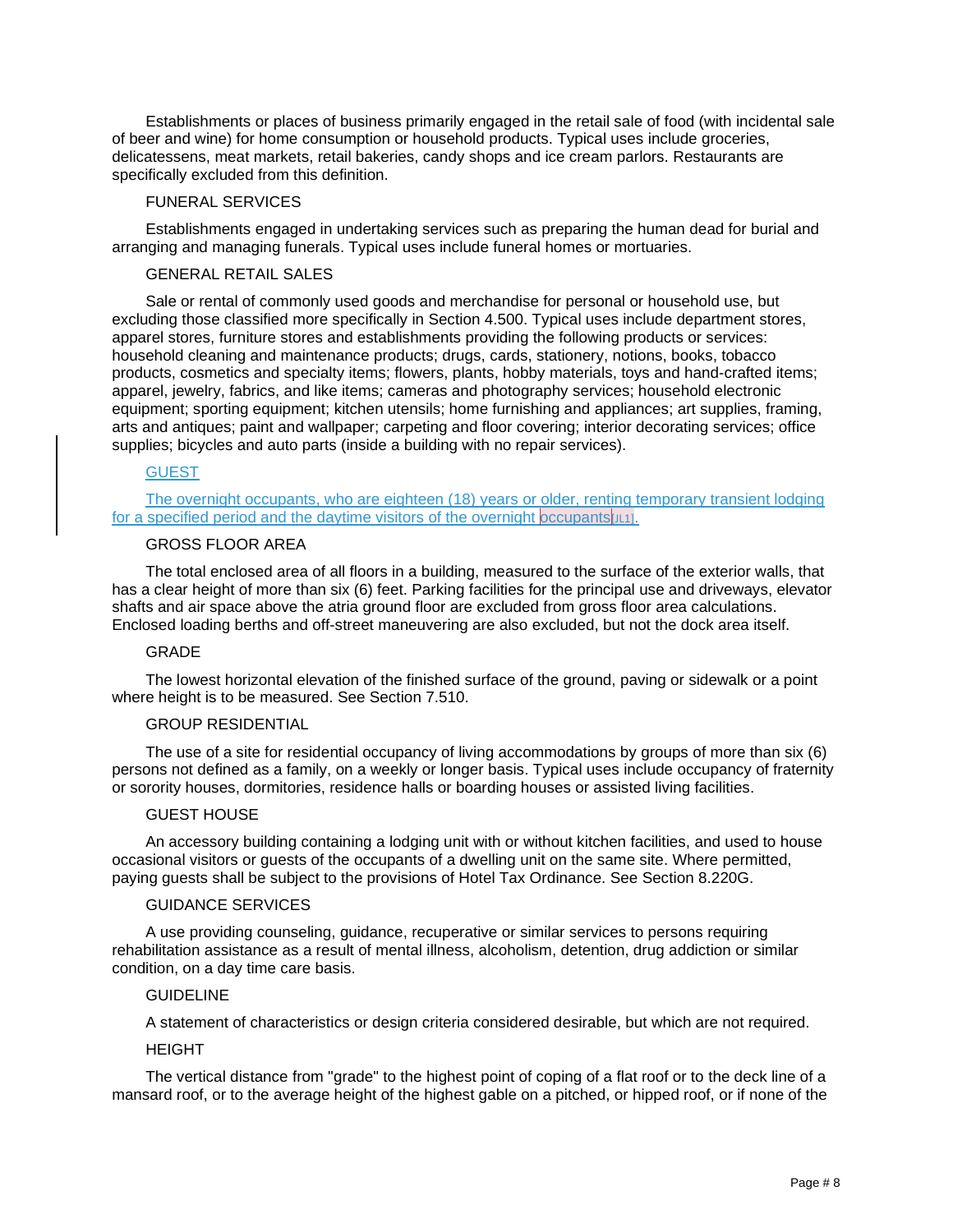preceding, then to the highest point of a structure. As applied to a building, the height shall be measured from an elevation derived from the average of the highest and lowest grade adjacent to the building. See Section 7.510.

## HISTORIC DISTRICT

A geographically defined area which possesses significant concentration, linkage or continuity of buildings, structures, sites, areas or land, which in turn are united by architectural, historical, archaeological or cultural importance or significance and which the City Council determines shall be protected, enhanced and preserved.

#### HISTORIC LANDMARK

Any building, structure, site, district, area or land of architectural, cultural or significance, which the City Council determines shall be protected, enhanced or preserved, or is listed in the Historic Resource Survey of the City of Fredericksburg.

#### HOME OCCUPATION

An accessory occupational use conducted entirely within a dwelling unit by the inhabitants thereof, which is clearly incidental to the use of the structure for residential purposes and does not change the residential character of the site. See Section 8.300, Home Occupation. This definition does not include short-term rentals.

#### **HORTICULTURE**

The growing of horticulture and floriculture specialties such as flowers, shrubs or trees intended for ornamental or landscaping purposes, but excluding retail sales. Typical uses include wholesale plant nurseries and greenhouses.

#### HOSPITAL SERVICES (GENERAL)

A facility providing medical, psychiatric or surgical service for sick or injured persons, primarily on an in-patient basis, and including ancillary facilities for out-patient and emergency treatment, diagnostic services, training, research, administration and services to patients, employees or visitors.

## HOSPITAL SERVICES (LIMITED)

A facility providing medical, psychiatric, or surgical services for sick or injured persons, exclusively on an out-patient basis, including emergency treatment, diagnostic services, training, administration and services to out-patients, employees or visitors.

## HOTEL-MOTEL

Temporary, transient lodging services involving the provision of room and/or board containing more than eight rental units.

## INDOOR ENTERTAINMENT

Predominately spectator uses conducted within an enclosed building. Typical uses include motion picture theaters, meeting halls and dance halls.

#### INDOOR SPORTS AND RECREATION

Uses conducted within an enclosed building. Typical uses include bowling alleys, billiard parlors, ice and roller skating rinks, penny arcades, electronic video games and indoor racquetball courts or swimming pools.

## IMPERVIOUS COVER

Impervious cover is any type of surface that prevents the infiltration of water into the ground. Surfaces such as stone, rooftops, patios, driveways, sidewalks, roadways, parking lots, and decomposed or crushed granite gravel shall be counted as impervious cover when utilized for parking areas and paths from ADA parking spaces to the entrance of buildings or structures. Uncovered wooden decks count as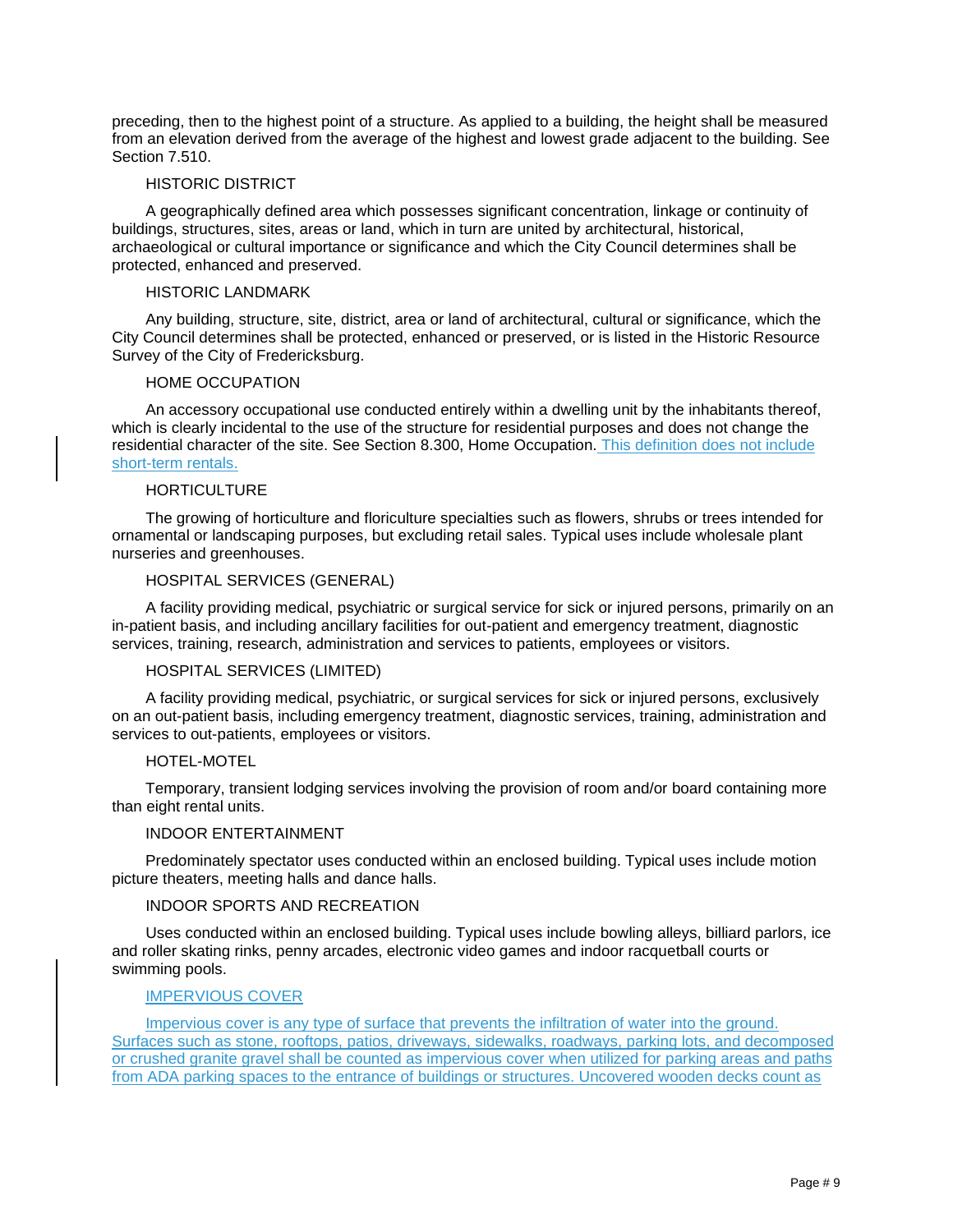50% impervious cover. Impervious cover does not include sidewalks or paving in the public right-of-way, water features such as ponds, fountains, pools, and water detention basins.

#### INTERNAL STREET

A private way which affords the principal means of access to individual manufactured home spaces or auxiliary buildings in a manufactured home park, a private right-of-way or other non-public street within a Planned Unit Development (PUD) or other similar development.

#### **KENNELS**

Boarding and care services for dogs, cats and similar animals. Typical uses include boarding kennels, pet motels or dog training centers.

#### KIOSK

A small light structure with one or more open sides for general retail sales use only.

#### LAUNDRY SERVICES

Establishments primarily engaged in the provisions of laundering, dry cleaning or dyeing services other than those classified as Personal Services. Typical uses include bulk laundry and cleaning plants, diaper services or linen supply services.

#### LANDSCAPED AREA

An area devoted to or developed predominately with plant material, natural landscape or xeroscape features, including lawn, ground cover, gardens, trees, shrubs and other plant materials; and also including accessory decorative outdoor landscape elements such as pools, fountains, water features and sculptural elements, provided that the use of brick, stone, aggregate or other inorganic materials shall not predominate over the use of plant material.

Interior Landscaping. As applied to parking and loading facilities, or to similar paved areas, a landscaped area or areas within the shortest circumferential line defining the perimeter or exterior boundary of the parking or loading area, excluding driveways or walkways providing access to the facility.

Perimeter Landscaping. As applied to parking and loading facilities, or to similar paved areas, a landscaped area adjoining and outside the shortest circumferential line defining the exterior boundary of a parking or loading area, excluding driveways or walkways providing access to the facility.

#### LIGHT MANUFACTURING

A use engaged in the manufacture, predominately from previously prepared materials, of finished products or parts, including processing, fabrication, assembly, treatment and packaging of such products, including incidental storage, sales and distribution of such products, but excluding basic industrial processing. Typical uses include winery, sheet metal shop, welding shop and machine shop.

#### LIMITED RETAIL SALES

Sale of goods and merchandise which are typically bought in limited quantities and are of a personal nature. Uses within this category are characterized by limited traffic, noise, parking and hours of operation. Typical uses include an antique shop, bakery, book or stationary store, camera shop, candy, cigar & tobacco shop, florist, jewelry, optical goods, toys and hand crafted items.

#### LIQUOR SALES

Establishments or places of business engaged in retail sale for consumption off the premises of alcoholic beverages. Typical uses include liquor stores, bottle shops, or any licensed sale of liquor, beer or wine for off-site consumption.

#### LOCAL STREET

A street which is intended primarily to serve traffic within a neighborhood or limited residential district, and which is not necessarily continuous through several residential districts.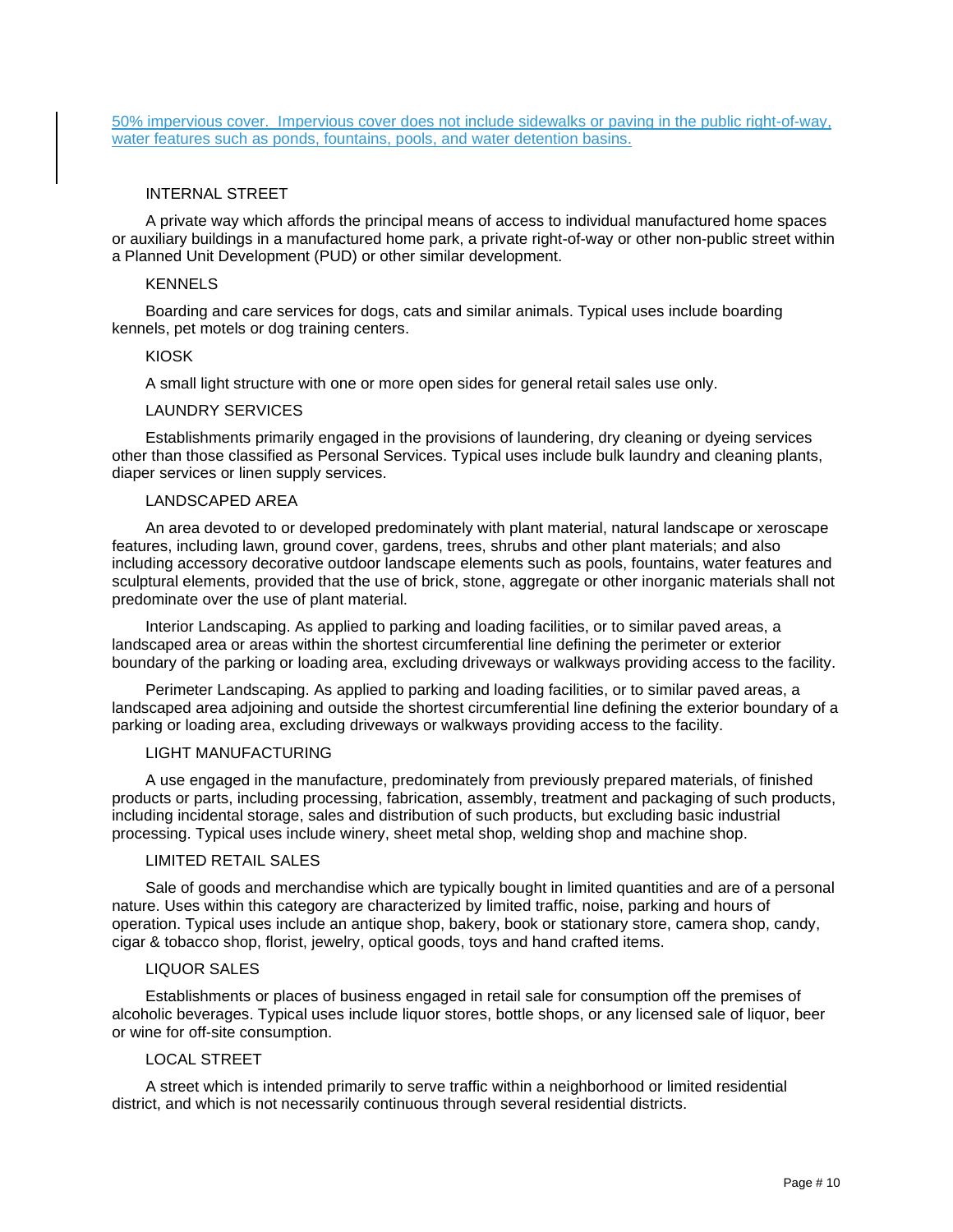## LOADING SPACE

An area used for loading or unloading of goods from a vehicle in connection with the use of the site on which such space is located.

## LOCAL CONTACT PERSON

The Owner, Operator, or person designated by the Owner or the Operator, who shall be available 24 hours per day for the purpose of responding to concerns or requests for assistance related to the Owner's Short-term Rental.

## LOCAL UTILITY SERVICES

Services which are necessary to support principal development and involve only minor structures such as lines and poles which are necessary to support principal development.

#### LODGING UNIT

A room or group of rooms in a dwelling unit or a group residential use, for overnight occupancy on a transient or residential occupancy basis. Where designed or used for occupancy by more than two persons, each two person capacity shall be deemed a separate lodging unit.

#### **LOT**

A parcel of real property with a separate and distinct number or other designation shown on a plat, record of survey, parcel map or subdivision map recorded in the office of the County Clerk, or a parcel legally created or established pursuant to applicable zoning or subdivision regulations in effect prior to the effective date of application of this ordinance to such parcel.

Corner Lot. A lot located at the intersection or junction of two streets, or two segments of a curved street, forming an angle of not more than one hundred thirty-five (135) degrees.

Interior Lot. A lot other than a corner lot.

Reverse Corner Lot. A corner lot having a side lot line which is substantially a continuation of the front lot line of a lot to its rear.

Through Lot. A lot other than a corner lot abutting more than one street.

#### LOT AREA

The net horizontal area within bounding lot lines, but excluding any portion of a flat (panhandle) lot providing access to a street and any public or private easement or right-of-way providing access to another lot.

#### LOT COVERAGE OR BUILDING COVERAGE

The area of lot covered by buildings or roofed areas, but excluding incidental projecting eaves, balconies and similar features, ground level paving, landscaping, and open recreational facilities. See Section 7.700.

#### LOT DEPTH

The horizontal distance between the mid-point of the front lot line and the mid-point of the rear lot line.

#### LOT LINE

A line or series of connected line segments bounding a lot as herein defined.

Common Side Lot Line. A side line between two or more lots.

Dominant Side Yard of a Small Lot. The side of a small or zero lot line parcel, having the larger width. The wall of a dwelling unit having the dominant side yard is permitted to have windows and door openings adjacent to the dominant side yard.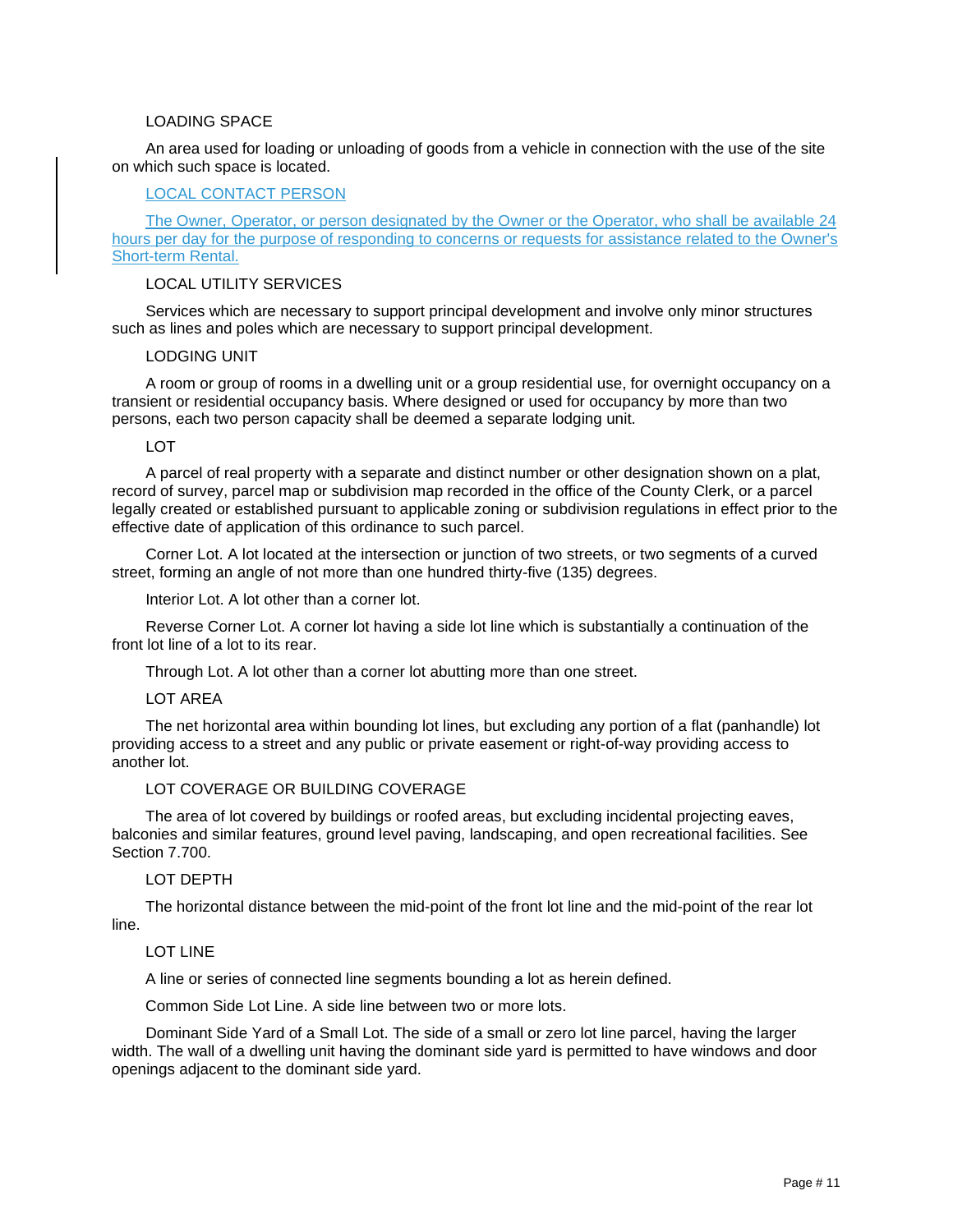Front Lot Line. On an interior lot, the lot line abutting the street. On a corner lot, the shorter lot line abutting a street or the line designated as the front lot line by subdivision or parcel map. On a through lot, the lot line abutting the street providing the primary access to the lot. On a flat (panhandle) lot, the interior lot line designated as a front lot line by a subdivision or parcel map, or the line determined by the Director of Planning and Building to be the front lot line.

Interior Lot Line. A lot line not abutting a street.

Rear Lot Line. A lot line not defined as a front or side lot line. In the case of an irregular shaped lot or a lot bounded by only three lot lines, a line within the lot having a length of ten (10) feet, parallel to and most distant from the front lot line shall be interpreted as the rear lot line for the purpose of determining required yards, setbacks and other provisions of this ordinance.

Side Lot Line. A lot line intersecting the front lot line and extending there from a minimum distance of seventy-five (75) feet.

Street or Exterior Lot Line. A lot line abutting the street.

Zero Lot Line. A common lot line on which a wall of a structure may be constructed.

LOT WIDTH

The horizontal distance between side lot lines, measured at the front setback line and at a distance of fifty (50) feet to the rear thereof.

#### MAJOR UTILITY FACILITIES

Generating plants, electrical switching facilities and primary substations, refuse collection or disposal facilities, water and wastewater treatment plants and similar facilities.

## MAINTENANCE AND SERVICE FACILITIES

A facility supporting maintenance, repair, vehicular or equipment servicing, material storage and similar activities, including corporation yards, equipment service centers and similar uses having characteristics of commercial services or contracting or industrial activities.

#### MANUFACTURED HOME PARK

A unified development of twenty or more HUD-Code manufactured home spaces for rent or lease, including common areas and facilities for management, recreation, laundry and utility services, storage and similar services for the convenience of residents of the manufactured home park.

# MANUFACTURED HOME RESIDENTIAL

A dwelling that is manufactured in one or more modules at a location other than the homesite and which is designed as a residence when the modules are transported to the homesite, and the modules are joined together and installed on a permanent foundation system or tied down in accordance with appropriate Code requirements. Manufactured residence construction shall be in accordance with the Texas Manufactured Housing Standards Act and shall include the plumbing, heating/air conditioning and electrical systems to be contained in the structure. The term manufactured home or residence shall not mean or apply to a mobile home as defined in the Texas Manufactured Housing Standards Act, nor is it to include building modules incorporating concrete or masonry as a primary component.

## MANUFACTURED HOME SUBDIVISION

A subdivision designed and/or intended for the sale of lots for siting manufactured homes and in accordance with the requirements of the subdivision ordinance.

## MANUFACTURED HOME SPACE

An area within a manufactured home park which is designed for and designated as the location for a manufactured home and the exclusive use of its occupants.

# MANUFACTURED HOME STAND

That portion of a mobile home space upon which the manufactured home is placed.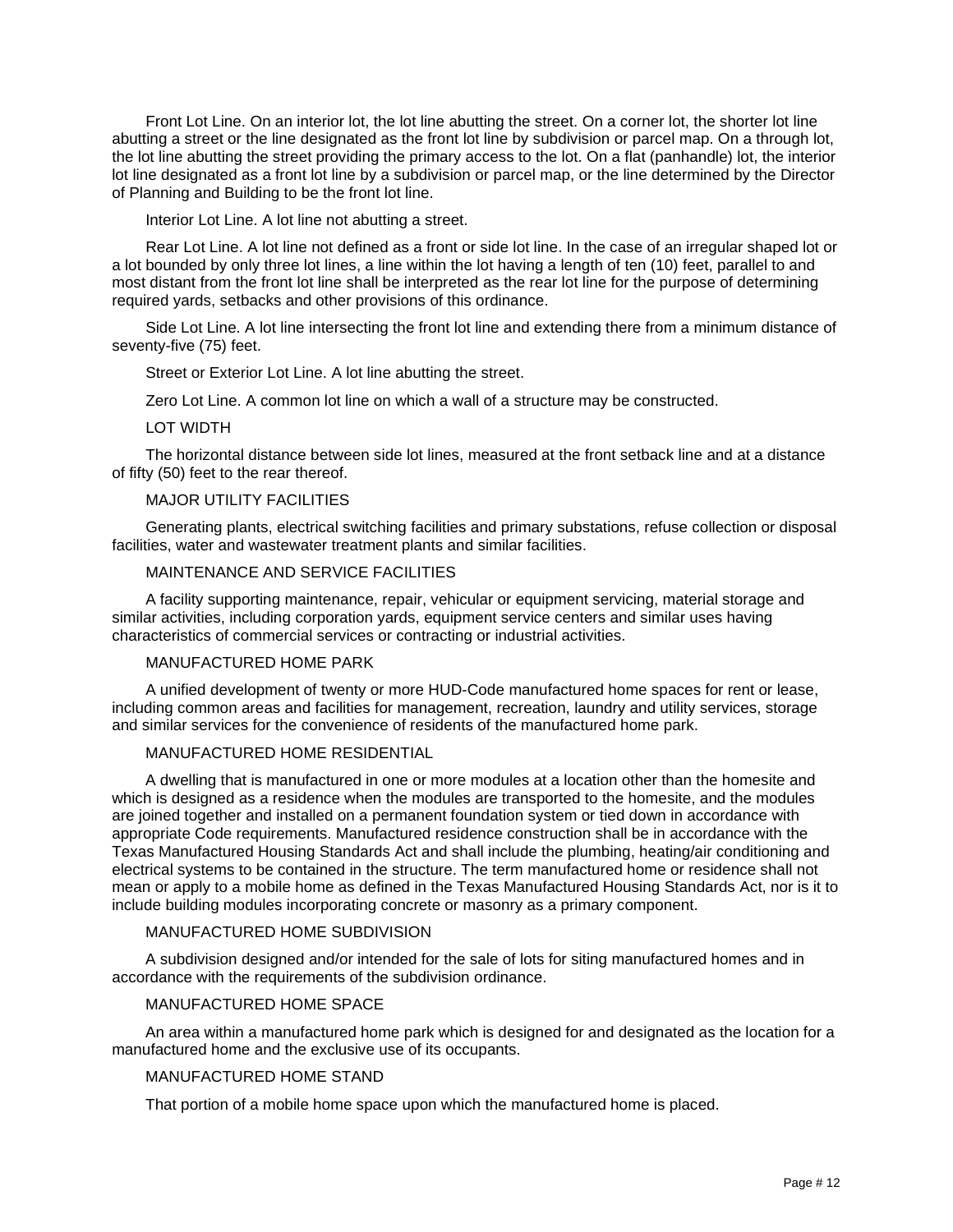## MEDICAL OFFICES

A use providing consultation, diagnosis, therapeutic, preventive or corrective personal treatment services by doctors, dentists, medical and dental laboratories, and similar practitioners of medical and healing arts for humans licensed for such practice by the State of Texas.

#### MILITARY INSTALLATIONS

Military facilities of the federal and state governments.

## MULTIPLE FAMILY RESIDENTIAL

The use of a site for three or more dwelling units, within one or more buildings. These facilities are prohibited from obtaining STR permits.

#### NONCONFORMING STRUCTURE OR BUILDING

A structure or building, the size, dimension, or location of which was lawful prior to the adoption, revision, or amendment to the zoning ordinance but fails by reason of such adoption, revision, or amendment to conform to the present requirements of the zoning district.

## NONCONFORMING USE

A lawful use of any land, building or structure, other than a sign or PUD, which does not conform with currently applicable use regulations, but which complies with use regulations in effect at the time the use was established. See Section 6.100.

## NON-COMPLYING

A building or structure, including off-street parking or loading areas, but excluding PUD's which do not comply with the current, applicable site development regulations for the district in which it is located, or with applicable General Regulations set forth in Section 5.100, but which complied with applicable regulations at the time of construction.

#### **OCCUPANT**

The overnight occupants, who are eighteen (18) years or older, renting temporary transient lodging for a specified period.

## **OPERATOR**

The Owner or the Owner's authorized representative who is responsible for advertising and/or operating a Short-term Rental.

## OUTDOOR ENTERTAINMENT

Predominately spectator uses conducted in open or partially enclosed or screened facilities. Typical uses include sports arenas, racing facilities and amusement parks.

#### OUTDOOR SPORTS AND RECREATION

Uses conducted in open, partially enclosed or screened facilities. Typical uses include driving ranges, miniature golf courses, golf courses, swimming pools, tennis courts and outdoor racquetball courts.

#### OWNER

The person or entity that holds legal or equitable title to a property.

#### PARK AND RECREATION SERVICES

Publicly owned and operated parks, playgrounds, recreation facilities and open spaces.

PARKING FACILITY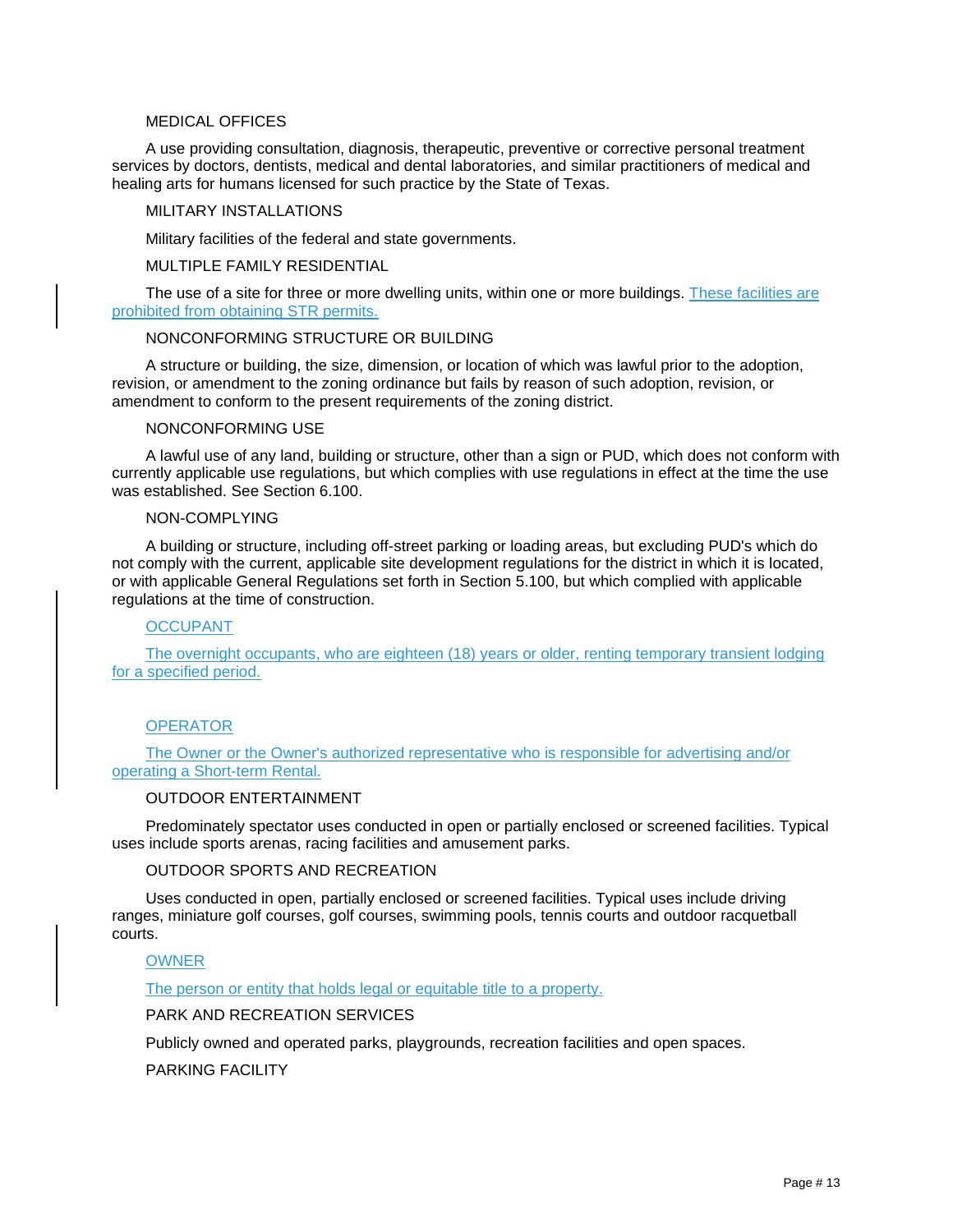An area on a lot, within a building, or both, including one or more parking spaces together with driveways, aisles, turning and maneuvering areas, clearances and similar features, and meeting the requirements established by this ordinance. The term "parking facility" shall include parking lots, parking garages and parking structures. See Section 7.800.

#### PARKING SPACE

An area on a lot, site or within a building not on a public street or alley and having an all-weather surface, enclosed or not, together with an all-weather surface driveway which may be an easement connecting the parking space with a street or alley permitting free ingress and egress, used or intended to be used for parking of a motor vehicle. The term "parking space" is equivalent to the term "parking stall" and does not include driveways, aisles or other features comprising a parking facility. Any parking adjacent to a public street wherein the maneuvering is done on the public street shall not be classified as off-street parking in computing the parking area requirements for any use. See Section 7.800.

## PAWN SHOP SERVICES

A use engaged in the loaning of money on the security of property pledged in the keeping of the pawnbroker and the incidental sale of such property.

## PERSONAL IMPROVEMENT SERVICES

Establishment, or places of business, primarily engaged in providing informational, instructional, personal improvement and similar services of a non-professional nature. Typical uses include driving schools, health or physical fitness studios, reducing salons, dance studios, handcraft and hobby instructions.

#### PERSONAL SERVICES

Establishments or places of business primarily engaged in providing frequently or recurrently needed services of a personal nature. Typical uses include beauty salons, barber shops, seamstresses, tailors, shoe repair shops, dry cleaning pick-up station services, and coin operated laundries.

## PET SERVICES

Retail sales, veterinary services, grooming and boarding when totally within a building, of dogs, cats, birds, fish and similar small animals customarily used as household pets. Typical uses include pet stores, small clinics, dog bathing and clipping salons and pet grooming shop but excluding uses for livestock and large animals.

#### PLANNED UNIT DEVELOPMENT (PUD)

A Planned Unit Development is a development which is under unified control and is planned, and developed, as a whole in a single development operation of programmed series or phases of development, each phase of which is specifically integrated into and made a part of the overall plan of development, and which shall include streets, lots, adequate utilities to serve the proposed uses and densities, and which indicates all structures and their relationship to each other and to adjacent uses and improvements, and which provides for common taxation, maintenance, and operation thereof. A Planned Unit Development shall consist of dwelling units, and may also include non-residential uses compatibly and harmoniously incorporated into the unitary design for the Planned Unit Development. A Planned Unit Development where more than five (5) percent of the total area is utilized for non-residential purposes, such as commercial or industrial uses, is a non-residential PUD. See Section 3.700.

# PLANNING AND ZONING COMMISSION

The Planning and Zoning Commission created and appointed by the City Council.

#### POSTAL FACILITIES

Postal services, including post offices, bulk mail processing or sorting centers, operated by the United States Postal Service.

#### PRIVATE GARAGE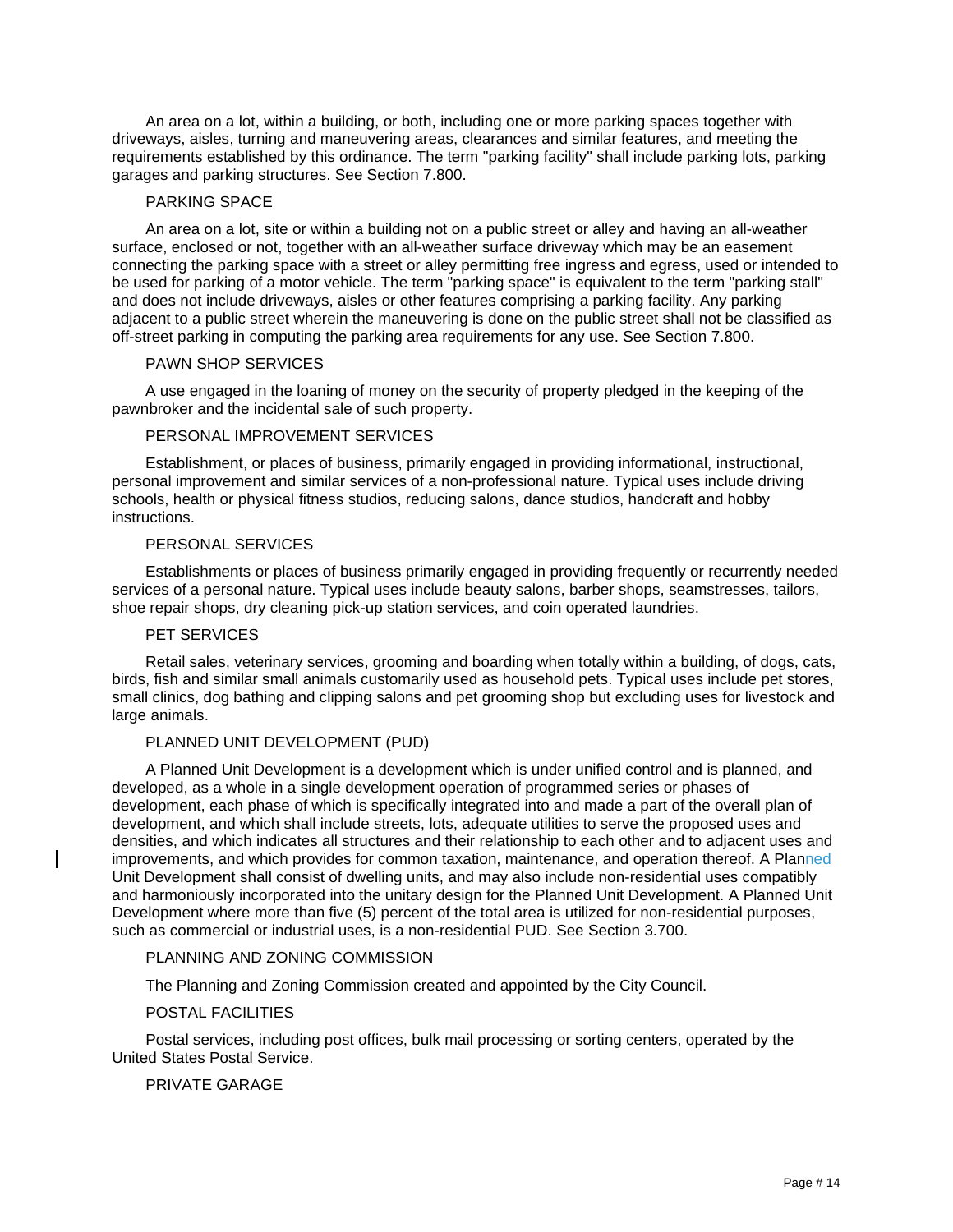A building for the storage of motor vehicles where no repair facilities are maintained and where no motor vehicles are kept for hire or sale and where no filling station is maintained, having a capacity of not more than four automobiles or trucks of less than one ton capacity.

## PRIVATE PRIMARY EDUCATIONAL FACILITIES

A private or parochial school offering instruction at the elementary school level in the branches of learning and study required to be taught in the public schools of the State of Texas.

## PROFESSIONAL OFFICE

A use providing professional or consulting services in the fields of law, architecture, design engineering, accounting and similar professions.

#### PUBLIC PRIMARY EDUCATIONAL FACILITIES

A public school offering instruction at the elementary school level in the branches of learning and study required to be taught in the public schools of the State of Texas.

## PUBLIC SECONDARY EDUCATIONAL FACILITIES

A public school offering instruction beyond the elementary school through the twelfth grade level in the branches of learning and study required to be taught in the public schools of the State of Texas.

#### PRIVATE SECONDARY EDUCATIONAL FACILITIES

A private or parochial school offering instruction beyond the elementary level through the twelfth grade in the branches of learning and study required to be taught in the public schools of the State of Texas.

# PRIVATE PRIMARY EDUCATIONAL FACILITIES

A private or parochial school offering instruction at the elementary school level in the branches of learning and study required to be taught in the public schools of the State of Texas.

## QUEUE LINE

An area for temporary parking and lining of motor vehicles while awaiting service or other activity.

#### RAILROAD FACILITIES

Railroad yards, equipment servicing facilities and terminal facilities.

## RECREATIONAL VEHICLE

A vehicle towed or self-propelled on its own chassis or attached to the chassis of another vehicle and designed or used for temporary dwelling recreational or sporting purposes. The term recreational vehicle shall include, but shall not be limited to, travel trailers, pick-up campers, camping trailers, motor coach homes, converted trucks and buses, boats and boat trailers.

#### REGISTERED FAMILY HOME

The care of children in the home as defined by the Texas Department of Protective and Regulatory Services.

## RELIGIOUS ASSEMBLY

A use located in a permanent or temporary building and providing regular organized religious worship and religious education incidental thereto, but excluding private primary or private secondary educational facilities, community recreational facilities and parking facilities. A property tax exemption obtained pursuant to *Property Tax Code of the State of Texas* shall constitute prima facie evidence of religious assembly use.

## RESOURCE EXTRACTION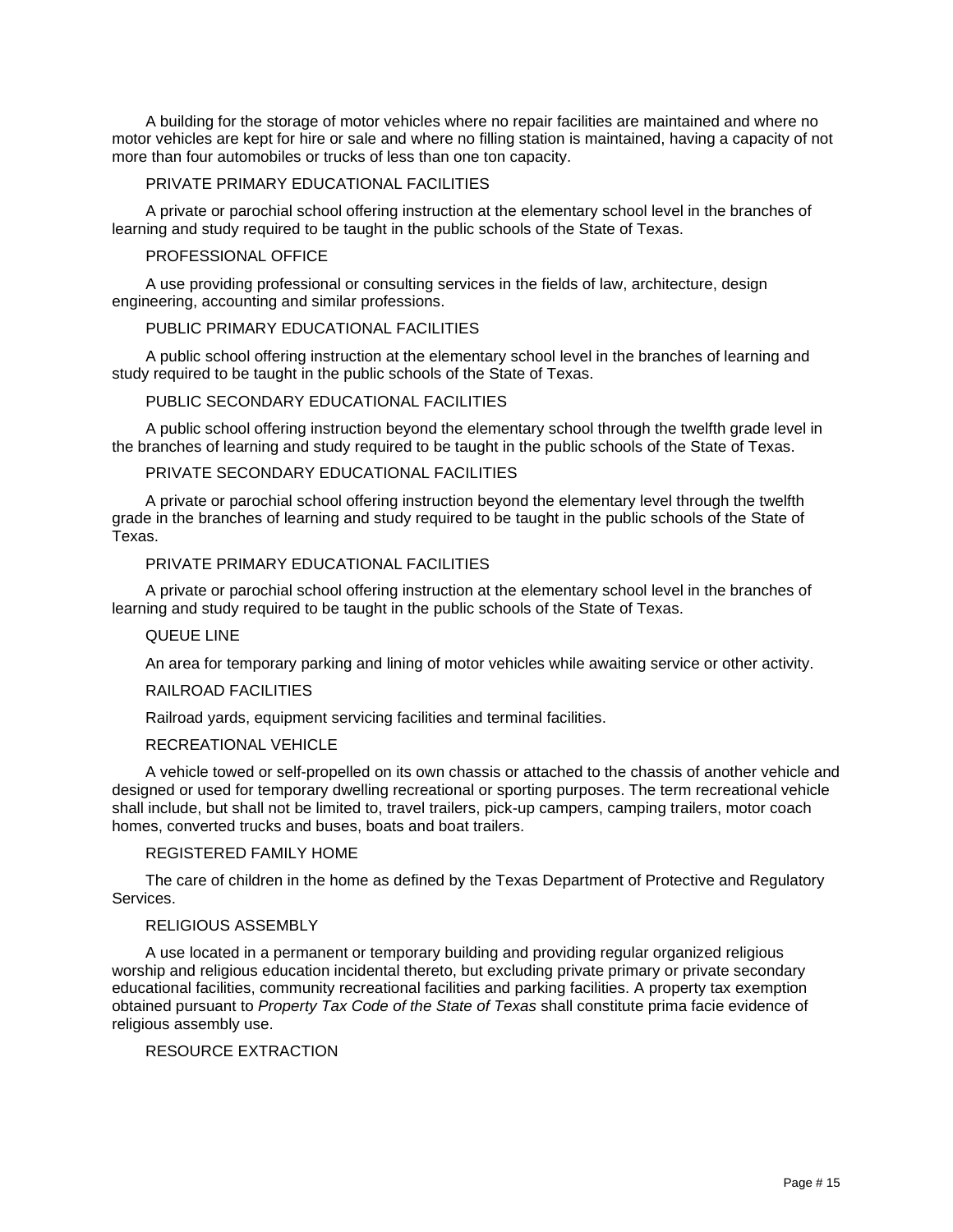A use involving the on-site extraction of surface or subsurface mineral products or natural resources. Typical uses include quarries, borrow pits, sand and gravel operations, oil and gas extraction and mining operations.

## RESEARCH SERVICES

Establishments primarily engaged in research of an industrial or scientific nature but excluding product testing. Typical uses include electronics research laboratories, space research and development firms and pharmaceutical research.

## RESTAURANT

A use engaged in the preparation and retail sale of food and beverages, including sale of alcoholic beverages when conducted as an accessory or secondary feature and producing less than fifty percent (50%) of the gross income. A general restaurant may include live entertainment with amplified sound. Typical uses include restaurants, coffee shops, dinner houses and similar establishments with or without incidental alcoholic beverage service.

#### RESTAURANT - DRIVE-IN/FAST FOOD

A chain and/or franchise restaurant which may include, but not limited to, two or more of the following characteristics:

The product is primarily intended for immediate consumption and is available upon short waiting time.

The product is prepared, packaged or presented in a manner that can be readily eaten outside the premises where it is sold.

The facilities for on-premises consumption of food are insufficient for the volume of food sold.

The building floor area devoted to food preparation and serving is greater than the building floor area devoted to dining.

The restaurant is affiliated by agreement with two (2) or more similar restaurants by common ownership, common process and common building architecture.

#### RESTAURANTS - LIMITED

Restaurants which typically involve the custom preparation of food in limited quantities and of a personal nature. Restaurants within this category are characterized by limited traffic, noise and parking that is similar in nature to an office use of a similar size, limited hours of operation typically not later than 10:00 pm, no drive-thru, and lighting which is shielded from and directed away from adjacent neighborhoods and is dimmed to a minimal level after hours. Said restaurants may include live entertainment with amplified sound as long as such activity is wholly enclosed within the main building and incidental alcohol beverage service. Lighted signs shall be turned off after business hours. No outdoor cooking shall be permitted.

#### REQUIREMENT

A specific condition or development regulation which must be followed.

## RESIDENTIAL CONVENIENCE SERVICE

A use or activity of a commercial nature conducted as an accessory use to multiple family residential or manufactured home park residential use, and intended solely for the convenience of residents thereof.

# **RESIDENCE**

A building occupied as the abiding place of one or more persons in which the use and management of sleeping quarters, and all appliances for cooling, ventilating, heating, or lighting are under one control, including but not limited to one-family and two-family dwellings, duplexes, townhouses, condominiums, apartment houses and boarding houses, and which shall be the principal building or use on any lot in R-1, R-2, R-3, R-4 or R-5 residence districts.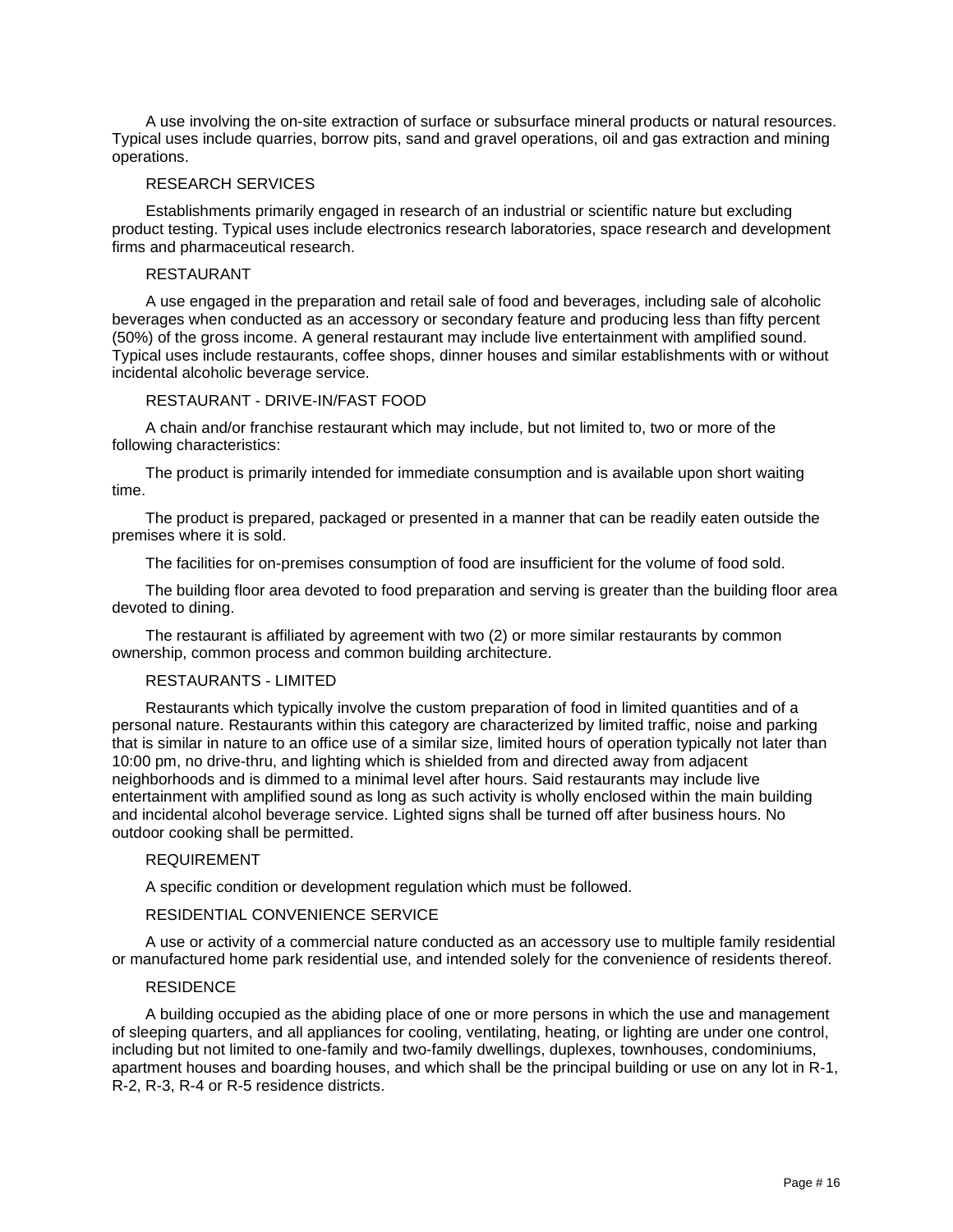## SAFETY SERVICES

Facilities for conduct of public safety and emergency services, including police and fire protection services and emergency medical and ambulance services.

## SCRAP AND SALVAGE SERVICES

Places of business primarily engaged in the storage, sale, dismantling or other processing of used or waste materials which are not intended for reuse in their original forms. Typical uses include automotive wrecking yards, junkyards or salvage yards.

#### **SCREENED**

Shielded, concealed and effectively hidden from the view of a person standing at ground level on an abutting site, or outside the area or feature so screened, by a fence, wall, hedge, berm or similar architectural or landscape feature which is, or will grow to, at least six (6) feet in height.

## SEPARATE LODGING UNIT

Bed and BreakfastShort-term rental or hotel-motel lodging in a stand-alone structure or one only minimally connected with other units such as with verandas or other architectural features with only one structure per lot.

## SERVICE BUILDING

A structure within a manufactured home park housing toilet, lavatory or other facilities.

## SERVICE STATION

Provision of fuel, lubricants, parts and accessories and incidental services to motor vehicles.

#### SETBACK LINE

A line within a lot parallel to and measured from a corresponding lot line, forming the boundary of a required yard and governing the placement of structures and uses on the lot.

SINGLE-FAMILY DETACHED: The use of a site for only one dwelling unit, other than a manufactured home. This use also includes Short-term Rental, Accessory and Short-term Rental, B&B.

## SHOPPING CENTER OR MALL

An integrated grouping of commercial activity, primarily of a retail and personal service nature, in a building complex having the individual establishments joined by a common pedestrian mall or walkway.

## SHORT-TERM RENTAL (STR)

Any structure used for transient or guest lodging accommodations, rented for compensation of a dwelling unit, that is not owner occupied, which includes but is not limited to a single-family residence, townhouses, and other residential real estate improvements, in which the public may obtain sleeping accommodations for a period less than thirty (30) consecutive days. The term applies regardless of whether the dwelling was originally constructed or zoned as a residential dwelling. This term does not apply to multi-family projects or apartment complexes. This term is a general definition of STRs and the various types of STRs are further defined in this section.

## SHORT-TERM RENTAL, ACCESSORY

A property containing a primary dwelling that also contains a legal guest house that is being used for Short Term Rental purposes. A current homestead exemption filed with the Gillespie Central Appraisal District shall be required for this type of use. The guest house shall not exceed the size of the primary structure.

## SHORT-TERM RENTAL, B&B

A property providing transient or guest lodging accommodations for compensation within the rooms of the property owner's principal residence (as evidenced by a current residence homestead exemption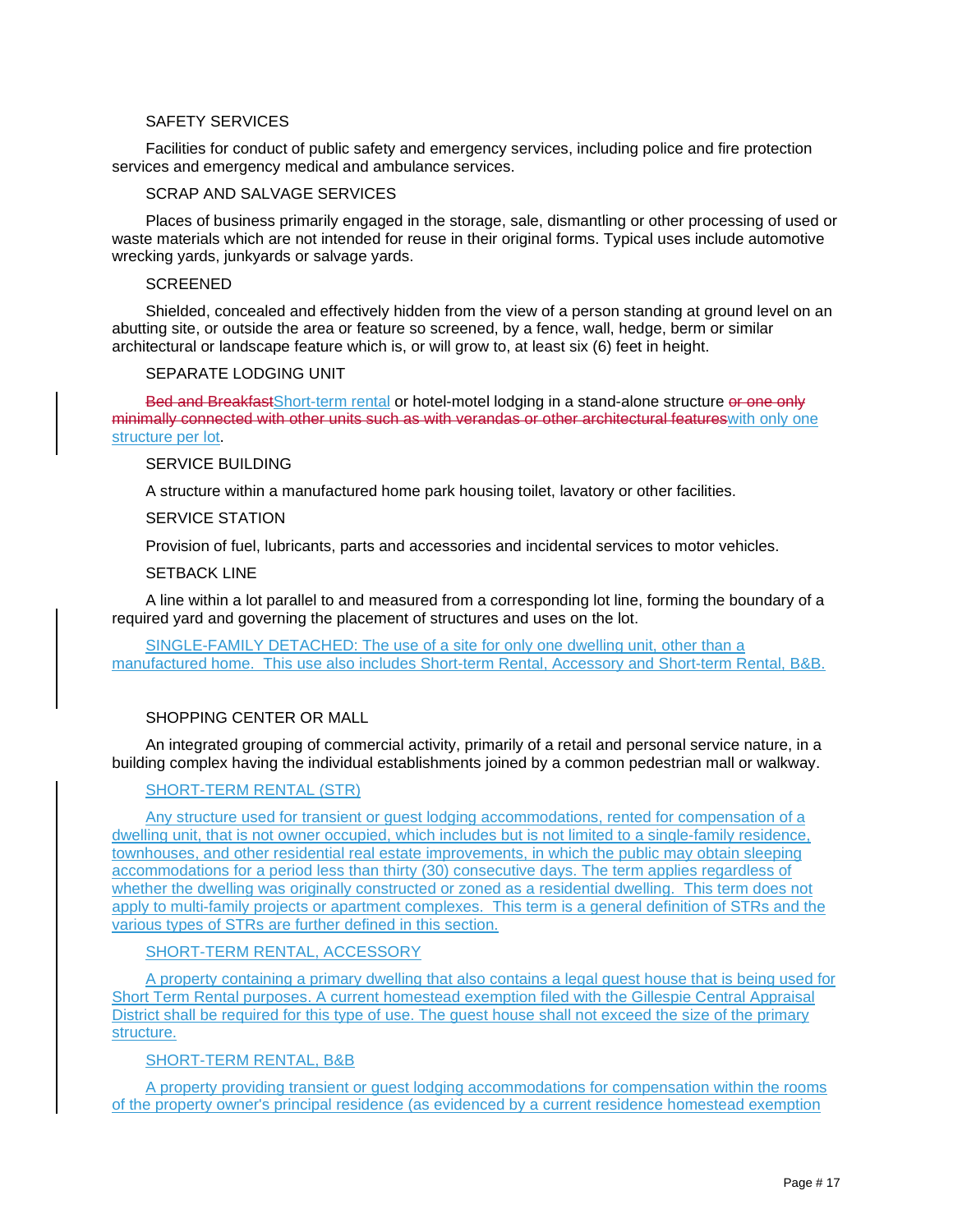filed with the Gillespie Central Appraisal District). Separate short-term rental permits shall be required for each separate bedroom unit within a Short-Term Rental, B&B which may be rented.

# SHORT-TERM RENTAL, BEDROOM

A short-term rental bedroom shall be defined as a room within a structure used for Short Term Rental purposes, with a minimum size of 70 square feet, plus a closet directly accessible from the room, that meets all the minimum international building code and fire code regulations regarding bedroom sizes, ingress, and egress.

# SHORT-TERM RENTAL, CONDOMINIUM

Short-term rentals located in a complex or housing group that is part of a declared and recorded condominium regime.

## SHORT-TERM RENTAL, DWELLING UNIT

A short-term rental dwelling unit is defined as a structure or room, that is rented separately from other rental units on the property, for the purpose of transient or guest lodging. Each individual short-term rental dwelling unit shall be required to obtain a separate short-term rental permit.

# SHORT-TERM RENTAL, FACILITY

A facility or complex containing multiple short-term rental dwelling units (up to 8 units) on a single property, for transient or guest lodging where sleeping accommodations are provided for compensation. A facility or complex, located in a commercial zoning district, containing multiple short-term rental dwelling units on a single property, shall be developed in accordance with the multi-family regulations of the base zoning district.

SHORT-TERM RENTAL PERMIT. A permit issued by the City authorizing the use of a privately owned dwelling as a Short-term Rental.

# SHORT-TERM RENTAL, UNOCCUPIED

Any structure used for transient or guest lodging accommodations, rented for compensation of a dwelling unit, that is not owner occupied, which includes but is not limited to a single-family residence, townhouses, duplexes, and other residential real estate improvements, in which the public may obtain sleeping accommodations for a period less than thirty (30) consecutive days.

# SIDEWALK

A paved surface area, usually a parallel line, and separated from the roadway, used as a pedestrianway.

# **SIGN**

Any device or surface on which letters, illustrations, designs, figures or symbols are painted, printed, stamped, raised, projected or in any manner outlined or attached and used for location and advertising purposes.

## SINGLE FAMILY RESIDENTIAL

The use of a site for only one dwelling unit, other than a manufactured home.

## SINGLE FAMILY RESIDENTIAL (ATTACHED)

A single family dwelling constructed as part of a series of dwellings, all of which are either attached to the adjacent dwelling or dwellings by party walls or are located immediately adjacent thereto with no visible separation. Included under this use category is townhouse and condominium.

**SITE**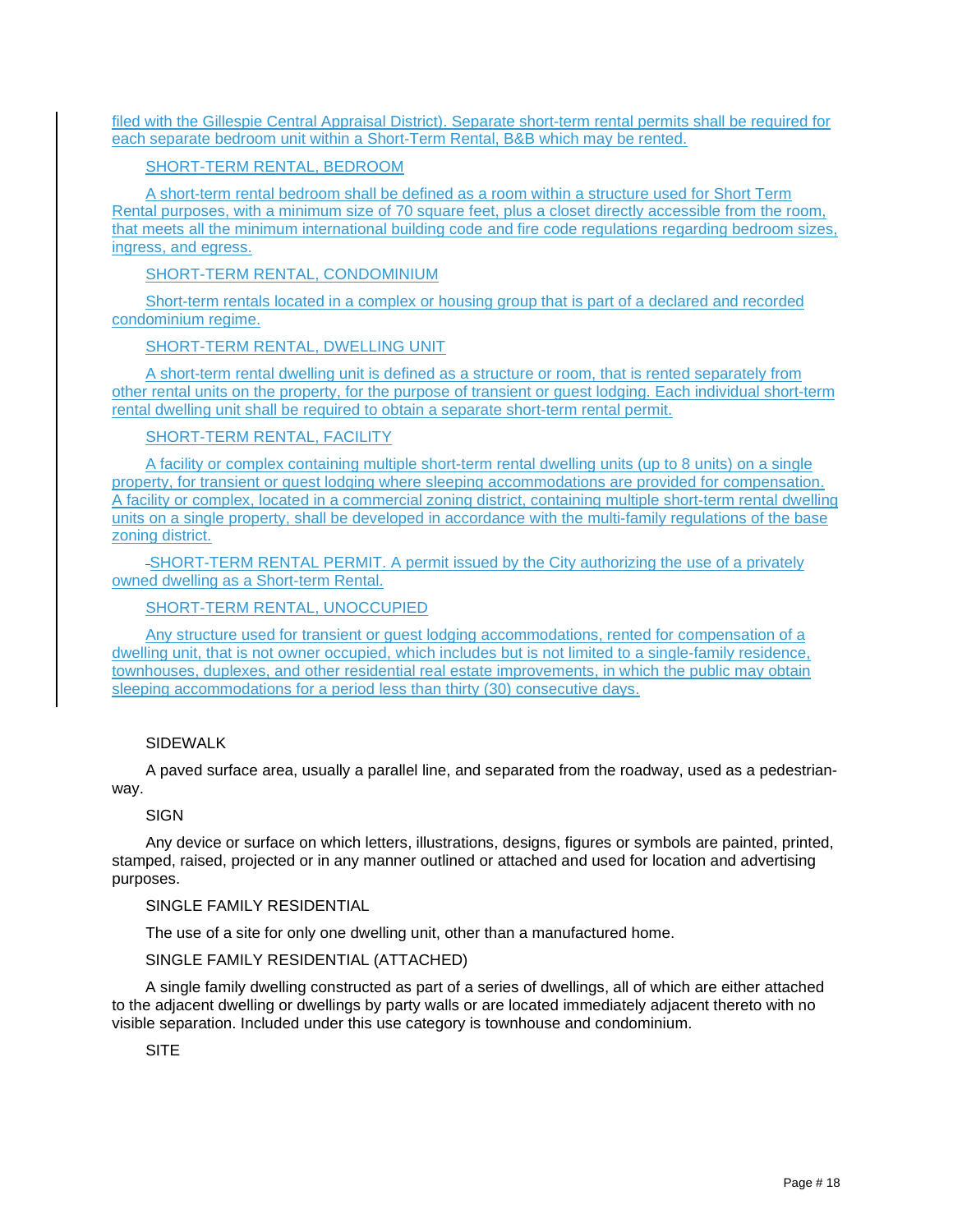A tract or parcel of land, subdivided lot or lots, or parts thereof, or land acreage intended and suitable for development, which is a genuine part of the development; or the ground or area on which a building or buildings or a townhouse has been proposed to be built or has been built.

## SITE AREA

The calculated area within the site.

Base Site Area. A calculated area defined as the Gross Site Area minus 25-year floodplain.

Gross Site Plan. An area defined as the total site area including easements, flood plains, waterways, ponds and any other area for preservation.

## SITE PLAN

A plan, prepared to scale, showing accurately and with complete dimensions, all of the buildings, structures and uses, and principal site development features including parking, access, landscaping and screening, proposed for a specific lot or parcel of land.

## **STREET**

A public or private thoroughfare which affords a primary means of access to abutting property, including all land within the right-of-way thereof.

## **STRUCTURE**

That which is built or constructed, an edifice or building of any kind, or any piece of work artificially built up or composed of parts joined together in some definite manner.

## STRUCTURAL ALTERATION

Any change in the supporting members of a building such as bearing walls, columns, girders or beams over eight-feet long.

# STABLES

Boarding, breeding or raising of horses not owned by the occupants of the premises or riding of horses by other than the occupants of the premises or their non-paying guests. Typical uses include boarding stables or public stables.

## STANDARD LOT

A lot or tract of record by deed or plat that does not comply with a minimum area, width or depth requirements currently applicable to the district in which it is located, but which complied with applicable requirements when it was placed on record.

## **STOCKYARDS**

Stockyard services involving the temporary keeping of livestock for slaughter, market and shipping. Typical uses include stockyards and animal sales in auction yards.

# **TIMESHARE**

Any property ownership arrangement whereby two or more owners share ownership of real property in time allotments of usage and have the right to use the property under a time-sharing agreement. Types of timeshares include, but are not limited to:

- 1. Shared deeds ownership divided into smaller parts that reflect how much time each owner can use said property.
- 2. Shared leases similar to "shared deeds" except there is no ownership of the property and access to the property is granted via lease agreements.

## TOWNHOUSE GROUP

Two or more contiguous townhouses having common or abutting walls.

## TOWNHOUSE LOT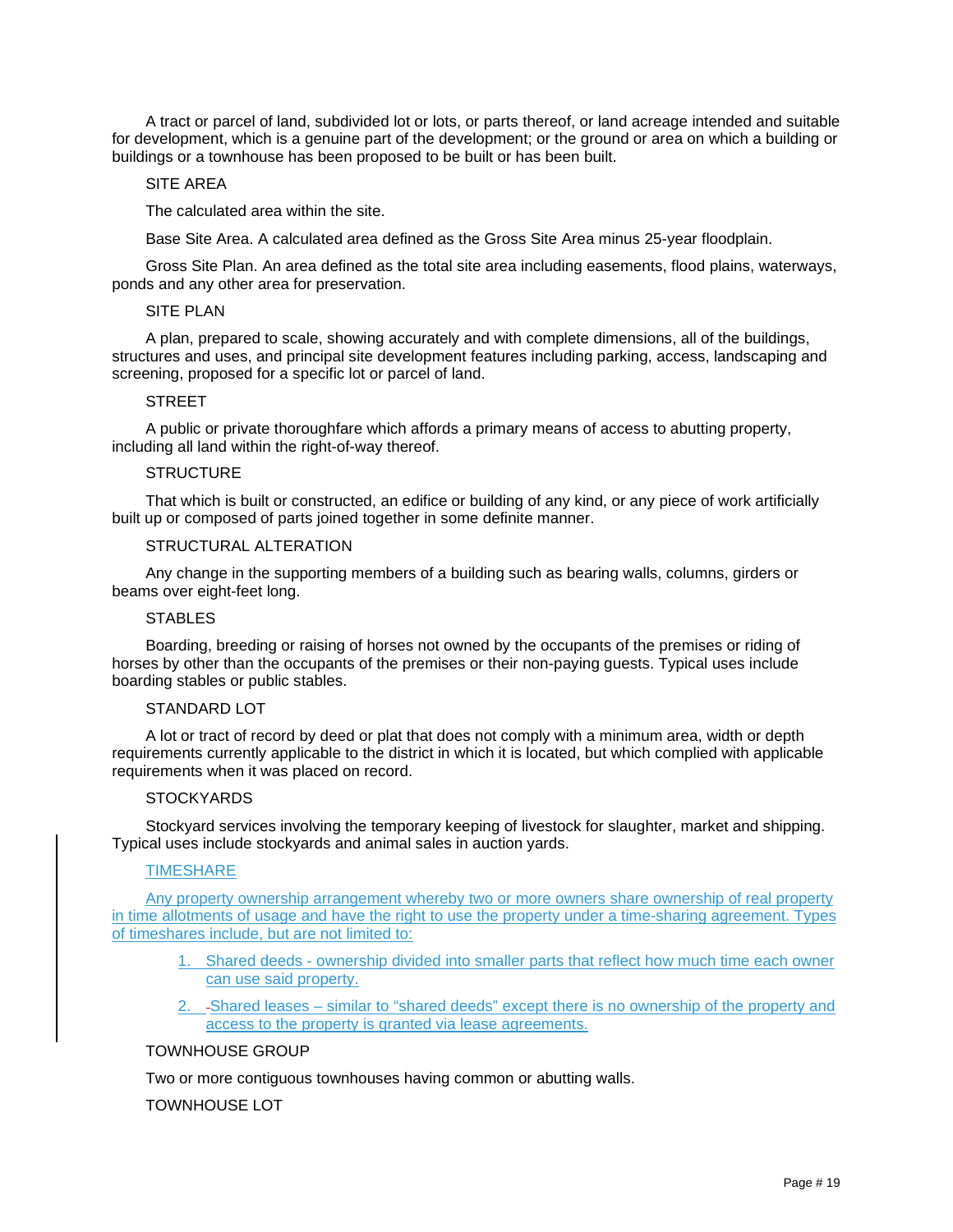That portion of the total development site or a townhouse residential use intended for separate ownership as the location of a single townhouse and associated private yard area.

#### TOWNHOUSE RESIDENTIAL

The use of a site for two or more townhouse dwelling units, constructed with common or abutting walls and each located on a separate ground parcel within the total development site, together with common area serving all dwelling units.

## TRANSPORTATION TERMINAL

A facility for loading, unloading and interchange of passengers, baggage and incidental freight or package express between modes of transportation, including bus terminals, railroad stations, airport terminals and public transit facilities.

#### TRAVEL TRAILER

Any structure or vehicle used as sleeping or living quarters which may be driven or propelled from one location to another without change in the structure, vehicle, or design thereof, whether or not the same is intended to include recreational and vacation vehicles and trailers and not used for year-round living, such as travel trailers, pickup coaches mounted on a truck chassis, motor homes, or camping trailers.

#### USE

The conduct of an activity, or the performance of a function or operation, on a site or in a building or facility.

Accessory Use. A use or activity which is incidental to and customarily associated with a specific principal use on the same site, including parking for the principal use.

Principal Use. A use listed by the regulations for any particular district as a permitted use within that zone and permitted, therein, as a matter of right when conducted in accordance with the regulations established by this ordinance.

Conditional Use. A use defined by Section 4.400 and listed by the regulations for any particular district as a conditional use within that district and allowable therein, solely on a discretionary and conditional basis subject to a Conditional Use Permit, and to all other regulations established by this ordinance.

## VALUE AND VALUATION

The value of a structure shall be the estimated cost to replace the structure in kind, based on current replacement costs.

## VEHICLE STORAGE

Long term storage of operating or non-operating vehicles. Typical uses include storage of private parking tow-aways or impound yard (but specifically excluding dismantling or salvaging of vehicles).

## VETERINARY SERVICES

Veterinary services and hospitals for animals. Typical uses include pet clinics, dog and cat hospitals and veterinary hospitals for livestock and large animals.

## WAREHOUSING AND DISTRIBUTION

Establishments or places of business primarily engaged in wholesaling, storage, distribution and handling of materials and equipment other than live animals and plants. The following are wholesaling, storage and distribution use types:

Limited Warehousing and Distribution. Wholesaling, storage, warehousing services within enclosed structures. Typical uses include wholesale distributors, storage warehouses and moving and storage firms.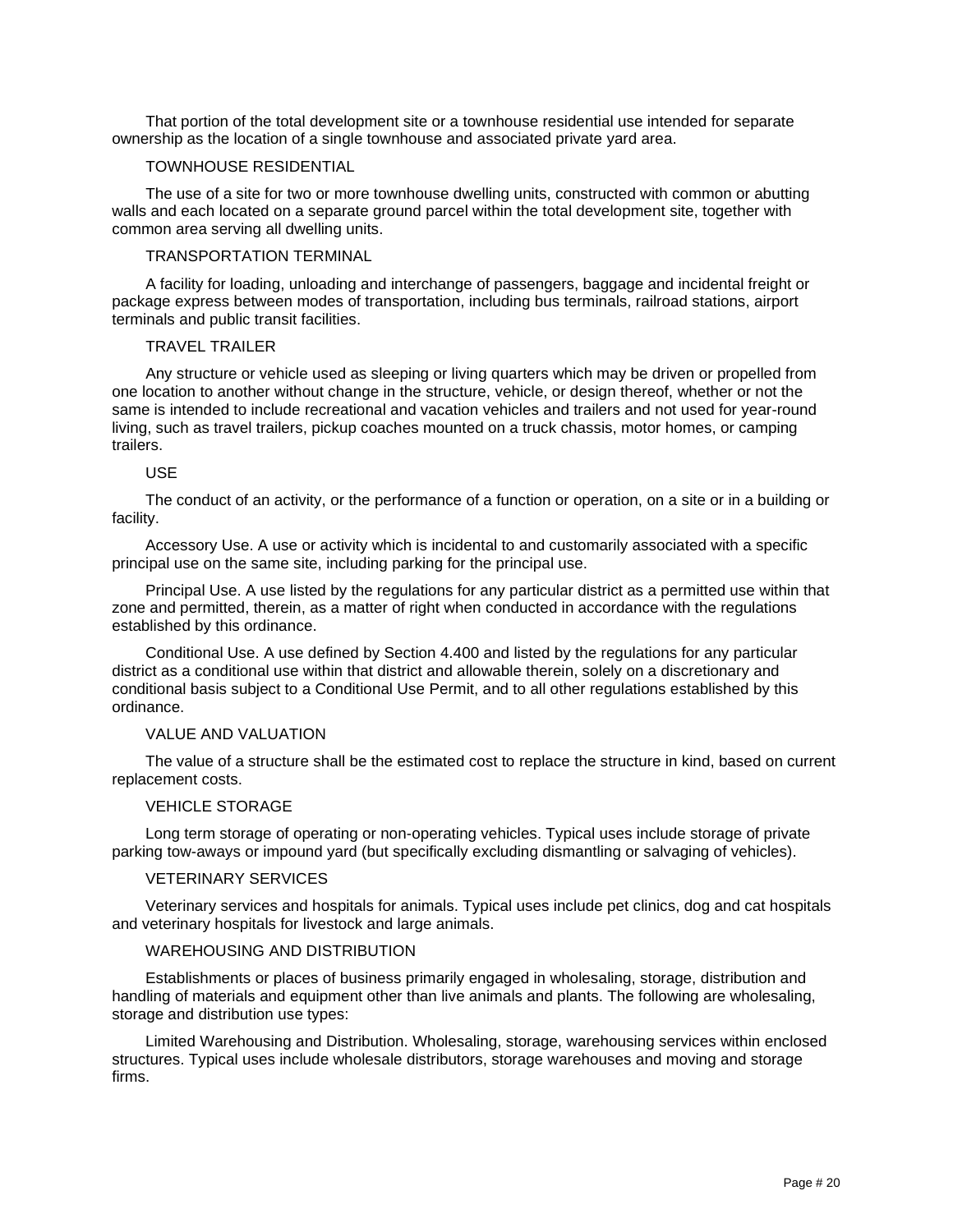General Warehousing and Distribution. Open-air storage, distribution and handling of materials and equipment. Typical uses include monument and stone yards, grain elevators, open storage yards and petroleum products storage and distribution.

## YARD

A required open space on a lot adjoining a lot line, containing landscaping, parking and such uses as may be permitted by this ordinance.

Front Yard. A required yard extending the full width of a lot between the front lot line and the front setback line.

Interior Yard. Any required yard, not adjacent to a street, which is determined on the basis of an interior lot line.

Rear Yard. A required yard extending the full width of a lot between the rear lot line and the rear setback line, but excluding an area located within the street side yard of a corner lot.

Side Yard. A required yard extending the depth of a lot from the front yard so the rear yard between the side lot line and the side setback line. In the case of a corner lot, the street side yard shall extend from the front yard to the rear lot line.

Street Yard. A required yard adjacent to a street and which is determined on the basis of the yard lot line and front yard set back line.

(Ord. No. 23-014, 9-16-2013)

## SECTION 3

ZONING DISTRICTS

PURPOSE, USES AND CONFORMANCE TO COMPREHENSIVE PLAN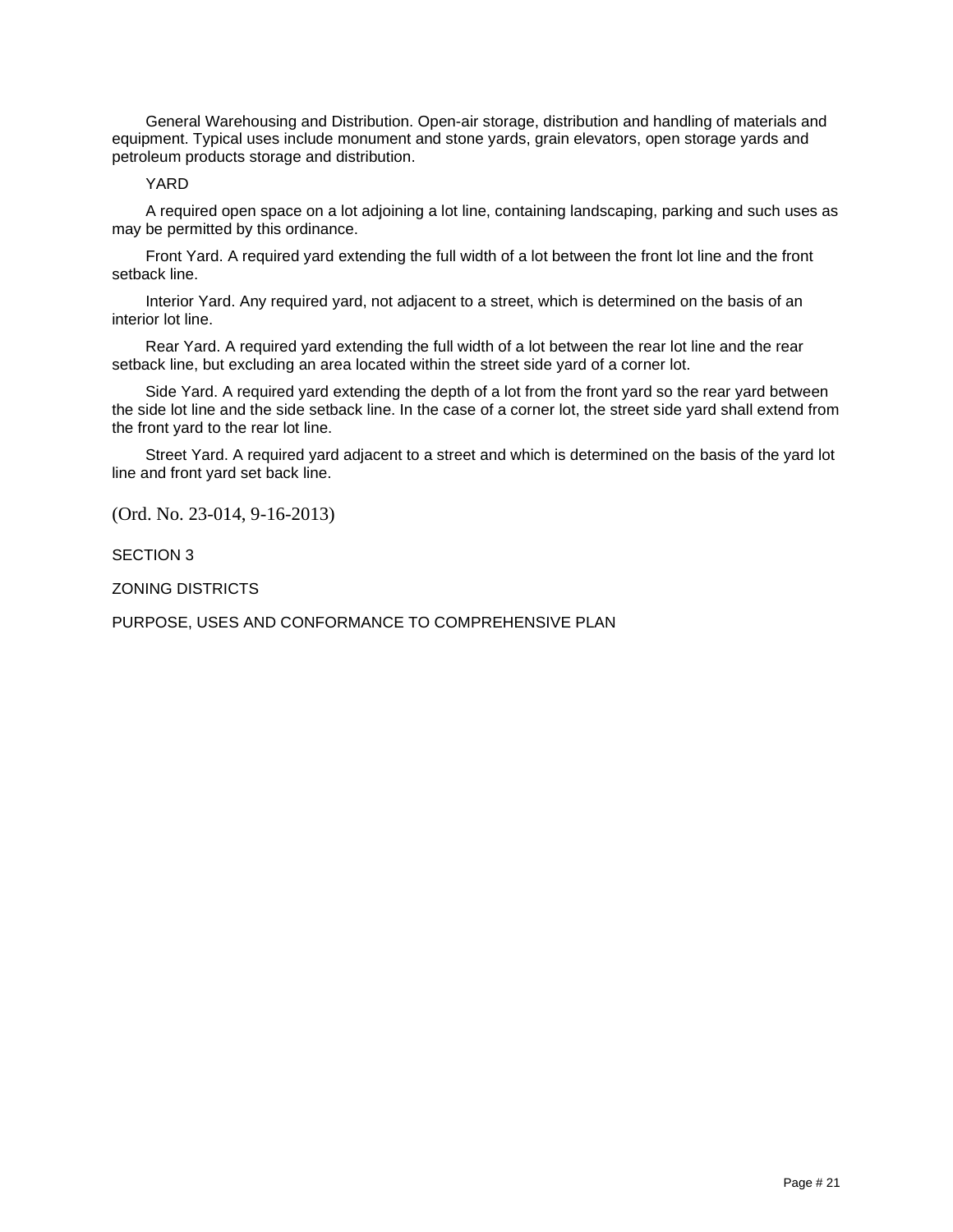#### Sec. 3.100. - R-1: SINGLE FAMILY RESIDENTIAL.

#### Intent

This zone is intended to provide for a single family single-family dwellings, with not more than one principal residence permitted on any lot to ensure an environment conductive to single family residential use. Additional uses necessary and incidental to a single family single-family residential dwelling unit are also permitted. This zone is typically associated with the Low DensityLow-Density Residential Land Use category but is conditionally allowed within all land use categories except "Open Space/Parks", "Industrial" and "Public Facilities".

## Principal Permitted Uses

Buildings, structures, and lands shall be used, and buildings and structures shall hereinafter be erected, altered or enlarged only for the following uses, plus such other uses as the City Council, by resolution, may deem to be similar to those uses listed and not obnoxious or detrimental to the public health, safety and welfare:

| Single Family Residential (Detached)            | Local Utility Services                          |
|-------------------------------------------------|-------------------------------------------------|
| Short-term Rental, Accessory (With a STR permit | Short-term Rental, B & B (With a STR permit and |
| and adherence to Section 5.401)                 | adherence to Section 5.401)                     |

## Uses Permitted Subject to Conditional Use Permit

The following uses may be permitted subject to a Conditional Use Permit as provided in Section 5.400.

| <b>Community Recreation</b>                                       | <b>Private Primary Education</b>   |
|-------------------------------------------------------------------|------------------------------------|
| Day Care Services                                                 | <b>Private Secondary Education</b> |
| <b>Guidance Services</b>                                          | <b>Religious Assembly</b>          |
| Short-term Rental, Unoccupied (With a STR permit and adherence to |                                    |
| <b>Section 5.401)</b>                                             |                                    |
| If 2 or more property lines are adjacent to a lawfully            |                                    |
| permitted "STR Unoccupied" (STR B&B and STR Accessory are         |                                    |
| not included in this calculation); or                             |                                    |
| If 50% or more of the properties on one side of a street,         |                                    |
| between intersecting streets, are lawfully permitted "STRs        |                                    |
| Unoccupied" (STR B&B and STR Accessory are not included in        |                                    |
| this calculation).                                                |                                    |
|                                                                   |                                    |

Uses permitted with a Bed and Breakfast Compliance Use Permit: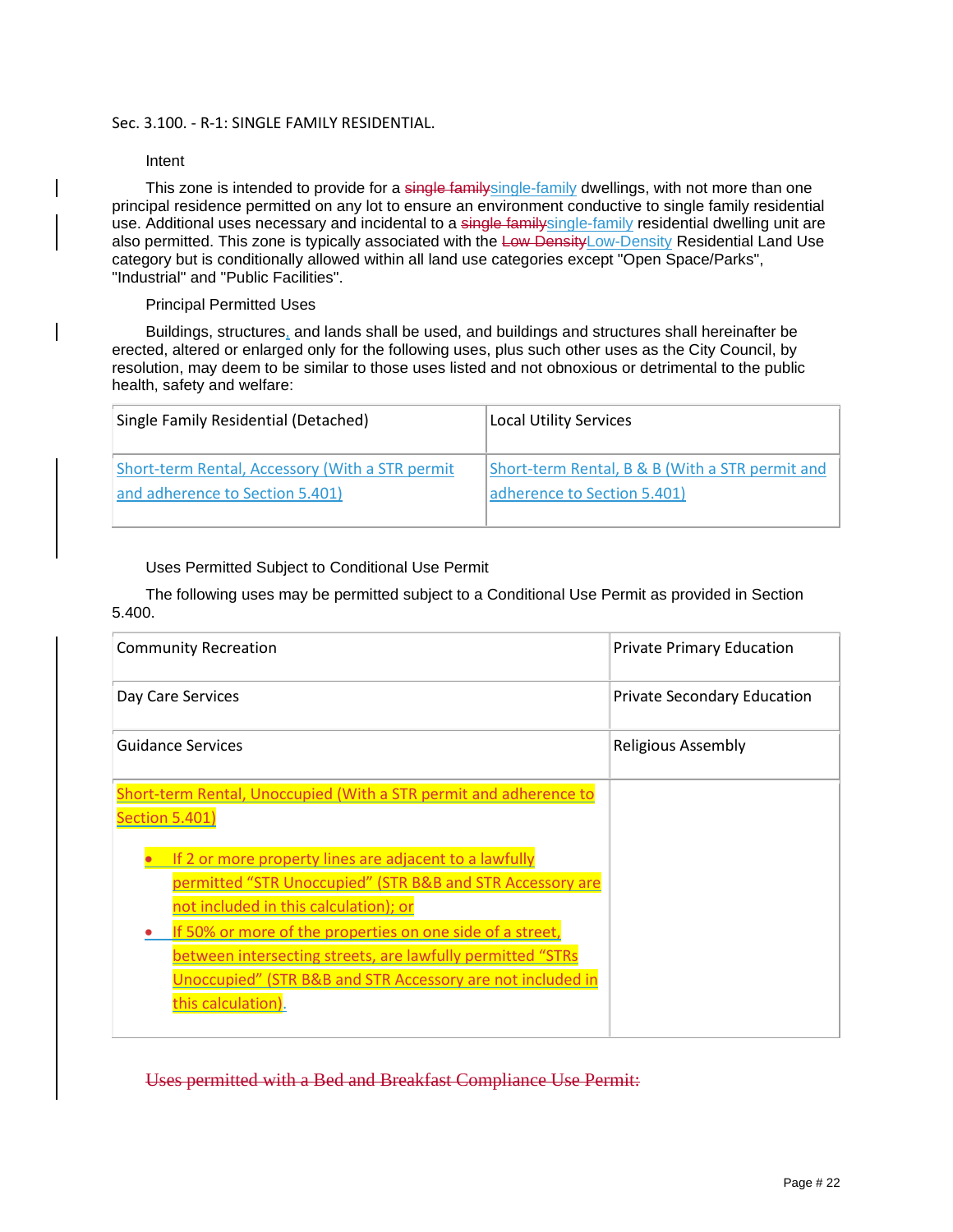Bed and Breakfast

Conditions under which a permit will be issued:

-Compliance with provisions of Sec. 5.401, and

-Use is allowed in rooms of property owner's principal residence with no limit as to number of units up to eight, OR if the property is not the owner's principal residence, then Bed and Breakfast use is limited to one rental unit OR one separate guest house if the lot is 10,000 square feet or more, and

-Two off street parking spaces shall be provided for the main residence plus one off street parking space for each Bed and Breakfast unit but only two parking spaces are required if the Bed and Breakfast is the principal residence

# -Compliance with other R-1 regulations

Property Development Standards

Except as hereinafter provided, no building or structure or part thereof shall be erected, altered or converted for any use permitted in this district unless it is in conformity with all the standards and regulations herein specified for lot area, width and depth, dwelling unit area, lot coverage, yards and building height. The following standards shall apply except in cases where a lot does not meet the standards herein required but was an official "lot of record" prior to the adoption of this ordinance. In such cases, the present dimension shall be maintained as a minimum standard unit until such time as the use is removed. The replacement shall meet the standards and regulations herein specified.

## Site Development Regulations

Each site in the R-1 district shall be subject to the following site development regulations:

| Feature                   | Regulation                                                                                                              |
|---------------------------|-------------------------------------------------------------------------------------------------------------------------|
| Lot Size                  | Minimum Lot Area, 7500 Square feet; or<br>10,000 square feet for guest houses and short-term rental, accessory<br>uses. |
| Lot Width                 | Minimum Lot Width, 70 feet                                                                                              |
| Height                    | Maximum Building Height, 21/ <sub>2</sub> stories, 28 feet                                                              |
| <b>Front Yard</b>         | Minimum Required Setback, 25 feet                                                                                       |
| <b>Street Side Yard</b>   | Minimum Required Setback, 15 feet                                                                                       |
| <b>Interior Side Yard</b> | Minimum Required Setback, 5 feet                                                                                        |
| <b>Rear Yard</b>          | Minimum Required Setback, 10 feet                                                                                       |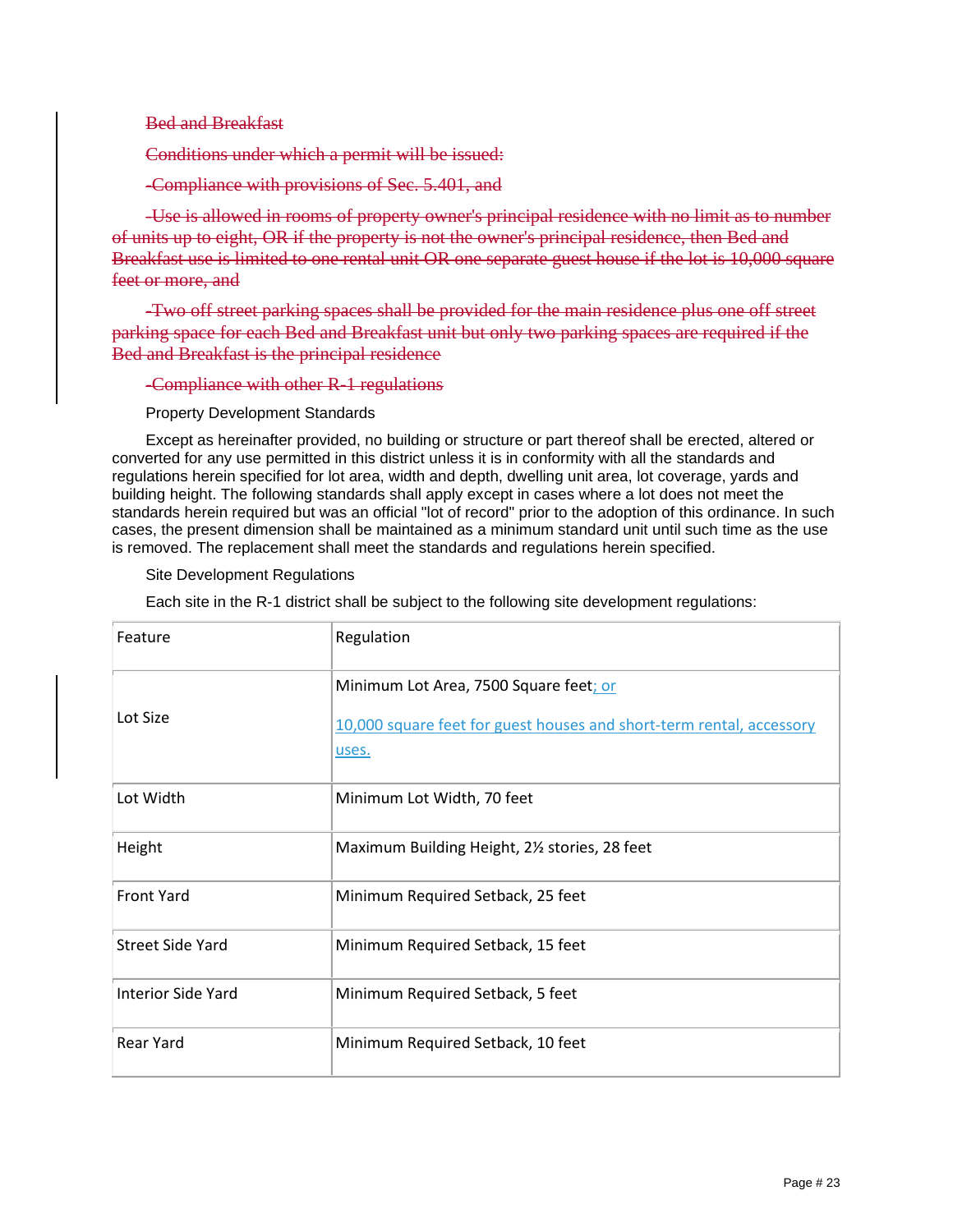| <b>Residential Density</b>             | Maximum Dwelling Units per Lot, 1 per Lot Minimum Dwelling Areas |
|----------------------------------------|------------------------------------------------------------------|
| (Living Area Only)                     | 750 Square feet                                                  |
| <b>Maximum Building Coverage</b>       | Percent of Lot Area, 40%                                         |
| <b>Impervious Cover</b>                | Percent of Lot Area, 55%[JL1]                                    |
| Nonconforming Uses                     | Section 6.100                                                    |
| <b>Special Yard Regulations</b>        | Section 7.300                                                    |
| Fences, Walls and Visibility           | Section 7.530                                                    |
| Parking                                | Section 7.800                                                    |
| Temporary/Accessory<br><b>Building</b> | Section 8.000                                                    |
| <b>Home Occupations</b>                | Section 8.300                                                    |

(Ord. No. 23-014, 9-16-2013)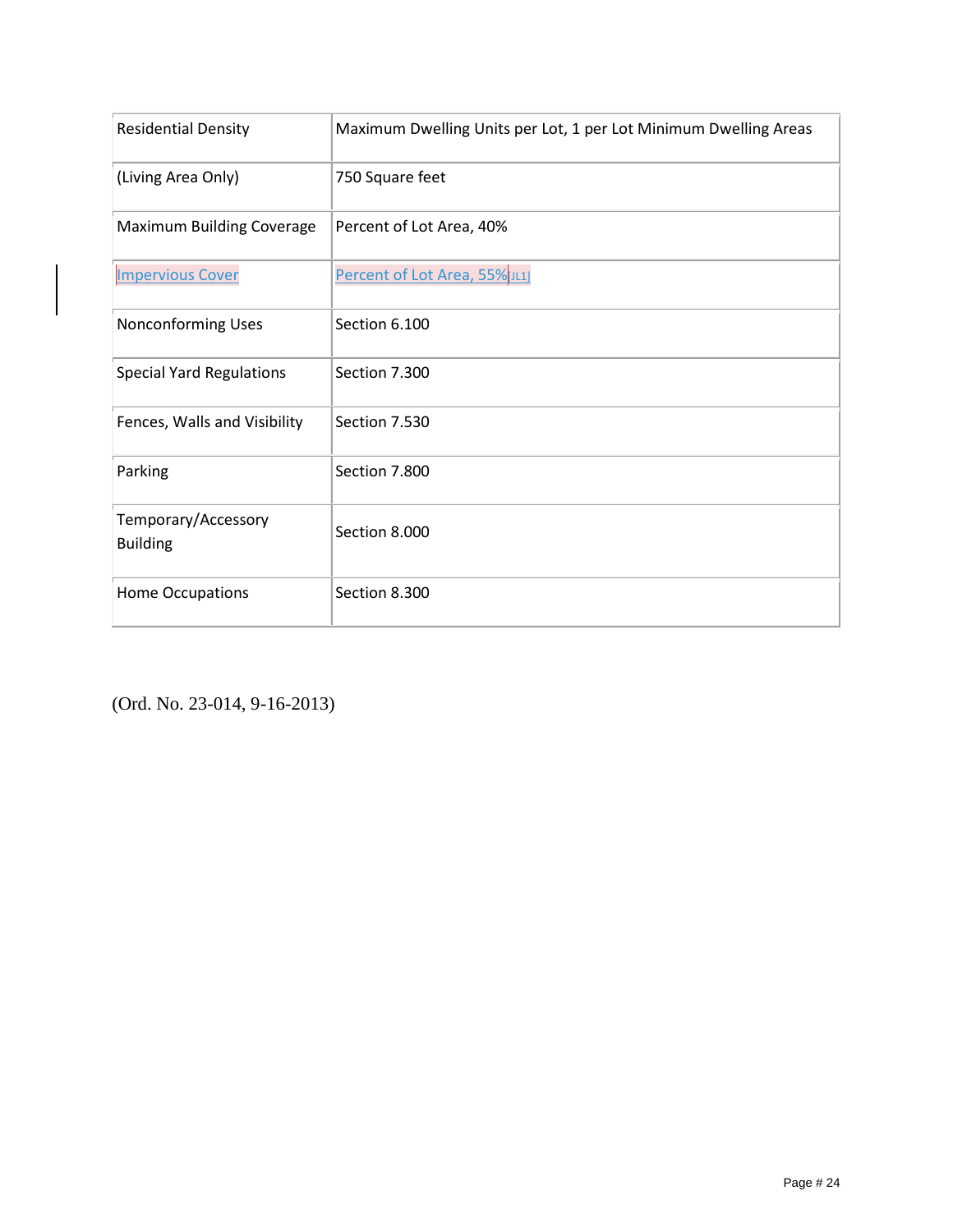## Sec. 3.110. - R-2: MIXED RESIDENTIAL.

#### Intent

This zone is intended to provide for medium density living, for example, with not more than one (two bedroom) dwelling unit permitted for each 3,500 square feet of lot area. (See Site Development Regulations). Additional uses necessary and incidental to multiple family residential dwellings are also permitted. It is a zone well suited as a buffer between single family uses and other more intense uses. This zone is typically associated with Medium Density Residential Land Use category but is allowed within all Land Use categories except "Open Space/Park," "Public Facility" and "Industrial."

## Principal Permitted Uses

Buildings, structures and land shall be used, and buildings and structures shall hereinafter be erected, altered or enlarged only for the following uses, plus such other uses as the City Council, by resolution, may deem to be similar to those uses listed and not obnoxious or detrimental to the public health, safety and welfare:

| <b>Community Recreation</b>                                                          | <b>Local Utility Service</b>                                                    |
|--------------------------------------------------------------------------------------|---------------------------------------------------------------------------------|
| Duplex Residential                                                                   | <b>Multiple Family Residential</b>                                              |
| Townhouses (Section 7.610)                                                           | Condominiums (Section 7.610)                                                    |
| Group Residential                                                                    | Single Family Residential (Detached)                                            |
| Single Family Small Lot (Section 3.101 R-1-A)                                        |                                                                                 |
| Short-term Rental, Accessory: (With a STR permit and<br>adherence to Section 5.401)  | Short-term Rental, B & B: (With a STR permit<br>and adherence to Section 5.401) |
| Short-term Rental, Unoccupied: (With a STR permit<br>and adherence to Section 5.401) |                                                                                 |
| Requires a Conditional Use Permit (CUP) in<br>the Historic Overlay District.         |                                                                                 |

# Uses Permitted Subject To Conditional Use Permit

The following uses may be permitted subject to a Conditional Use Permit as provided in Section 5.400.

| <b>Private Primary Educational Facilities</b> | Private Secondary Educational Facilities |
|-----------------------------------------------|------------------------------------------|
| Day Care Services                             |                                          |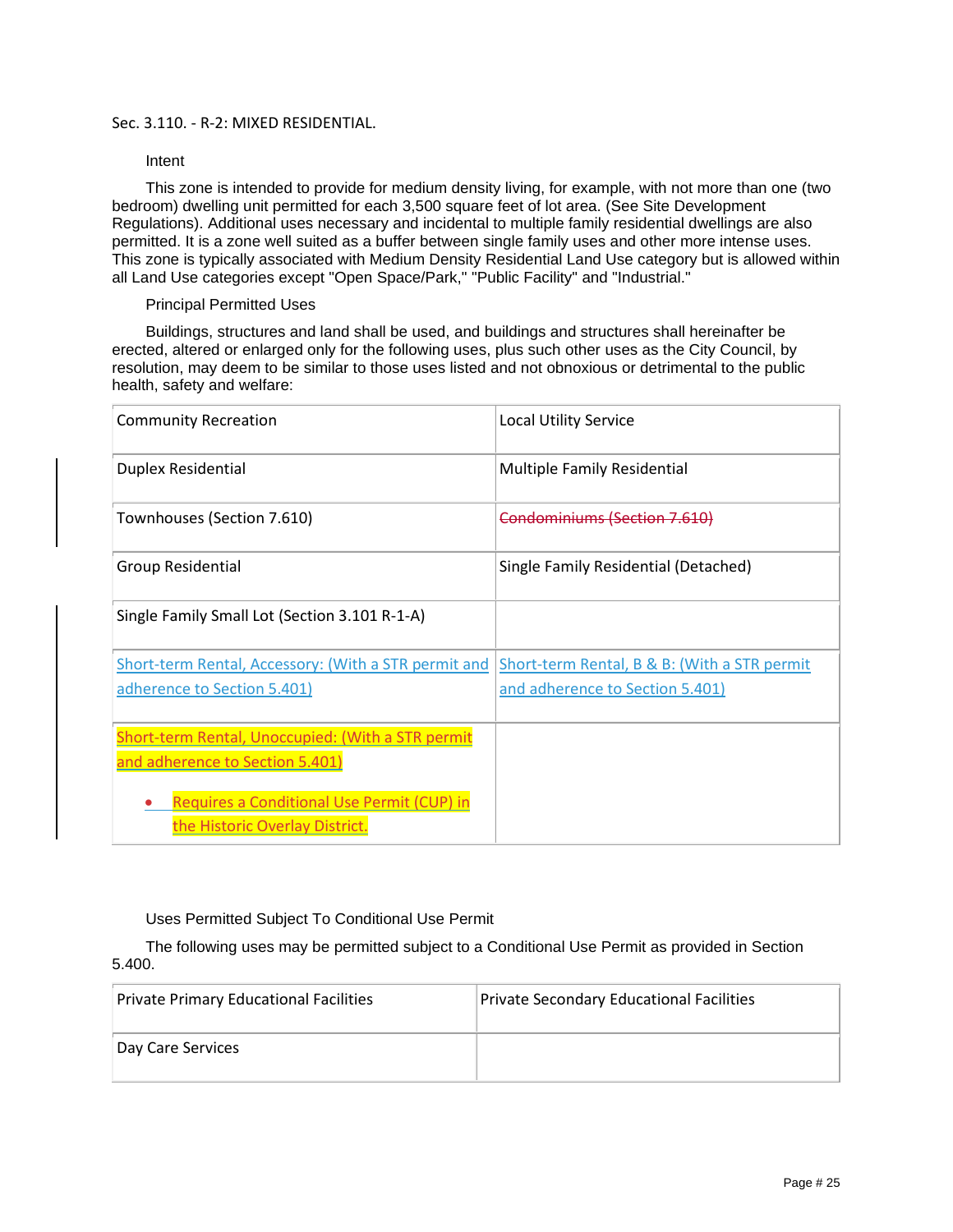| <b>Condominiums (Section 7.610)</b>                                                                                                                    |                                                                                                                                                                                                                                                     |
|--------------------------------------------------------------------------------------------------------------------------------------------------------|-----------------------------------------------------------------------------------------------------------------------------------------------------------------------------------------------------------------------------------------------------|
| <b>Convalescent Services</b>                                                                                                                           |                                                                                                                                                                                                                                                     |
| <b>Cultural Services</b>                                                                                                                               | <b>Religious Assembly</b>                                                                                                                                                                                                                           |
| <b>Guidance Services</b>                                                                                                                               |                                                                                                                                                                                                                                                     |
| Short-term Rental, Condominium: (With a STR<br>permit and adherence to Section 5.401)                                                                  | Short-term Rental, Facility: (With a STR permit and<br>adherence to Section 5.401)                                                                                                                                                                  |
| If the property is immediately adjacent to<br>a Non-Residential Zoning District (Open<br>Space not included), or a PUD that allows<br>commercial uses. | If the property is immediately adjacent to<br>a Non-Residential Zoning District (Open<br>Space not included), or a PUD that allows<br>commercial uses.<br>Maximum of 1 structure per 5,000 square<br>feet of land in the Historic Overlay District. |

Uses permitted with a Bed and Breakfast Compliance Use Permit:

Bed and Breakfast

Conditions under which a permit will be issued:

-Compliance with provisions of section 5.401, and

-Any structure which exists as of September 1, 2013 may be used as a Bed and Breakfast whether or not owner-occupied, and

-Additions or new construction, taking into consideration any existing structures, shall comply with other requirements of R-2

-One off street parking space for each Bed and Breakfast unit in addition to those required for other uses

-Lots may not be combined to permit more than eight separate lodging units on contiguous property regardless of density regulations

-Compliance with other R-2 regulations

Property Development Standards

Except as hereinafter provided, no building or structure or part thereof shall be erected, altered or converted for any use permitted in this district unless it is in conformity with all the standards and regulations herein specified for lot area, width and depth, dwelling unit area, lot coverage, yards and building height. The following standards shall apply except in cases where a lot does not meet the standards herein required but was an official "lot of record" prior to the adoption of this ordinance. In such cases, the present dimension shall be maintained as a minimum standard until such time as the use is removed. The replacement shall meet the standards and regulations herein specified.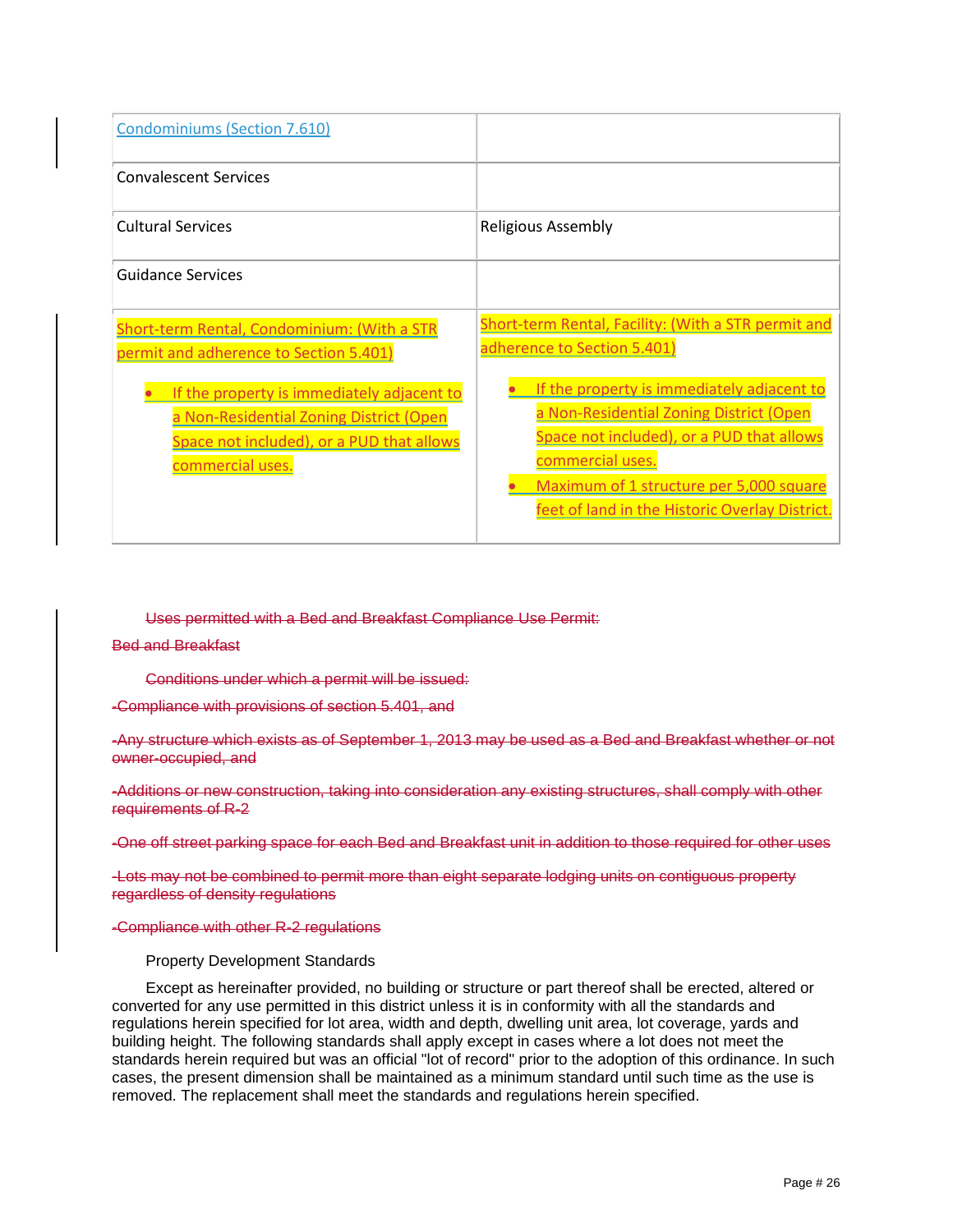Site Development Regulations

Each site in the R-2 district shall be subject to the following site development regulations:

| Feature                    | Regulation                                                                    |
|----------------------------|-------------------------------------------------------------------------------|
| Lot Size                   | Minimum Lot Area, 5,000 Square feet                                           |
| Lot Width                  | Minimum Lot Width, 50 feet                                                    |
| Height                     | 21/ <sub>2</sub> Stories, 28 feet                                             |
| Front Yard                 | Minimum Required Setback, 15 feet (20 feet for garage)                        |
| <b>Street Side Yard</b>    | Minimum Required Setback, 15 feet                                             |
|                            | Minimum Required Setback, 5 feet for single family detached<br>structures; or |
|                            | 10 feet, for multi-family developments, when adjacent to residential          |
| <b>Interior Side Yard</b>  | zoning districts; or                                                          |
|                            | 15 feet for 2 story multi-family developments when adjacent to                |
|                            | residential zoning districts.                                                 |
|                            | Minimum Required Setback, 10 feet; or                                         |
|                            | 15 feet, for multi-family developments, when adjacent to residential          |
| <b>Rear Yard</b>           | zoning districts; or                                                          |
|                            | 25 feet, for multi-family developments, for 2 or more stories when            |
|                            | adjacent to residential zoning districts.                                     |
|                            | Minimum Site Area per Dwelling Units,                                         |
| <b>Residential Density</b> | Efficiency: 2,500 Square feet                                                 |
|                            | 1 Bedroom: 3,000 Square feet                                                  |
|                            | 2 Bedroom: 3,500 Square feet                                                  |
|                            | 3 Bedroom: 4,000 Square Feet                                                  |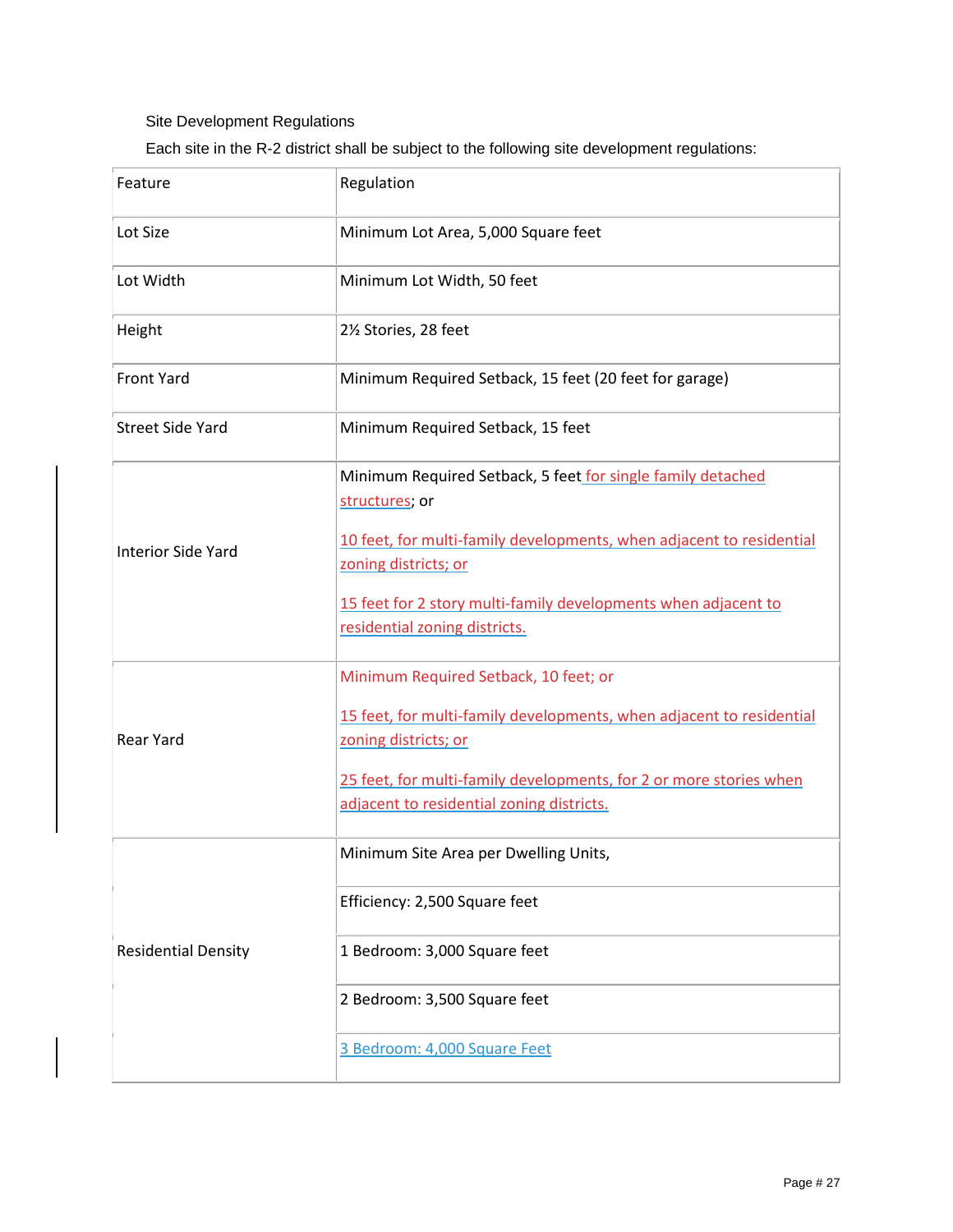|                                          | Each additional bedroom (over 3 bedrooms) shall provide -an<br>additional 500 square feet interval to the required density area |
|------------------------------------------|---------------------------------------------------------------------------------------------------------------------------------|
| Maximum Impervious<br>Coverage           | 65%                                                                                                                             |
| Maximum Building Coverage                | Percent of Lot Area, 55%                                                                                                        |
| Nonconforming Uses                       | Section 6.100                                                                                                                   |
| <b>Site Development Regulations</b>      | Section 7.000                                                                                                                   |
| <b>Special Yard Regulations</b>          | Section 7.300                                                                                                                   |
| Fences, Walls and Visibility             | Section 7.530                                                                                                                   |
| Parking                                  | Section 7.800                                                                                                                   |
| Landscaping and Screening<br>Regulations | Section 7.900                                                                                                                   |
| Temporary/Accessory Building             | Section 8.000                                                                                                                   |
| <b>Home Occupations</b>                  | Section 8.300                                                                                                                   |

**Note—** In an R-2 Zone the R-1-A Site Development Regulations may apply to the development of single familysingle-family dwellings at the option of the Owner.

(Ord. No. 18-014, § 3.110, 12-1-2008; Ord. No. 23-014, 9-16-2013)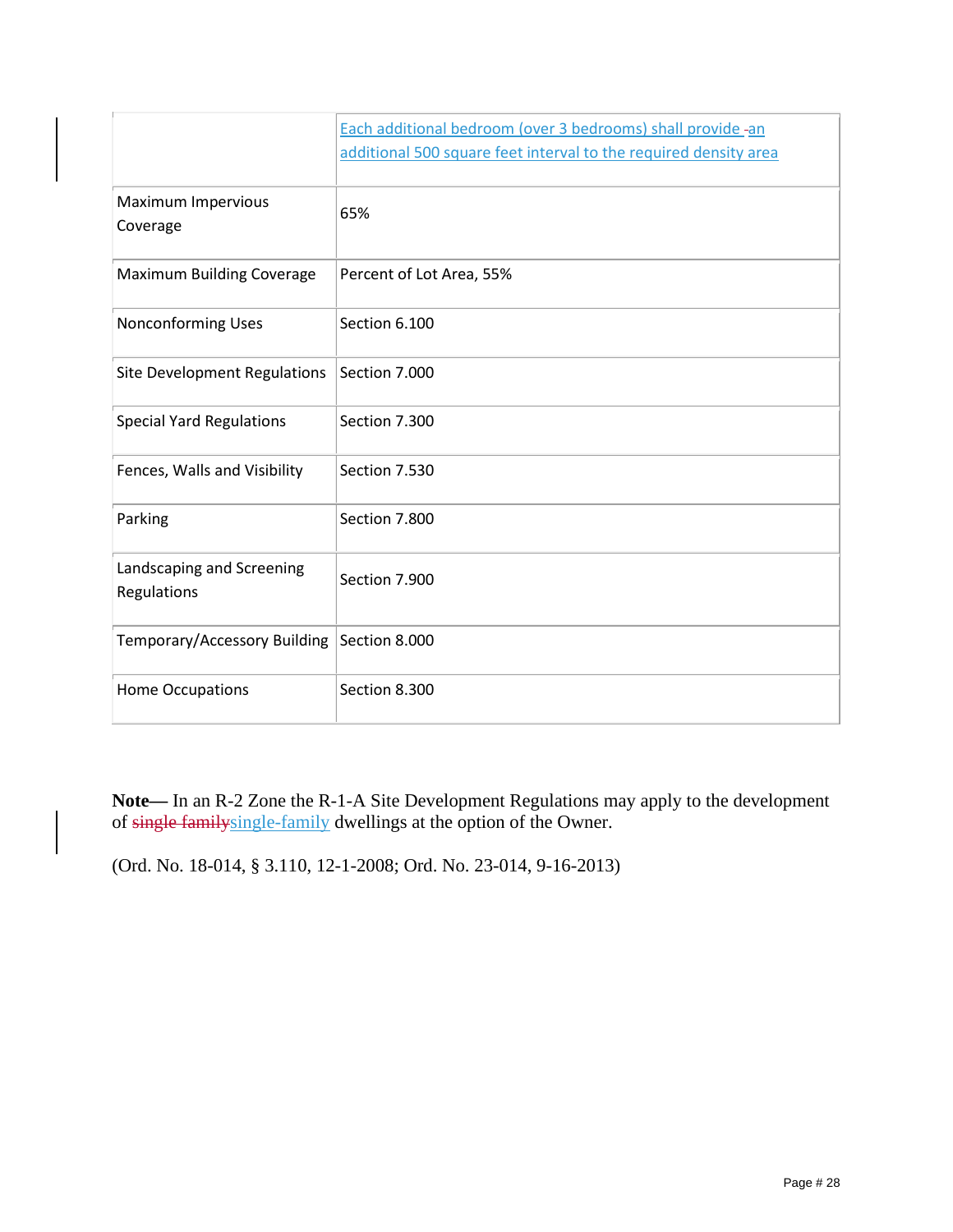## Sec. 3.120. - R-3: MULTI-FAMILY RESIDENTIAL.

#### Intent

This zone is intended to provide for higher density living, for example, with not more than one (two bedroom) dwelling unit permitted for each 2,400 square feet of lot area. (See Site Development Regulations.) Additional uses necessary and incidental to multiple family residential dwellings are also permitted. It is a zone well suited as a buffer between single family uses and other more intense uses. This zone is typically associated with the Medium Density Residential Land Use category, but is allowed within all Land Use categories except "Open Space/Parks," "Public Facilities" and "Industrial."

## Principal Permitted Uses

Buildings, structures and lands shall be used, and buildings and structures shall hereinafter be erected, altered or enlarged only for the following uses, plus such other uses as the City Council, by resolution, may deem to be similar to those uses listed and not obnoxious or detrimental to the public health, safety and welfare:

| <b>Community Recreation</b>                                                        | <b>Multiple Family Residential</b>                                                   |
|------------------------------------------------------------------------------------|--------------------------------------------------------------------------------------|
| <b>Duplex Residential</b>                                                          | <b>Religious Assembly</b>                                                            |
| Group Residential                                                                  | Single Family Residential                                                            |
| <b>Local Utility Services</b>                                                      | Townhouses (Section 7.610)                                                           |
| Condominiums (Section 7.610)                                                       | Short-term Rental, Unoccupied: (With a STR permit<br>and adherence to Section 5.401) |
| Short-term Rental, B & B: (With a STR permit and<br>adherence to Section 5.401)    | Short-term Rental, Accessory: (With a STR permit<br>and adherence to Section 5.401)  |
| Short-term Rental, Facility: (With a STR permit<br>and adherence to Section 5.401) |                                                                                      |

# Uses Permitted Subject to Conditional Use Permit

The following uses may be permitted subject to a Conditional Use Permit as provided in Section 5.400.

| Club or Lodge                          | Guidance Services |
|----------------------------------------|-------------------|
| <b>Condominiums (Section</b><br>7.610) |                   |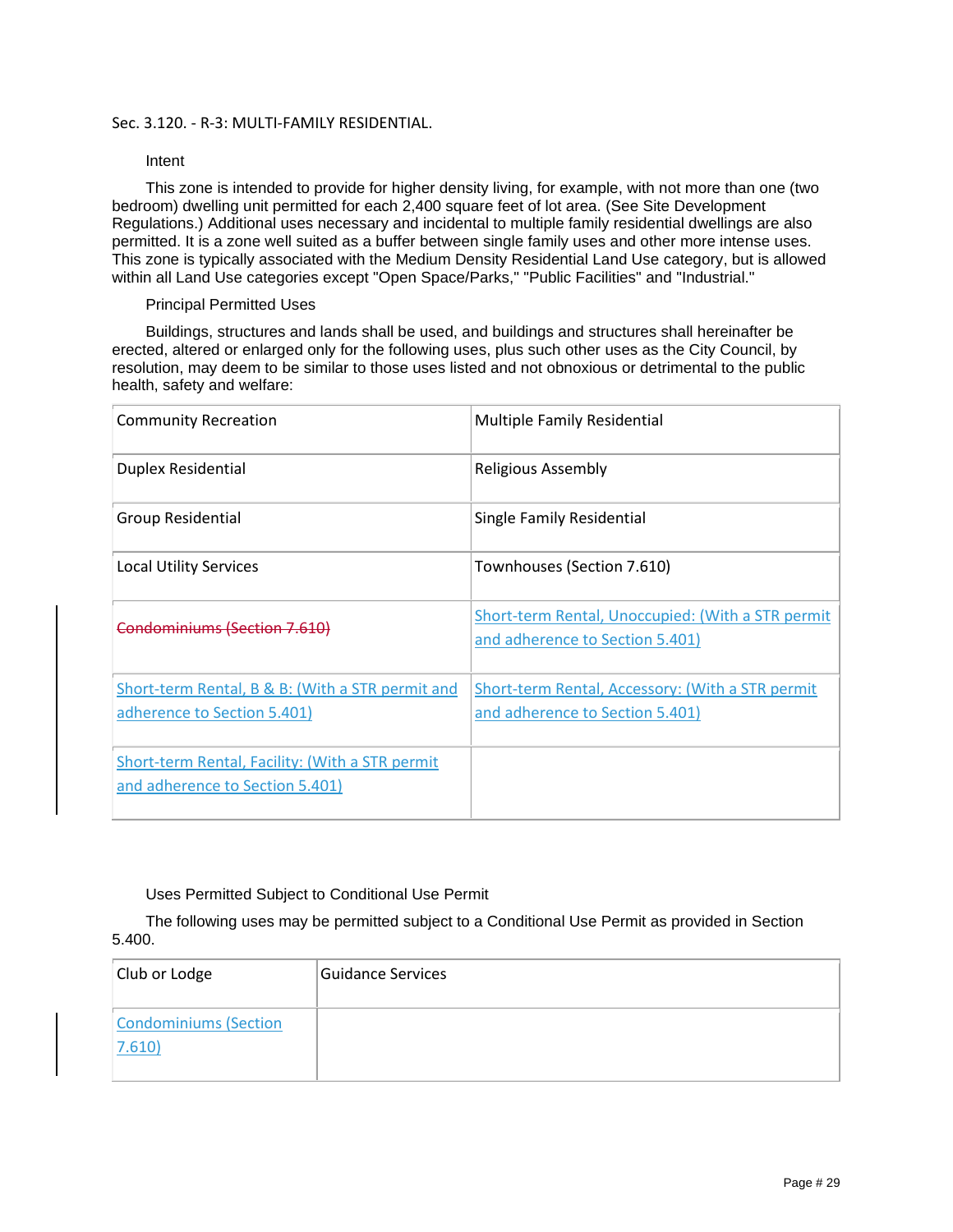| <b>Convalescent Services</b> | <b>Private Primary Educational Facilities</b>                                                |
|------------------------------|----------------------------------------------------------------------------------------------|
| <b>Cultural Services</b>     | <b>Private Secondary Educational Facilities</b>                                              |
| Day Care Services            | Short-term Rental, Condominium: (With a STR permit and adherence to<br><b>Section 5.401)</b> |

## Uses permitted with a Bed and Breakfast Compliance Use Permit:

#### Bed and Breakfast

Conditions under which a permit will be issued:

-Compliance with provisions of section 5.401, and

-Any structure which exists as of September 1, 2013 may be used as a Bed and Breakfast whether or not owner-occupied, and

-Additions or new construction, taking into consideration any existing structures, shall comply with other requirements of R-3

-One off street parking space for each Bed and Breakfast unit in addition to those required for other uses

-Lots may not be combined to permit more than eight separate lodging units on contiguous property regardless of density regulations

-Compliance with other R-3 regulations.

#### Property Development Standards

Except as hereinafter provided, no building or structure or part thereof shall be erected, altered on converted for any use permitted in this district unless it is in conformity with all the standards and regulations herein specified for lot area, lot width and depth, dwelling unit area, lot coverage, yards and building height. The following standards shall apply except in cases where a lot does not meet the standards herein required but was an official "lot of record" prior to the adoption of this ordinance. In such cases, the present dimension shall be maintained as a minimum standard until such time as the use is removed. The replacement shall meet the standards and regulations herein specified.

# Site Development Regulations

Each site in the R-3 district shall be subject to the following site development regulations:

| Feature   | Regulation                                  |
|-----------|---------------------------------------------|
| Lot Size  | Minimum Lot Area, 7500 Square feet          |
| Lot Width | Minimum Lot Width, 50 feet                  |
| Height    | Maximum Building Height, 3 stories, 38 feet |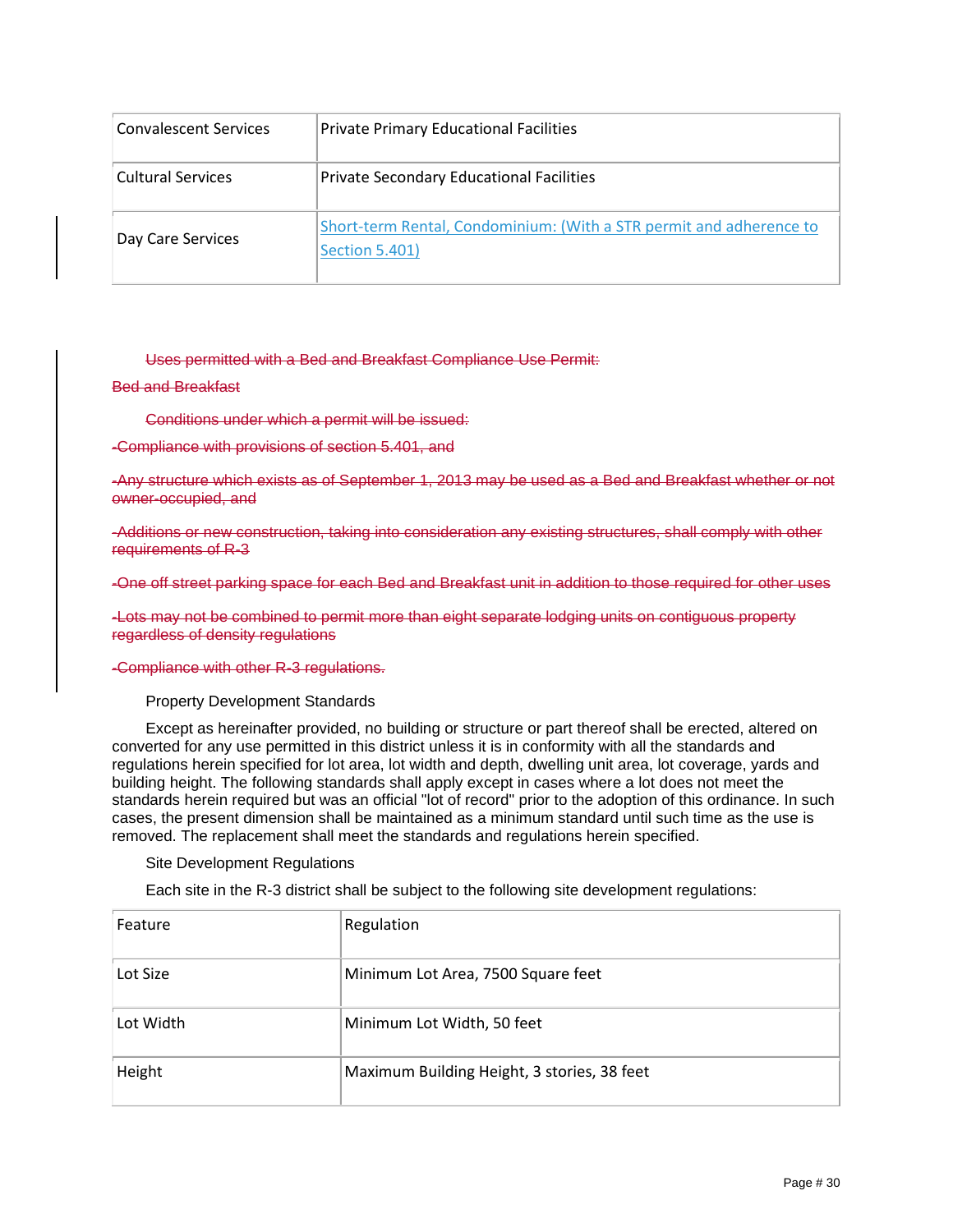| Front Yard                     | Minimum Required Setback, 25 feet                                                                               |
|--------------------------------|-----------------------------------------------------------------------------------------------------------------|
| <b>Street Side Yard</b>        | Minimum Required Setback, 15 feet                                                                               |
|                                | Minimum Required Setback, 5 feet for single-family detached; or                                                 |
| <b>Interior Side Yard</b>      | 10 feet, for multi-family developments, when adjacent to residential<br>zoning districts; or                    |
|                                | 15 feet for 2 story multi-family developments when adjacent to<br>residential zoning districts.                 |
|                                | Minimum Required Setback, 10 feet; or                                                                           |
| <b>Rear Yard</b>               | 15 feet, for multi-family developments, when adjacent to residential<br>zoning districts; or                    |
|                                | 25 feet, for multi-family developments, for 2 or more stories when<br>adjacent to residential zoning districts. |
| <b>Residential Density</b>     | Minimum Site Area per Dwelling Units,                                                                           |
|                                | Efficiency: 1600 Square feet                                                                                    |
|                                | 1 Bedroom: 2000 Square feet                                                                                     |
|                                | 2 Bedrooms: 2400 Square feet                                                                                    |
|                                | 3 Bedroom: 2800 Square Feet                                                                                     |
|                                | Each additional bedroom (over 3 bedrooms) shall provide an                                                      |
|                                | additional 400 square feet to the required density area                                                         |
| Maximum Impervious<br>Coverage | 65%                                                                                                             |
| Maximum Building Coverage      | Percent of Lot Area, 55%                                                                                        |
| Nonconforming Uses             | Section 6.100                                                                                                   |
| Site Development Regulations   | Section 7.000                                                                                                   |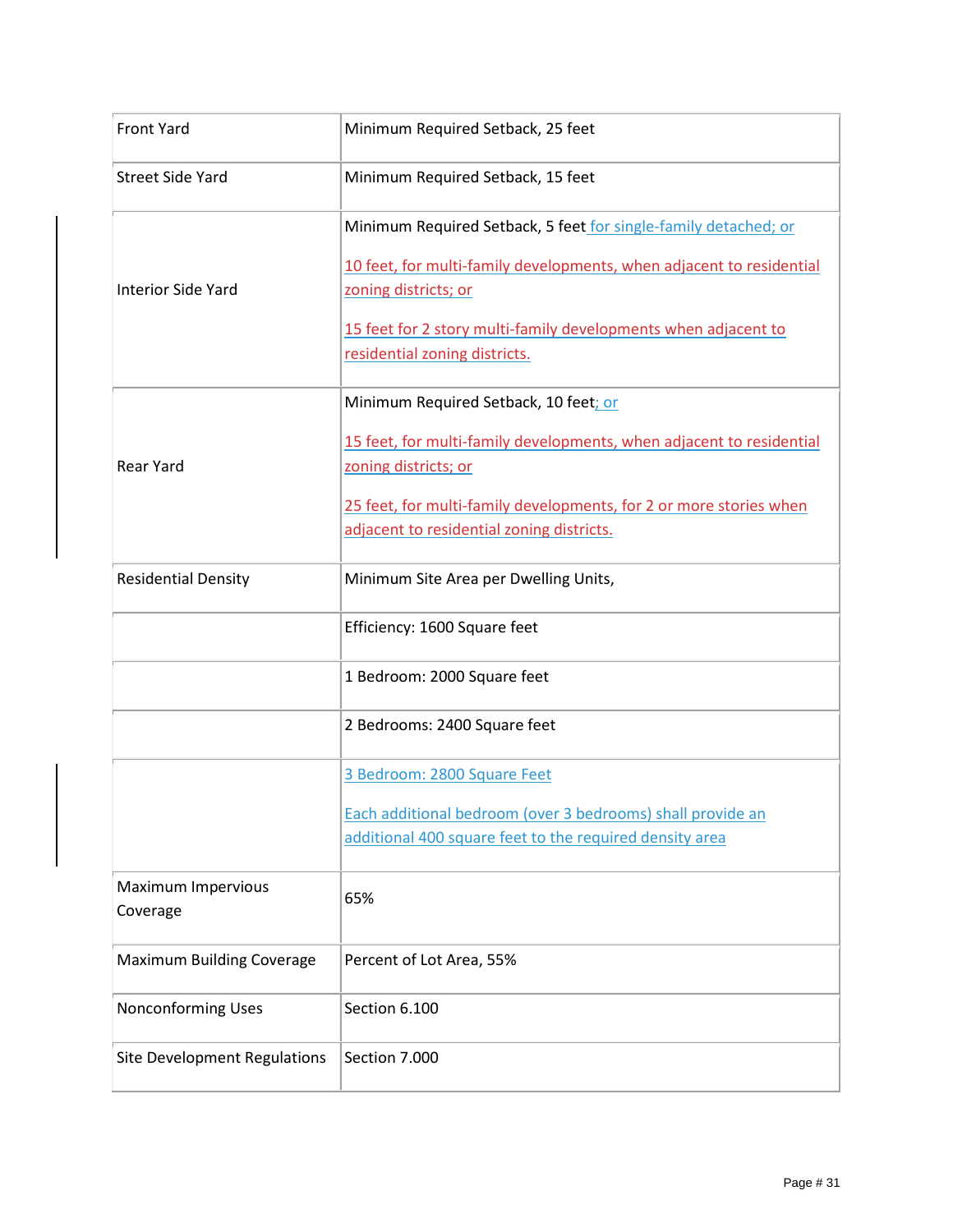| <b>Special Yard Regulations</b>          | Section 7.300 |
|------------------------------------------|---------------|
| Fences, Walls and Visibility             | Section 7.530 |
| Parking                                  | Section 7.800 |
| Landscaping and Screening<br>Regulations | Section 7.900 |
| Temporary/Accessory<br><b>Buildings</b>  | Section 8.000 |
| Home Occupations                         | Section 8.300 |

(Ord. No. 18-014, § 3.120, 12-1-2008; Ord. No. 23-014, 9-16-2013)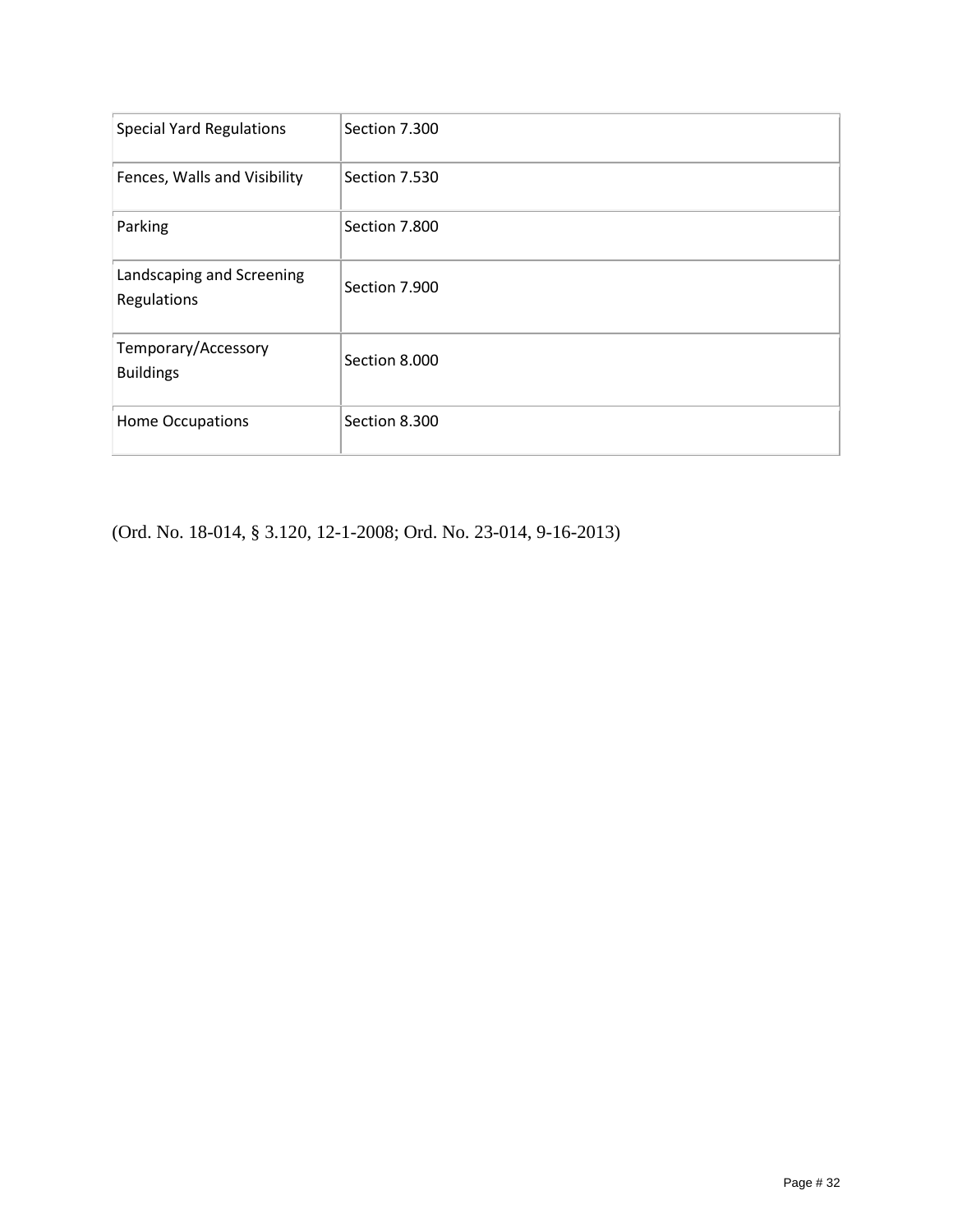# Sec. 3.200. - C-1: NEIGHBORHOOD COMMERCIAL.

#### Intent

This zone is intended to provide for the establishment of restricted commercial facilities, to serve the conveniences and needs of the immediate neighborhood and must be compatible with the residential character and environment of the neighborhood. These uses generally result in limited traffic generation.

#### Principal Permitted Uses

Building, structures and lands shall be used, and buildings and structures shall hereinafter be erected, altered or enlarged only for the following uses as the City Council, by resolution, may deem to be similar to those uses listed and not obnoxious or detrimental to the public health, safety and welfare:

| <b>Administrative and Business Office</b>                                                                          |
|--------------------------------------------------------------------------------------------------------------------|
| <b>Convalescent Services</b>                                                                                       |
| <b>Cultural Services</b>                                                                                           |
| Day Care Services                                                                                                  |
| <b>Group Residential</b>                                                                                           |
| <b>Local Utility Services</b>                                                                                      |
| <b>Medical Services</b>                                                                                            |
| Multiple Family Residential (Section 3.110)                                                                        |
| <b>Personal Services</b>                                                                                           |
| <b>Private Primary Educational Services</b>                                                                        |
| <b>Private Secondary Educational Facilities</b>                                                                    |
| <b>Professional Office</b>                                                                                         |
| Religious Assembly                                                                                                 |
| Single Family Residential (detached) if structure was not used as other than residential in its most<br>recent use |
| Short-term Rental, Unoccupied: (With a STR permit and adherence to Section 5.401)                                  |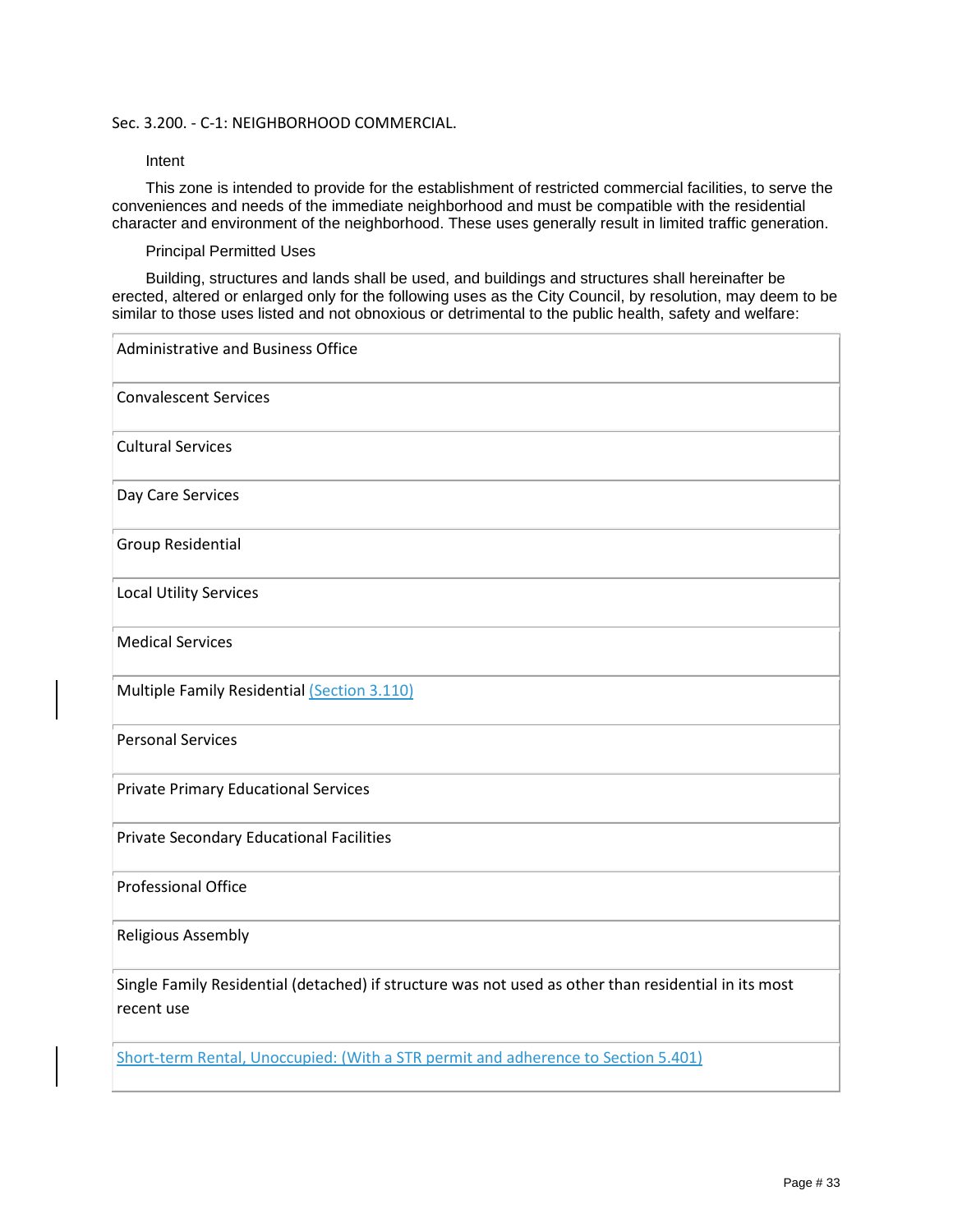Short-term Rental, Accessory: (With a STR permit and adherence to Section 5.401)

Short-term Rental, B & B: (With a STR permit and adherence to Section 5.401)

Short-term Rental, Facility: (With a STR permit and adherence to Section 5.401)

Corporate Housing: (With a STR permit and adherence to Section 5.401)

# Uses Permitted Subject to Conditional Use Permit

The following uses may be permitted subject to a Conditional Use Permit as provided for in section 5.400.

| <b>Arts and Crafts</b>                  |
|-----------------------------------------|
| <b>Automotive Washing</b>               |
| <b>Building Maintenance Services</b>    |
| <b>Business School</b>                  |
| <b>Business Support Services</b>        |
| Club or Lodge                           |
| <b>Communication Services</b>           |
| Condominium Residential (section 7.610) |
| <b>Consumer Repair Services</b>         |
| Convenience Storage                     |
| Convenience Store/Self Serve Gasoline   |
| <b>Duplex Residential</b>               |
| <b>Food Sales</b>                       |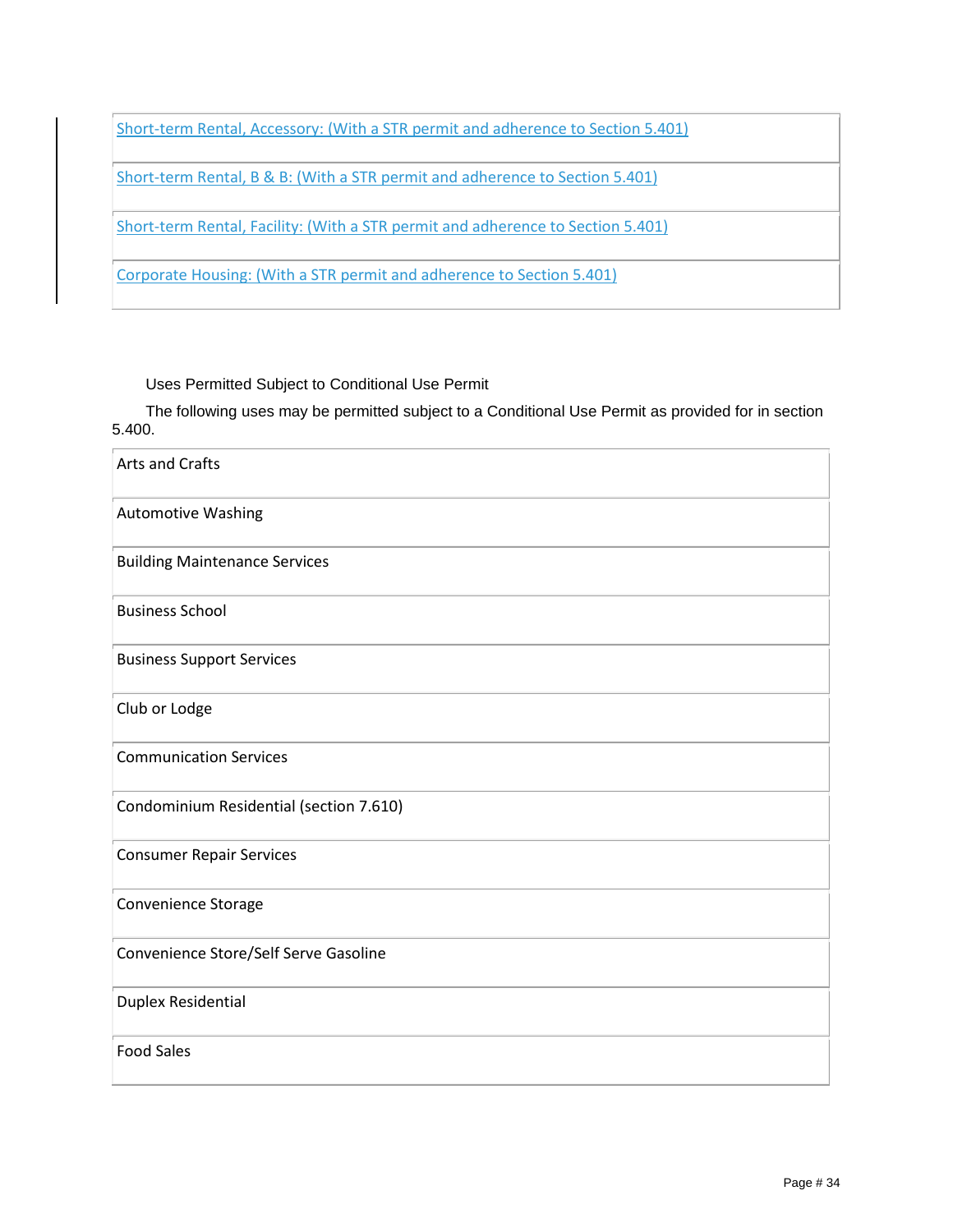| <b>Guidance Services</b>                                                                                |
|---------------------------------------------------------------------------------------------------------|
| <b>Laundry Services</b>                                                                                 |
| <b>Limited Retail Sales</b>                                                                             |
| Liquor Sales                                                                                            |
| Personal Improvement Services                                                                           |
| <b>Pet Services</b>                                                                                     |
| Restaurant - Limited                                                                                    |
| Single Family Residential (detached)- new construction or after cessation of use other than residential |
| Townhouse Residential Drive through Facilities Associated with any use                                  |
| Short-term Rental, Condominium (Section 5.401)                                                          |

Uses permitted with a Bed and Breakfast Compliance Use Permit:

Bed and Breakfast

Conditions under which a permit will be issued:

-Compliance with provisions of section 5.401, and

-Any structure which exists as of September 1, 2013 may be used as a Bed and Breakfast whether or not owner-occupied, and

-Additions or new construction, taking into consideration any existing structures, shall comply with other requirements of C-1

-One off street parking space for each Bed and Breakfast unit in addition to those required for other uses

-Lots may not be combined to permit more than eight separate lodging units on contiguous property regardless of density regulations

-Compliance with other C-1 regulations.

Property Development Standards

Except as hereinafter provided, no building or structure or part thereof shall be erected, altered or converted for any use permitted in this district unless it is in conformity with all the standards and regulations herein specified for lot area, lot width, lot depth, dwelling unit area, lot coverage, yards and building height. The following standards shall apply except in cases where a lot does not meet the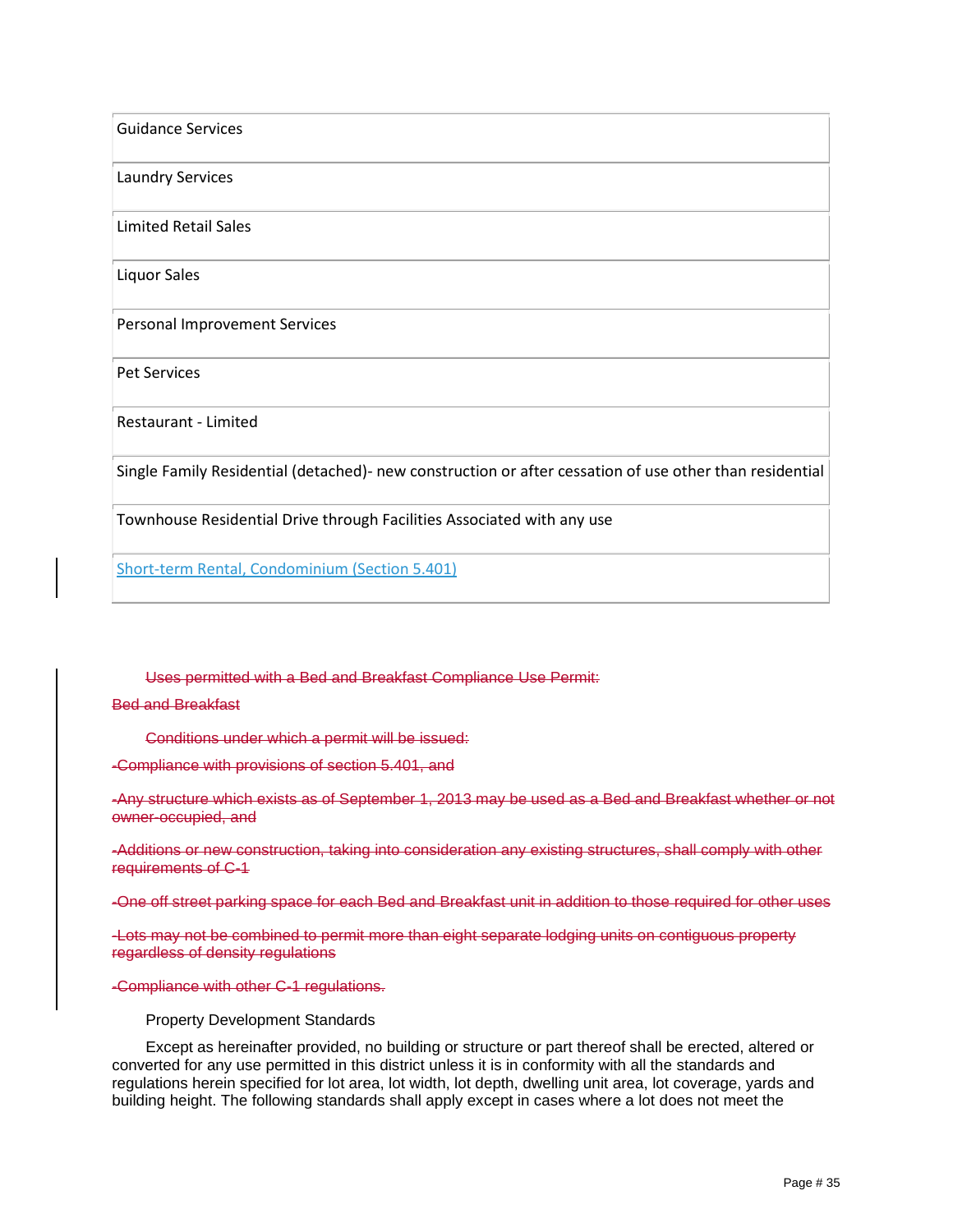standards herein required but was an official "lot of record" prior to the adoption of this ordinance. In such cases, the present dimension shall be maintained as a minimum standard until such time as the use is removed. The replacement shall meet the standards and regulations herein specified.

# Site Development Regulations

Each site in the C-1 District shall be subject to the following site development regulations:

| Feature                             | Regulation                                                          |
|-------------------------------------|---------------------------------------------------------------------|
| Lot Size                            | Minimum Lot Area, 7500 Square feet                                  |
| Lot Width                           | Minimum Lot Width, 70 feet                                          |
| Height                              | Maximum Building Height, 3 stories, 38 feet                         |
| <b>Front Yard</b>                   | Minimum Required Setback, 25 feet                                   |
| <b>Street Side Yard</b>             | Minimum Required Setback, 25 feet                                   |
|                                     | Minimum Required Setback, 5 feet; or                                |
| <b>Interior Side Yard</b>           | 10 feet when adjacent to residential zoning districts; or [111]     |
|                                     | 15 feet for 2 story structures, when adjacent to residential zoning |
|                                     | districts. $[JL2]$ *                                                |
|                                     | Minimum Required Setback, 10 feet; or                               |
| <b>Rear Yard</b>                    | 15 feet when adjacent to residential zoning districts; or 113]      |
|                                     | 25 feet for 2 or more stories, when adjacent to residential zoning  |
|                                     | districts.<br>[JL4]                                                 |
| Maximum Impervious Coverage         | 70%                                                                 |
| Maximum Building Coverage           | Percent of Lot Area, 50%                                            |
| <b>Residential Density</b>          | Section 3.110Section 3.120                                          |
| Nonconforming Uses                  | Section 6.100                                                       |
| <b>Site Development Regulations</b> | Section 7.000                                                       |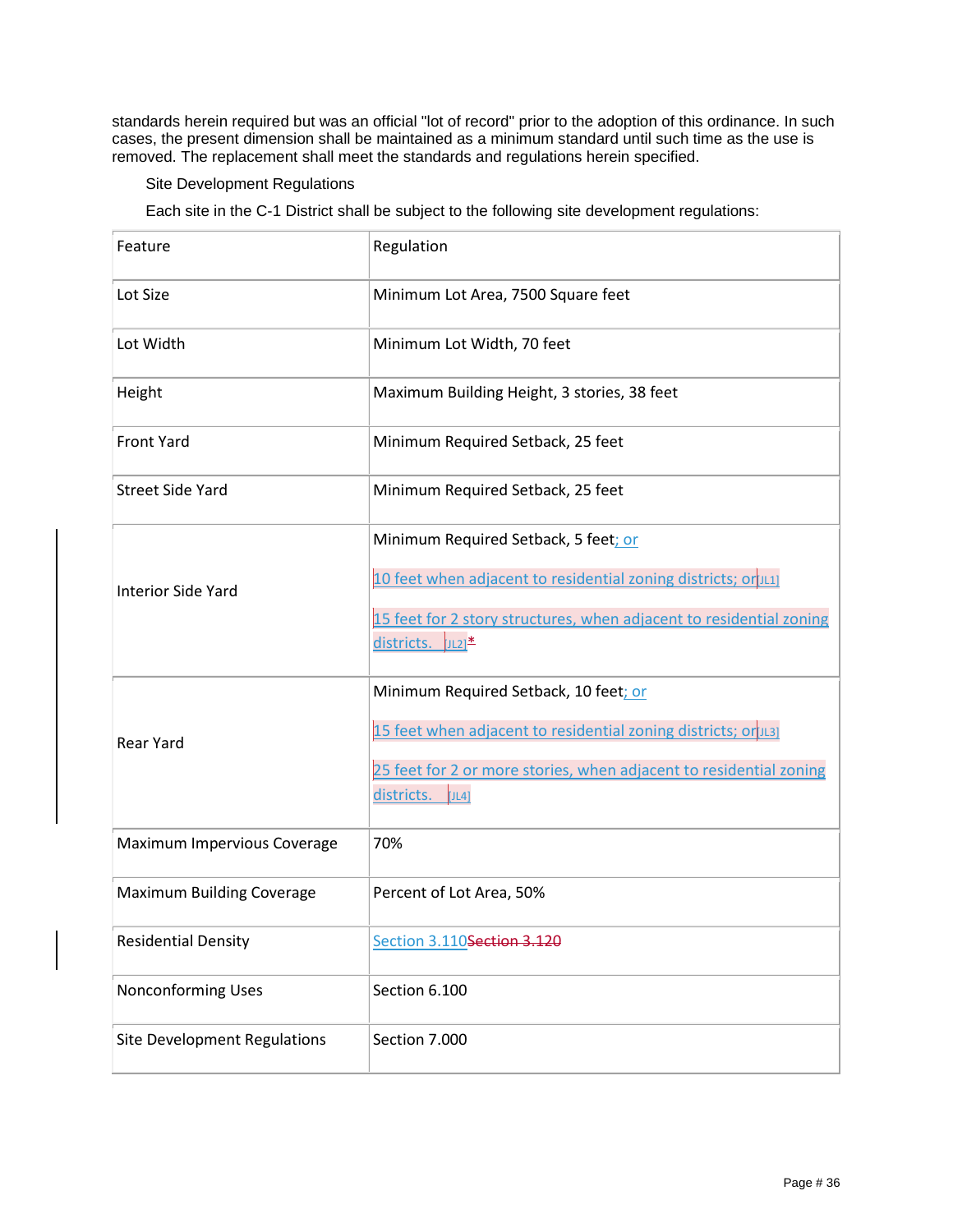| <b>Special Yard Regulations</b>          | Section 7.300                                 |
|------------------------------------------|-----------------------------------------------|
| Fences, Walls and Visibility             | Section 7.530                                 |
| Parking                                  | Section 7.800                                 |
| Landscaping and Screening<br>Regulations | Section 7.900                                 |
| Temporary/Accessory Building             | Section 8.000                                 |
| Signs                                    | Sign Ordinance                                |
| <b>Outdoor Amplified Sound</b>           | Prohibited when adjacent to R-1, R-1-A, or R5 |

# \* 10 feet when adjacent to R-1 or R-5

(Ord. No. 23-007, 5-20-2013; Ord. No. 23-014, 9-16-2013; Ord. No. 2019-11, § 1, 4-15-2019)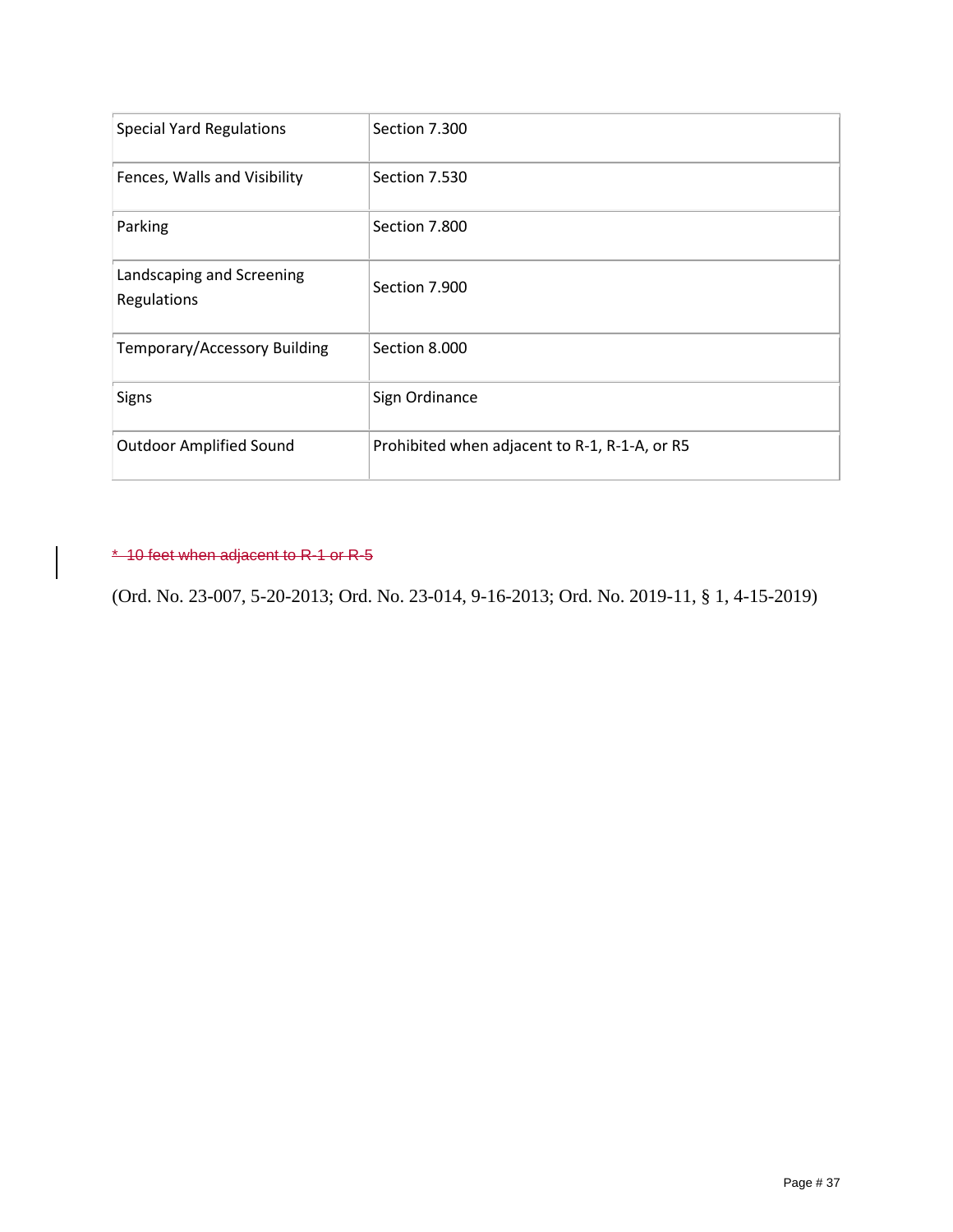# Sec. 3.205. - C-1.5: MEDIUM COMMERCIAL.

#### Intent

This zone represents an effort to provide a district between the Neighborhood Commercial District and the Commercial District. Uses have been selected from each of the various districts, with the intent that the proposed uses could function as a transition between highway commercial and residential neighborhoods, but could also provide a lower impact zone along other major roadways.

# Principal Permitted Uses

Building, structures and lands shall be used, and buildings and structures shall hereinafter be erected, altered or enlarged only for the following uses as the City Council, by resolution, may deem to be similar to those uses listed and not obnoxious or detrimental to the public health, safety and welfare:

| Administrative and Business Office   |
|--------------------------------------|
| <b>Arts and Crafts</b>               |
| <b>Business Support Services</b>     |
| <b>Communication Services</b>        |
| <b>Consumer Repair Services</b>      |
| <b>Convalescent Services</b>         |
| <b>Cultural Services</b>             |
| Day Care Services                    |
| <b>Financial Services</b>            |
| <b>Guidance Services</b>             |
| <b>Hospital Services (Limited)</b>   |
| <b>Local Utility Services</b>        |
| <b>Medical Offices</b>               |
| <b>Personal Improvement Services</b> |
| <b>Personal Services</b>             |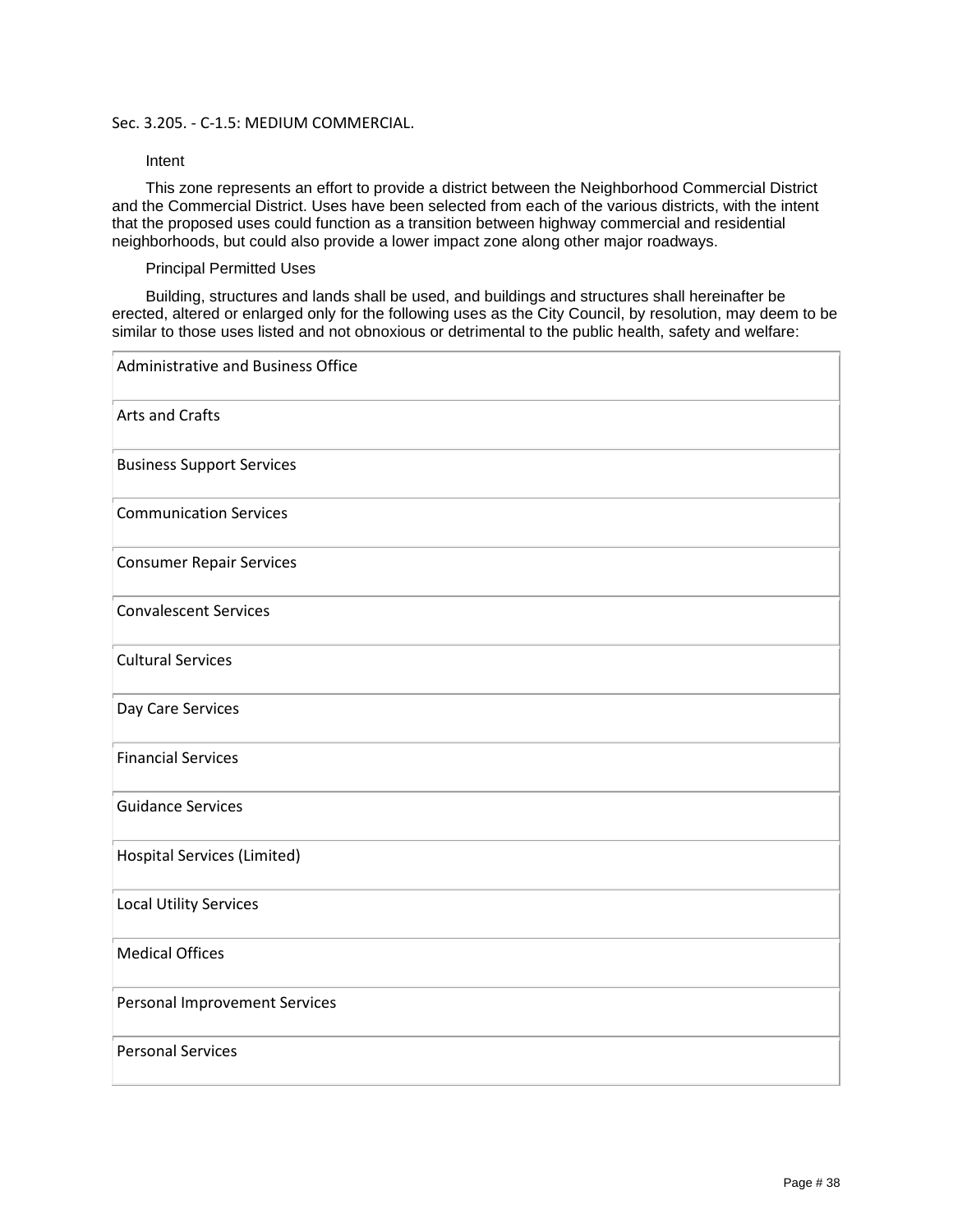| <b>Pet Services</b>                                                                                                |
|--------------------------------------------------------------------------------------------------------------------|
| <b>Professional Offices</b>                                                                                        |
| <b>Private Primary Educational Facilities</b>                                                                      |
| <b>Private Secondary Educational Facilities</b>                                                                    |
| <b>Religious Assembly</b>                                                                                          |
| Restaurant-Limited                                                                                                 |
| <b>Retail Sales-Limited</b>                                                                                        |
| Single Family Residential (Detached)-if structure was not used as other than residential in its most<br>recent use |
| <b>Group Residential</b>                                                                                           |
| Multiple Family Residential                                                                                        |
| Short-term Rental, Unoccupied: (With a STR permit and adherence to Section 5.401)                                  |
|                                                                                                                    |
| Short-term Rental, Accessory: (With a STR permit and adherence to Section 5.401)                                   |
| Short-term Rental, B & B: (With a STR permit and adherence to Section 5.401)                                       |
| Short-term Rental, Facility: (With a STR permit and adherence to Section 5.401)                                    |

Uses Permitted Subject to Conditional Use Permit

The following uses may be permitted subject to a Conditional Use Permit as provided for in section 5.400.

Automobile Washing

Building Maintenance Services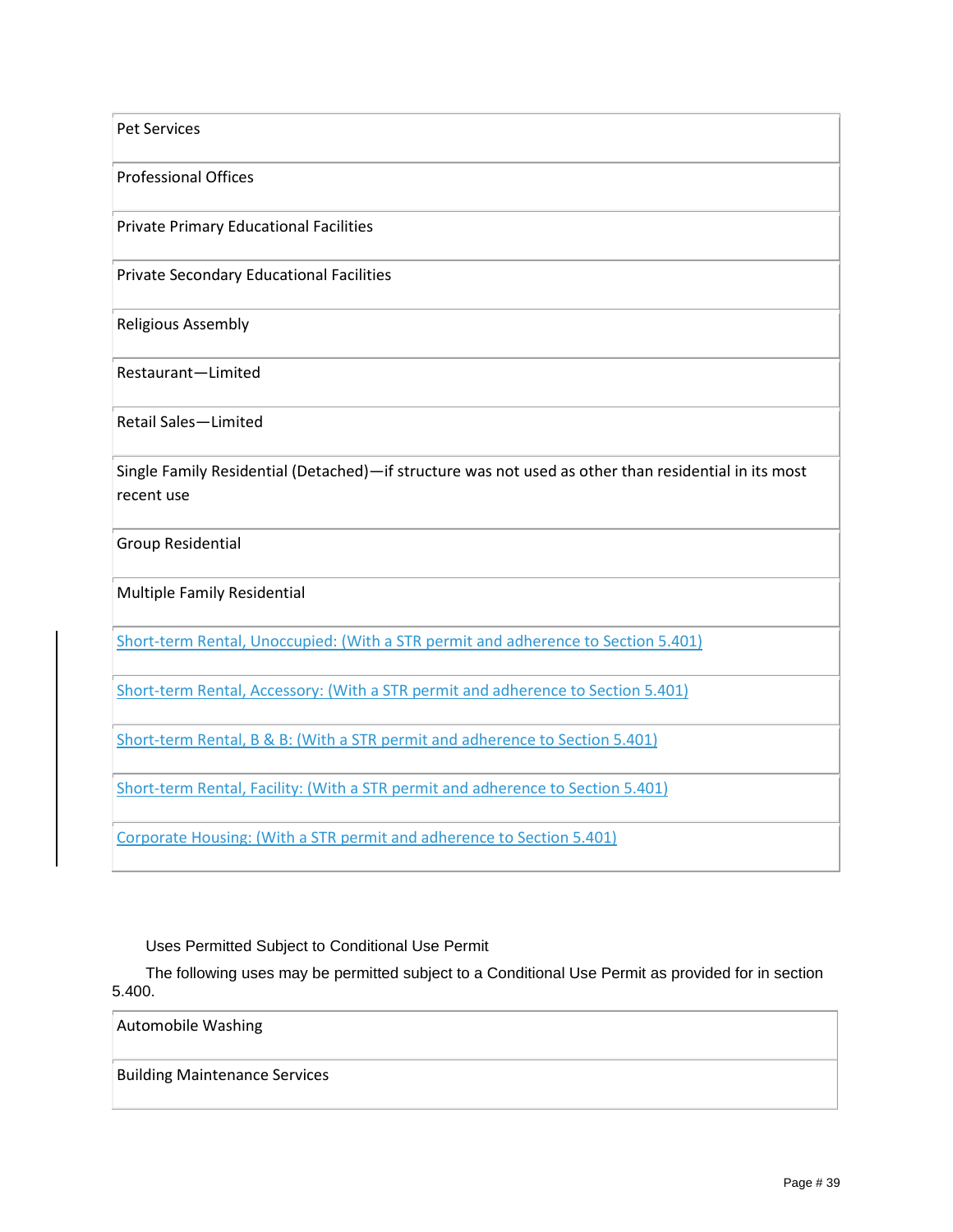| <b>Business or Trade School</b>                                                                        |
|--------------------------------------------------------------------------------------------------------|
| Club or Lodge                                                                                          |
| Cocktail Lounge                                                                                        |
| Convenience Storage                                                                                    |
| <b>Consumer Convenience Services</b>                                                                   |
| Convenience Store/Self-Serve Gasoline                                                                  |
| <b>Custom Manufacturing</b>                                                                            |
| <b>Food Sales</b>                                                                                      |
| Drive through or Drive-in facilities associated with any use                                           |
| <b>General Retail Sales</b>                                                                            |
| <b>Indoor Sports and Recreation</b>                                                                    |
| Kennels                                                                                                |
| <b>Laundry Services</b>                                                                                |
| <b>Liquor Sales</b>                                                                                    |
| Mobile Food Establishments                                                                             |
| Single Family Residential (Detached)-new construction or after cessation of use other than residential |
| <b>Duplex Residential</b>                                                                              |
| <b>Townhouse Residential</b>                                                                           |
| Condominium Residential (Section 7.610)                                                                |
| Short-term Rental, Condominium: (With a STR permit and adherence to Section 5.401)                     |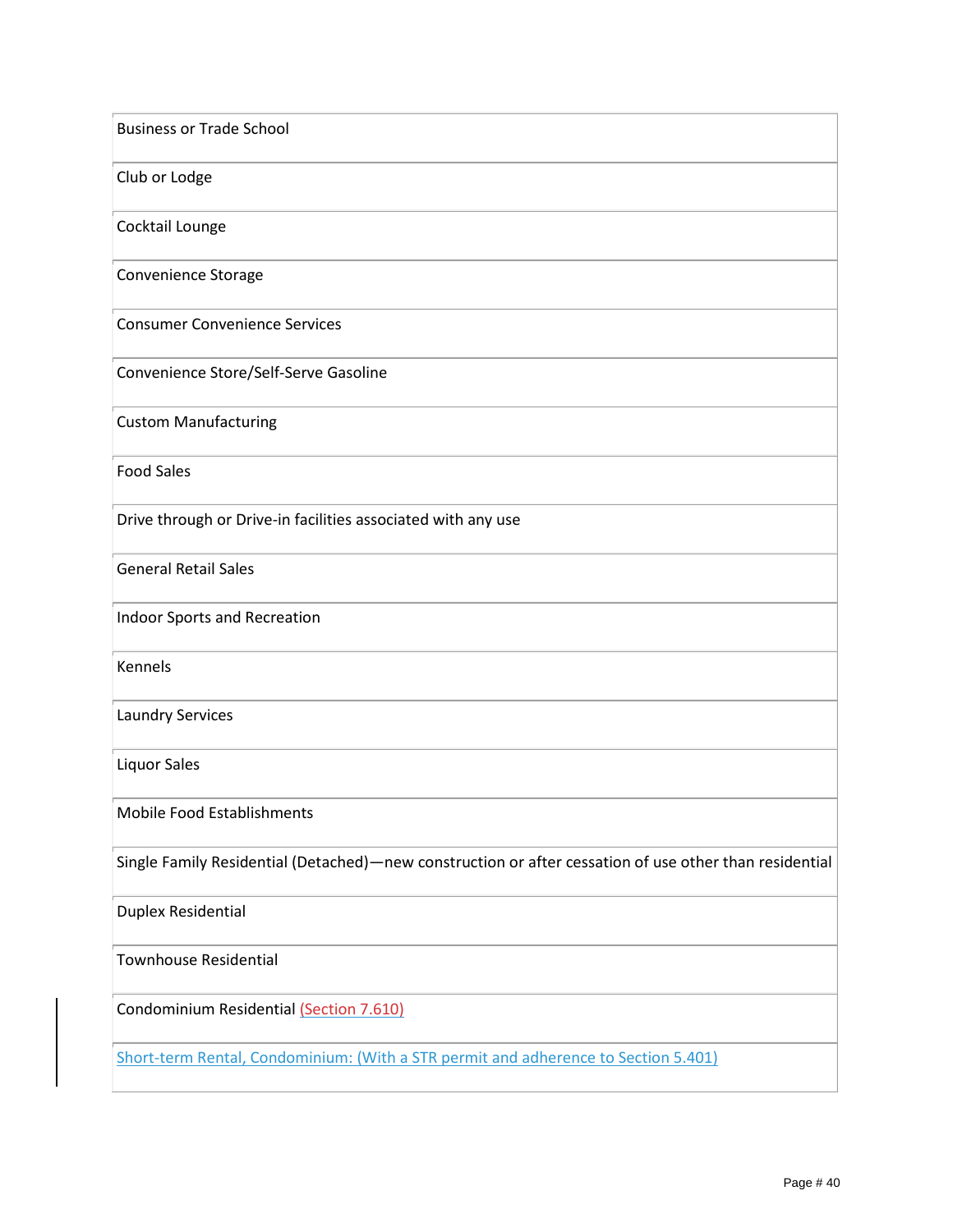# Property Development Standards

Except as hereinafter provided, no building or structure or part thereof shall be erected, altered or converted for any use permitted in this district unless it is in conformity with all the standards and regulations herein specified for lot area, lot width, lot depth, dwelling unit area, lot coverage, yards and building height. The following standards shall apply except in cases where a lot does not meet the standards herein required but was an official "lot of record" prior to the adoption of this ordinance. In such cases, the present dimension shall be maintained as a minimum standard until such time as the use is removed. The replacement shall meet the standards and regulations herein specified.

# Site Development Regulations

Each site in the C-1.5 District shall be subject to the following site development regulations:

| Feature                          | Regulation                                                                                               |
|----------------------------------|----------------------------------------------------------------------------------------------------------|
| Lot Size                         | Minimum Lot Area, 7,500 Square feet                                                                      |
| Lot Width                        | Minimum Lot Width, 70 feet                                                                               |
| Height                           | Maximum Building Height, 3 stories, 38 feet                                                              |
| <b>Front Yard</b>                | Minimum Required Setback, 20 feet                                                                        |
| <b>Street Side Yard</b>          | Minimum Required Setback, 20 feet                                                                        |
|                                  | Minimum Required Setback, 5 feet; or                                                                     |
| <b>Interior Side Yard</b>        | 10 feet when adjacent to residential zoning districts; or [JL1]                                          |
|                                  | 15 feet for 2 story structures, when adjacent to residential zoning<br>districts. $[JL2]$ <sup>*</sup>   |
|                                  | Minimum Required Setback, 10 feet; or                                                                    |
| <b>Rear Yard</b>                 | 15 feet when adjacent to residential zoning districts; or [JL3]                                          |
|                                  | 25 feet for 2 or more stories, when adjacent to residential zoning<br>$[JL4]$ <sup>*</sup><br>districts. |
| Maximum Impervious Coverage      | 75%                                                                                                      |
| <b>Maximum Building Coverage</b> | Percent of Lot Area, 60%                                                                                 |
| <b>Residential Density</b>       | Section 3.110Section 3.120                                                                               |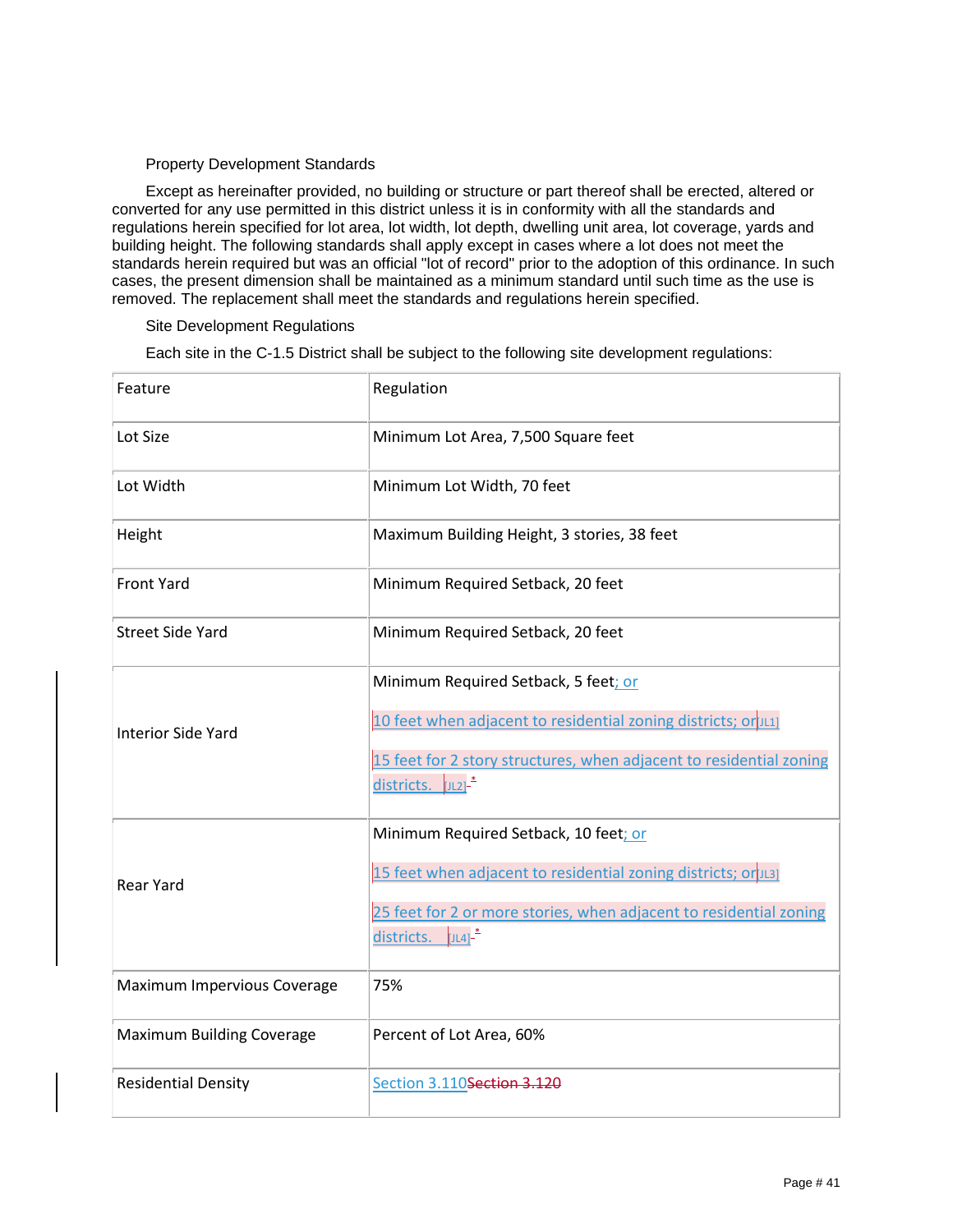| <b>Nonconforming Uses</b>                | Section 6.100                                   |
|------------------------------------------|-------------------------------------------------|
| <b>Site Development Regulations</b>      | Sections 7.000 and 7.100                        |
| <b>Yard Regulations</b>                  | Section 7.300                                   |
| <b>Height Regulations</b>                | Section 7.510                                   |
| Fences, Walls and Visibility             | Section 7.530                                   |
| Parking                                  | Section 7.800                                   |
| Landscaping and Screening<br>Regulations | Section 7.900                                   |
| Temporary/Accessory Building             | Section 8.100                                   |
| Signs                                    | Sign Ordinance                                  |
| <b>Outdoor Amplified Sound</b>           | Prohibited when adjacent to R-1, R-1-A, and R-5 |

\* 25 feet when adjacent to residential zoning district

(Ord. No. 2019-12, § 1, 4-15-2019; Ord. No. [2019-34](http://newords.municode.com/readordinance.aspx?ordinanceid=1057984&datasource=ordbank) , § 1, 12-16-2019)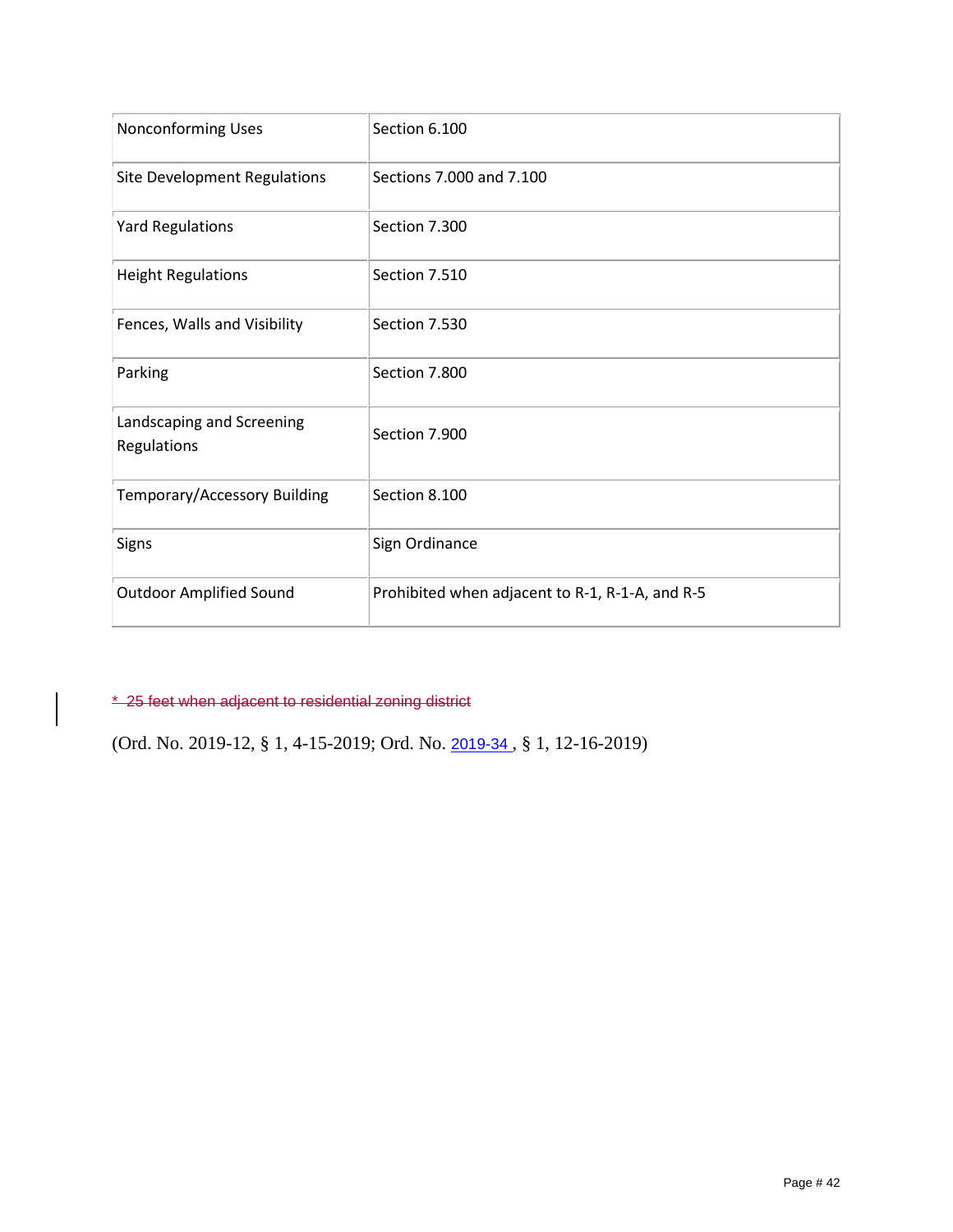# Sec. 3.210. - C-2: COMMERCIAL.

#### Intent

This zone is intended to provide for businesses and services that serve persons throughout the city and the area. These uses generally require frontages on major cross street intersections of highways or other major arterial, given their high visibility and traffic generation ability.

Principal Permitted Uses

| Administrative and Business Office     |
|----------------------------------------|
| <b>Agricultural Sales and Services</b> |
| Arts and Crafts                        |
| <b>Automotive Rentals</b>              |
| <b>Automotive Repair Services</b>      |
| <b>Automotive Sales</b>                |
| <b>Automotive Washing</b>              |
| <b>Building Maintenance Services</b>   |
| <b>Business or Trade School</b>        |
| <b>Business Support Services</b>       |
| Club or Lodge                          |
| Cocktail Lounge                        |
| <b>Commercial Off-Street Parking</b>   |
| <b>Communication Services</b>          |
| <b>Construction Sales and Services</b> |
| <b>Consumer Convenience Services</b>   |
| <b>Consumer Repair Services</b>        |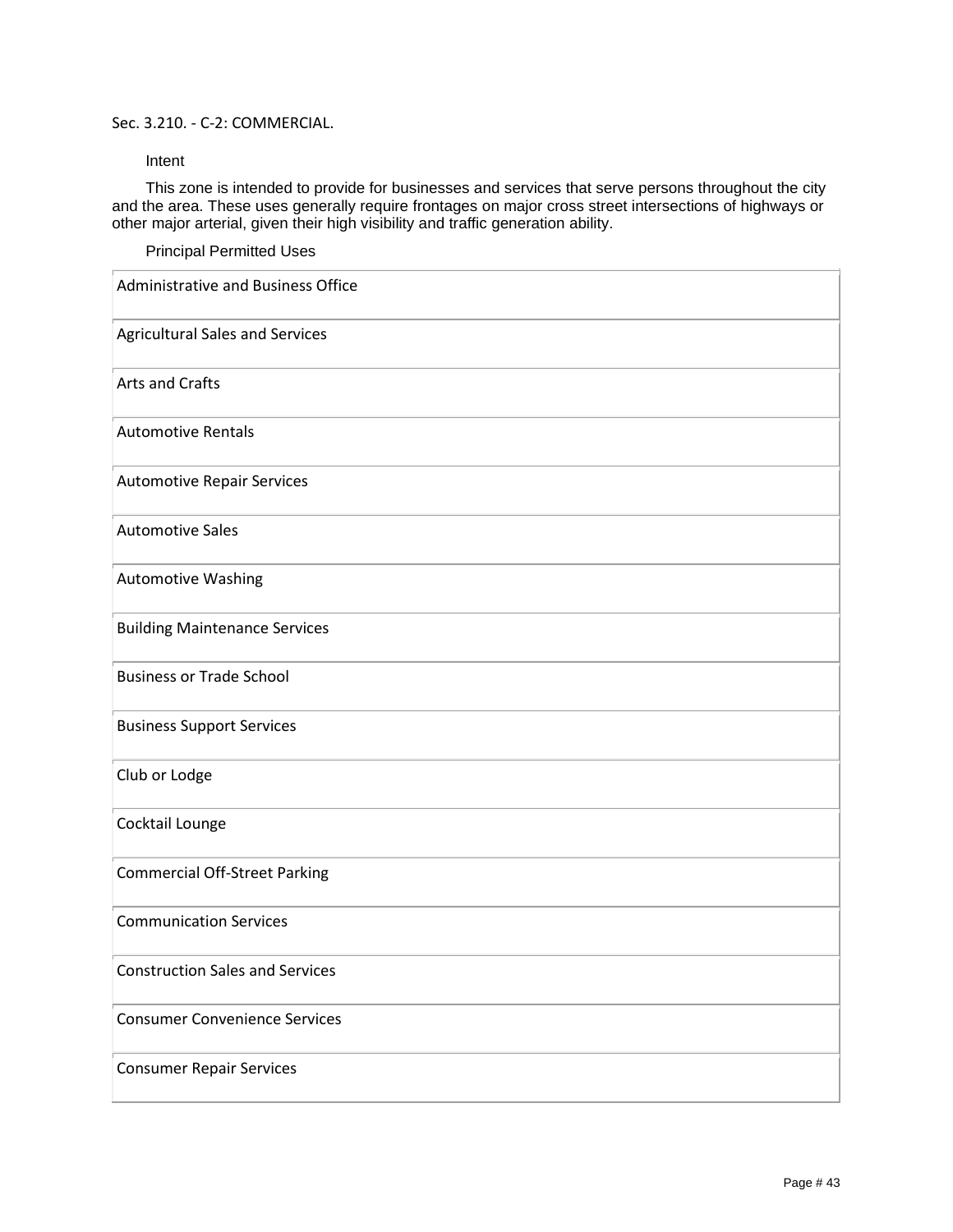| <b>Convalescent Services</b>                                                                                       |
|--------------------------------------------------------------------------------------------------------------------|
| Convenience Store/Self Serve Gas.                                                                                  |
| <b>Cultural Services</b>                                                                                           |
| <b>Custom Manufacturing</b>                                                                                        |
| Day Care Services                                                                                                  |
| <b>Equipment Repair Services</b>                                                                                   |
| <b>Equipment Sales</b>                                                                                             |
| <b>Exterminating Services</b>                                                                                      |
| <b>Financial Services</b>                                                                                          |
| <b>Food Sales</b>                                                                                                  |
| <b>Funeral Services</b>                                                                                            |
| Group Residential                                                                                                  |
| Single Family Residential (detached) if structure was not used as other than residential in its most<br>recent use |
| <b>General Retail Sales</b>                                                                                        |
| <b>Guidance Services</b>                                                                                           |
| Hotel/Motel                                                                                                        |
| Horticulture                                                                                                       |
| <b>Hospital Services (Limited)</b>                                                                                 |
| <b>Indoor Entertainment</b>                                                                                        |
| <b>Indoor Sports and Recreation</b>                                                                                |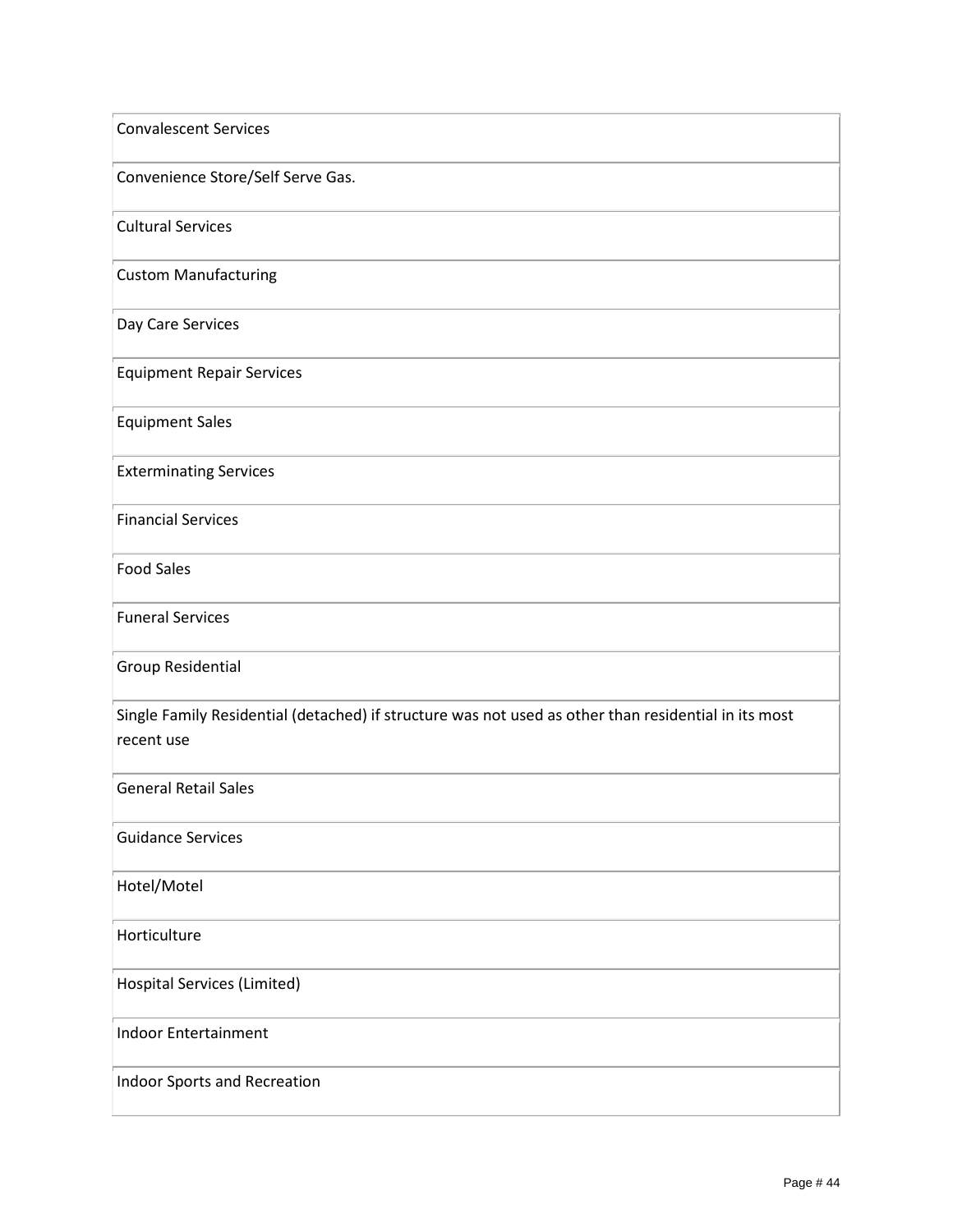| Kennels                                                                    |
|----------------------------------------------------------------------------|
| Laundry Services                                                           |
| <b>Liquor Sales</b>                                                        |
| <b>Local Utility Services</b>                                              |
| Maintenance and Service Facilities                                         |
| <b>Medical Offices</b>                                                     |
| Mobile Food Establishments, but not in any right-of-way or public easement |
| Multiple Family Residential                                                |
| <b>Outdoor Entertainment</b>                                               |
| <b>Outdoor Sports and Recreation</b>                                       |
| Pawn Shop Services                                                         |
| Personal Improvement Services                                              |
| <b>Personal Services</b>                                                   |
| <b>Pet Services</b>                                                        |
| <b>Private Primary Educational Facilities</b>                              |
| Private Secondary Educational Facilities                                   |
| <b>Professional Offices</b>                                                |
| Religious Assembly                                                         |
| <b>Research Services</b>                                                   |
| Restaurant - Drive-In/Fast Food                                            |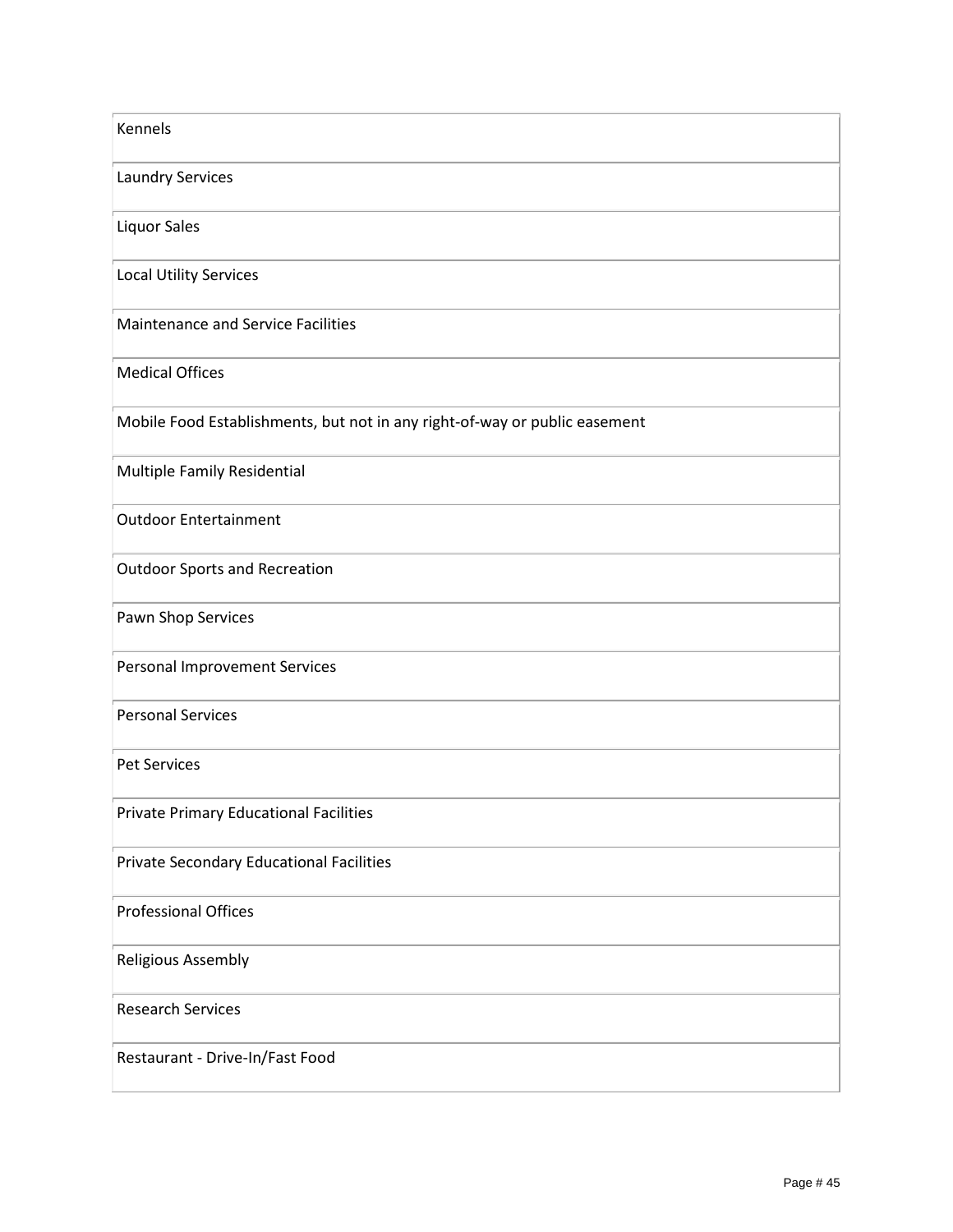| Restaurant                                                                        |
|-----------------------------------------------------------------------------------|
| Service Station                                                                   |
| <b>Veterinary Services</b>                                                        |
| Short-term Rental, Unoccupied: (With a STR permit and adherence to Section 5.401) |
| Short-term Rental, Accessory: (With a STR permit and adherence to Section 5.401)  |
| Short-term Rental, B & B: (With a STR permit and adherence to Section 5.401)      |
| Short-term Rental, Facility: (With a STR permit and adherence to Section 5.401)   |
| <b>Corporate Housing (Section 5.401)</b>                                          |

Buildings, structures and lands shall be used, and buildings and structures shall hereinafter be erected, altered or enlarged only for the following uses, plus such other uses as the City Council, by resolution, may deem to be similar to those uses listed and not obnoxious or detrimental to the public health, safety and welfare.

Uses Permitted Subject to Conditional Use Permit

The following uses may be permitted subject to a Conditional Use Permit as provided for in section 5.400.

| Camp Grounds                                                                                            |
|---------------------------------------------------------------------------------------------------------|
| <b>Condominiums (Section 7.610)</b>                                                                     |
| Convenience Storage                                                                                     |
| Drive through facilities associated with any use                                                        |
| Single Family Residential (detached)- new construction or after cessation of use other than residential |
| Duplex Residential Condominium Residential (section 7.610)                                              |
| Single Family Residential (Detached)                                                                    |
| Townhouse Residential (section 7.610)                                                                   |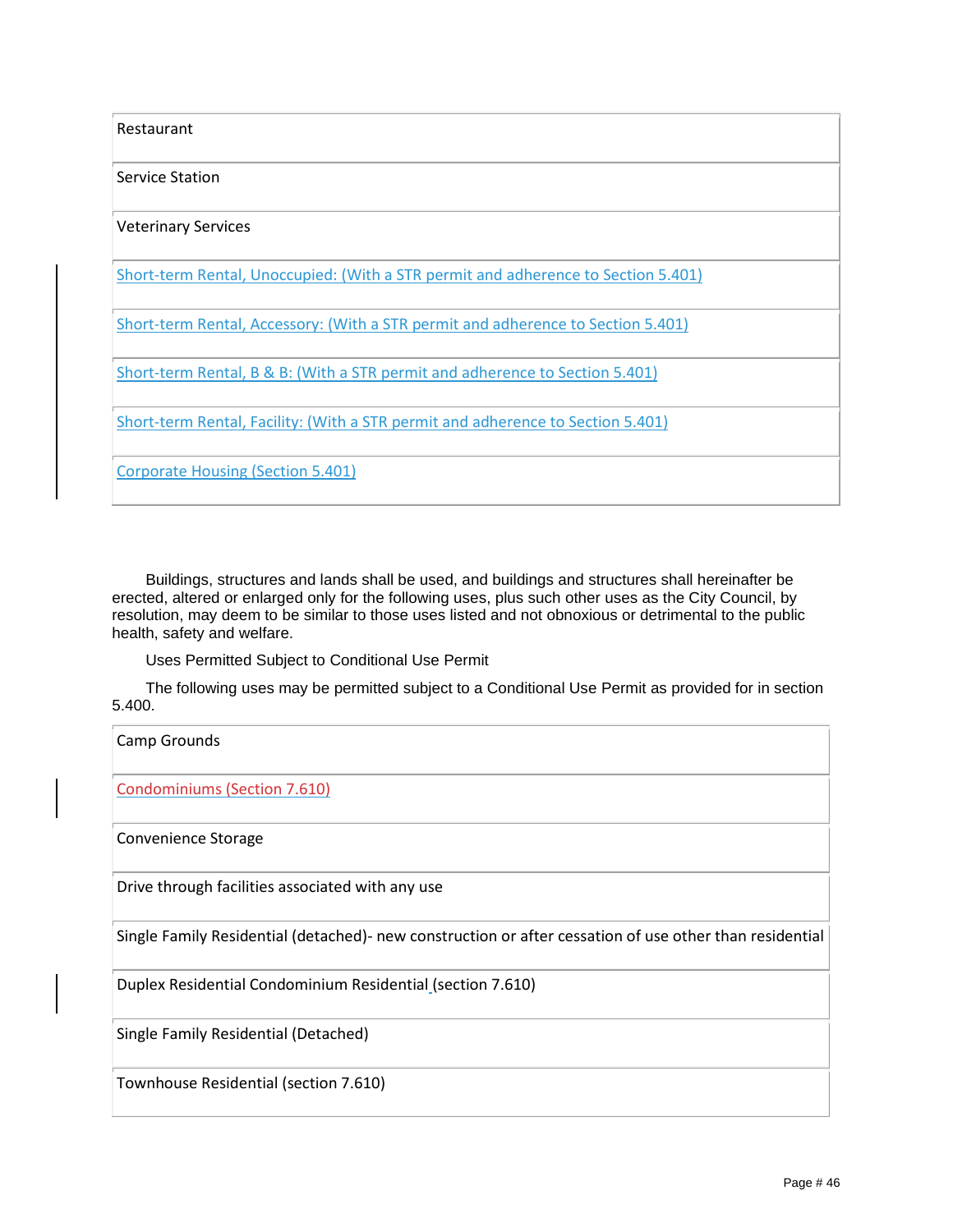Transportation Terminals

Short-term Rental, Condominium: (With a STR permit and adherence to Section 5.401)

Uses permitted with a Bed and Breakfast Compliance Use Permit:

Bed and Breakfast

Conditions under which a permit will be issued:

-Compliance with provisions of section 5.401, and

-One off street parking space for each Bed and Breakfast unit in addition to those required for other uses

-Compliance with other C-2 regulations

Property Development Regulations

Except as hereinafter provided, no building or structure or part thereof shall be erected, altered or converted for any use permitted in this district unless it is in conformity with all the standards and regulations herein specified for lot area, lot width, lot depth, dwelling unit area, lot coverage, yards and building height. The following standards shall apply except in cases where a lot does not meet the following standards herein required but was an official "lot of record" prior to the adoption of this ordinance. In such cases, the present dimension shall be maintained as a minimum standard until such time as the use is removed. The replacement shall meet the standards and regulations herein specified.

Site Development Regulations

Each site in the C-2 District shall be subject to the following site development regulations.

| Feature            | Regulation                                  |
|--------------------|---------------------------------------------|
| Lot Size           | Minimum Lot Area, 5000 Square feet          |
| Lot Width          | Minimum Lot Width, 50 feet                  |
| Height             | Maximum Building Height, 3 stories, 38 feet |
| <b>Front Yard</b>  | Minimum Required Setback, 15 feet           |
| Street Side Yard   | Minimum Required Setback, 15 feet           |
| Interior Side Yard | Minimum Required Setback, 0 feet; or        |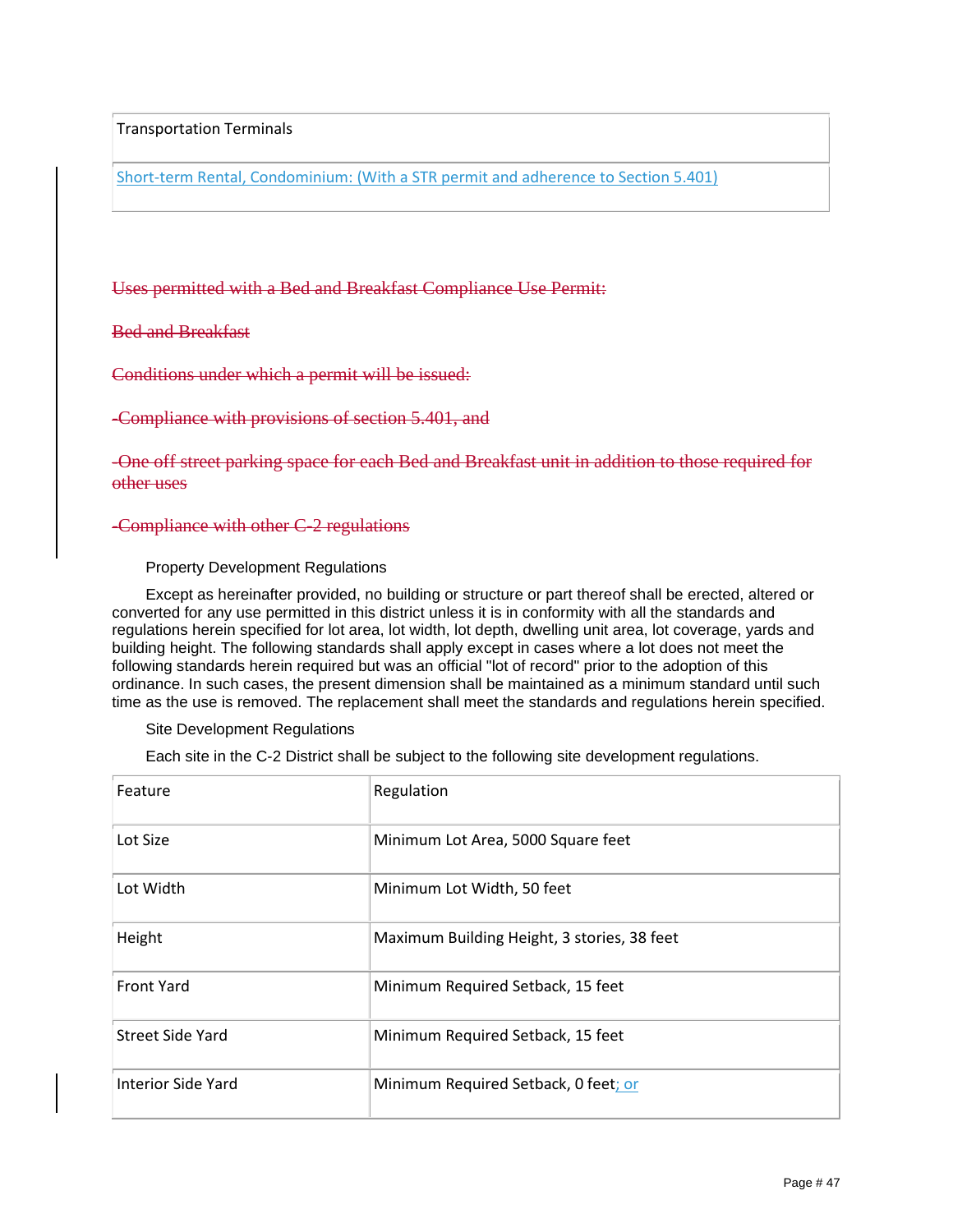|                                          | 10 feet when adjacent to residential zoning districts; or [11]                                           |
|------------------------------------------|----------------------------------------------------------------------------------------------------------|
|                                          | 15 feet for 2 story structures, when adjacent to residential zoning<br>districts. [JL2]*                 |
|                                          | Minimum Required Setback, 0 feet; or                                                                     |
| <b>Rear Yard</b>                         | 15 feet when adjacent to residential zoning districts; or [JL3]                                          |
|                                          | 25 feet for 2 or more stories, when adjacent to residential zoning<br>districts.<br>$[JL4]$ <sup>*</sup> |
| Maximum Impervious Coverage              | 80%                                                                                                      |
| <b>Maximum Building Coverage</b>         | Percent of Lot Area, 75%                                                                                 |
| <b>Residential Density</b>               | Section 3.120                                                                                            |
| Nonconforming Uses                       | Section 6.100                                                                                            |
| <b>Site Development Regulations</b>      | Section 7.000                                                                                            |
| <b>Special Yard Regulations</b>          | Section 7.300                                                                                            |
| Fences, Walls and Visibility             | Section 7.530                                                                                            |
| Parking                                  | Section 7.800                                                                                            |
| Landscaping and Screening<br>Regulations | Section 7.900                                                                                            |
| Temporary/Accessory Building             | Section 8.100                                                                                            |
| Signs                                    | Sign Ordinance                                                                                           |
| <b>Outdoor Amplified Sound</b>           | Prohibited when adjacent to R-1, R-1-A, or R5                                                            |

\* 10 feet when adjacent to R-1 or R-5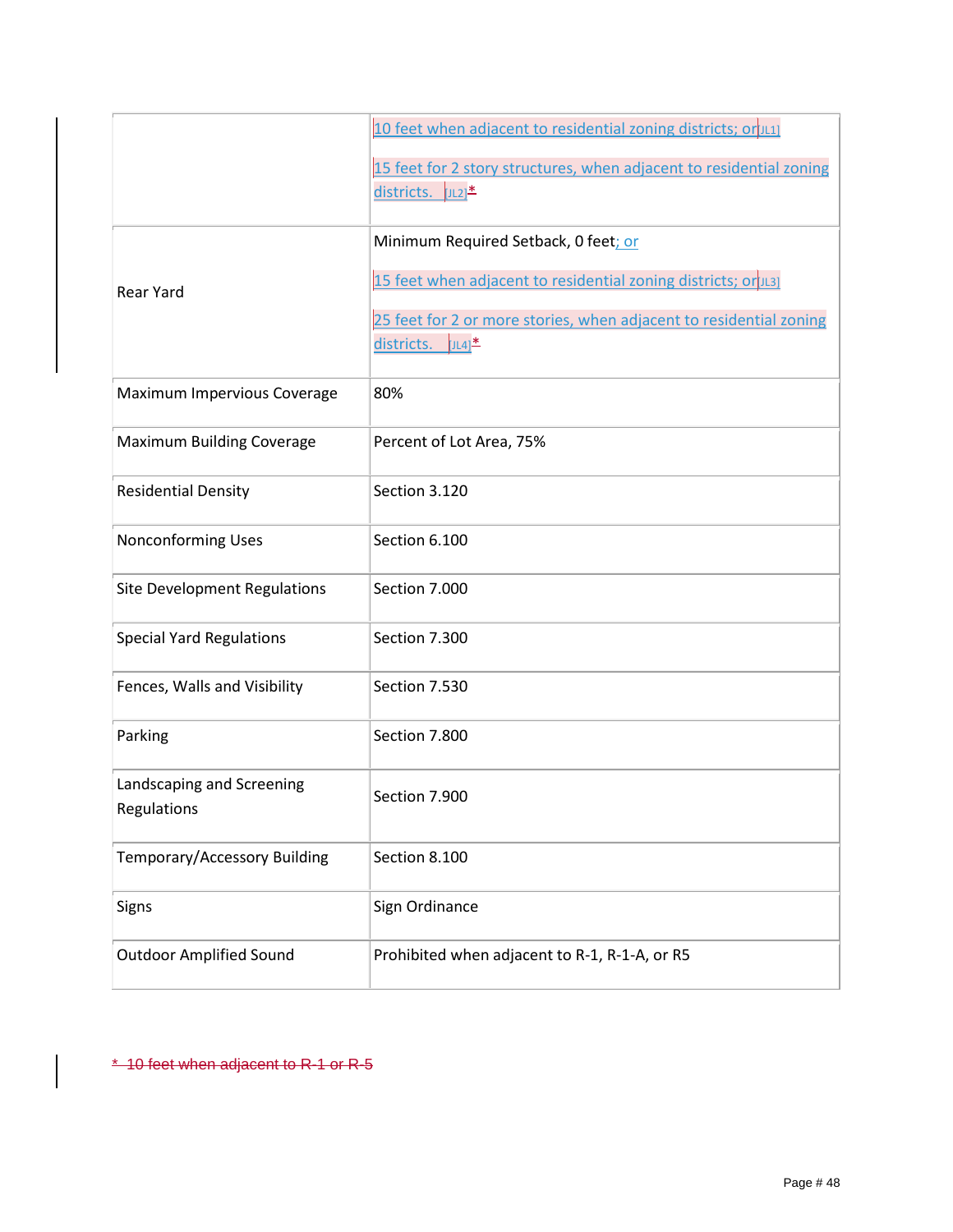(Ord. No. 23-007, 5-20-2013; Ord. No. 23-014, 9-16-2013; Ord. No. 25-004, 5-4-2015; Ord. No. 2019-11, § 2, 4-15-2019)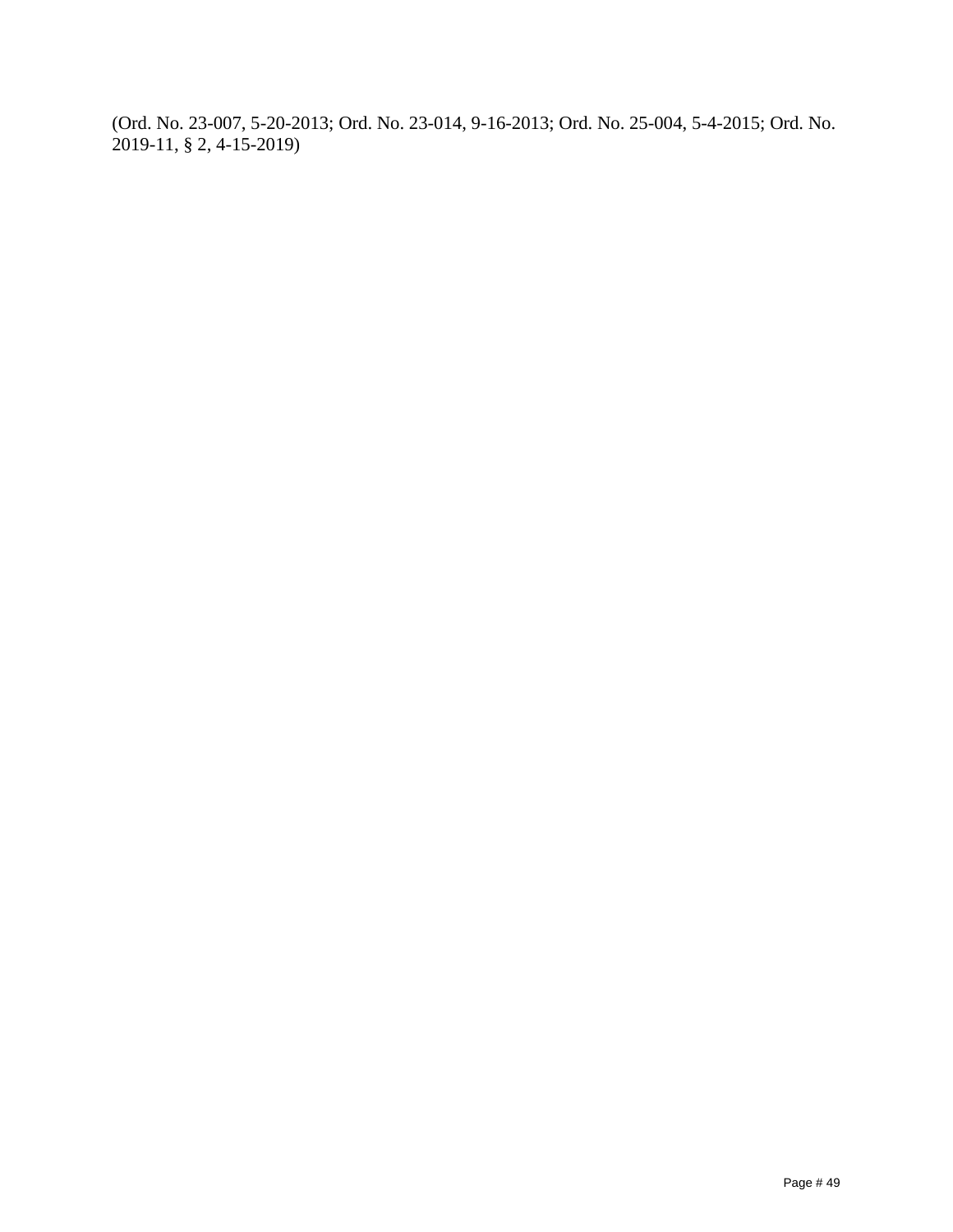# Sec. 3.220. - CBD: CENTRAL BUSINESS DISTRICT.

#### Intent

This zone is intended to provide for the intense commercial activities of the central business district or central trading area of the City. This district establishes the character of the City by serving the tourist as well as the residents of the City.

## Principal Permitted Uses

Buildings, structures and lands shall be used, and buildings and structures shall hereinafter be erected, altered or enlarged only for the following uses, plus such other uses as the City Council, by resolution, may deem to be similar to those uses listed and not obnoxious or detrimental to the public health, safety and welfare:

| <b>Administrative and Business Office</b>                                                                                                                                                                                                                                                                     |
|---------------------------------------------------------------------------------------------------------------------------------------------------------------------------------------------------------------------------------------------------------------------------------------------------------------|
| Arts and Crafts                                                                                                                                                                                                                                                                                               |
| Club or Lodge                                                                                                                                                                                                                                                                                                 |
| Cocktail Lounge                                                                                                                                                                                                                                                                                               |
| <b>Consumer Convenience Services</b>                                                                                                                                                                                                                                                                          |
| <b>Consumer Repair Services</b>                                                                                                                                                                                                                                                                               |
| <b>Cultural Services</b>                                                                                                                                                                                                                                                                                      |
| Day Care Services                                                                                                                                                                                                                                                                                             |
| <b>Financial Services</b>                                                                                                                                                                                                                                                                                     |
| <b>General Retail Sales</b>                                                                                                                                                                                                                                                                                   |
| <b>Guidance Services</b>                                                                                                                                                                                                                                                                                      |
| <b>Liquor Sales</b>                                                                                                                                                                                                                                                                                           |
| <b>Local Utility Services</b>                                                                                                                                                                                                                                                                                 |
| Mobile Food Establishments, but not in any right-of-way, public easement or in the Historic Overlay<br>District, except that Mobile Food Vendor's in the Historic District Overlay shall be allowed on school<br>property, museum property, church property, and public property subject to section 8-117(h). |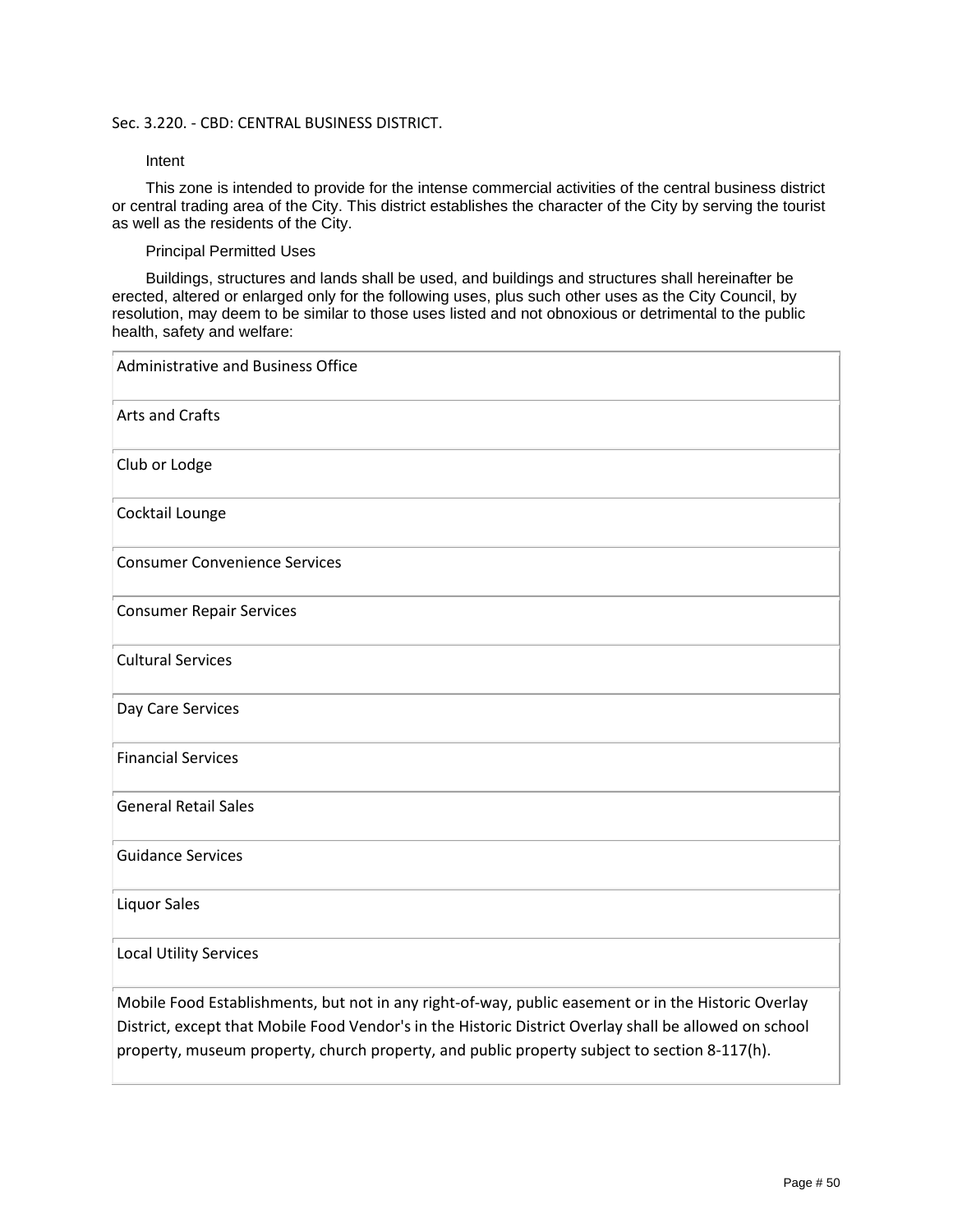Multiple Family Residential (Section 3.120)

Personal Improvement Services

Personal Services

Pet Services

Private Primary Educational Facilities

Private Secondary Educational Facilities

Professional Offices

Religious Assembly

Restaurant

Single Family Residential (detached) if structure was not used as other than residential in its most recent use

Short-term Rental Unoccupied: (With a STR permit and adherence to Section 5.401)

Short-term Rental, Accessory: (With a STR permit and adherence to Section 5.401)

Short-term Rental, B & B: (With a STR permit and adherence to Section 5.401)

Short-term Rental, Facility: (With a STR permit and adherence to Section 5.401)

Corporate Housing (Section 5.401)

Uses Permitted Subject to Conditional Use Permit

The following uses may be permitted subject to a Conditional Use Permit as provided for in section 5.400.

Business or Trade School

Business Support Services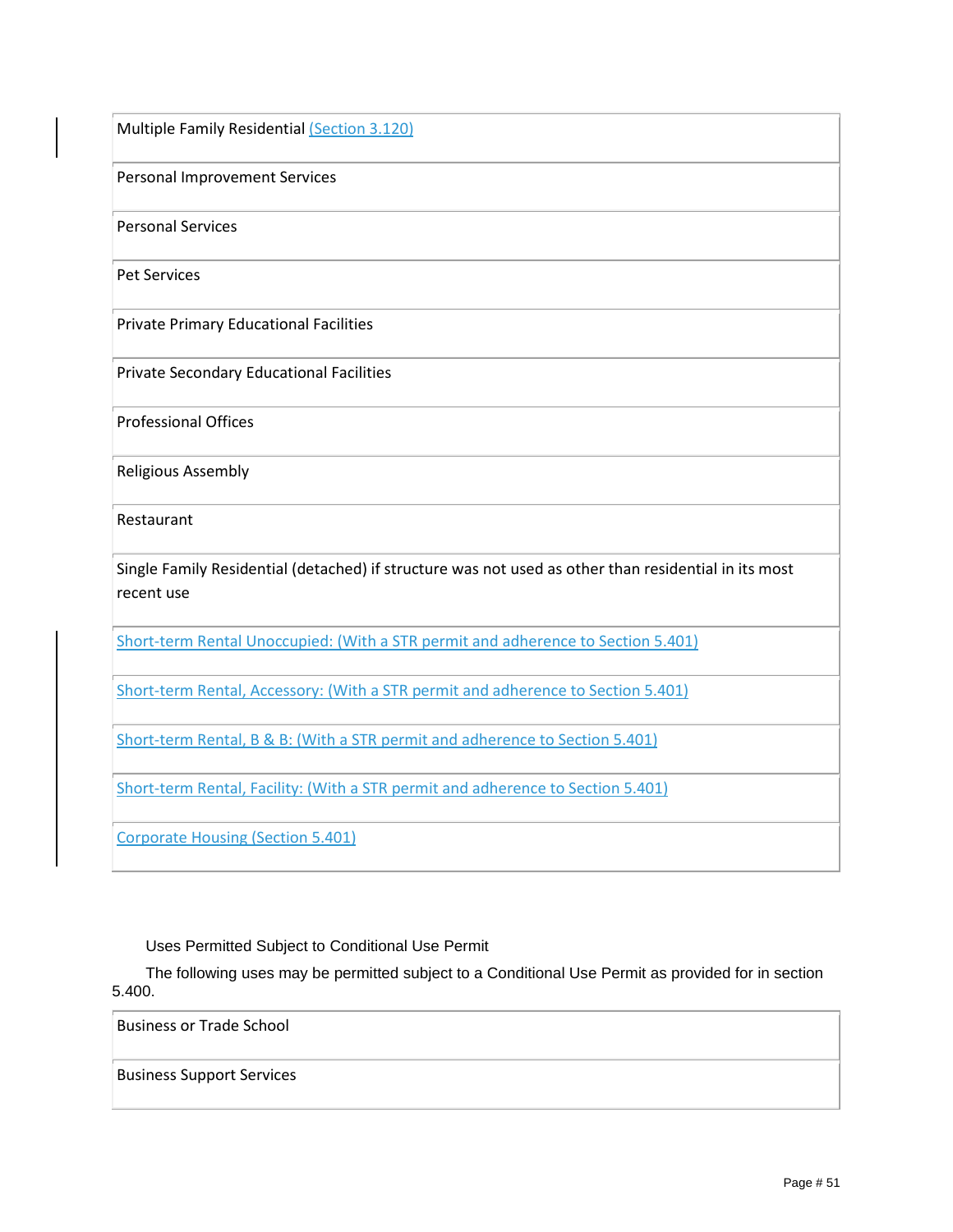| <b>Commercial Off-Street Parking</b>                                                                                                |
|-------------------------------------------------------------------------------------------------------------------------------------|
| <b>Communications Services</b>                                                                                                      |
| Condominium Residential (section 7.610)                                                                                             |
| <b>Custom Manufacturing</b>                                                                                                         |
| Drive through Facilities associated with any use                                                                                    |
| <b>Duplex Residential</b>                                                                                                           |
| <b>Food Sales</b>                                                                                                                   |
| <b>Funeral Services</b>                                                                                                             |
| Horticulture                                                                                                                        |
| Hospital Services (Limited)                                                                                                         |
| Hotel/Motel                                                                                                                         |
| <b>Indoor Entertainment</b>                                                                                                         |
| <b>Indoor Sports and Recreation</b>                                                                                                 |
| <b>Medical Offices</b>                                                                                                              |
| <b>Outdoor Entertainment</b>                                                                                                        |
| <b>Outdoor Sports and Recreation</b>                                                                                                |
| Single Family Residential (Detached)                                                                                                |
| Townhouse Residential (section 7.610)                                                                                               |
| <b>Transportation Terminals</b>                                                                                                     |
| Single Family Residential (detached)- new construction or after cessation of use other than residential<br><b>Group Residential</b> |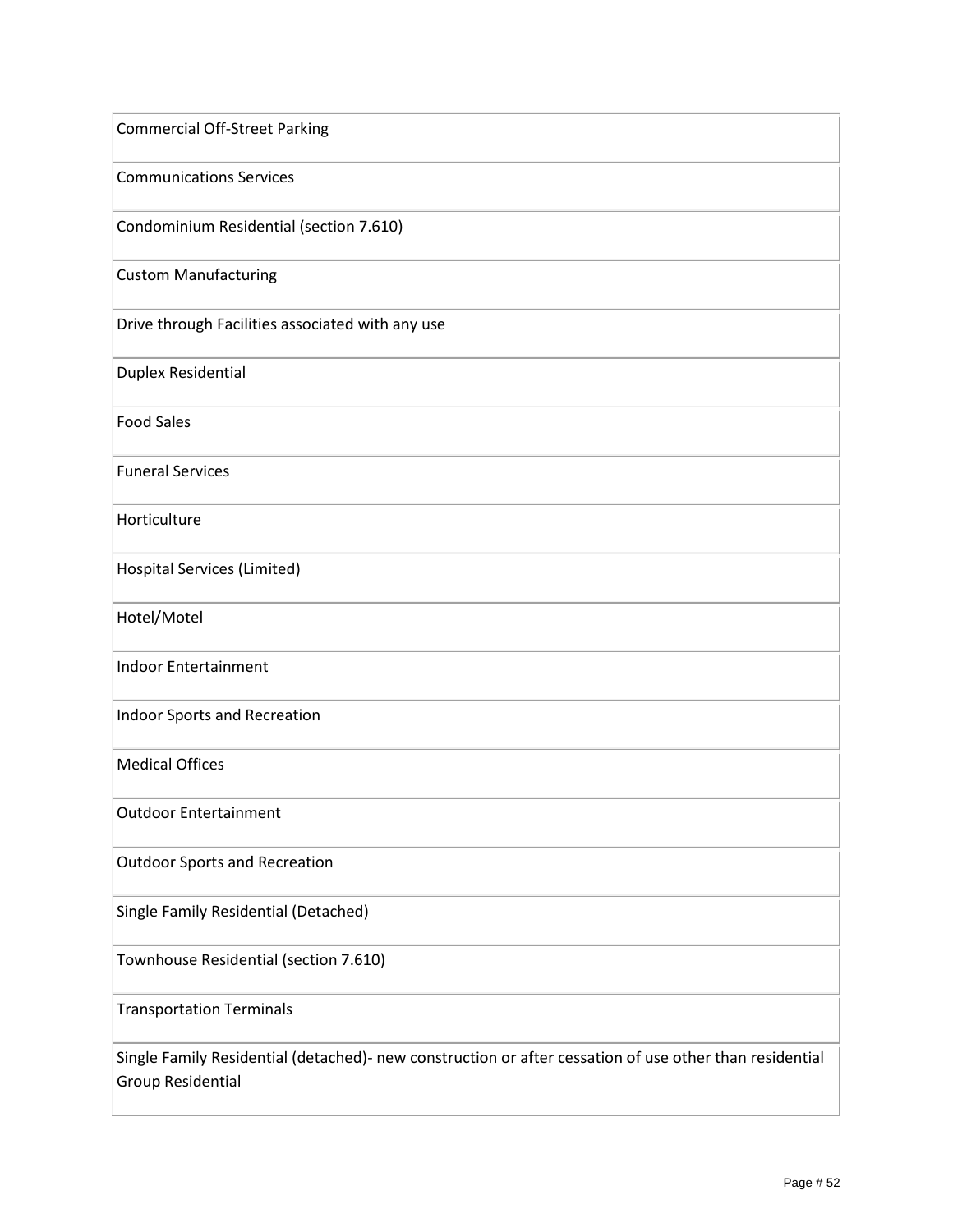#### Uses permitted with a Bed and Breakfast Compliance Use Permit:

#### Bed and Breakfast

Conditions under which a permit will be issued:

-Compliance with provisions of section 5.401, and

-Any structure which exists as of September 1, 2013 may be used as a Bed and Breakfast whether or not owner-occupied, and

-Additions or new construction, taking into consideration any existing structures, shall comply with other requirements of CBD, and

-Density shall comply with the provisions of the Multi-Family Residential District (R-3)

-One off street parking space for each Bed and Breakfast unit in addition to those required for other uses

-Lots may be combined to permit more than eight separate lodging units on contiguous property with a Conditional Use Permit

-Compliance with other R-3 regulations

Property Development Standards

Except as hereinafter provided, no building or structure or part thereof shall be erected, altered, or converted for any use permitted in this district unless it is in conformity with all the standards and regulations herein specified for lot area, lot width, lot depth, dwelling unit area, lot coverage, yards and building height. The following standards shall apply except in cases where a lot does not meet the standards herein required but was an official "lot of record" prior to the adoption of this ordinance. In such cases, the present dimension shall be maintained as a minimum standard until such time as the use is removed. The replacement shall meet the standards and regulations herein specified.

Site Development Regulations

Each site in the CBD District shall be subject to the following site development regulations.

| Feature           | Regulation                                  |
|-------------------|---------------------------------------------|
| Lot Size          | Minimum Lot Area, 5000 Square feet          |
| Lot Width         | Minimum Lot Width, 50 feet                  |
| Height            | Maximum Building Height, 3 stories, 38 feet |
| <b>Front Yard</b> | Minimum Required Setback, 0 feet            |
| Street Side Yard  | Minimum Required Setback, 0 feet            |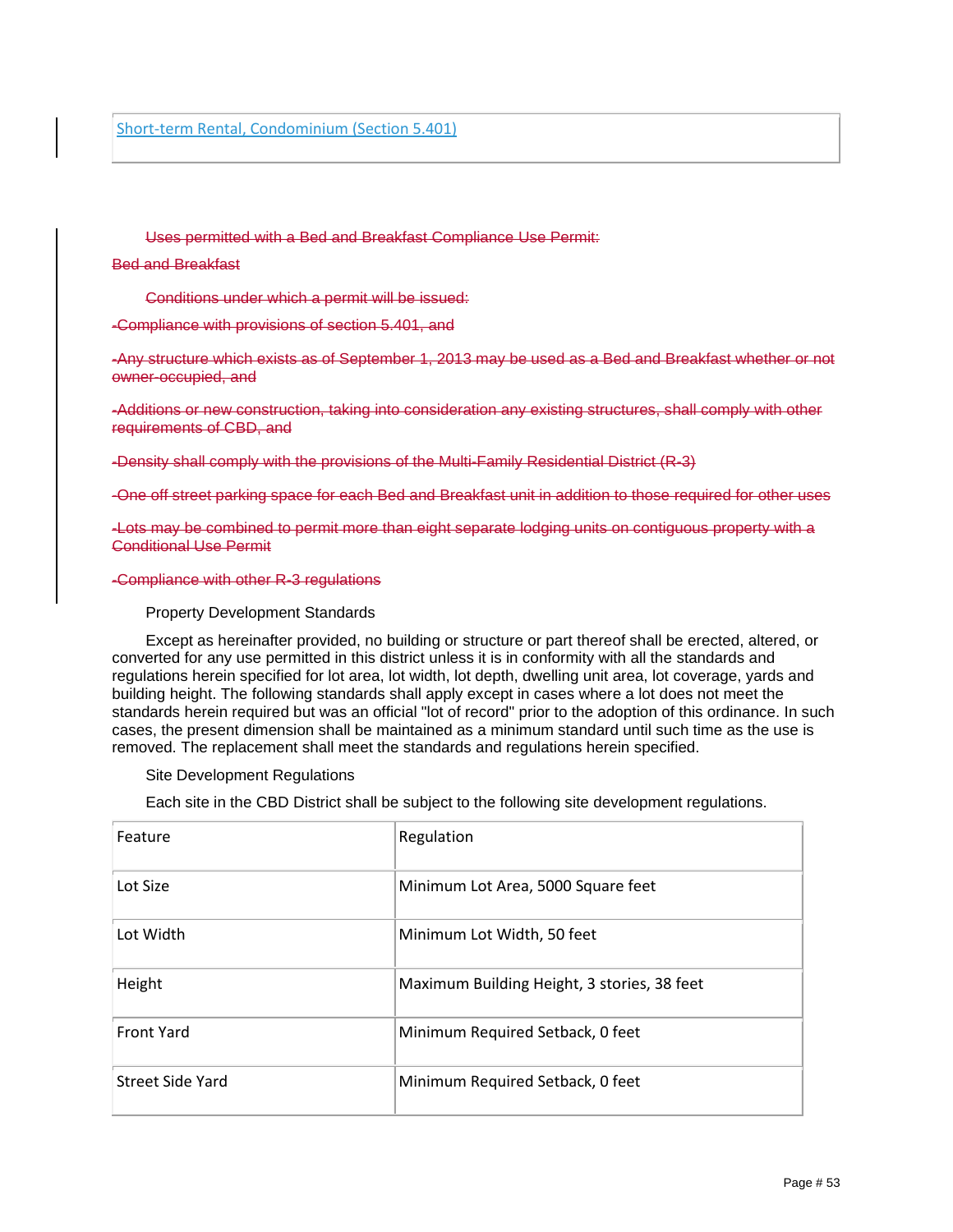| <b>Interior Side Yard</b>                           | Minimum Required Setback, 0 feet; or                       |  |
|-----------------------------------------------------|------------------------------------------------------------|--|
|                                                     | 10 feet when adjacent to R1, R1A, or R5 zoning districts.* |  |
| <b>Rear Yard</b>                                    | Minimum Required Setback, 0 feet; or                       |  |
|                                                     | 10 feet when adjacent to R1, R1A, or R5 zoning districts.* |  |
| Maximum Impervious Coverage                         | 90%                                                        |  |
| <b>Maximum Building Coverage</b>                    |                                                            |  |
| <b>Residential Density</b>                          | Section 3.120                                              |  |
| <b>Nonconforming Uses</b>                           | Section 6.100                                              |  |
| <b>Site Development Regulations</b>                 | Section 7.000                                              |  |
| <b>Special Yard Regulation</b>                      | Section 7.300                                              |  |
| Fences, Walls and Visibility                        | Section 7.530                                              |  |
| Parking                                             | Section 7.800                                              |  |
| Landscaping and Screening Regulations Section 7.900 |                                                            |  |
| <b>Accessory Building Regulations</b>               | Section 8.200                                              |  |
| Signs                                               | Sign Ordinance                                             |  |
| <b>Outdoor Amplified Sound</b>                      | Prohibited when adjacent to R-1, R-1-A, or R5              |  |

# \* 10 feet when adjacent to R-1 or R-5

(Ord. No. 23-007, 5-20-2013; Ord. No. 23-014, 9-16-2013; Ord. No. 25-004, 5-4-2015; Ord. No. 2019-11, § 3, 4-15-2019)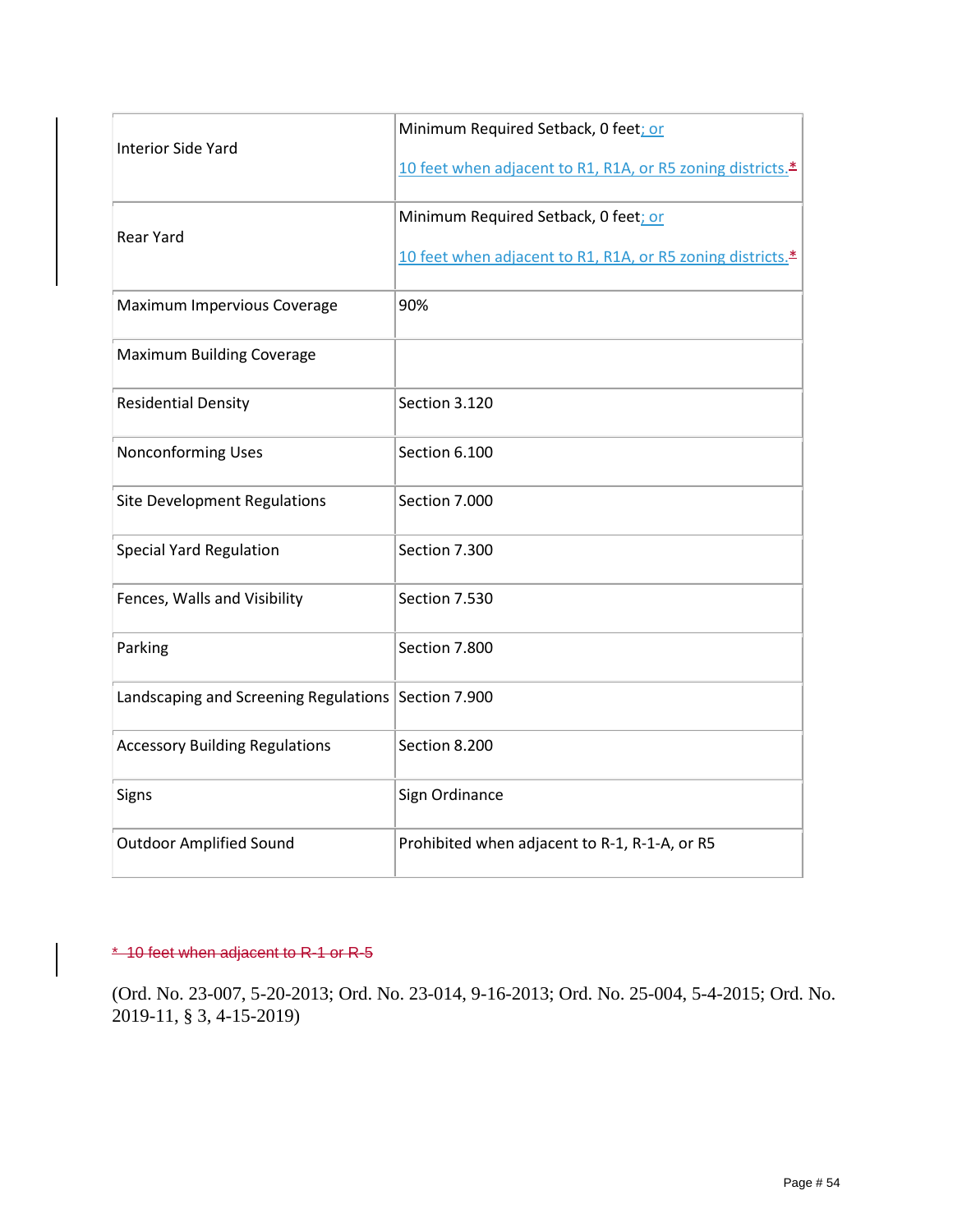# Sec. 3.500. - HO: HISTORIC OVERLAY.

#### Intent

This zone is intended to encompass that portion of the City with historic resource value. The area within the Historic District is subject to the requirements of two land use designationssets of development standards:

- 1. the underlying zoning district designationdevelopment standards; and
- 2. and the historic characteristics of the district. All exterior construction, restoration, alteration or demolition within the district are subject to the provisions of the Historic Preservation Ordinance.

# Principal Permitted Uses

Buildings, structures and lands shall be used, and buildings and structures shall hereinafter be erected, altered or enlarged only for the following uses as the City Council, by resolution, may deem to be similar to those uses listed and not obnoxious or detrimental to the public health, safety and welfare:

| Administrative and Business Office Liquor Sales |                                                 |
|-------------------------------------------------|-------------------------------------------------|
| <b>Administrative Services</b>                  | <b>Local Utility Services</b>                   |
| Arts and Crafts                                 | <b>Medical Offices</b>                          |
| <b>Business or Trade School</b>                 | <b>Outdoor Entertainment</b>                    |
| <b>Business Support Services</b>                | <b>Outdoor Sports and Recreation</b>            |
| Club or Lodge                                   | <b>Park and Recreation Services</b>             |
| Cocktail Lounge                                 | <b>Personal Improvement Services</b>            |
| <b>Commercial Off-Street Parking</b>            | <b>Personal Services</b>                        |
| <b>Consumer Convenience Services</b>            | <b>Pet Services</b>                             |
| <b>Consumer Repair Services</b>                 | <b>Postal Facilities</b>                        |
| <b>Cultural Services</b>                        | <b>Private Primary Educational Facilities</b>   |
| <b>Day Care Services</b>                        | <b>Private Secondary Educational Facilities</b> |
| <b>Duplex Residential</b>                       | <b>Professional Offices</b>                     |
| <b>Financial Services</b>                       | <b>Public Primary Educational Facilities</b>    |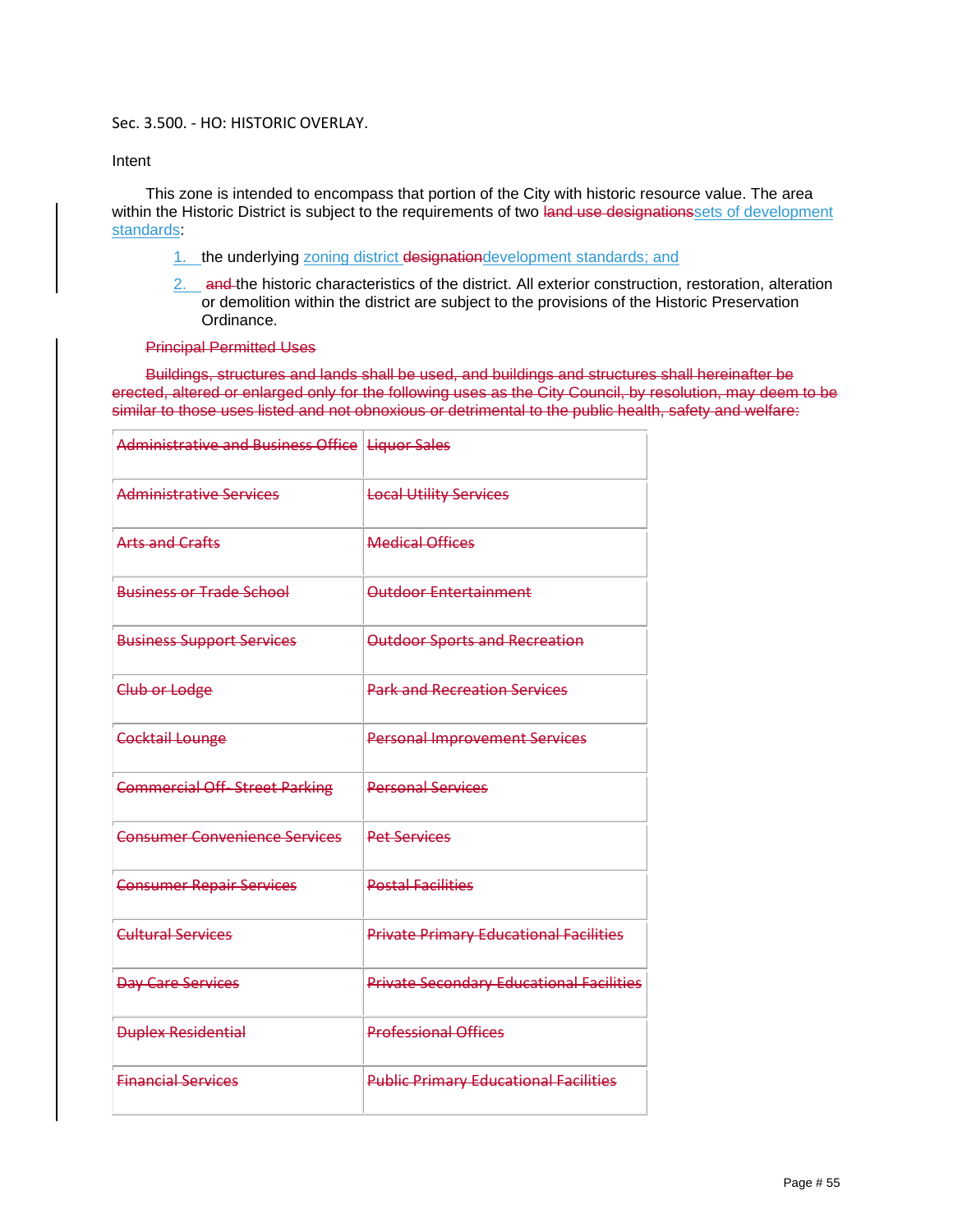| <b>Food Sales</b>                   | <b>Public Secondary Educational Facilities</b> |
|-------------------------------------|------------------------------------------------|
| <b>General Retail Sales</b>         | <b>Religious Assembly</b>                      |
| <b>Hospital Services (limited)</b>  | Restaurant                                     |
| <b>Indoor Entertainment</b>         | <b>Safety Services</b>                         |
| <b>Indoor Sports and Recreation</b> | Single Family Residential (Detached)           |
| <b>Laundry Services</b>             |                                                |

## Uses Permitted Subject to Conditional Use Permit

The following uses may be permitted subject to a Conditional Use Permit as provided in Section 5.400.

| <b>College and University Facilities</b>         | Group Residential                            |
|--------------------------------------------------|----------------------------------------------|
| <b>Communications Services</b>                   | Guidance Services                            |
| <b>Community Recreation</b>                      | <b>Horticulture</b>                          |
| Condominiums (Section 7.610)                     | Hotel/Motel                                  |
| <b>Detention Facilities</b>                      | <b>Multiple Family Residential</b>           |
| Drive-In/Fast Food                               | <b>Townhouse Residential (Section 7.610)</b> |
| Drive-Through Facilities associated with any use | <b>Transportation Terminal</b>               |
| <b>Funeral Services</b>                          |                                              |

 $\overline{a}$ 

 $\overline{a}$ 

#### Property Development Standards

Except as hereinafter provided, no building or structure or part thereof shall be erected, altered or converted for any use permitted in this district unless it is in conformity with all of the development standards and regulations herein specified for lot area, lot width, lot depth, dwelling unit area, lot coverage, yards and building height for the underlying zoning district, the Historic Preservation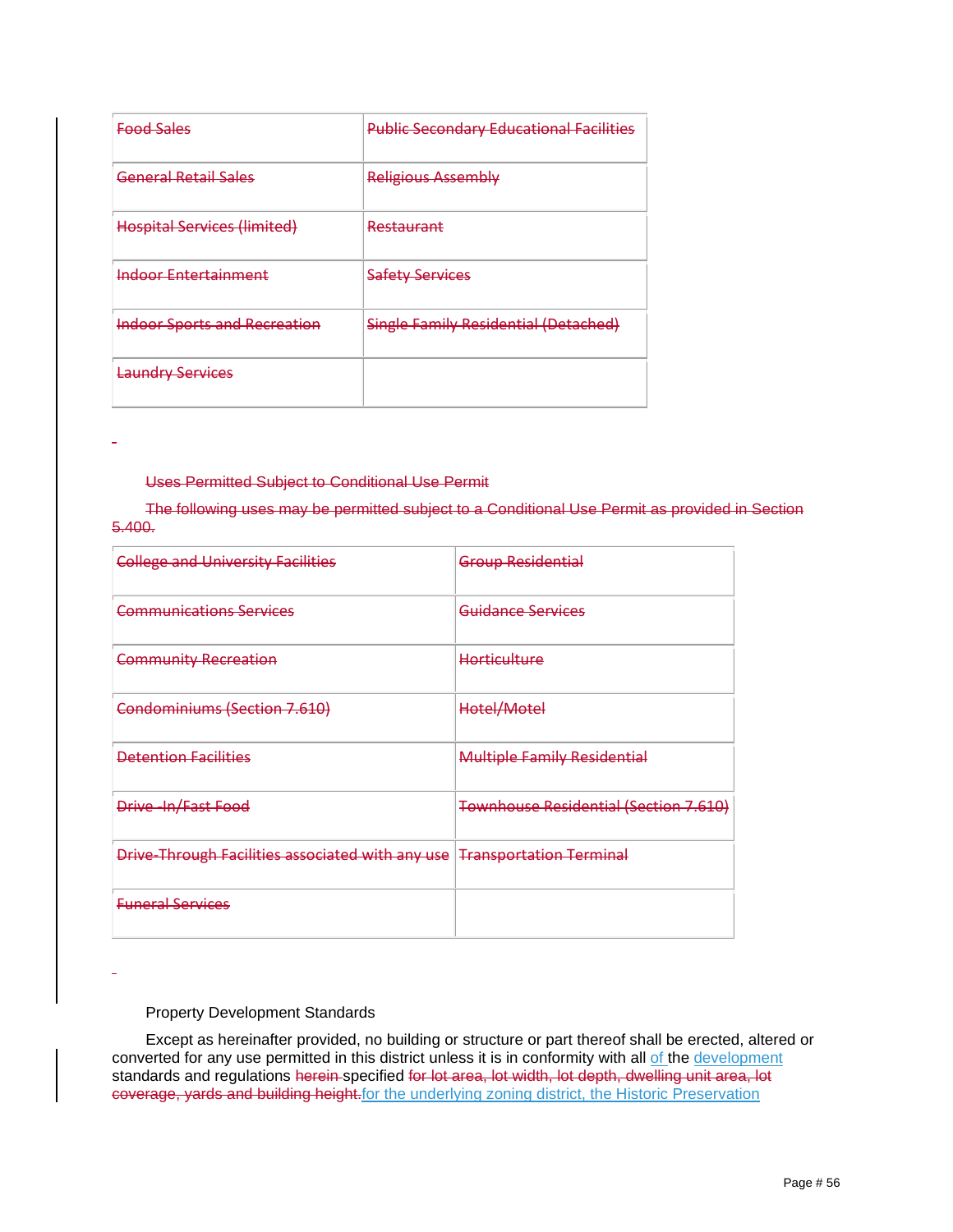Ordinance, and the Historic Design Guidelines/Standards[JL1]. The following standards shall apply except in cases where a lot does not meet the standards herein required but was an official "lot of record" prior to the adoption of this ordinance. In such cases, the present dimension shall be maintained as a minimum standard until such time as the use is removed. The replacement shall meet the standards and regulations herein specified.

Lot Area - The minimum lot area shall be as provided in any underlying zone or as may be required upon approval of a Conditional Use Permit.

Lot Dimensions - Shall be as provided in any underlying zone, or as may be required upon approval of a Conditional Use Permit.

Yards - Each lot shall have front, side and rear yards extending across the full widths and lengths of the lot as may be required in the underlying zone, or as may be required upon approval of a Conditional Use Permit.

Height Regulations - Section 7.500.

Fences, Walls and Visibility - Section 7.530.

Parking - Section 7.800.

Temporary/Accessory Building Regulations - Section 8.000.

Historic Preservation Ordinance

Signs - Sign Ordinance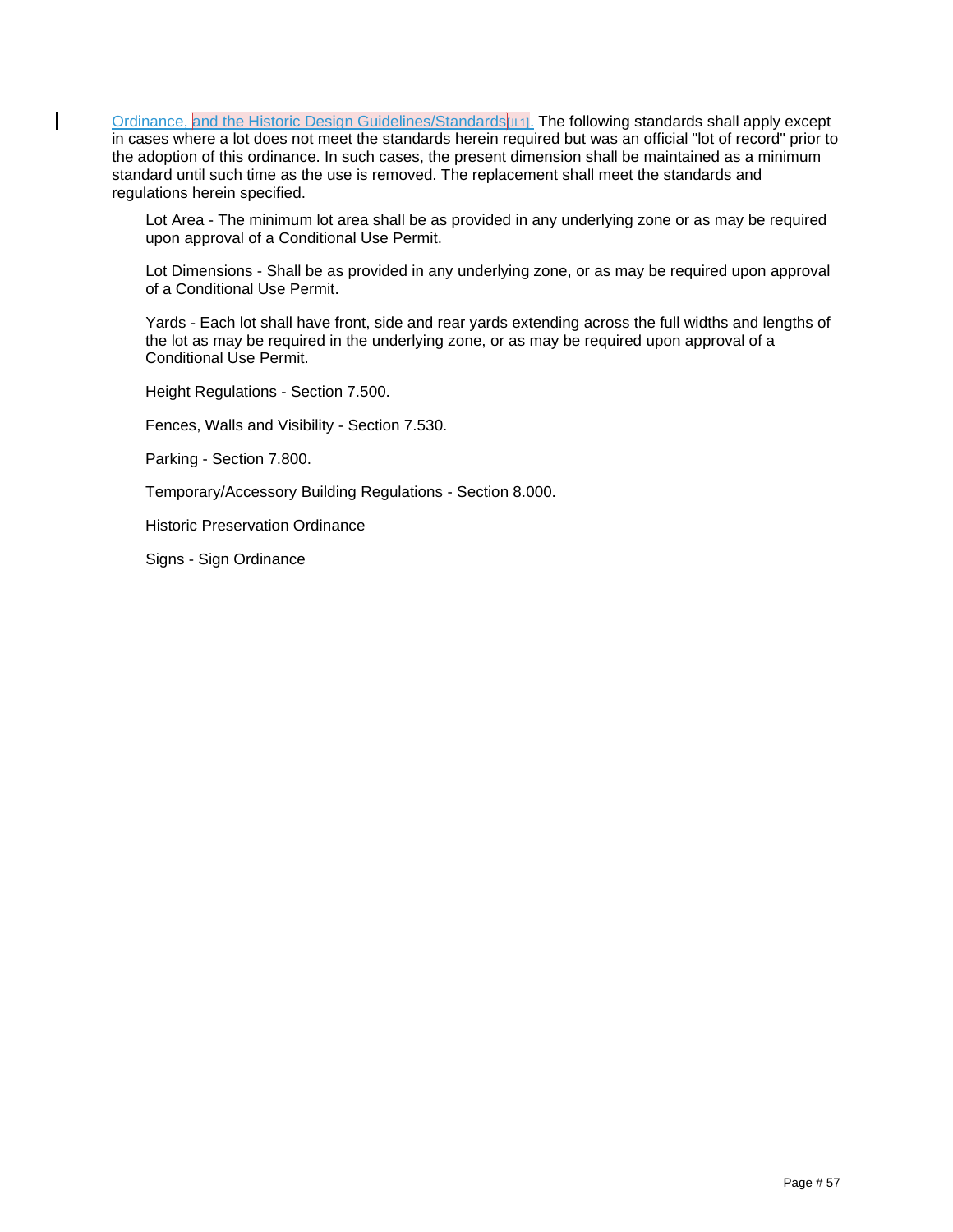#### Sec. 3.510. - HSD: HISTORIC SHOPPING DISTRICT OVERLAY.

#### Intent.

This zone is intended to encompass that portion of the City which constitutes the in-town historic shopping and tourist area. The area within the District is subject to the requirements of the underlying zoning district, the Historic Overlay District, if within its defined area, and the requirements of this Historic Shopping District.

## Principal Permitted Uses

See uses listed in the underlying district.

Uses Permitted Subject to issuance of a Conditional Use Permit using the review and evaluation criteria of Section 5.460. See the uses listed for the underlying district.

Uses Permitted Subject to issuance of a Conditional Use Permit using review and evaluation criteria in Sections 5.460 and 5.461. Any Standardized Business may be located in the Historic Shopping District subject to a Conditional Use Permit as provided in Section 5.400 using the review and evaluation criteria set forth in Sections 5.460 and 5.461.

Bed and Breakfast is allowed if the same is in compliance with all Central Business District Bed and Breakfast regulations EXCEPT

-A Conditional Use Permit is required for any new construction of any type of STR or conversion of an existing structure to any type of STR, if located on the first floor Bed and Breakfast unit, and the review and evaluation criteria of section 5.461 shall be used as applicable.

For the purpose of this section, the following definitions shall apply:

- A. Historic Shopping District shall be all properties generally located between Elk Street and Acorn Street including the properties fronting on both sides of Acorn Street, and between San Antonio Street including the properties fronting on both sides of such street, and Austin Street including the properties fronting on both sides of such street, as they are depicted on the map of the area attached to this ordinance.
- B. Standardized Business shall mean a business which is required by contractual or other arrangement or affiliation to maintain one or more of the following items: standardized ("formula") array of services and/or merchandise, trademark, logo, signs, service mark, symbol, decor, architecture, layout, uniform, menu, or similar standardized features and which causes it to be substantially identical to more than ten other businesses regardless of ownership or location at the time the application therefor is completed. Standardized Businesses can include, but are not limited to: restaurants, retail stores, banks, sales offices, spas, hair and nail salons, art galleries, and hotel/motel/inn/bed and breakfastany short-term rental establishments. A statement made under oath, and subject to penalties for perjury concerning the status as a standardized business shall be submitted with the application for Conditional use permit, along with any other reasonable proof required by the person administering the City's Zoning ordinance.

# Property Development Standards

Except as hereinafter provided, no building or structure or part thereof shall be erected, altered or converted for any use permitted in this district unless it is in conformity with all the standards and regulations herein specified for lot area, lot width, lot depth, dwelling unit area, lot coverage, yards and building height. The following standards shall apply except in cases where a lot does not meet the standards herein required but was an official "lot of record" prior to the adoption of this ordinance. In such cases, the present dimension shall be maintained as a minimum standard until such time as the use is removed. The replacement shall meet the standards and regulations herein specified.

[A.] Lot Area - The minimum lot area shall be as provided in any underlying zone or as may be required upon approval of a Conditional Use Permit.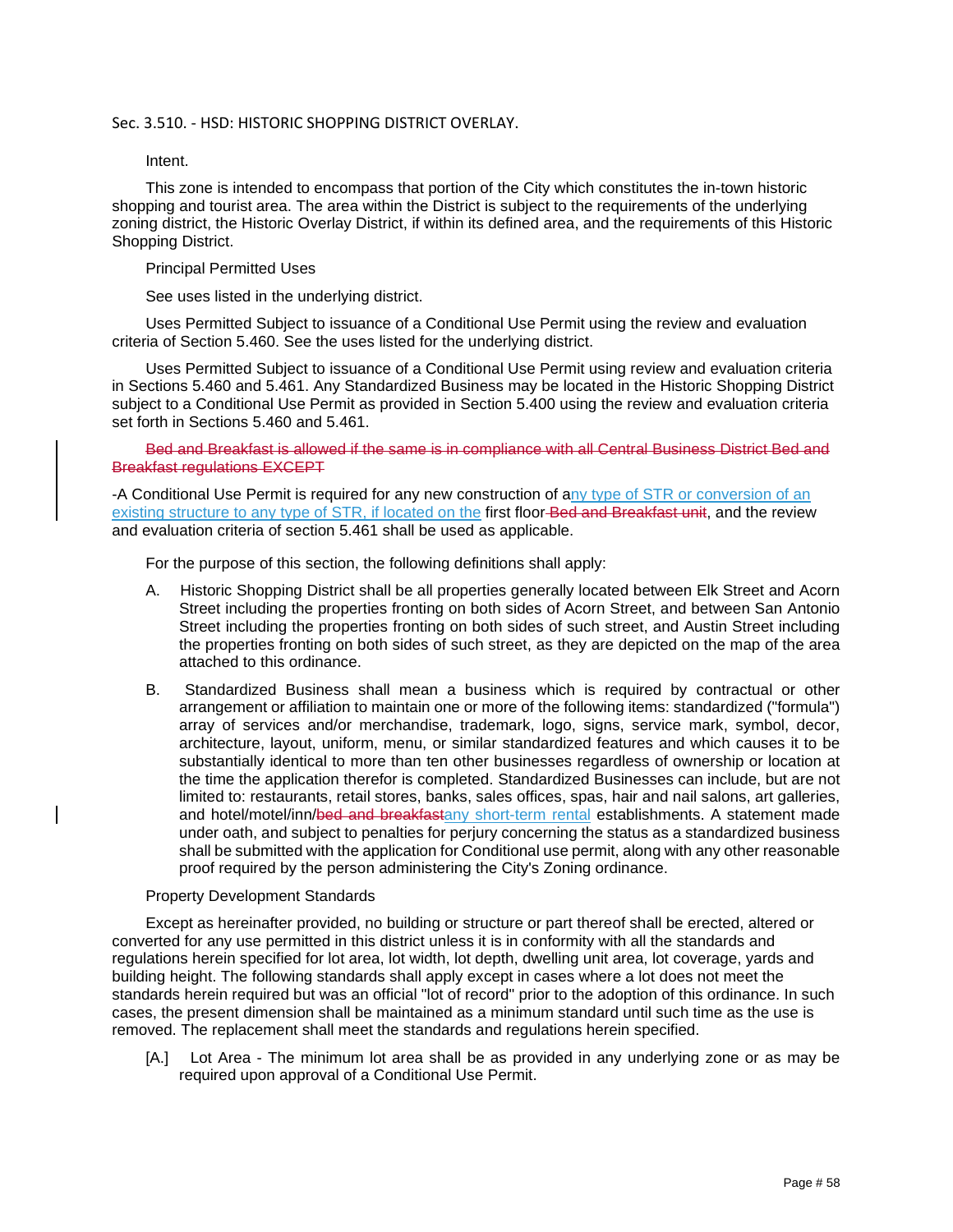- B. Lot Dimensions Shall be as provided in any underlying zone, or as may be required upon approval of a Conditional Use Permit.
- C. Yards Each lot shall have front, side and rear yards extending across the full widths and lengths of the lot as may be required in the underlying zone, or as may be required upon approval of a Conditional Use Permit.
- D. Height Regulations Shall be as provided in the underlying zoning District.
- E. Fences, Walls and Visibility Section 7.530.
- F. Parking The standards of Section 7.800 shall apply.
- G. Temporary/Accessory Building Regulations Section 8.000.
- H. Historic Preservation Ordinance.
- I. Signs Sign Ordinance.

(Ord. No. 18-002, § 3.510, 4-21-2008; Ord. No. 19-005, § 3.510, 4-20-2009; Ord. No. 23-014, 9- 16-2013)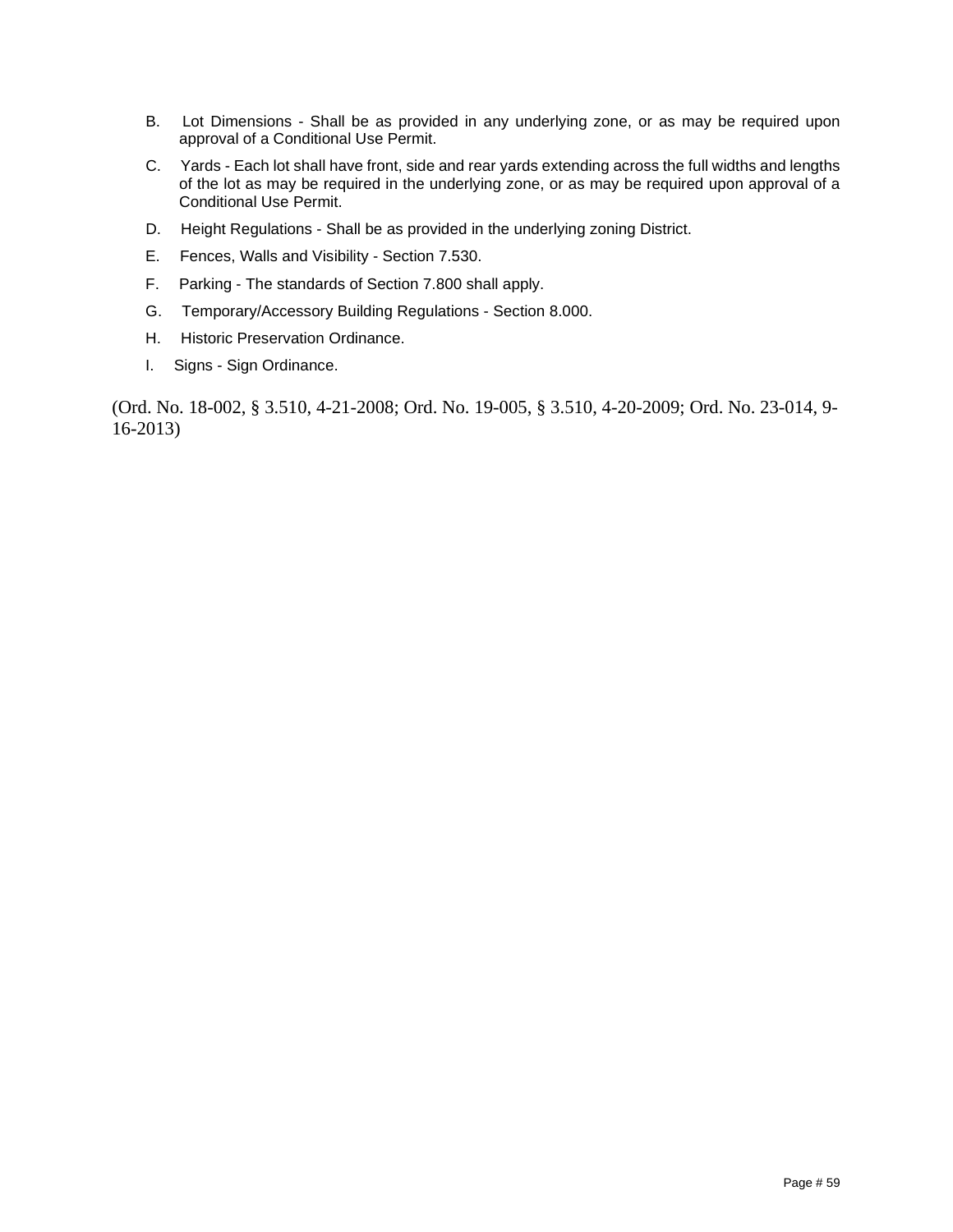### Sec. 3.800. - MU-1: MIXED USE - INFILL.

### Intent

This zone represents an effort to provide a zoning category for properties outside of the main commercial area, which are large enough and located in proximity to the core of the city to provide for a mix of uses, and that are intended to be pedestrian and bicycle oriented. Features for consideration include a balanced mix of uses, connectivity of uses, compactness, compatibility with town character or traditional context, reduced parking, good pedestrian and bicycle access.

## Principal Permitted Uses

Building, structures and lands shall be used, and buildings and structures shall hereinafter be erected, altered or enlarged only for the following uses as the City Council, by resolution, may deem to be similar to those uses listed and not obnoxious or detrimental to the public health, safety and welfare:

| <b>Administrative and Business Office</b> |
|-------------------------------------------|
| <b>Administrative Services</b>            |
| <b>Arts and Crafts</b>                    |
| <b>Business Support Services</b>          |
| Club or Lodge                             |
| Cocktail Lounge                           |
| <b>College or University Facilities</b>   |
| <b>Community Recreation</b>               |
| <b>Consumer Convenience Services</b>      |
| <b>Consumer Repair Services</b>           |
| <b>Convalescent Services</b>              |
| <b>Cultural Services</b>                  |
| <b>Custom Manufacturing</b>               |
| Day Care Services                         |
| <b>Financial Services</b>                 |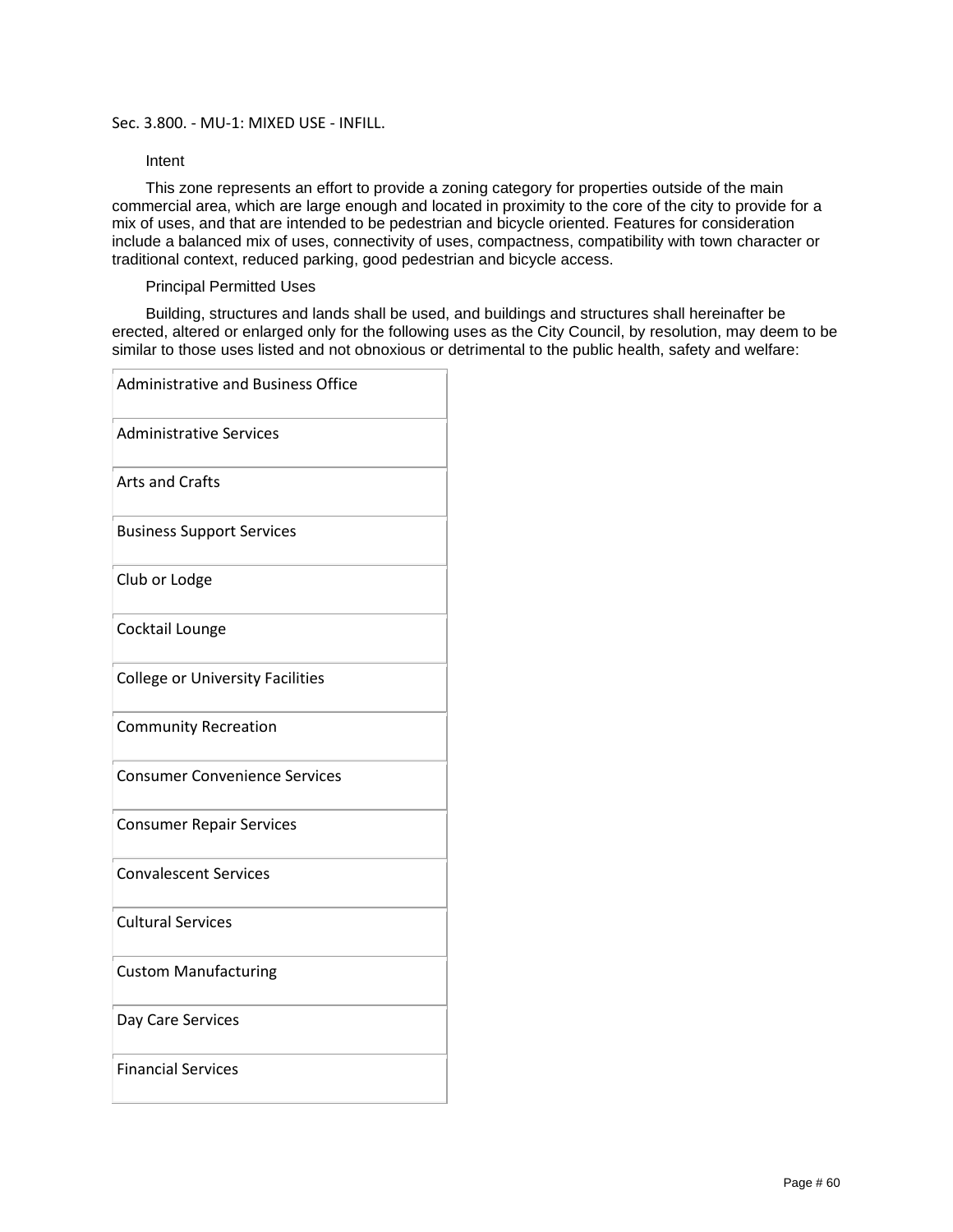| <b>Food Sales</b>                    |
|--------------------------------------|
| <b>Group Residential</b>             |
| <b>General Retail Sales</b>          |
| Hotel/Motel                          |
| Hospital Services (Limited)          |
| <b>Indoor Entertainment</b>          |
| <b>Indoor Sports and Recreation</b>  |
| Kennels                              |
| <b>Laundry Services</b>              |
| Liquor Sales                         |
| <b>Local Utility Services</b>        |
| <b>Medical Offices</b>               |
| <b>Mobile Food Establishments</b>    |
| <b>Outdoor Entertainment</b>         |
| <b>Outdoor Sports and Recreation</b> |
| <b>Park and Recreation Services</b>  |
| <b>Personal Improvement Services</b> |
| <b>Personal Services</b>             |
| <b>Pet Services</b>                  |
| <b>Professional Offices</b>          |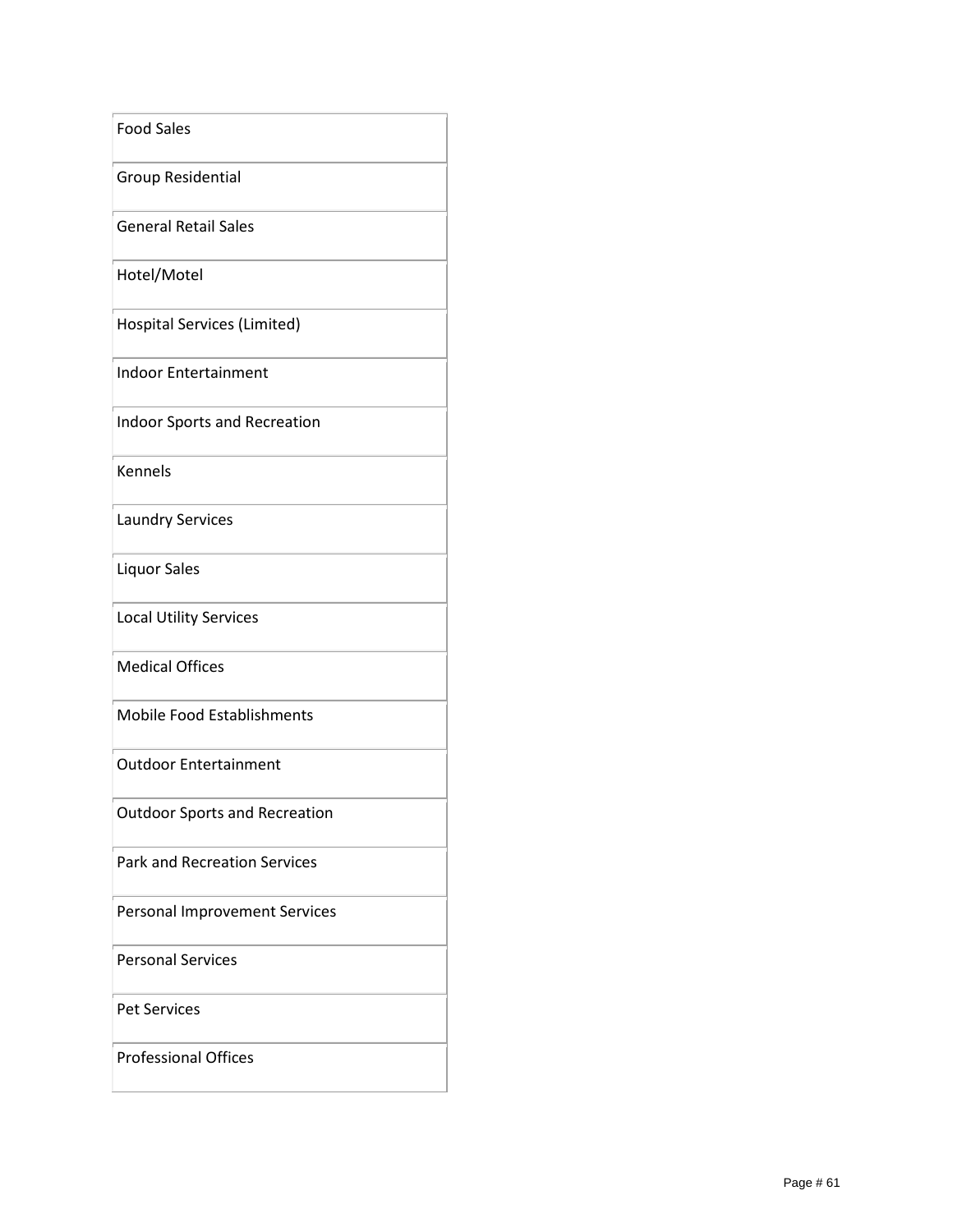| Religious Assembly                                  |
|-----------------------------------------------------|
| Restaurant - Drive-In/Fast Food                     |
| <b>Restaurant - Limited</b>                         |
| <b>Retail Sales - Limited</b>                       |
| <b>Shopping Center</b>                              |
| Single Family Residential (Detached)                |
| <b>Duplex Residential</b>                           |
| <b>Townhouse Residential</b>                        |
| Condominium Residential                             |
| Multiple Family Residential                         |
| Short-term Rental, Unoccupied (Section 5.401)       |
| <b>Short-term Rental, Accessory (Section 5.401)</b> |
| Short-term Rental, B & B (Section 5.401)            |
| Short-term Rental, Facility (Section 5.401)         |
| <b>Corporate Housing (Section 5.401)</b>            |

Uses Permitted Subject to Conditional Use Permit

The following uses may be permitted subject to a Conditional Use Permit as provided for in section 5.400.

Automobile Rentals

Business or Trade School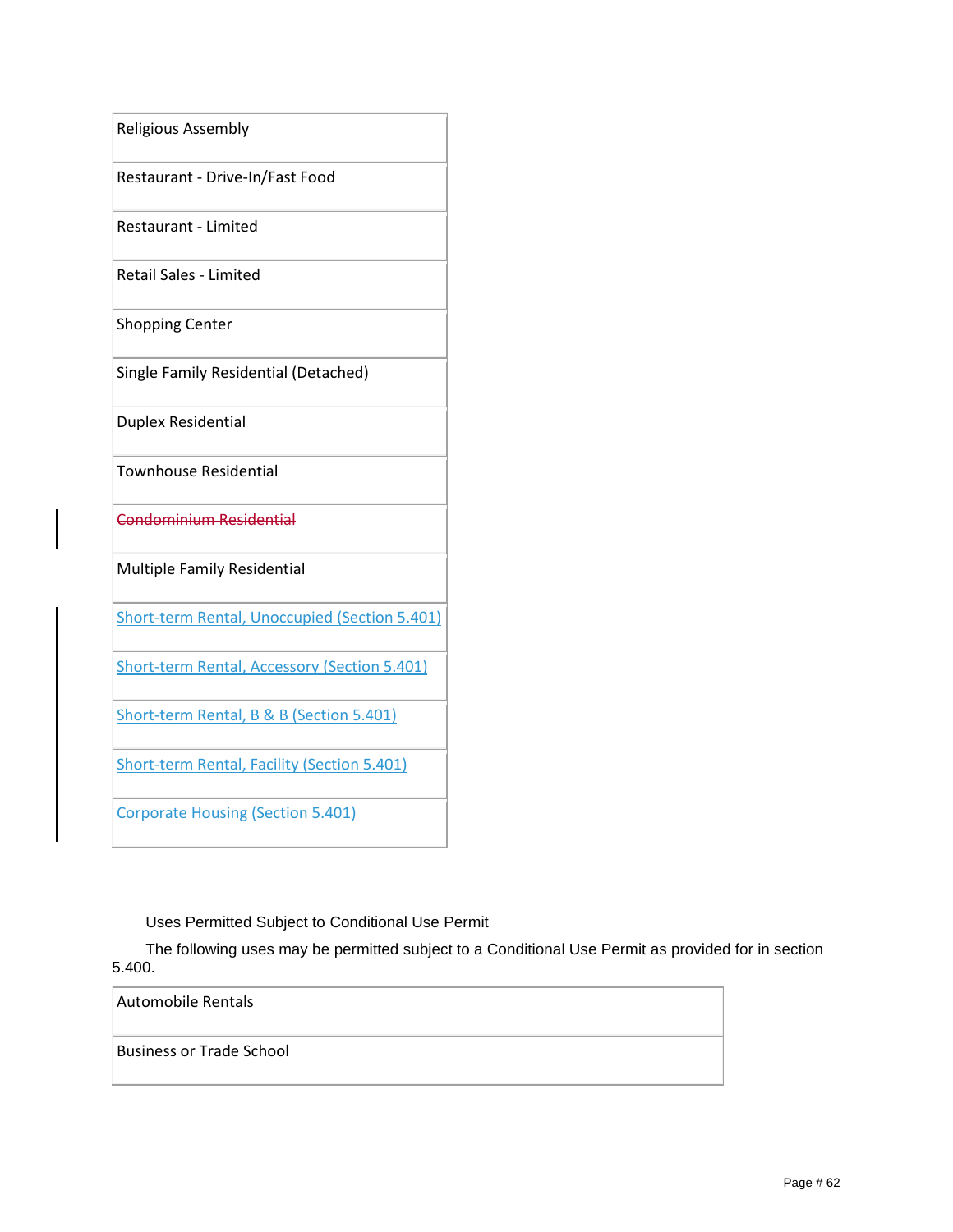| <b>Condominium Residential (Section 7.610)</b>                                     |
|------------------------------------------------------------------------------------|
| Convenience Storage                                                                |
| <b>Outdoor Sports and Recreation</b>                                               |
| Drive through or Drive-in facilities associated with any use                       |
| <b>Group Residential</b>                                                           |
| <b>Guidance Services</b>                                                           |
| <b>Private Primary Educational Facilities</b>                                      |
| <b>Private Secondary Educational Facilities</b>                                    |
| <b>Transportation Terminals</b>                                                    |
| Short-term Rental, Condominium: (With a STR permit and adherence to Section 5.401) |

# Property Development Standards

Except as hereinafter provided, no building or structure or part thereof shall be erected, altered or converted for any use permitted in this district unless it is in conformity with all the standards and regulations herein specified for lot area, lot width, lot depth, dwelling unit area, lot coverage, yards and building height. The following standards shall apply except in cases where a lot does not meet the standards herein required but was an official "lot of record" prior to the adoption of this ordinance. In such cases, the present dimension shall be maintained as a minimum standard until such time as the use is removed. The replacement shall meet the standards and regulations herein specified.

# Site Development Regulations

Each site in the MU-1 District shall be subject to the following site development regulations:

| Feature   | Regulation                                  |
|-----------|---------------------------------------------|
| Lot Size  | Minimum Lot Area, 7500 Square feet          |
| Lot Width | Minimum Lot Width, 75 feet                  |
| Height    | Maximum Building Height, 3 stories, 38 feet |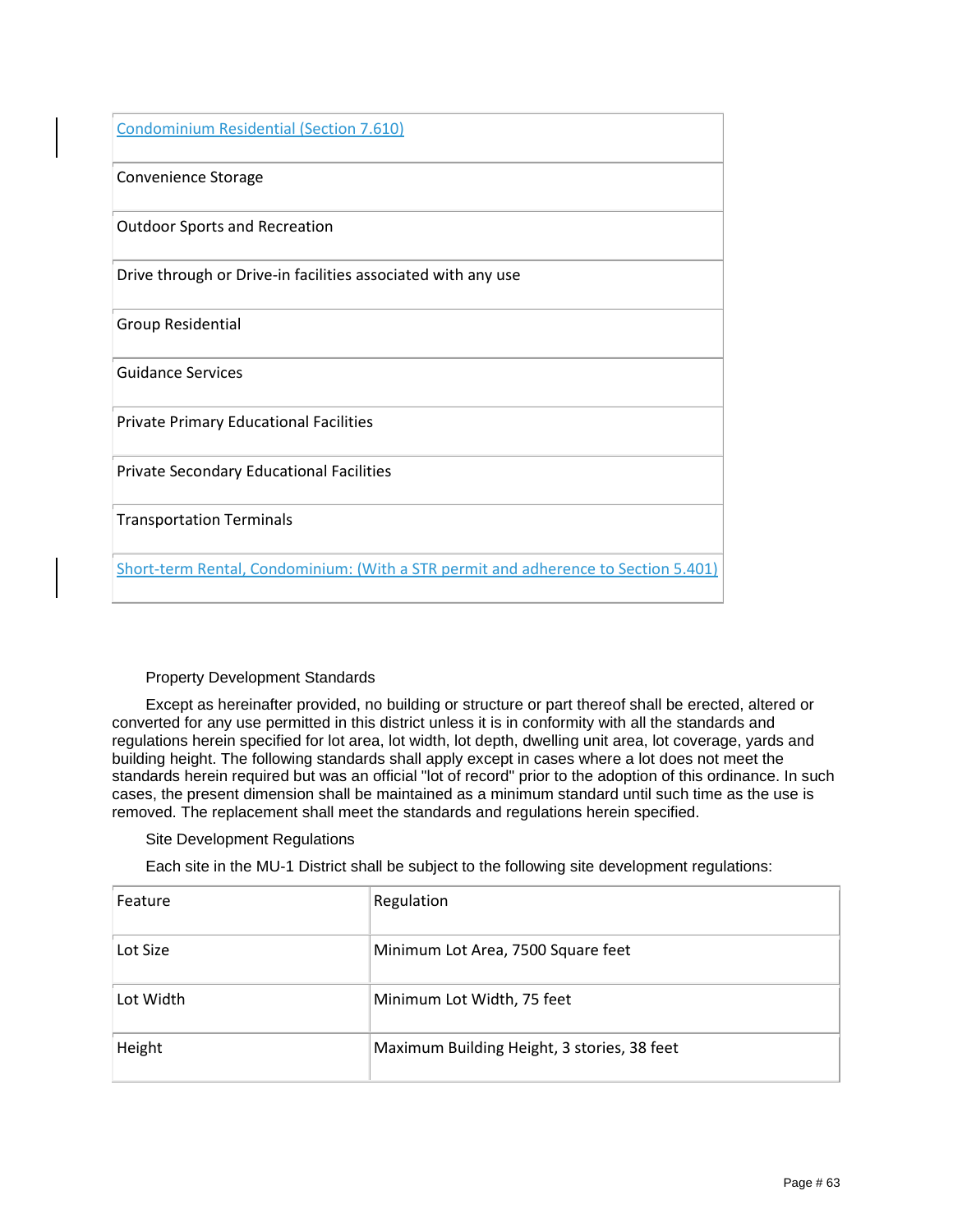| <b>Front Yard</b>                        | Minimum Required Setback, 15 feet                                                              |
|------------------------------------------|------------------------------------------------------------------------------------------------|
| <b>Street Side Yard</b>                  | Minimum Required Setback, 15 feet                                                              |
| <b>Interior Side Yard</b>                | Minimum Required Setback, 0 feet; or                                                           |
|                                          | 10 feet when adjacent to residential zoning districts; or [11]                                 |
|                                          | 15 feet for 2 story structures, when adjacent to residential zoning<br>$[JL2]$ *<br>districts. |
|                                          | Minimum Required Setback, 0 feet; or                                                           |
| <b>Rear Yard</b>                         | 15 feet when adjacent to residential zoning districts; or [JL3]                                |
|                                          | 25 feet for 2 or more stories, when adjacent to residential zoning<br>districts.<br>$[JL4]$ *  |
| Maximum Impervious Coverage              | 80%                                                                                            |
| <b>Maximum Building Coverage</b>         | Percent of Lot Area, 75%                                                                       |
| <b>Residential Density</b>               | Section 3.120                                                                                  |
| Nonconforming Uses                       | Section 6.100                                                                                  |
| <b>Site Development Regulations</b>      | Section 7.000 and 7.100                                                                        |
| <b>Yard Regulations</b>                  | Section 7.300                                                                                  |
| <b>Height Regulations</b>                | Section 7.510                                                                                  |
| Fences, Walls and Visibility             | Section 7.530                                                                                  |
| Parking                                  | Section 7.800                                                                                  |
| Landscaping and Screening<br>Regulations | Section 7.900                                                                                  |
| Temporary/Accessory Building             | Section 8.100                                                                                  |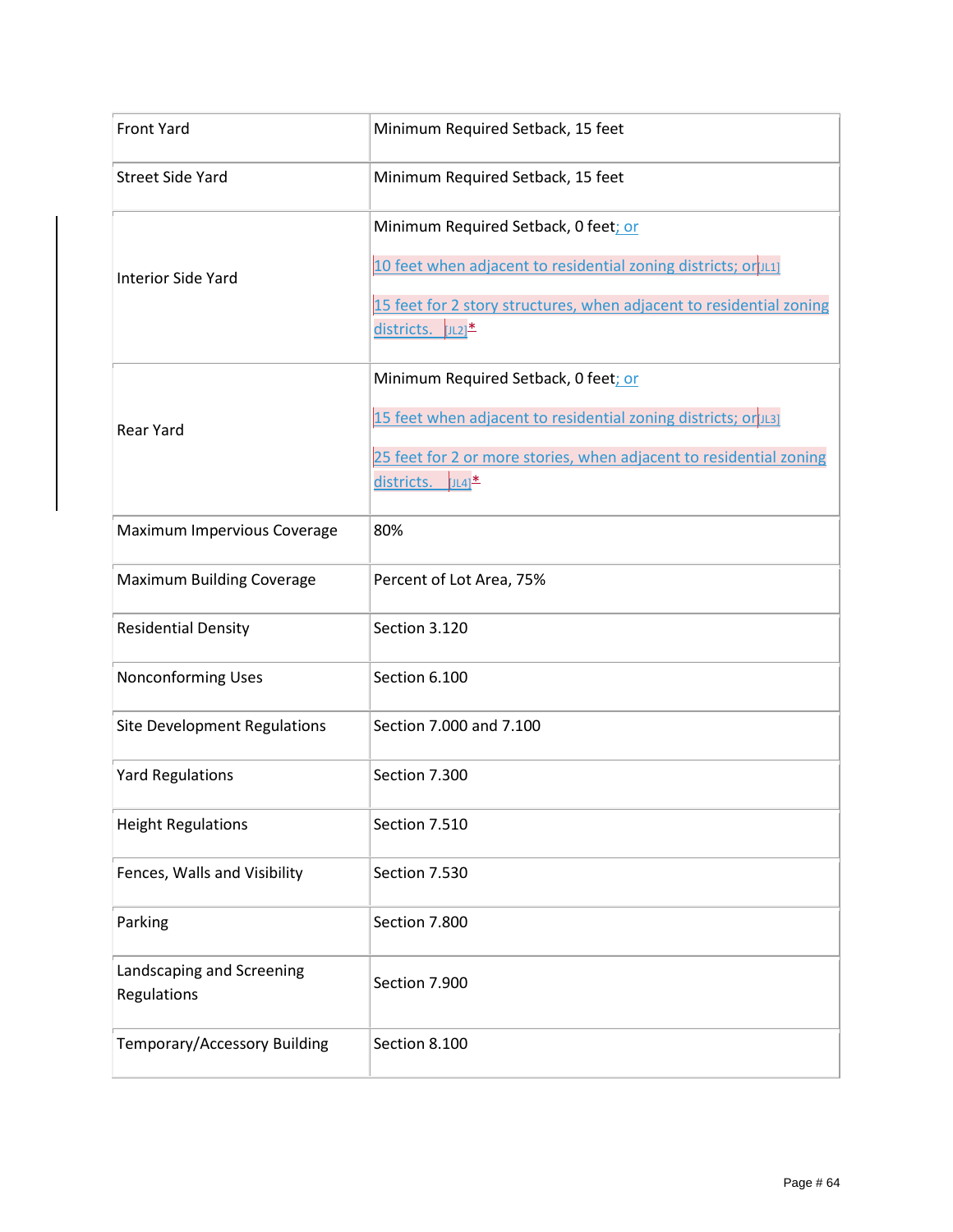| Signs | <sup>I</sup> Sign Ordinance |
|-------|-----------------------------|
|       |                             |

#### \* 25 feet when adjacent to residential zoning district

Additional Special Site and Development Regulations:

- 1. All Entry Corridor Standards and Guidelines shall apply to development within the MU-1 District, with the following modifications:
	- a. New designs shall be compatible with the design traditions of the established neighborhoods and regional Texas Hill Country aesthetic. It is not the intent of these guidelines to require that new buildings copy older building styles. Therefore, use traditional building forms and broader similarities of design in order to be compatible with existing buildings in the area that reflect the traditional context.
	- b. If a shed roof or flat roof design is used, a parapet wall shall be added to screen the roof.
	- c. When making transitions to lower density areas, modulate the mass of the building to relate to smaller buildings.
	- d. Faux windows and similar details are not appropriate articulation.
	- e. Signs shall integrate into building and site design so they do not appear as an afterthought.
	- f. Attached signs shall be located above the building entrance, storefront opening, or at other locations that are compatible with the architectural features of the building.
	- g. The front door shall connect to the sidewalk along the entry corridor.
	- h. Light fixture style and location shall be compatible with the building's architecture, site design and landscape design. Decorative fixtures are highly recommended and where warranted, may be required. Light fixture style shall be consistent throughout the project.
	- i. Light fixtures shall be located facing away from adjacent sites (particularly residential parcels) so that the light does not spill-over onto abutting properties. Parking and building light fixtures shall be cut-off luminaries that have less than 90 degree cut-off so that the light is not emitted horizontally or upward.
	- j. All roof-top equipment shall be screened from entry corridors, side streets, plazas and parks.
	- k. Parking shall be located behind buildings or on the side. Parking in front of buildings may be permitted, subject to a Conditional Use Permit as provided for in section 5.400.
- 2. Shared access for pedestrians and vehicles shall be provided between properties and uses.
- 3. Pedestrian circulation will be given priority over vehicular access.
- 4. A drive-thru associated with any use shall be oriented away from any adjacent residential.
- 5. Exterior amplified sound associated with any use shall be prohibited when adjacent to single family residential use.
- 6. Required parking may be reduced by up to 25 percent if development can demonstrate that the mix of uses do not conflict with one another.
- 7. Residential density for townhomes, condominiums and multi-family dwellings may be increased by 25 percent if utilized above the ground floor level and combined with other permitted uses.
- 8. Outdoor storage shall be prohibited.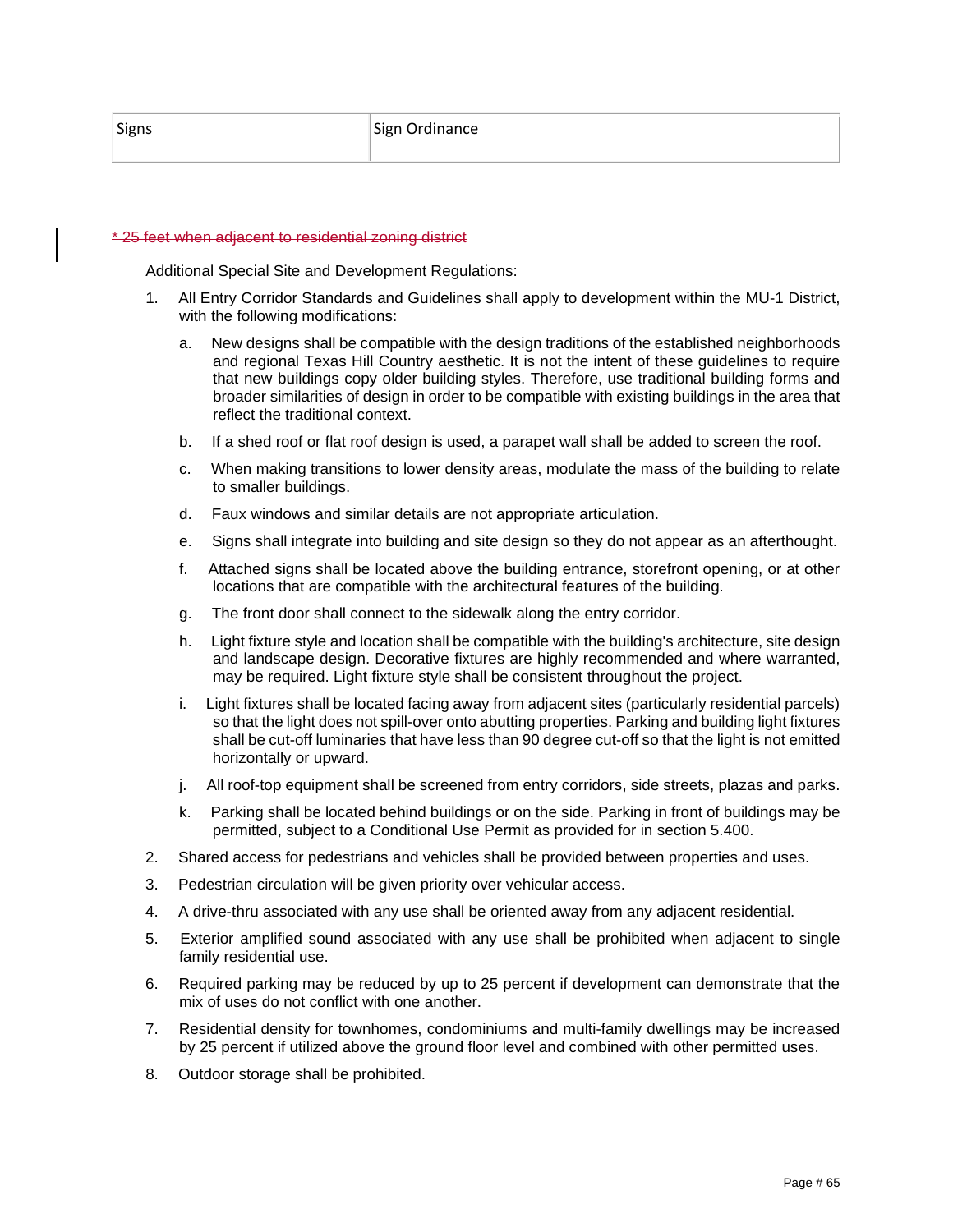- 9. Outdoor display of merchandise shall be limited to 10 percent of the lot area, and shall be maintained in a neat and orderly manner.
- 10. Screening shall be required where parking is located adjacent to a residential use.
- 11. Building setbacks may be reduced by 25 percent when a minimum of three different uses are included, provided that one of the uses is residential.

(Ord. No. 2019-13, § 1, 5-6-2019; Ord. No. 2019-11, § 6, 4-15-2019)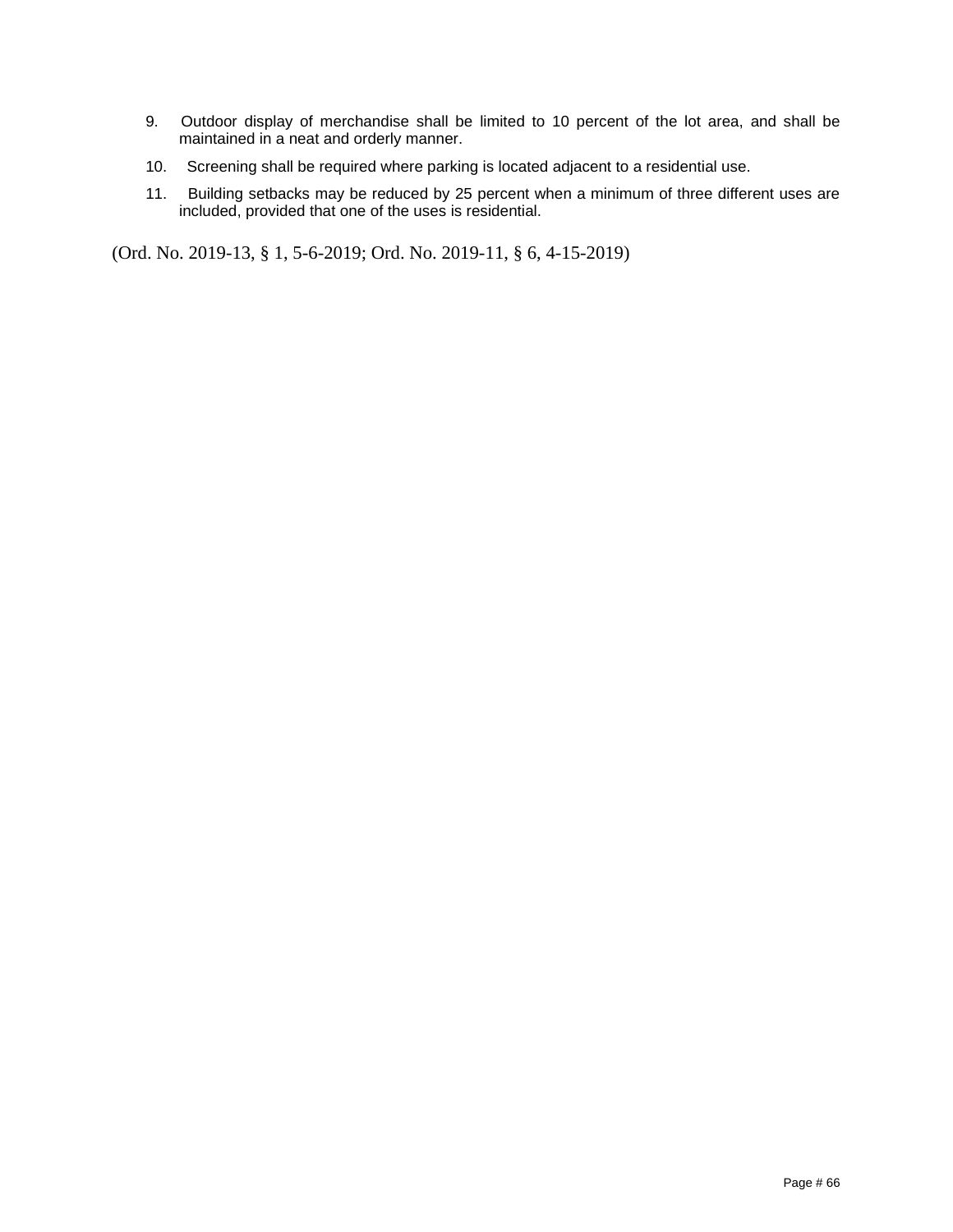### Sec. 3.810. - MU-2: MIXED USE - CORRIDOR.

### Intent

This zone represents an effort to change the typical pattern of strips of underperforming commercial development that often line highways and arterials. Rather than limiting the properties along major entry corridors to commercial uses, this category offers a variety of higher density residential and mixed use opportunities. The policy of allowing this mix of uses along major roadways supports a change in development from a pattern of older commercial structures to new projects with a variety of uses, including mixed use within an individual building project or building.

Principal Permitted Uses

Building, structures and lands shall be used, and buildings and structures shall hereinafter be erected, altered or enlarged only for the following uses as the City Council, by resolution, may deem to be similar to those uses listed and not obnoxious or detrimental to the public health, safety and welfare:

| <b>Administrative and Business Office</b> |
|-------------------------------------------|
| <b>Administrative Services</b>            |
| <b>Arts and Crafts</b>                    |
| <b>Business Support Services</b>          |
| Club or Lodge                             |
| Cocktail Lounge                           |
| <b>College or University Facilities</b>   |
| <b>Community Recreation</b>               |
| <b>Consumer Convenience Services</b>      |
| <b>Consumer Repair Services</b>           |
| <b>Convalescent Services</b>              |
| <b>Cultural Services</b>                  |
| <b>Custom Manufacturing</b>               |
| Day Care Services                         |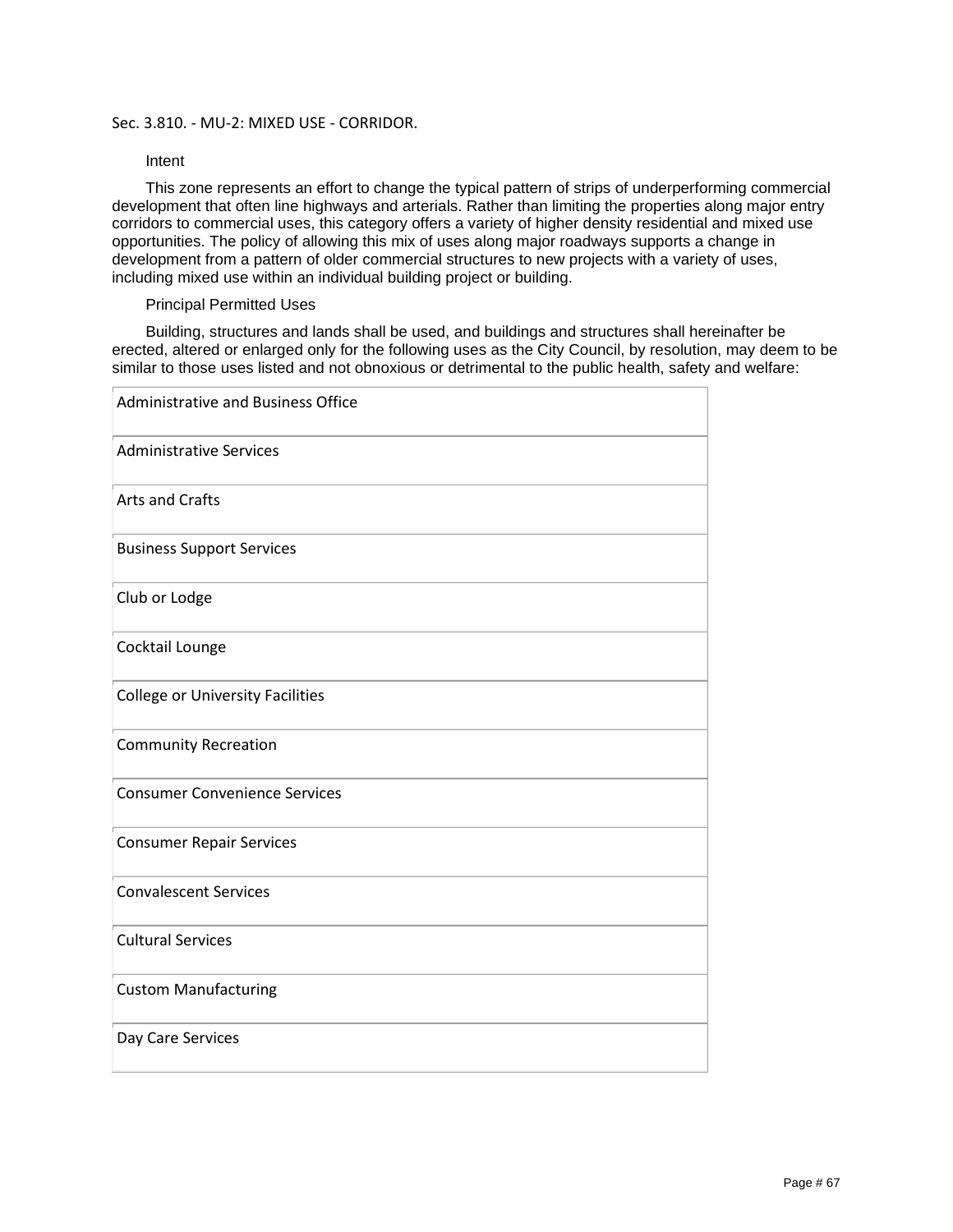| <b>Financial Services</b>            |
|--------------------------------------|
| <b>Food Sales</b>                    |
| Group Residential                    |
| <b>General Retail Sales</b>          |
| Hotel/Motel                          |
| Hospital Services (Limited)          |
| <b>Indoor Entertainment</b>          |
| <b>Indoor Sports and Recreation</b>  |
| Kennels                              |
| <b>Laundry Services</b>              |
| <b>Liquor Sales</b>                  |
| Local Utility Services               |
| <b>Medical Offices</b>               |
| <b>Mobile Food Establishments</b>    |
| <b>Outdoor Sports and Recreation</b> |
| <b>Park and Recreation Services</b>  |
| Personal Improvement Services        |
| <b>Personal Services</b>             |
| <b>Pet Services</b>                  |
| <b>Professional Offices</b>          |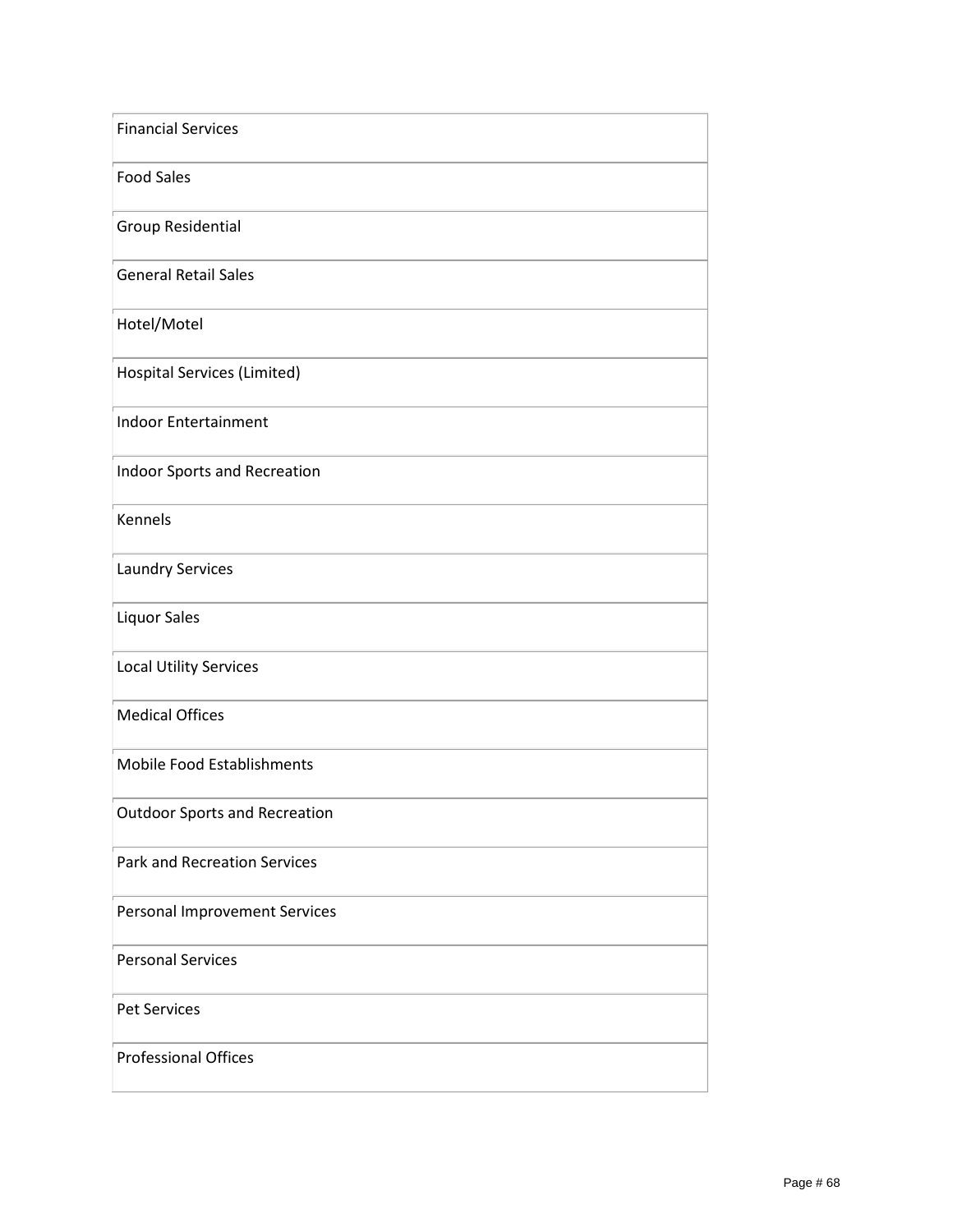| <b>Religious Assembly</b>                                                         |
|-----------------------------------------------------------------------------------|
| Restaurant - Drive-In/Fast Food                                                   |
| <b>Restaurant - Limited</b>                                                       |
| Restaurant                                                                        |
| Retail Sales - Limited                                                            |
| <b>Shopping Center</b>                                                            |
| Single Family Residential (Detached)                                              |
| <b>Duplex Residential</b>                                                         |
| <b>Townhouse Residential</b>                                                      |
| Condominium Residential                                                           |
| Multiple Family Residential                                                       |
| Short-term Rental, Unoccupied: (With a STR permit and adherence to Section 5.401) |
| Short-term Rental, Accessory: (With a STR permit and adherence to Section 5.401)  |
| Short-term Rental, B & B: (With a STR permit and adherence to Section 5.401)      |
| Short-term Rental, Facility: (With a STR permit and adherence to Section 5.401)   |
| Corporate Housing: (With a STR permit and adherence to Section 5.401)             |

Uses Permitted Subject to Conditional Use Permit

The following uses may be permitted subject to a Conditional Use Permit as provided for in section 5.400.

# Automobile Rentals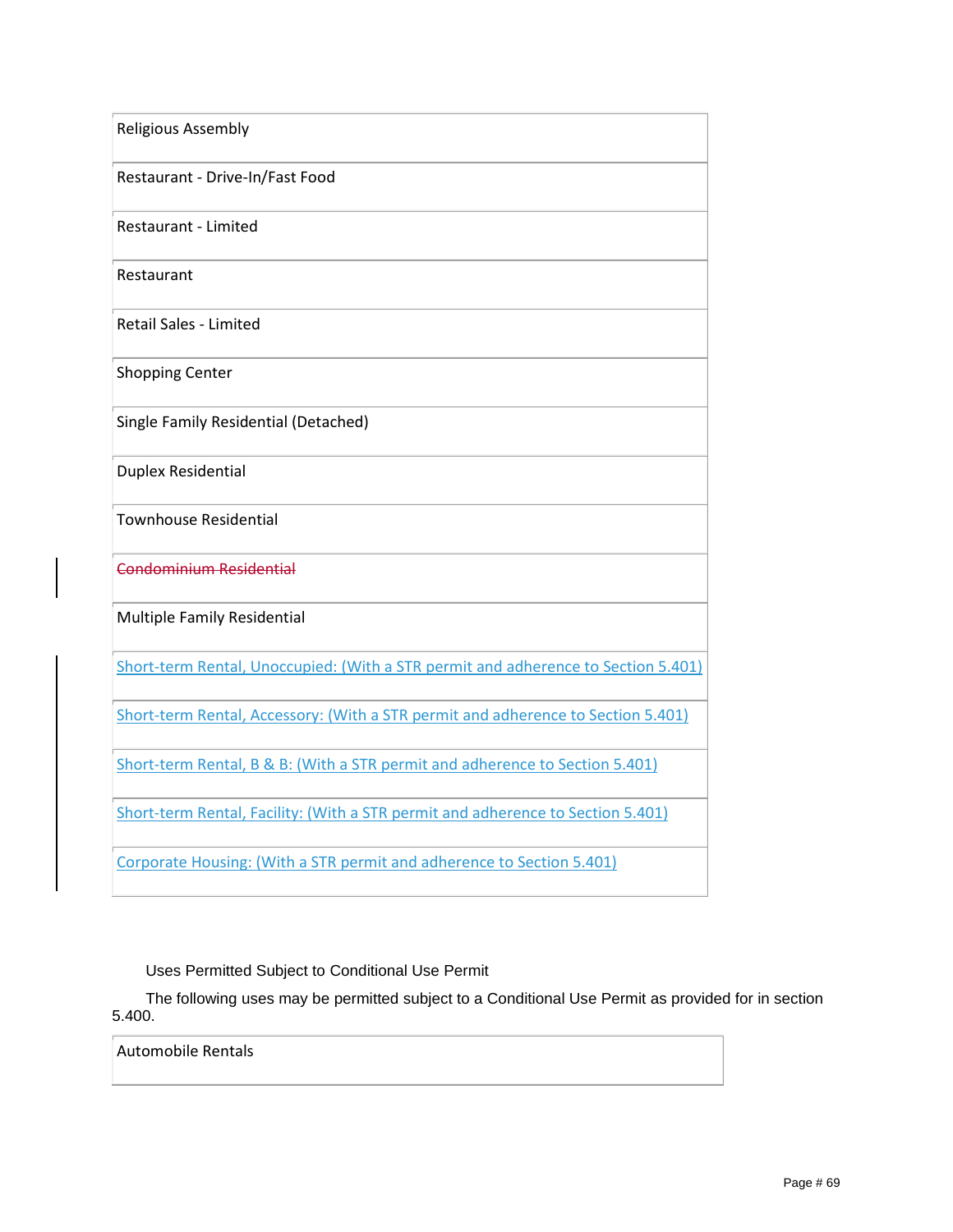| <b>Business or Trade School</b>                                                    |
|------------------------------------------------------------------------------------|
| <b>Condominium Residential</b>                                                     |
| Convenience Storage                                                                |
| <b>Outdoor Sports and Recreation</b>                                               |
| Drive through or Drive-in facilities associated with any use                       |
| Group Residential                                                                  |
| <b>Guidance Services</b>                                                           |
| <b>Private Primary Educational Facilities</b>                                      |
| <b>Private Secondary Educational Facilities</b>                                    |
| <b>Transportation Terminals</b>                                                    |
| Short-term Rental, Condominium: (With a STR permit and adherence to Section 5.401) |

# Property Development Standards

Except as hereinafter provided, no building or structure or part thereof shall be erected, altered or converted for any use permitted in this district unless it is in conformity with all the standards and regulations herein specified for lot area, lot width, lot depth, dwelling unit area, lot coverage, yards and building height. The following standards shall apply except in cases where a lot does not meet the standards herein required but was an official "lot of record" prior to the adoption of this ordinance. In such cases, the present dimension shall be maintained as a minimum standard until such time as the use is removed. The replacement shall meet the standards and regulations herein specified.

### Site Development Regulations

Each site in the MU-2 District shall be subject to the following site development regulations:

| Feature   | Regulation                           |
|-----------|--------------------------------------|
| Lot Size  | Minimum Lot Area, 10,000 Square feet |
| Lot Width | Minimum Lot Width, 100 feet          |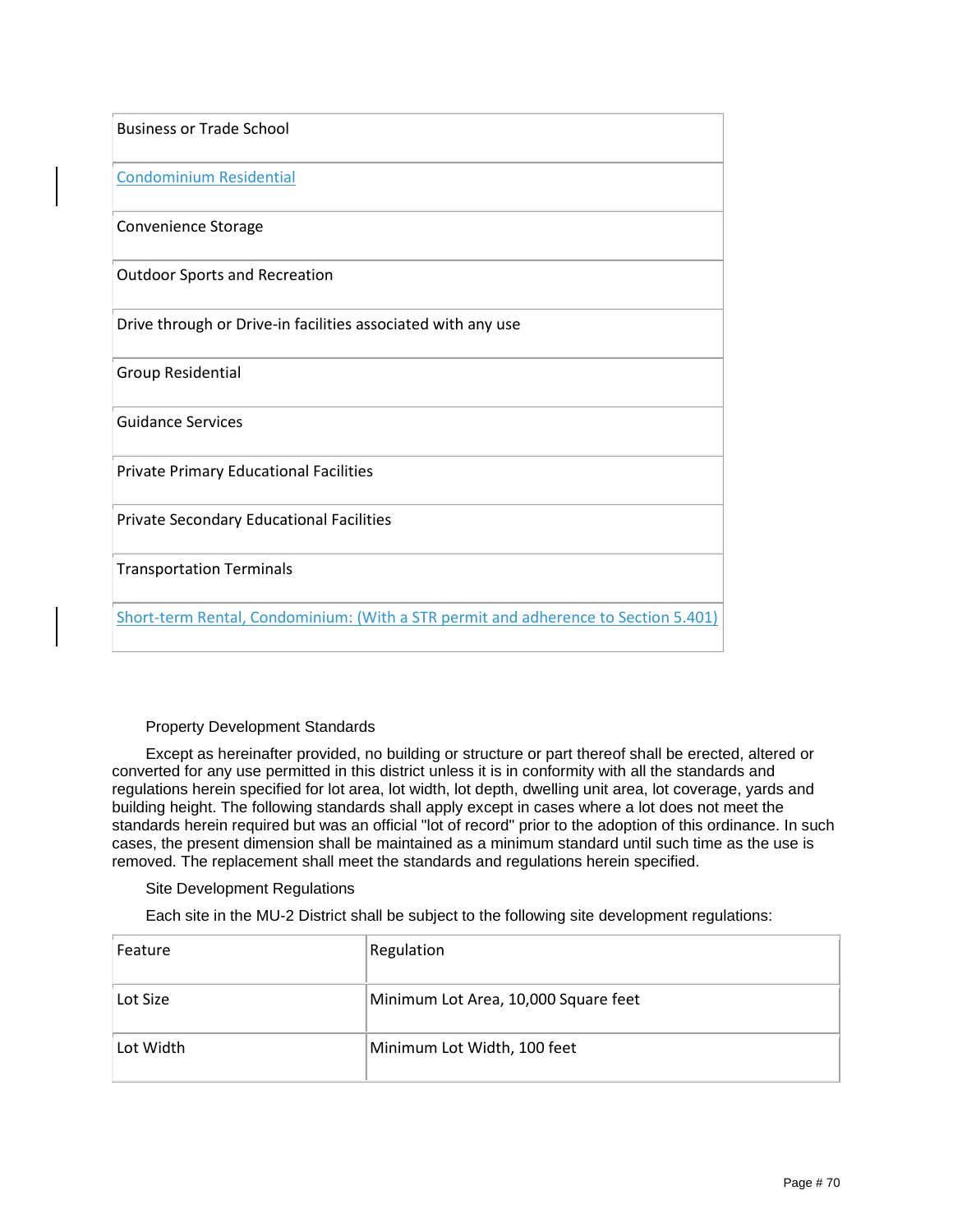| Height                                   | Maximum Building Height, 3 stories, 38 feet                                                                                                                                                                         |
|------------------------------------------|---------------------------------------------------------------------------------------------------------------------------------------------------------------------------------------------------------------------|
| <b>Front Yard</b>                        | Minimum Required Setback, 20 feet                                                                                                                                                                                   |
| <b>Street Side Yard</b>                  | Minimum Required Setback, 15 feet                                                                                                                                                                                   |
| <b>Interior Side Yard</b>                | Minimum Required Setback, 0 feet; or<br>10 feet when adjacent to residential zoning districts; or [JL1]<br>15 feet for 2 story structures, when adjacent to R1, R1A, or R5<br>zoning districts. [JL2]*              |
| <b>Rear Yard</b>                         | Minimum Required Setback, 0 feet; or<br>15 feet when adjacent to residential zoning districts; or [JL3]<br>25 feet for 2 or more stories, when adjacent to residential zoning<br>districts.<br>$[JL4]$ <sup>*</sup> |
| Maximum Impervious Coverage              | 75%                                                                                                                                                                                                                 |
| <b>Maximum Building Coverage</b>         | Percent of Lot Area, 65%                                                                                                                                                                                            |
| <b>Residential Density</b>               | Section 3.120                                                                                                                                                                                                       |
| <b>Nonconforming Uses</b>                | Section 6.100                                                                                                                                                                                                       |
| Site Development Regulations             | Section 7.000 and 7.100                                                                                                                                                                                             |
| <b>Yard Regulations</b>                  | Section 7.300                                                                                                                                                                                                       |
| <b>Height Regulations</b>                | Section 7.510                                                                                                                                                                                                       |
| Fences, Walls and Visibility             | Section 7.530                                                                                                                                                                                                       |
| Parking                                  | Section 7.800                                                                                                                                                                                                       |
| Landscaping and Screening<br>Regulations | Section 7.900                                                                                                                                                                                                       |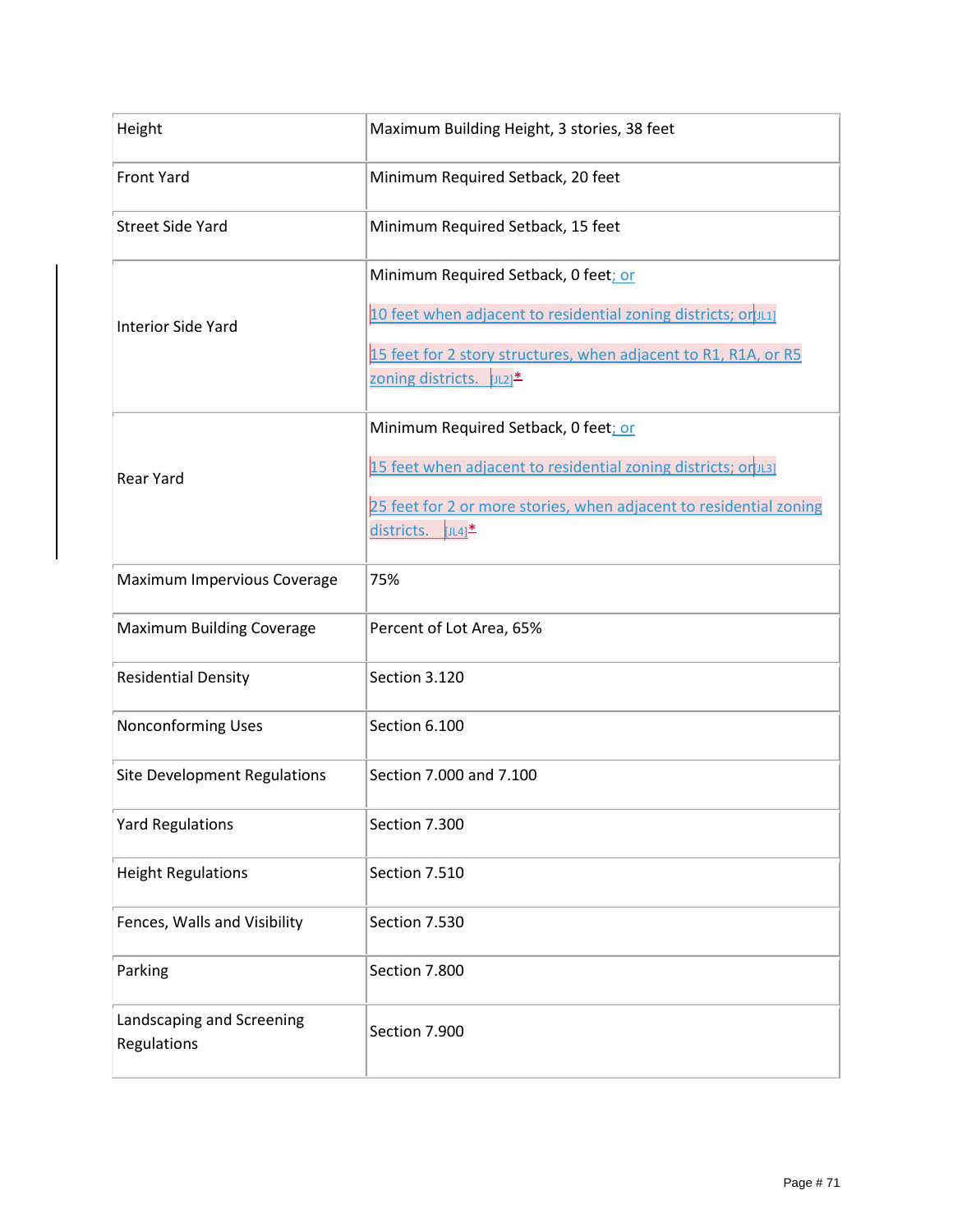| Temporary/Accessory Building | Section 8.100         |
|------------------------------|-----------------------|
| Signs                        | <b>Sign Ordinance</b> |

### \*25 feet when adjacent to Residential zoning district

Additional Special Site and Development Regulations:

- 1. All Entry Corridor Standards and Guidelines shall apply to development within the MU-2 District, with the following modifications:
	- a. New designs shall be compatible with the design traditions of the established neighborhoods and regional Texas Hill Country aesthetic. It is not the intent of these guidelines to require that new buildings copy older building styles. Therefore, use traditional building forms and broader similarities of design in order to be compatible with existing buildings in the area that reflect the traditional context.
	- b. If a shed roof or flat roof design is used, a parapet wall shall be added to screen the roof.
	- c. When making transitions to lower density areas, modulate the mass of the building to relate to smaller buildings.
	- d. Faux windows and similar details are not appropriate articulation.
	- e. Signs shall integrate into building and site design so they do not appear as an afterthought.
	- f. Attached signs shall be located above the building entrance, storefront opening, or at other locations that are compatible with the architectural features of the building.
	- g. The front door shall connect to the sidewalk along the entry corridor.
	- h. Light fixture style and location shall be compatible with the building's architecture, site design and landscape design. Decorative fixtures are highly recommended and where warranted, may be required. Light fixture style shall be consistent throughout the project.
	- i. Light fixtures shall be located facing away from adjacent sites (particularly residential parcels) so that the light does not spill-over onto abutting properties. Parking and building light fixtures shall be cut-off luminaries that have less than 90 degree cut-off so that the light is not emitted horizontally or upward.
	- j. All roof-top equipment shall be screened from entry corridors, side streets, plazas and parks.
	- k. Parking shall be located behind buildings or on the side. Parking in front of buildings may be permitted, subject to a Conditional Use Permit as provided for in section 5.400.
- 2. Shared access for pedestrians and vehicles shall be provided between properties and uses.
- 3. Pedestrian circulation will be given priority over vehicular access.
- 4. A drive-thru associated with any use shall be oriented away from any adjacent residential.
- 5. Exterior amplified sound associated with any use shall be prohibited when adjacent to single family residential use.
- 6. Required parking may be reduced by up to 25 percent if development can demonstrate that the mix of uses do not conflict with one another.
- 7. Residential density for townhomes, condominiums and multi-family dwellings may be increased by 25 percent if utilized above the ground floor level and combined with other permitted uses.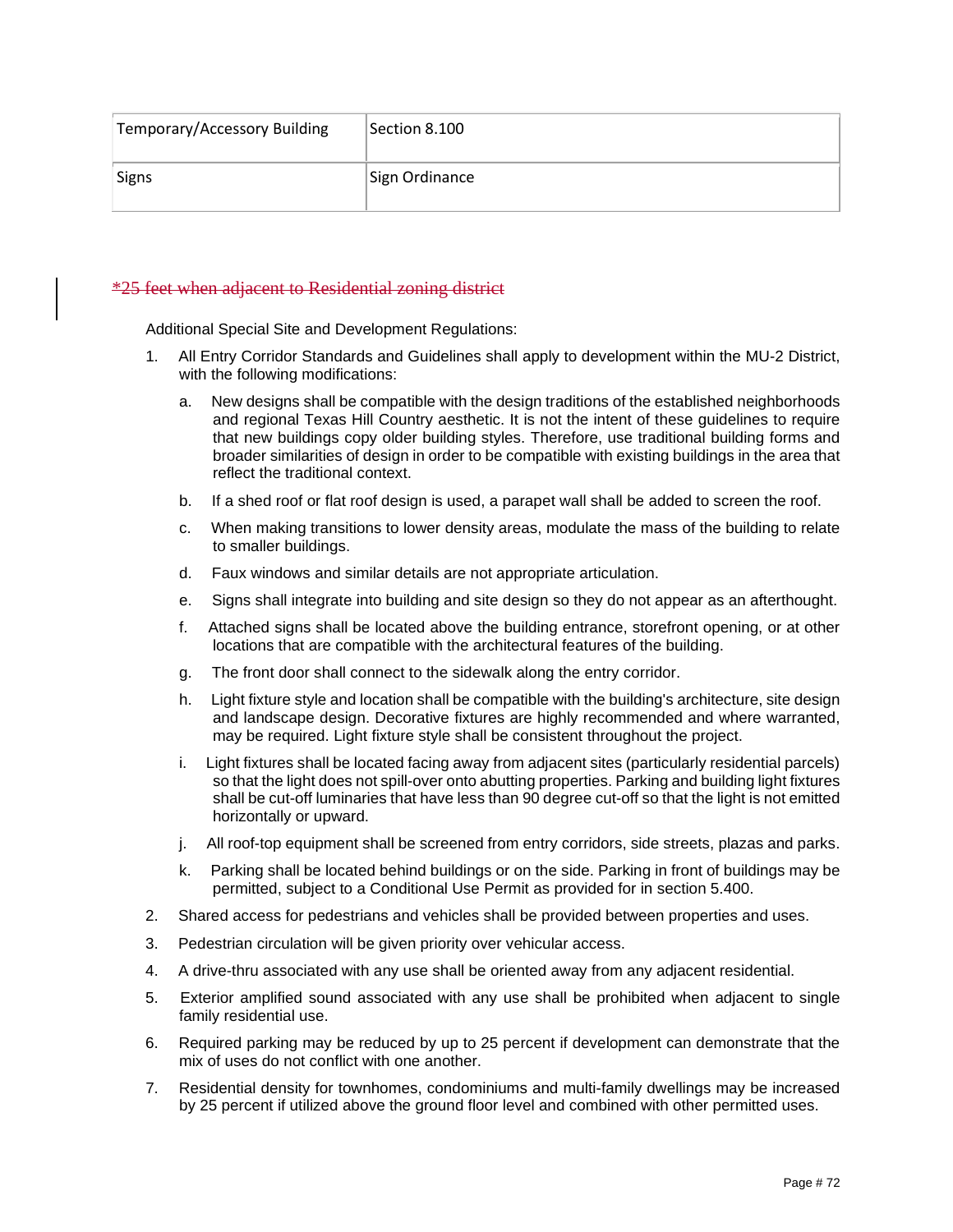- 8. Outdoor storage shall be prohibited.
- 9. Outdoor display of merchandise shall be limited to 10 percent of the lot area, and shall be maintained in a neat and orderly manner.
- 10. Height may be increased to four stories above grade, with a maximum height of 54 feet, if a minimum of three different uses are included and structured parking is proposed within a single development, and subject to a Conditional Use Permit as provided for in section 5.400.
- 11. Screening shall be required where parking is located adjacent to a residential use.
- 12. Building setbacks may be reduced by 25 percent when a minimum of three different uses are included, provided that one of the uses is residential.

(Ord. No. 2019-14, § 1, 4-15-2019)

SECTION 4

USE CLASSIFICATION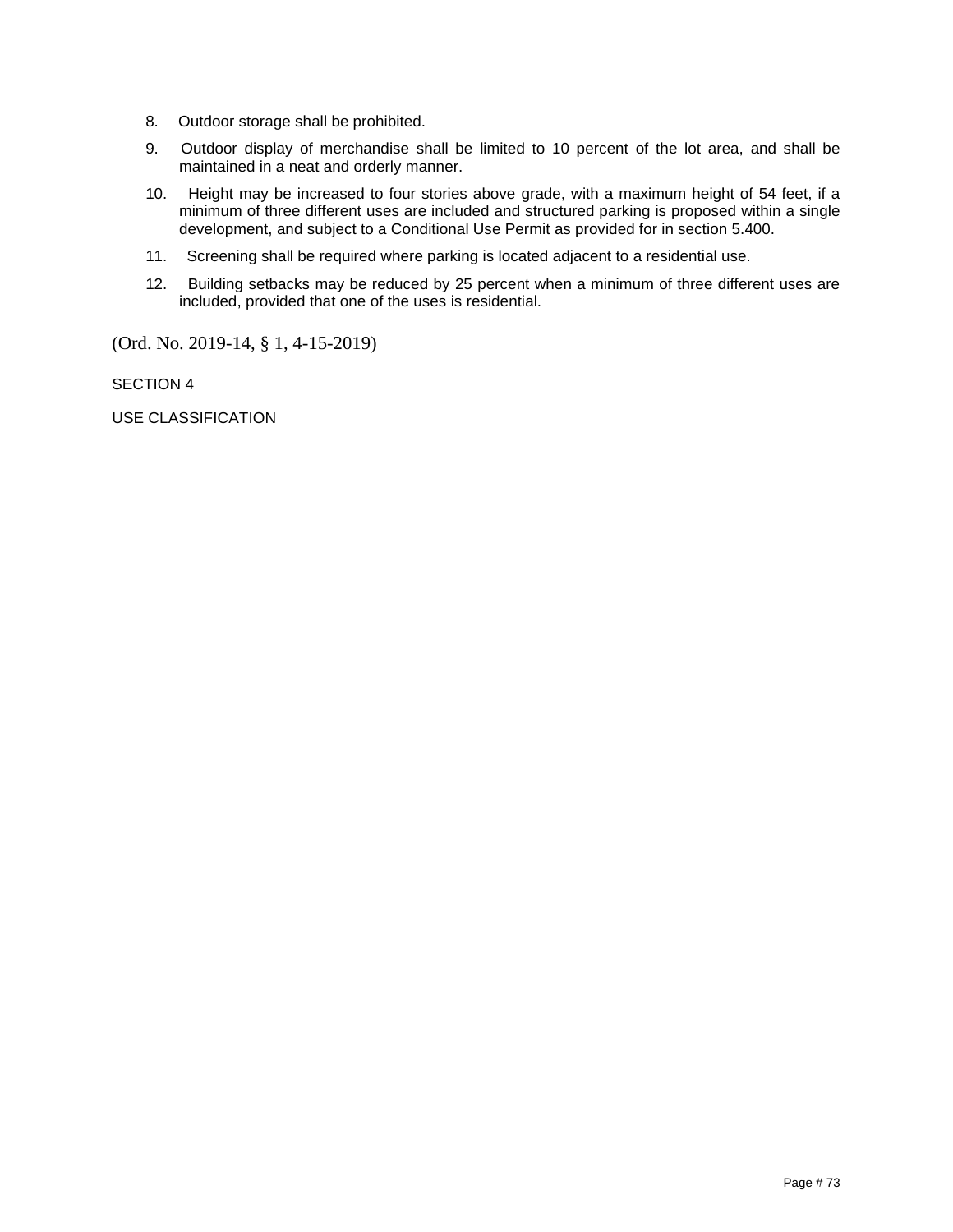#### Sec. 4.400. - GENERAL DESCRIPTION OF RESIDENTIAL USE TYPES.

Residential use types include the occupancy of living accommodations on a wholly or primarily nontransient basis.

CONDOMINIUM RESIDENTIAL

The use of a site for four or more dwelling units intended for separate ownership, together with common area serving all dwelling units.

#### DUPLEX RESIDENTIAL

The use of site for two dwelling units, within a single building, other than a manufactured home.

### SINGLE FAMILY RESIDENTIAL (DETACHED)

The use of a site for only one dwelling unit, other than a manufactured home.

### GROUP RESIDENTIAL

The use of a site for residential occupancy of living accommodations by groups of more than six (6) persons not defined as a family, on a weekly or longer basis. Typical uses include occupancy of fraternity or sorority houses, dormitories, residence halls, or boarding houses or assisted living facilities.

#### MANUFACTURED HOME RESIDENTIAL

A dwelling that is manufactured in one or more modules at a location other than the homesite and which is designed as a residence when the modules are transported to the homesite, and the modules are joined together and installed on a permanent foundation system or tied down in accordance with the appropriate Code requirements. Manufactured residence construction shall be in accordance with the *Texas Manufactured Housing Standards Act* and shall include the plumbing, heating/air conditioning and electrical systems to be contained in the structure. The term manufactured home or residence shall not mean nor apply to a mobile home as defined in the *Texas Manufactured Housing Standards Act*, nor is it to include building modules incorporating concrete or masonry as a primary component.

#### MULTIPLE FAMILY RESIDENTIAL

The use of a site for three or more dwelling units, within one or more buildings.

### TOWNHOUSE RESIDENTIAL

The use of a site for two or more townhouse dwelling units, constructed with common or abutting walls and each located on a separate ground parcel within the total development site, together with common area serving all dwelling units.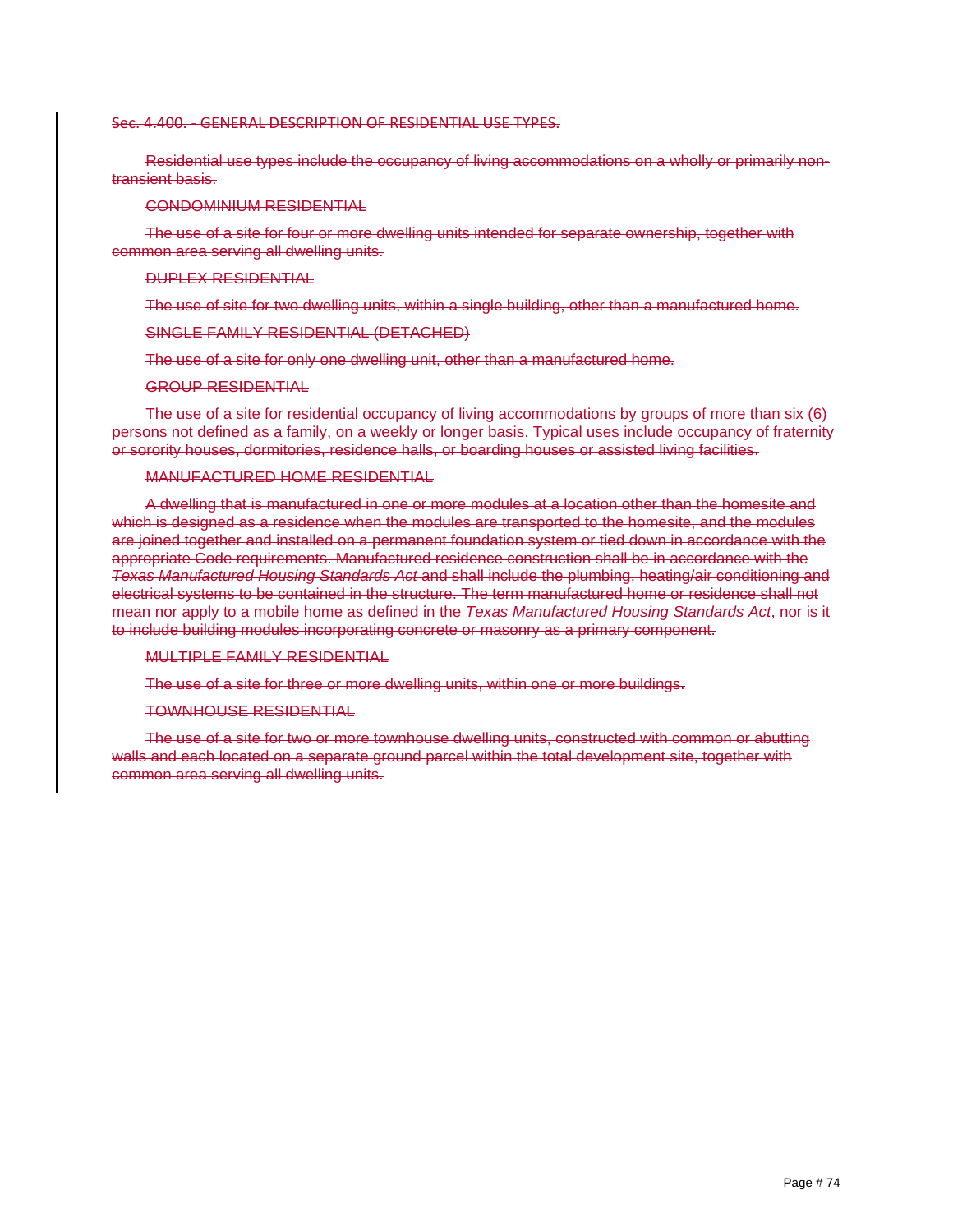## **Sec. 5.400. CONDITIONAL USE PERMIT.**

The purpose of this procedure is to provide for review and discretionary approval of uses typically having unusual site development features or unique operating characteristics requiring special consideration so that they may be located, designed, and operated compatibly with uses on surrounding properties and within the City at large. The Conditional Use Permit process is intended to encourage broad public review and evaluation of site development features and operating characteristics and to ensure adequate mitigation of potentially unfavorable impacts.

- A. Review and Evaluation Criteria: The Planning and Zoning Commission shall make the following determinations prior to forwarding a recommendation to the City Council. Before it can grant a Conditional Use Permit, the City Council must confirm the findings.
	- 1. The property affected by the request is adequate in size and shape to facilitate those uses normally associated with the requested designation.
	- 2. The property affected by the request does not exceed the capabilities of the infrastructure.
	- 3. The request will have no adverse effect on any property within two hundred (200) feet of the affected property.
	- 4. The requested change is to accommodate an appropriate land use and is consistent with other elements of the Comprehensive Plan.
	- 5. The request, together with the applicable conditions, will not be detrimental to the public health, safety, or welfare, or materially injurious to properties or improvements in the vicinity.
	- 6. Conformity with applicable regulations and standards established by the Zoning Regulations.
	- 7. Compatibility with existing or permitted uses on abutting sites or within the area of the proposed use, and the relation between the proposed use and the following:
		- i. Access and Circulation
		- ii. Adjacent street network
		- iii. Buffers
		- iv. Setbacks
		- v. Arrangements of Buildings, Usages and Access Management
		- vi. Drainage improvement/grading plan
		- vii. Driveways
		- viii. Lot arrangements
		- ix. Parking Areas
		- x. Permanence of use and availability of alternate uses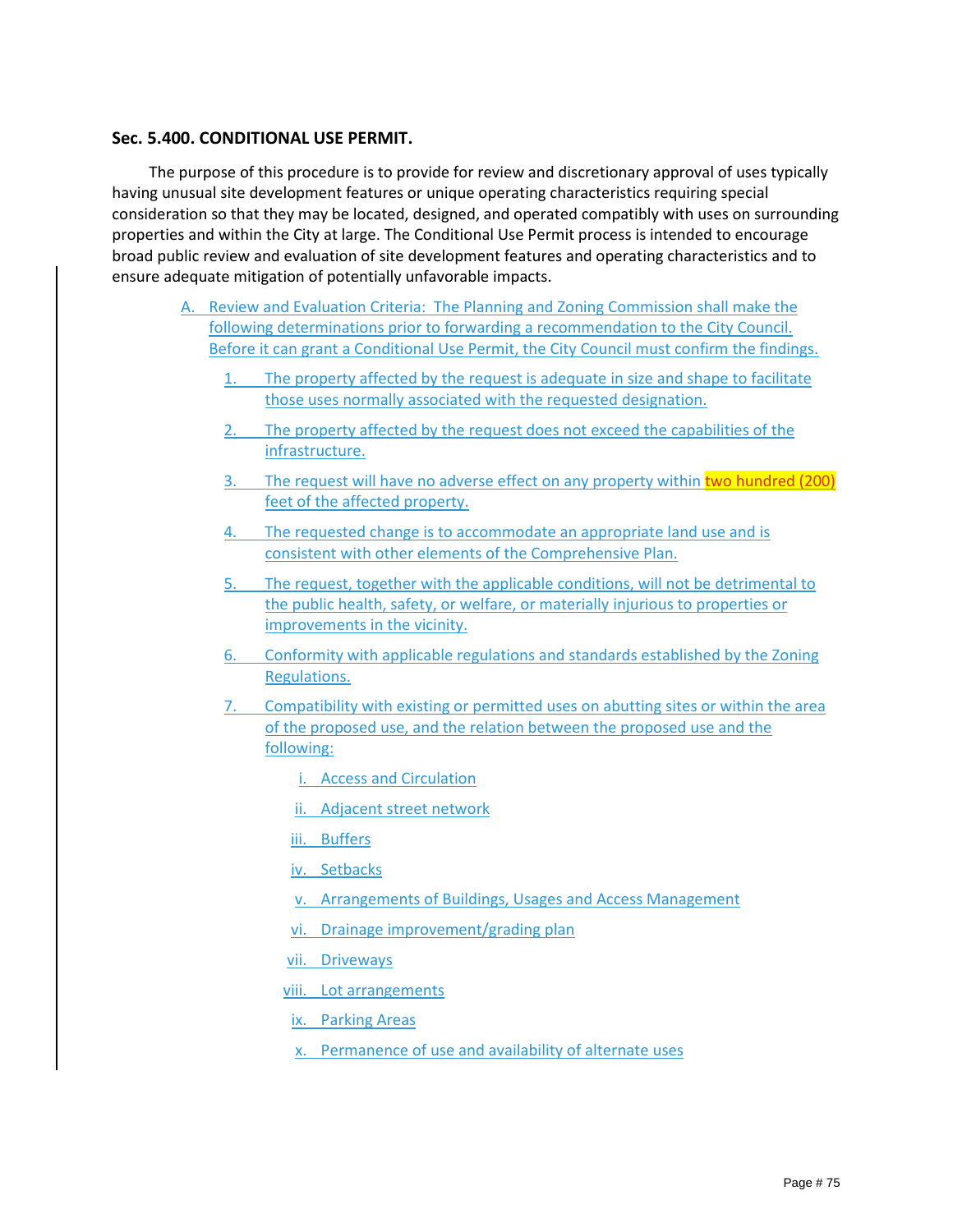- B. Additional Review and Evaluation Criteria for Short-term Rentals:
	- 1. The property affected by the request is near a commercial zoning district.
	- 2. The property affected by the request would provide a buffer between traditional single-family uses and commercial areas.
	- 3. The property affected by the request is in an area that is transitioning into a shortterm rental area, with multiple STRs in operation, and due to the location and proximity to commercial areas continued transitions to short-term rentals would be appropriate.
	- 4. The property affected by the request is not near a commercial district and multiple STRs are located in the vicinity. Additional STRs within the area may not be appropriate.
	- 5. The property affected by the request is near a commercial district and multiple STRs are located in the vicinity. Additional STRs within the area may be appropriate.
	- 6. The property affected by the request is near a commercial district and the majority of properties within the vicinity are STRs. Additional STRs within the area may be appropriate.
	- 7. The property affected by the request is not near a commercial district but the majority of properties within the vicinity are STRs. Additional STRs within the area may be appropriate.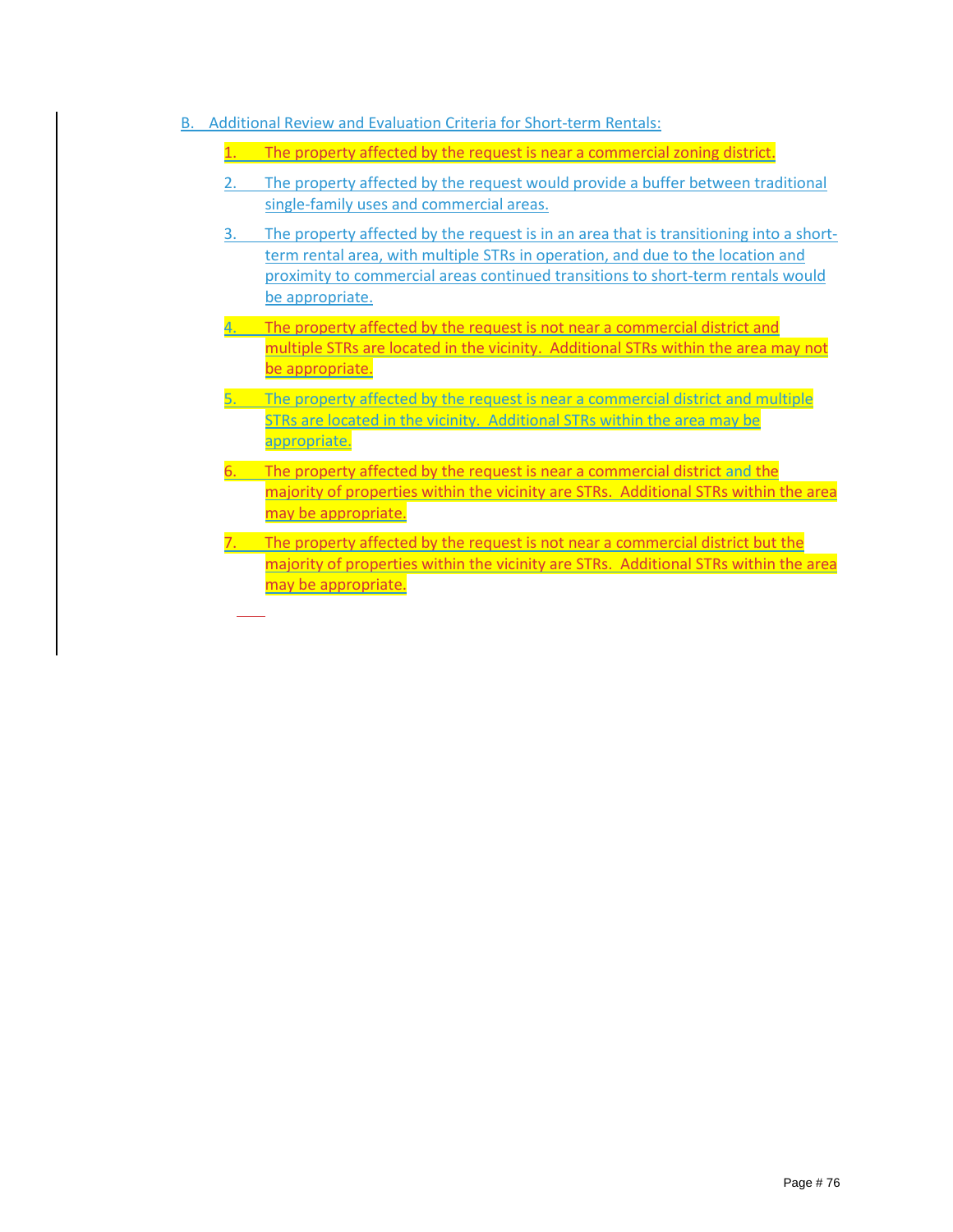Sec. 5.401. - Additional requirements for bed and breakfastshort-term rental uses.

General Requirements: All Bed and Breakfastshort-term rental use facilities shall be subject to the following additional requirements to those set forth otherwise in the City of Fredericksburg's Ordinances:

- 1. A. Food Service:
	- a. Only overnight guests may be served meals except in zones permitting restaurant use.
	- b. Such meals shall be limited to continental-type breakfast consisting of pastries prepared by a licensed provider, milk, cereal, fruit, fruit juice and coffee unless the facility meets the State of Texas and Gillespie County Health Division requirements for commercial food service.
- 2. **B.** Signs:
	- a. All signs must comply with the City's Sign Ordinance (Currently Chapter 29 of the Code of **Ordinances.)** A two (2) square foot nameplate may be attached to the structure.
- 3. C. Americans with Disabilities Act (ADA) and the 2012 Texas Accessibility Standards (TAS):
	- a. All short-term rental Bed and Breakfast-facilities must comply with all, Federal, State of Texas, and City of Fredericksburg building codes for existing or new construction, as applicable, including ADA and TAS standards.
- 4. D. Bed and Breakfast Short-term rental, facilities-uses shall comply with the regulations for Fire Protection set forth in the appropriate NFPA 101 Life Safety Code and the International Construction Codes, the latest version adopted by the City at the time of construction or conversion to short-term rental Bed and Breakfast-use using the "Lodging and Rooming Houses" regulations.
	- a. Exceptions:

 $\overline{a}$ 

- i. Short-term Rental, Unoccupied, Short-term Rental Accessory, and Short-term Rental, B&B shall not be required to install automatic sprinkler systems.[JL1]
- 5. E. External lighting:
	- a. All external lighting -shall be shielded from adioining properties and comply with the City's Outdoor Lighting ordinance set forth in Article XV of Chapter 5 (Buildings and Building Regulations) of the City Code of Ordinances.
- 6. F. All functions such as weddings, parties or other gatherings shall be limited to Commercial Zoning Districts. Occupancy: Max occupancy shall be limited to two (2) overnight occupants per bedroom, plus two (2) overnight guests, but in no case shall exceed twelve (12) total overnight occupants.
	- Additional guest beds may be placed in bedrooms that sleep two (2) occupants, provided that the bedroom has at least fifty (50) square feet of bedroom area for each occupant, and the maximum occupancy limit is not exceeded.
	- ii. Commercially zoned properties in the Historic Overlay District shall be developed in accordance with the base zoning district and all other City regulations and ordinances.

7. Utilities

- a. Short-term, Accessory and Short-term Rental, B&B uses
	- Shall be served by a single water and electrical meter.
- b. Short-term Rental, Condominium and Short-term Rental, Facilities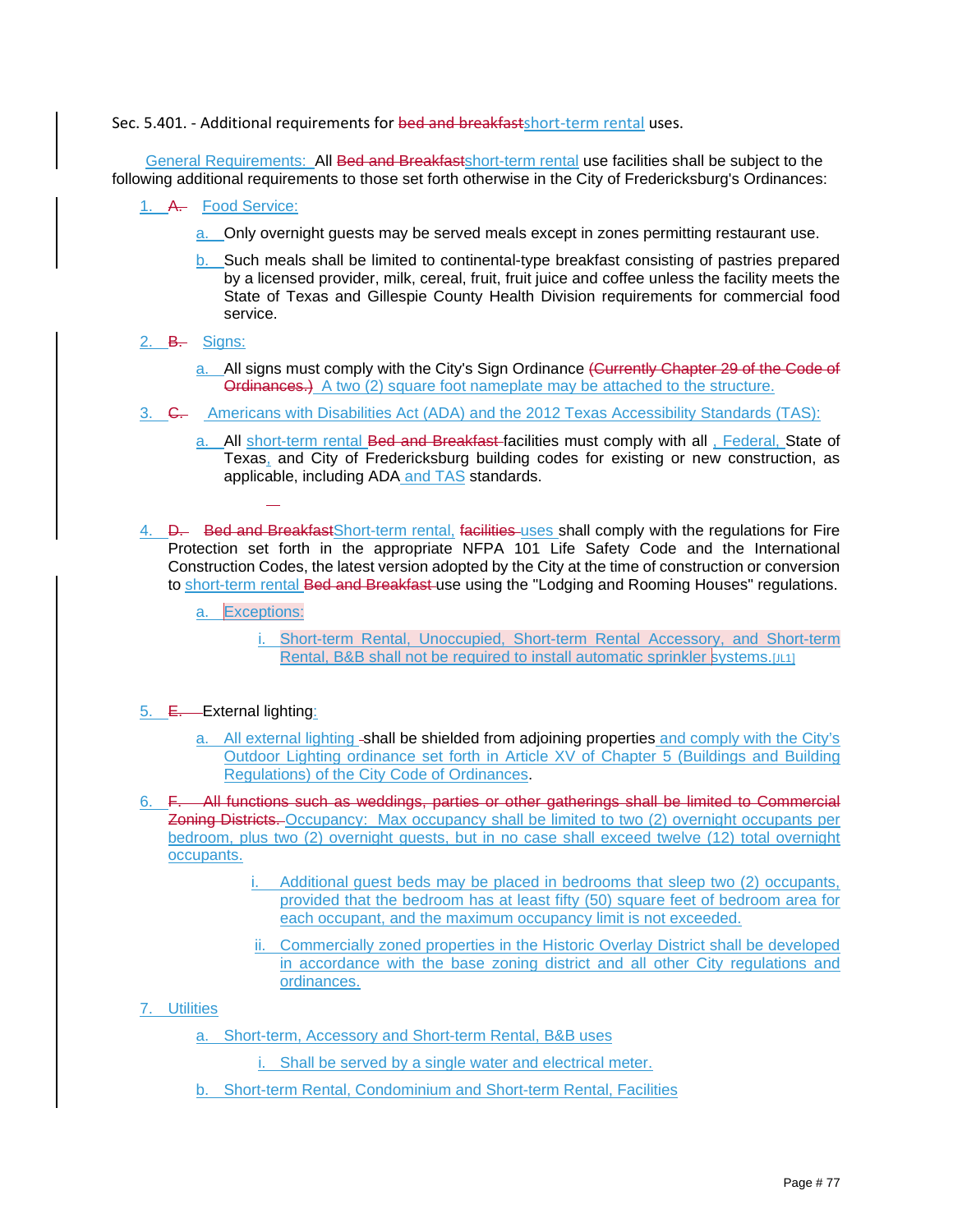- i. Shall be served by a master meter and may be sub-metered on the property owners' lot(s).
- 8. Trash & Solid Waste
	- a. Each STR shall provide a minimum of 1 (one) ninety-six-gallons (96 gals) of bulk garbage container capacity, or equivalent, for every four (4) occupants, based on the maximum permitted occupancy for the STR.
		- i. This requirement does not apply to those properties that utilize commercial trash pick up or dumpsters.

### 9. Quiet Hours

- a. Each STR use shall have signage posted in prominent locations in the rear yard, near pools, hot tubs, and fire pits, and other common gathering areas providing the occupants and guests with notice of the Nighttime Hours, as set forth in Section 20-207 of the City's Noise and Sound Level Regulation ordinance.
- 10. Permitting: It shall be unlawful for any person or entity to rent, or offer to rent, any Short-term Rental without a valid Short-term Rental Permit issued under this Section 5.401.
	- a. A separate Short-term Rental Permit application and application fee must be submitted for each individual Short-term Rental dwelling unit.
		- i. An applicant shall apply for a Short-term Rental Permit using a format and method promulgated by the City Manager or his/her designee.
	- b. Each individual Short-term Rental dwelling unit shall be assigned a unique permit number upon permit issuance by the City. This permit number will re-main the same and will remain with the dwelling unit.
		- i. Upon issuance of the permit the Owner will be issued a unique identification number and sticker for the City's Business Emergency Contact (BECA) program. The sticker shall be placed in a visible location, near the front entrance of the structure, to allow City officials access to the owner and local contact information.<sub>[JL2]</sub>
	- c. Prior to issuance of a Short-Term Rental Permit, the Operator shall allow an on-site inspection of the Short-Term Rental Unit by City staff, to ensure compliance with City's adopted ordinances and regulations.
		- Inspections shall be required prior to the issuance of a new STR permit, when an STR permit is transferred to another owner, upon complaints regarding violations of the City's zoning code, or when additions or modifications are performed to the property which requires a City building permit that enlarge or change the existing layout of the structure. Notwithstanding the previous sentence.
	- d. A new owner of an STR has ten (10) business days to update the City of changes to ownership, contact information, management company information, local contact, and submit a transfer of permit application to the City.
		- The Owner shall notify the City within ten (10) business days, in writing, of any changes to information submitted as part of a Short-Term Rental Permit application under this Section 5.401.
	- e. Generally, STR permits may be transferred to new owners, provided that, upon inspection, the property remains in compliance with all City regulations. Changes or modifications to the property that result in non-compliance shall void the existing permit.
	- f. An application for Short Term Rental Permit may be denied if the Owner has had a Short-Term Rental Permit suspended or revoked during the previous 365 calendar days.
	- **Subdivision Deed Restrictions and Covenants:**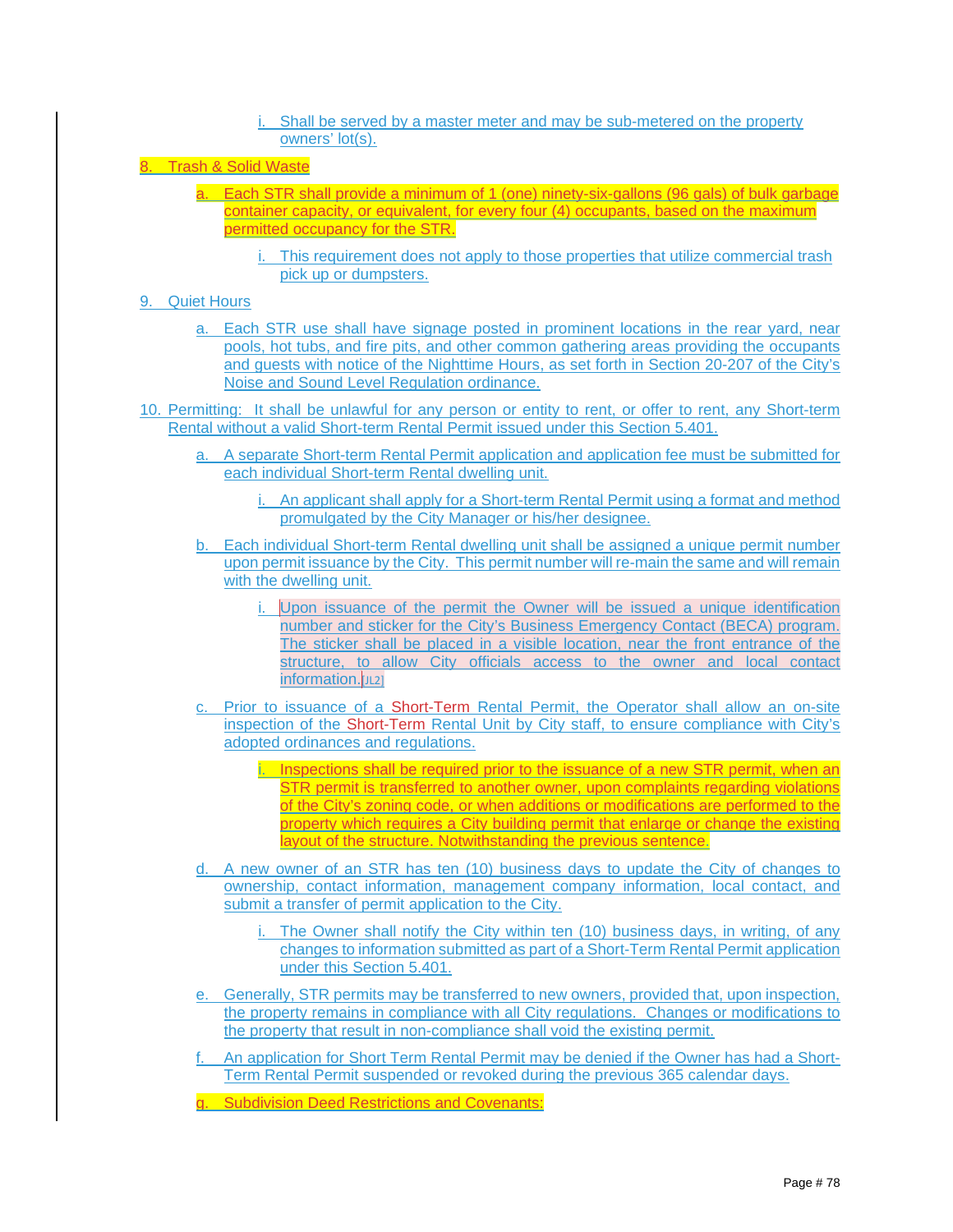- i. "This section is not intended to repeal, abrogate, or impair any existing easements, covenants, or deed restrictions. Where this section and another ordinance, easement, covenant, or deed restriction are in conflict, whichever imposes the more stringent restrictions shall prevail."
- 11. General Operational Requirements
	- a. The Operator shall post the following information in a prominent location within the Short-Term Rental Unit, using a form promulgated by the City:
		- The unique Short Term Rental Permit number assigned to the Short-Term Rental Unit;
		- ii. Operator name and number;
		- iii. Local Contact Person name and number;
		- iv. The location of any on-site and off-site parking spaces available for Guests;
			- 1. The owner must limit guests' vehicles to the number of off-street parking spaces provided. The number of permitted vehicles shall be included on any advertisement of the rental unit.
		- v. The overnight and daytime occupancy limits;
		- vi. Instructions to Guests concerning disposal of garbage and handling of garbage containers;
		- vii. Notification that the Guests are responsible for compliance with all applicable laws, rules and regulations pertaining to the use and occupancy of the Short-Term Rental, and that Guests may be fined by the City for violations of this Article; and
	- b. House Rules: The owner of each STR shall post the following "House Rules" on the property, in contracts or rental agreements, and on any platform advertising the STR:
		- NO MORE THAN [# OF OCCUPANTS] PERMITTED
		- ii. OBSERVE CITY OF FREDERICKSBURG QUIET HOURS (10PM-7AM)
		- **iii.** TURN OFF EXTERIOR LIGHTS BY 11PM
		- iv. OBSERVE GUEST PARKING
		- v. ILLEGALLY PARKED VEHICLES ARE SUBJECT TO TOW
		- vi. PLACE TRASH IN DESIGNATED RECEPTACLES
		- vii. POOLS, HOT TUBS, AND FIRE PITS SHALL BE CLOSED BY 10:00 P.M. SUNDAY-THURSDAY AND CLOSED BY 11:00 P.M. ON FRIDAY AND SATURDAY.
	- c. The Operator shall operate a Short-Term Rental in compliance with the following:
		- Zoning regulations prescribed for the zoning district in which such Short-Term Rental is located, set forth in Appendix B of the Code of Ordinances.
		- ii. City of Fredericksburg Sign Ordinance, as applicable, set forth in Chapter 29 of the Code of Ordinances and as allowed in Sec. 5.401(2)(a) above.
		- iii. Maximum occupancy limits prescribed in this ordinance, or by the City Fire Marshal pursuant to the International Fire Code as adopted in Chapter 17 of this Code of Ordinances, whichever is lower.
		- iv. City of Fredericksburg Hotel Occupancy Tax Ordinance, set forth in Chapter 41 of this Code of Ordinances.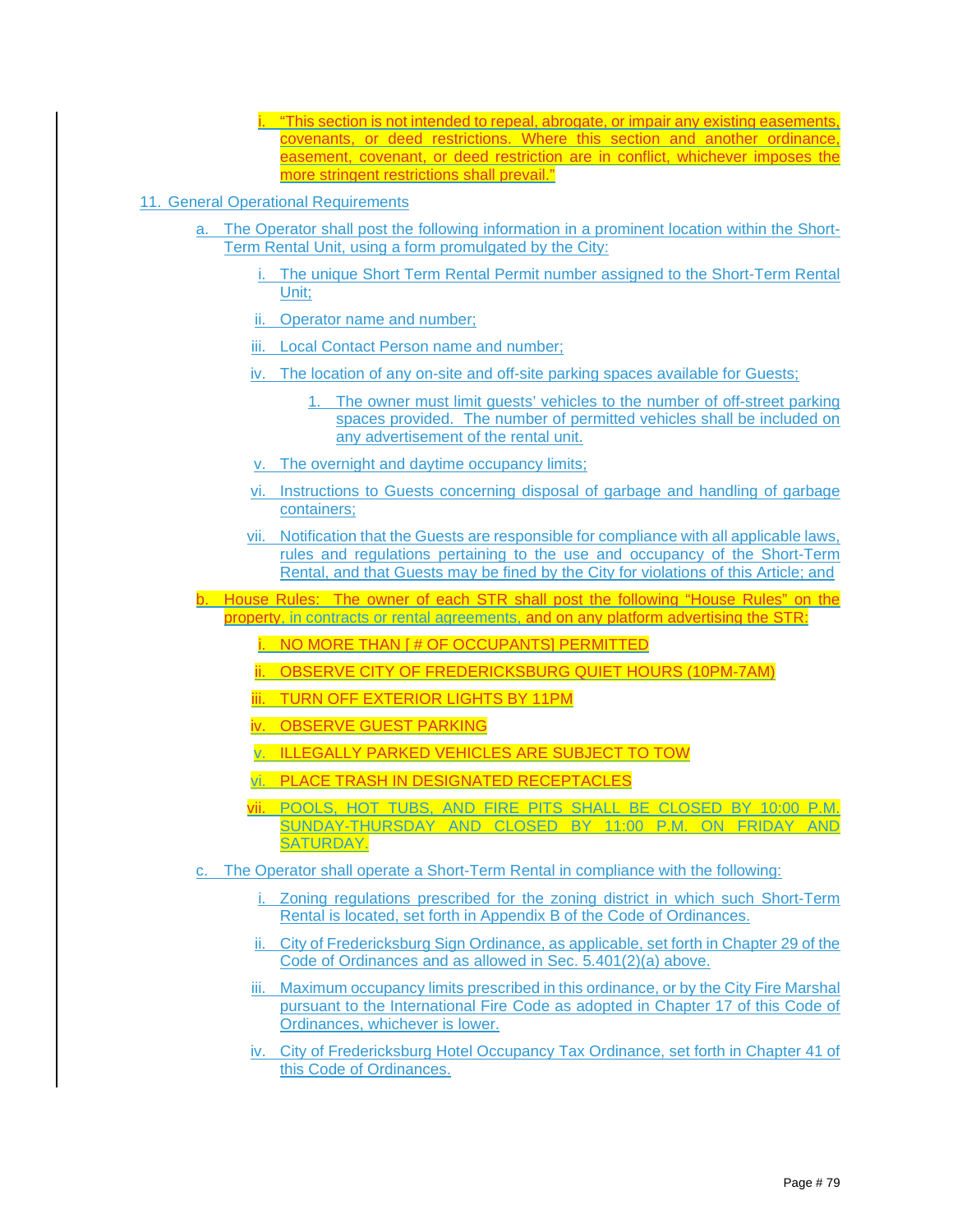- v. City of Fredericksburg Noise and Sound Level Regulation Ordinance, set forth in Chapter 20 of this Code of Ordinances.
- vi. City of Fredericksburg Garbage Collection Ordinance, set forth in Chapter 32 of this Code of Ordinances and as required in Sec. 5.401(10)(a) above.
- vii. During any period when a Short-Term Rental is occupied or intended to be occupied by Guests, the Local Contact Person shall be available 24 hours per day for the purpose of responding to concerns or requests for assistance related to the condition, operation, or conduct of Guests of the Short-Term Rental.
	- 1. The Local Contact Person shall respond within 30 minutes of being notified of concerns or requests for assistance regarding the condition, operation, or conduct of Guests of the Short-Term Rental, and shall take immediate remedial action as needed to resolve such concerns or requests for assistance. The Local Contact Person shall have 60 minutes, from the time of the complaint to correct the situation.
	- 2. Failure to respond in the required timeframe shall be a violation of this ordinance.
- d. Any advertisement that promotes the availability of a Short-Term Rental, listed in any medium, including but not limited to newspaper, magazine, brochure, website, or mobile application, shall include the current Short Term Rental Permit number assigned by the City and the number of available parking spaces provided for each rental unit.

### 12. Compliance and Penalty Provisions

- a. It shall be unlawful for any person or entity to violate any provision of this Section 5.401. Proof that a violation of this Section 5.401 occurred at a Short-Term Rental shall create a rebuttable presumption that the Owner of said Short Term Rental committed the violation.
	- i. Any violation of this Section 5.401 may be:
		- 1. adjudicated under the civil administrative hearing process for violations of ordinances as set forth in Chapter 2, Article VII (Administrative Adjudication of Violations) of this Code of Ordinances, provided said violation is described in Texas Local Government Code Section 54.032; or
		- 2. prosecuted in the Municipal Court under the penalty provisions set forth in Section 6.301 of this Zoning Ordinance.
	- ii. Penalties provided for in this subsection 15 are not exclusive and are in addition to any other available criminal or civil remedies that the City may pursue under federal, state, or local law.
	- iii. Any property operating as a Short-Term Rental, without a permit, shall be prohibited from receiving a Short-Term Rental permit for a minimum of one (1) year.

### 13. Permit Suspension Notice; Appeal [JL4]

- a. Upon continued violations, failure to take corrective actions to remedy violations, or regular and consistent complaints (with evidence) the Director of Development Services may forward the case to the City Manager to consider a thirty-day suspension of the permit.
- b. Should the City Manager suspend a permit, the City shall notify an Owner of a permit suspension under this Section in writing, delivered by Certified Mail, Return Receipt Requested, and mailed to the address of the Owner as set forth on the most recent Short Term Rental Permit application submitted to the City.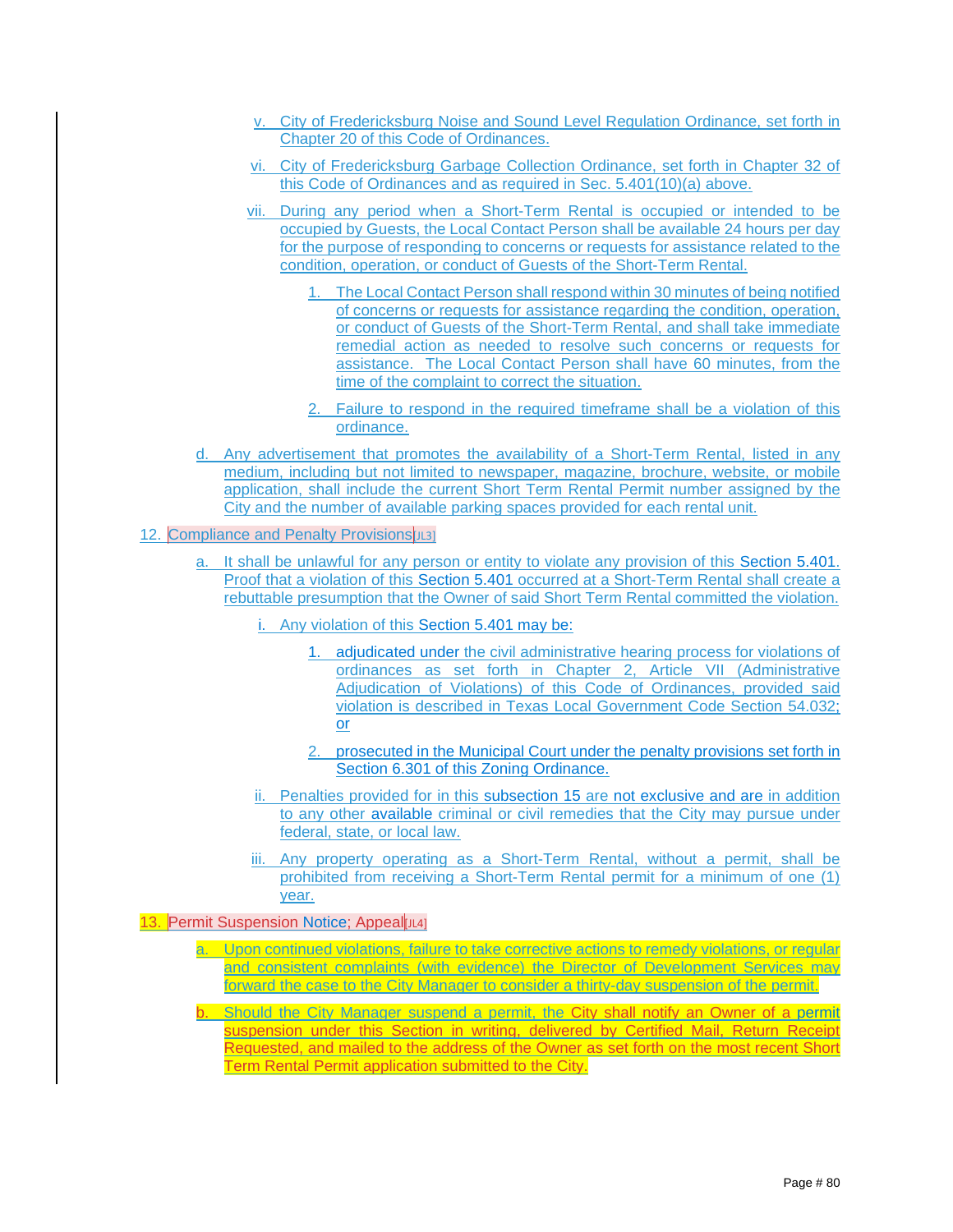**An Owner may appeal a notice of suspension under this Section by filing a written appeal** with the City Manager within ten business days following the date said notice was deposited in the U.S. Mail. Following a timely filing of an appeal hereunder, the Owner may present evidence to the City Manager related to the suspension under this Section. Following the City Manager's final decision on appeal, the Owner may appeal an adverse decision of the City Manager by filing a written appeal with the City Council within ten business days following the date of the City Manager's final decision.

c. (Ord. No. 23-014, 9-16-2013)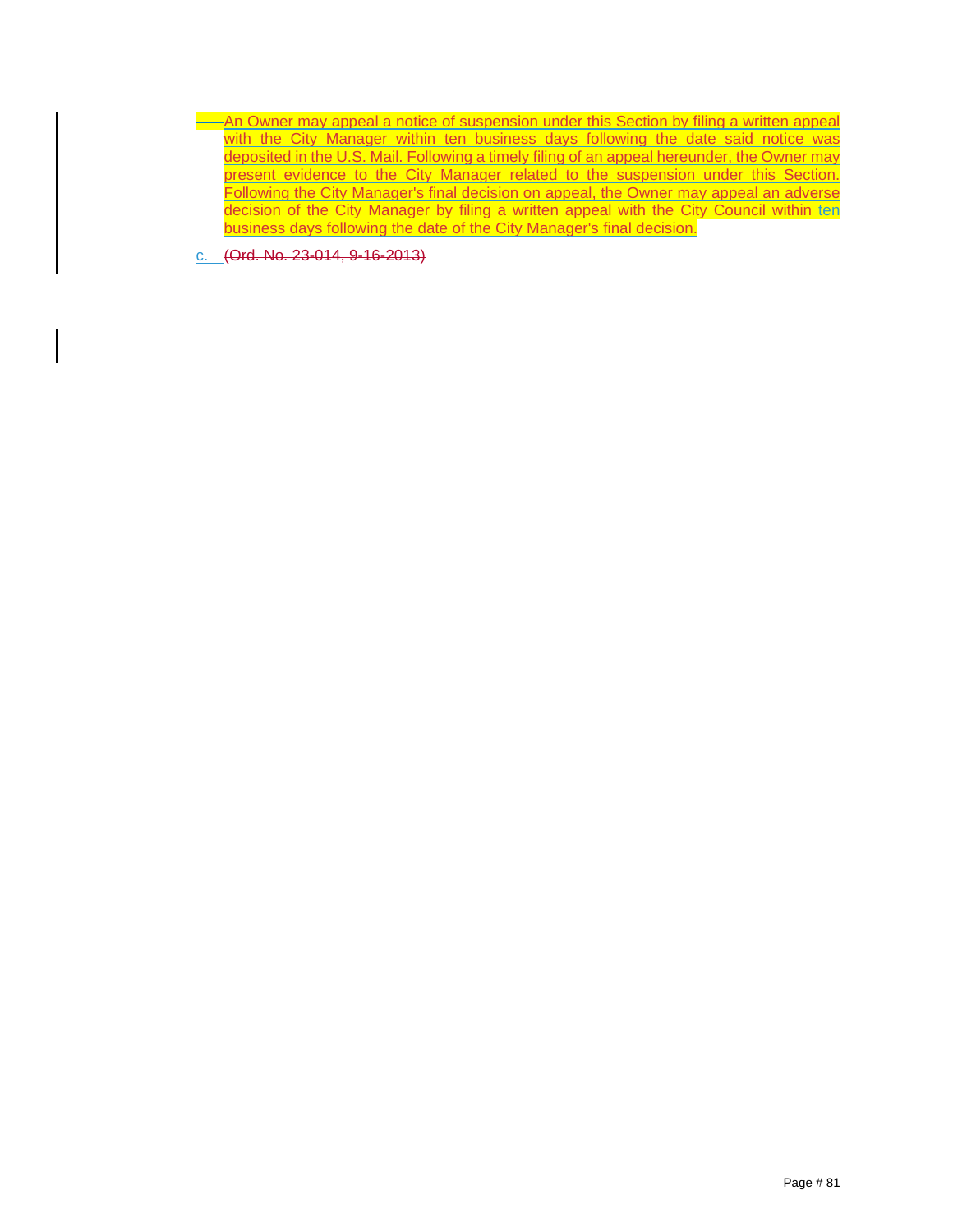## **Sec. 5.460. Review and Evaluation Criteria.**

The Planning and Zoning Commission and City Council shall review and evaluate Conditional Use Permit applications using the following criteria:

Conformance with applicable regulations and standards established by the Zoning Regulations.

Compatibility with existing or permitted uses on abutting sites, in terms of building height, bulk and scale, setbacks and open spaces, landscaping and site development, access and circulation features.

Potentially unfavorable affects or impacts on other existing or permitted uses on abutting sites, to the extent such impacts exceed those which reasonably may result from use of the site for a permitted use.

Modifications (including variance from property development regulations) to the site plan which would result in increased compatibility, would mitigate potentially unfavorable impacts, would be necessary to conform to applicable regulations and standards and would protect the public health, safety, morals and general welfare.

Safety and convenience of vehicular and pedestrian circulation in the vicinity, including traffic reasonably expected to be generated by the proposed use and other uses reasonable and anticipated in the area; existing zoning and land uses in the area.

Protection of persons and property from erosion, flood or water damage, fire, noise, glare and similar hazards and impacts.

Location, lighting, and type of signs; the relation of signs to traffic control and adverse effect of signs on adjacent properties.

Adequacy and convenience of off-street parking and loading facilities.

Determination that the proposed use is in accordance with the objectives of these Zoning Regulations and the purposes of the zone in which the site is located.

Determination that the proposed use will comply with each of the applicable provisions of these Zoning Regulations.

Determination that the proposed use and site development, together with any modifications applicable thereto, will be compatible with existing or permitted uses in the vicinity.

Determination that any conditions applicable to approval are the minimum necessary to minimize potentially unfavorable impacts on nearby uses and to ensure compatibility of the proposed use with existing or permitted uses in the same district and the surrounding area.

Determination that the proposed use, together with the conditions applicable thereto, will not be detrimental to the public health, safety, or welfare or materially injurious to properties or improvements in the vicinity.

- A. Review and Evaluation Criteria: The Planning and Zoning Commission shall make the following determinations prior to forwarding a recommendation to the City Council. Before it can grant a Conditional Use Permit, the City Council must confirm the findings.
	- The property affected by the request is adequate in size and shape to facilitate those uses normally associated with the requested designation.
	- 2. The property affected by the request does not exceed the capabilities of the infrastructure.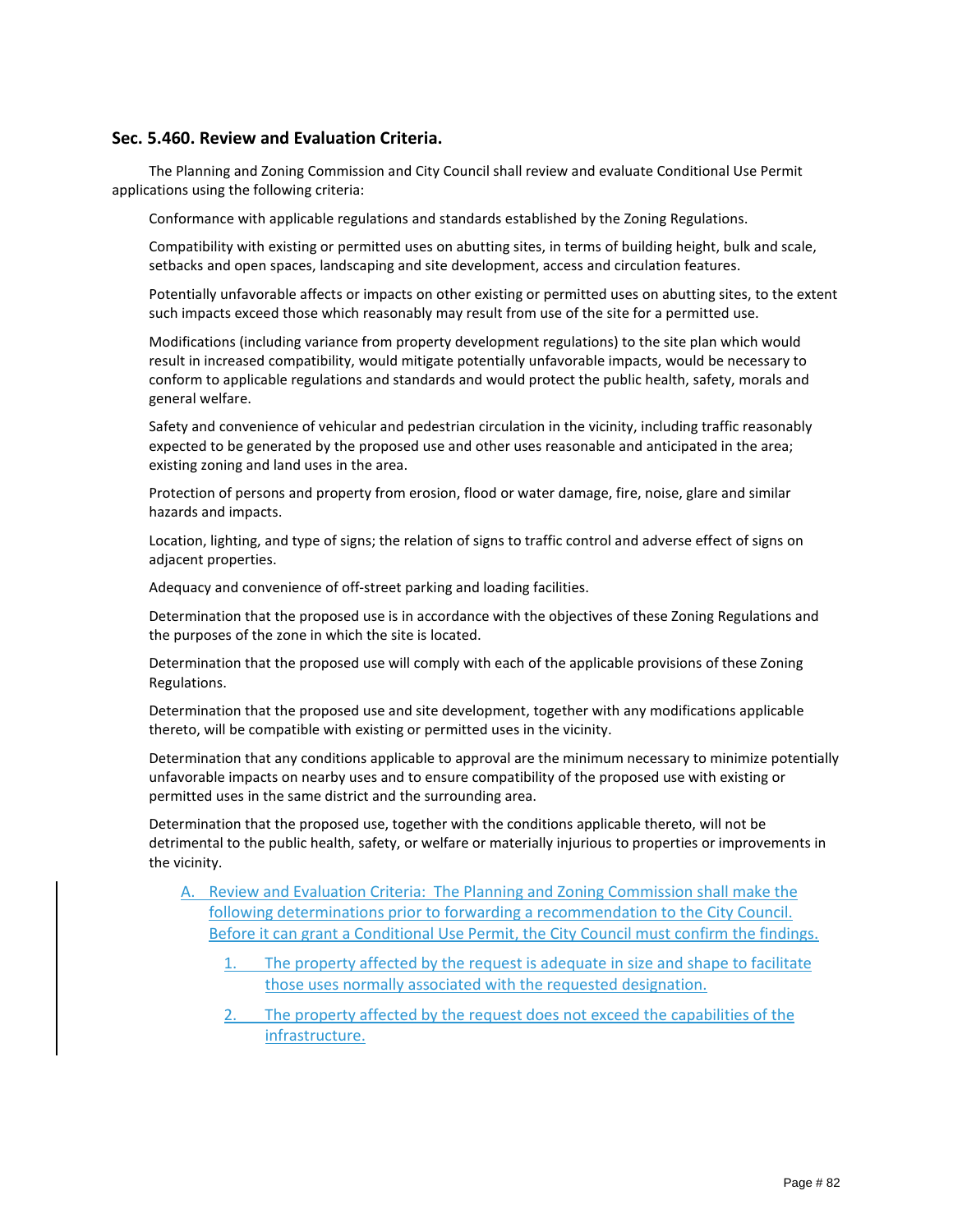- 3. The request will have no adverse effect on any property within two hundred (200) feet of the affected property.
- 4. The requested change is to accommodate an appropriate land use and is consistent with other elements of the Comprehensive Plan.
- 5. The request, together with the applicable conditions, will not be detrimental to the public health, safety, or welfare, or materially injurious to properties or improvements in the vicinity.
- 6. Conformity with applicable regulations and standards established by the Zoning Regulations.
- 7. Compatibility with existing or permitted uses on abutting sites or within the area of the proposed use, and the relation between the proposed use and the following:
	- i. Access and Circulation
	- ii. Adjacent street network
	- iii. Buffers
	- iv. Setbacks
	- v. Arrangements of Buildings, Usages and Access Management
	- vi. Drainage improvement/grading plan
	- vii. Driveways
	- viii. Lot arrangements
	- ix. Parking Areas
	- x. Permanence of use and availability of alternate uses
- B. Additional Review and Evaluation Criteria for Short-term Rentals:
	- 1. The property affected by the request is near a commercial zoning district.
	- 2. The property affected by the request would provide a buffer between traditional single-family uses and commercial areas.
	- 3. The property affected by the request is in an area that is transitioning into a shortterm rental area, with multiple STRs in operation, and due to the location and proximity to commercial areas continued transitions to short-term rentals would be appropriate.
	- The property affected by the request is not near a commercial district and multiple STRs are located in the vicinity. Additional STRs within the area may not be appropriate.
	- 5. The property affected by the request is near a commercial district and multiple STRs are located in the vicinity. Additional STRs within the area may be appropriate.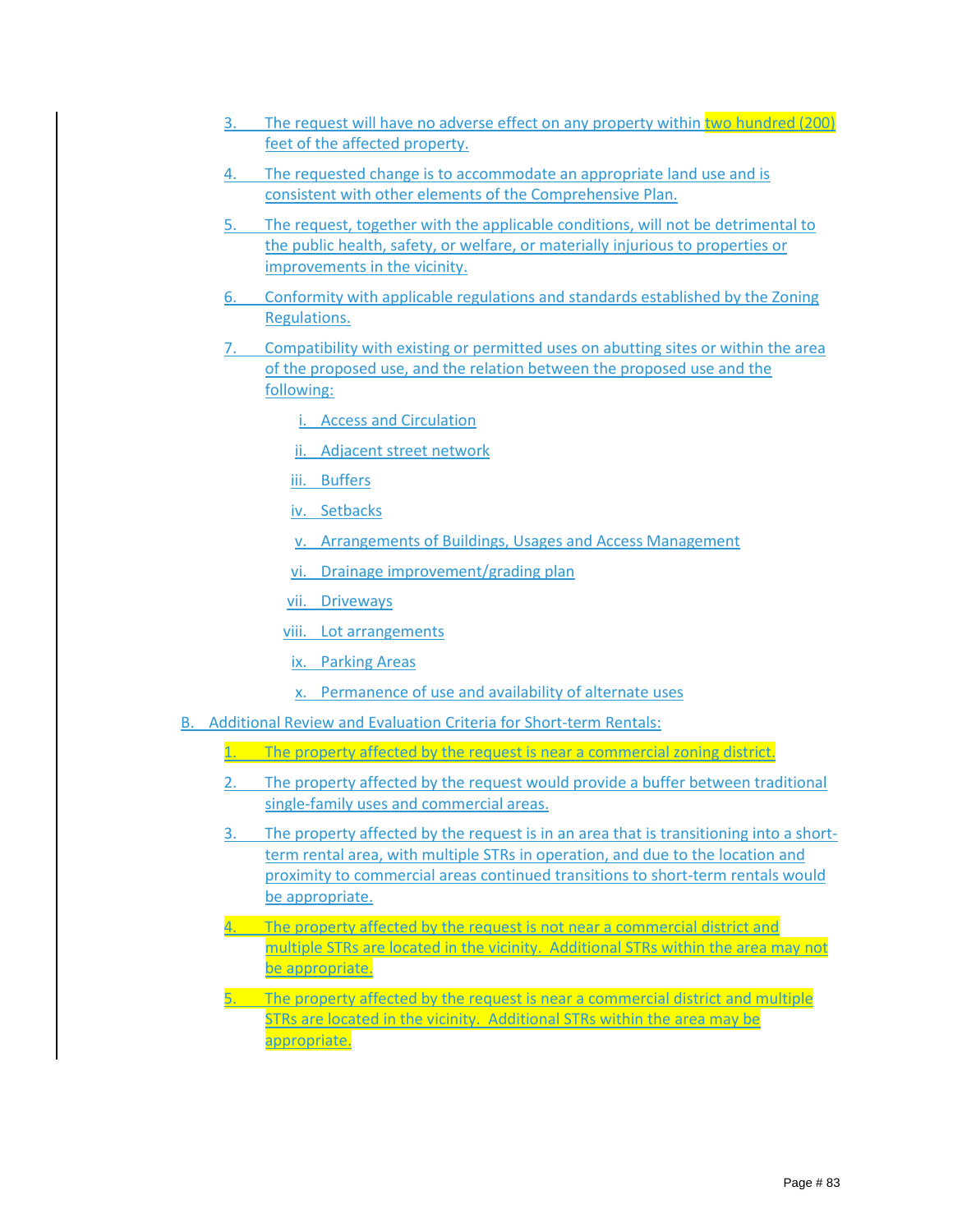- 6. The property affected by the request is near a commercial district and the majority of properties within the vicinity are STRs. Additional STRs within the area may be appropriate.
- 7. The property affected by the request is not near a commercial district but the majority of properties within the vicinity are STRs. Additional STRs within the area may be appropriate.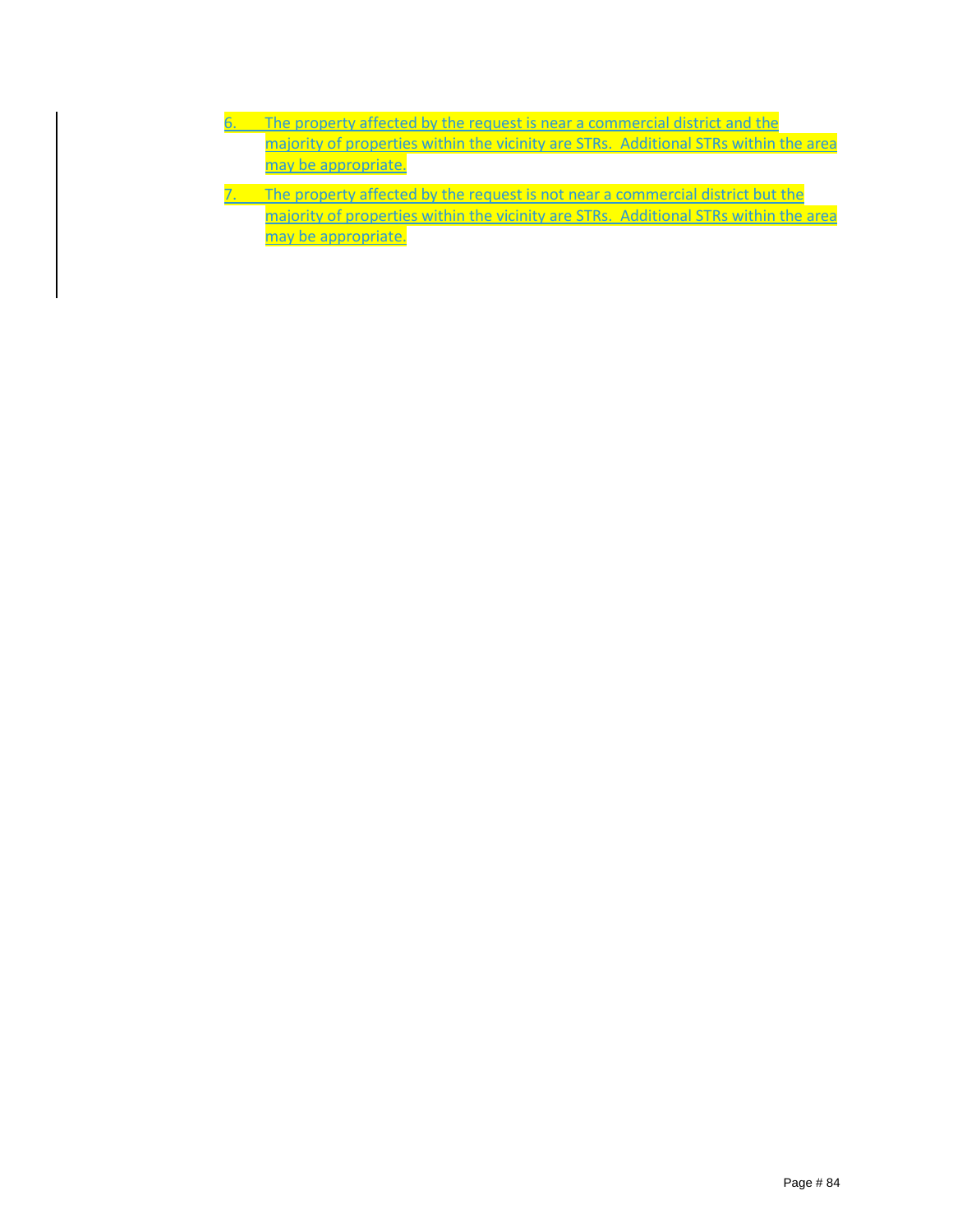# **Sec. 6.110. Continuance of a Nonconforming Use.**

### Residential Districts

Enlargement. A non-conforming use shall not be enlarged, expanded, extended or changed, without the approval of a Conditional Use Permit (CUP).

Conversions. A non-conforming use may be continued as the same classification, or may be changed to a use of a more restricted classification upon approval of a conditional use permit. If it is changed to a use in a more restricted classification or to a conforming use, it cannot be changed back to its original non-conforming use. For purpose of this paragraph, the phrase "same classification" means: uses permitted in the same district; a "more restricted classification" means: use in a district having more restricted use (i.e., C-2 vs. C-1); and provided that:

The new use is similar to or less intensive than that of the old use in terms of noise generated, outdoor storage, customer activity and impact on other conforming uses in the area, and that the new use comply with the parking requirements of this ordinance as applicable to newly established uses.

#### Termination.

If a non-conforming use or any portion thereof is voluntarily discontinued for a period of 90 days, any future use of such land or portion thereof shall be in conformity with the regulations of the district in which such land or portion thereof is located.

Short-term rental uses shall not terminate under the following conditions:

- 1. The use is suspended for repairs, modifications, additions, remodels, or other similar situations; or
	- The owner of the home utilizes the property as their personal residence, for a period not exceeding more than one (1) year; or

Non-conforming use is terminated upon a change in use other than as provided herein.

Non-conforming use is terminated upon destruction of a structure occupied by a non-conforming use unless it is permitted to be rebuilt as provided herein.

#### Other Districts

Enlargement. A non-conforming use may be enlarged within the boundary of the lot in which the nonconforming use has legally operated upon approval of a Conditional Use Permit (section 5.400).

Provided, however, a Conditional Use Permit shall not be required, and the enlargement may occur, upon submission and approval of a Site Plan if the enlargement involves only a one-time increase in the size of the building in which the same use is operated of not more than 25 percent.

Any enlargement or extension, whether requiring a Conditional Use Permit or not, shall be required to come into in compliance with all city ordinances, codes, or policies and development regulations which may apply to the property (examples without limitation: landscape, parking, curb cuts, setbacks), and the nonconforming use may be continued only for so long as the property remains in compliance with all applicable City Ordinances and Codes, including those prohibiting nuisances. All Existing non-conforming single family residential uses may be enlarged without the necessity of obtaining a Conditional Use Permit.

Conversions. A non-conforming use may be continued as the same classification, or may be changed to a use of a more restricted classification upon approval of a conditional use permit. If it is changed to a use in a more restricted classification or to a conforming use, it cannot be changed back to its original nonconforming use. For purpose of this paragraph, the phrase "same classification" means: uses permitted in the same district; a "more restricted classification" means: use in a district having more restricted use (i.e., C-2 vs. C-1); and provided that: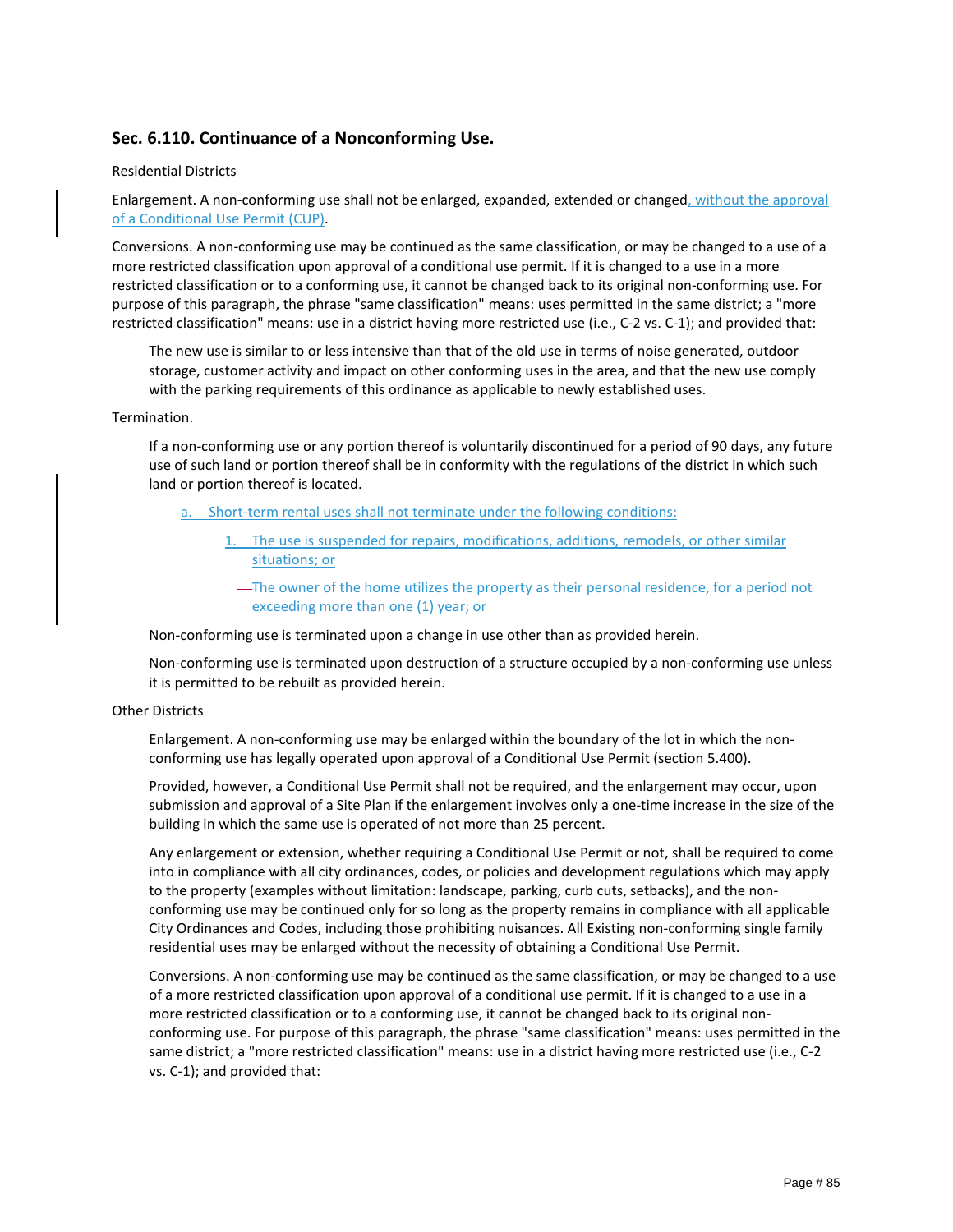The new use is similar to or less intensive than that of the old use in terms of noise generated, outdoor storage, customer activity and impact on other conforming uses in the area.

The new use complies with the parking requirements of this ordinance as applicable to newly established uses.

Termination. A nonconforming use is terminated under the following conditions:

Upon a change in use other than as provided herein.

Upon discontinuance, being defined as non-operative or non use for a period of at least 365 successive days. Discontinuance may be, but is not required to be, evidenced by termination of utility service, the failure to maintain regular hours of operation, the utilization of the premises for other purposes, abandonment or by any other reasonable means.

Upon destruction of a structure occupied by a nonconforming use except if it is permitted to be rebuilt as provided herein.

Replacement. If a structure occupied by a nonconforming use is destroyed by fire, the elements or other cause, it may not be rebuilt except to conform to the provisions of this Ordinance. In the case of partial destruction of a nonconforming use not exceeding 75 percent of its tax roll assessed value, reconstruction will be permitted but the size or function of the nonconforming use shall not be expanded.

(Ord. No. 23-007, 5-20-2013; Ord. No. 24-024, 12-1-2014)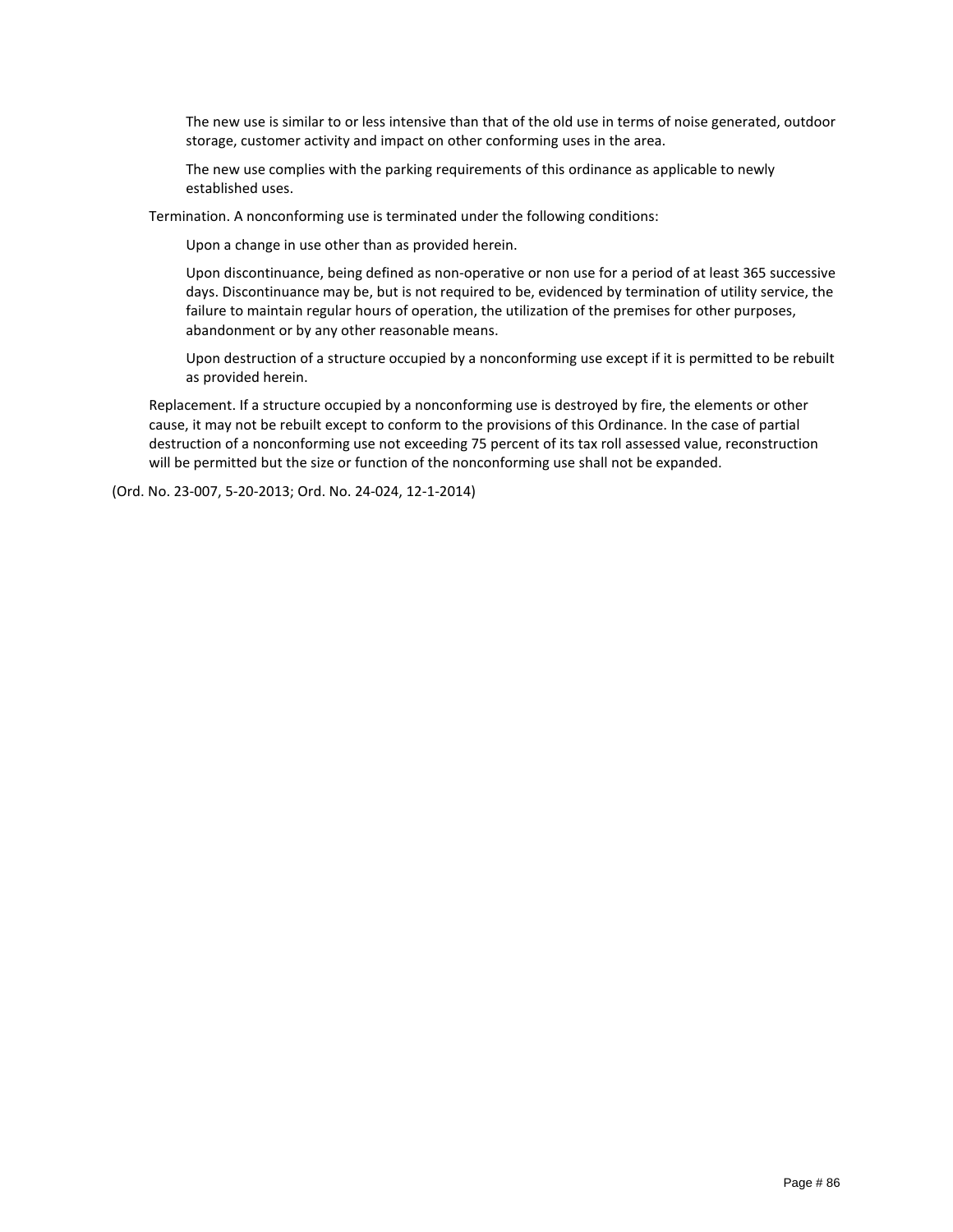Sec. 7.320. - Special Front Yard Regulations.

Where the frontage on one side of a street between two intersecting streets is divided by two or more zoning districts, the front yard shall comply with the requirements of the most restrictive district for the entire frontage.

Where a building line has been established by plat or ordinance and such line requires a greater or lesser front yard setback than is prescribed by this Ordinance for the district in which the building line is located, the required front yard shall comply with the building line so established by such ordinance or plat.

The front yard shall be measured from the property line to the front face of the building, vertical supports of the covered porch or covered terrace, or attached accessory building. Eaves and roof extensions may project into the required front yard for a distance not to exceed four (4) feet and subsurface structures, fences, walls, platforms, or slabs may not project into the front yard to a height greater than forty-eight (48) inches above the average grade of the yard.

Front yard setback areas, in residential zoning districts, shall have a maximum impervious cover allowance of thirty-five (35) percent and be designed to standard residential designs.

Attached accessory buildings shall have a front yard not less than the main building. Detached accessory buildings shall be located in the area defined as the rear yard.

Where lots have double frontage, running through from one street to another, a required front yard shall be provided on both streets unless a building line for accessory buildings has been established along one frontage on the plat or by ordinance, in which event only one required front yard need be observed.

If twenty-five percent (25%) or more of the frontage on one side of a street between two intersecting streets in any residential district is improved with buildings, prior to the effective date of this ordinance, that have been observed an average front yard line varying from the standards herein established, then the average front yard existing in the block shall be observed, provided however, that this regulation shall not be interpreted as requiring a front yard line of more than twenty-five (25) feet.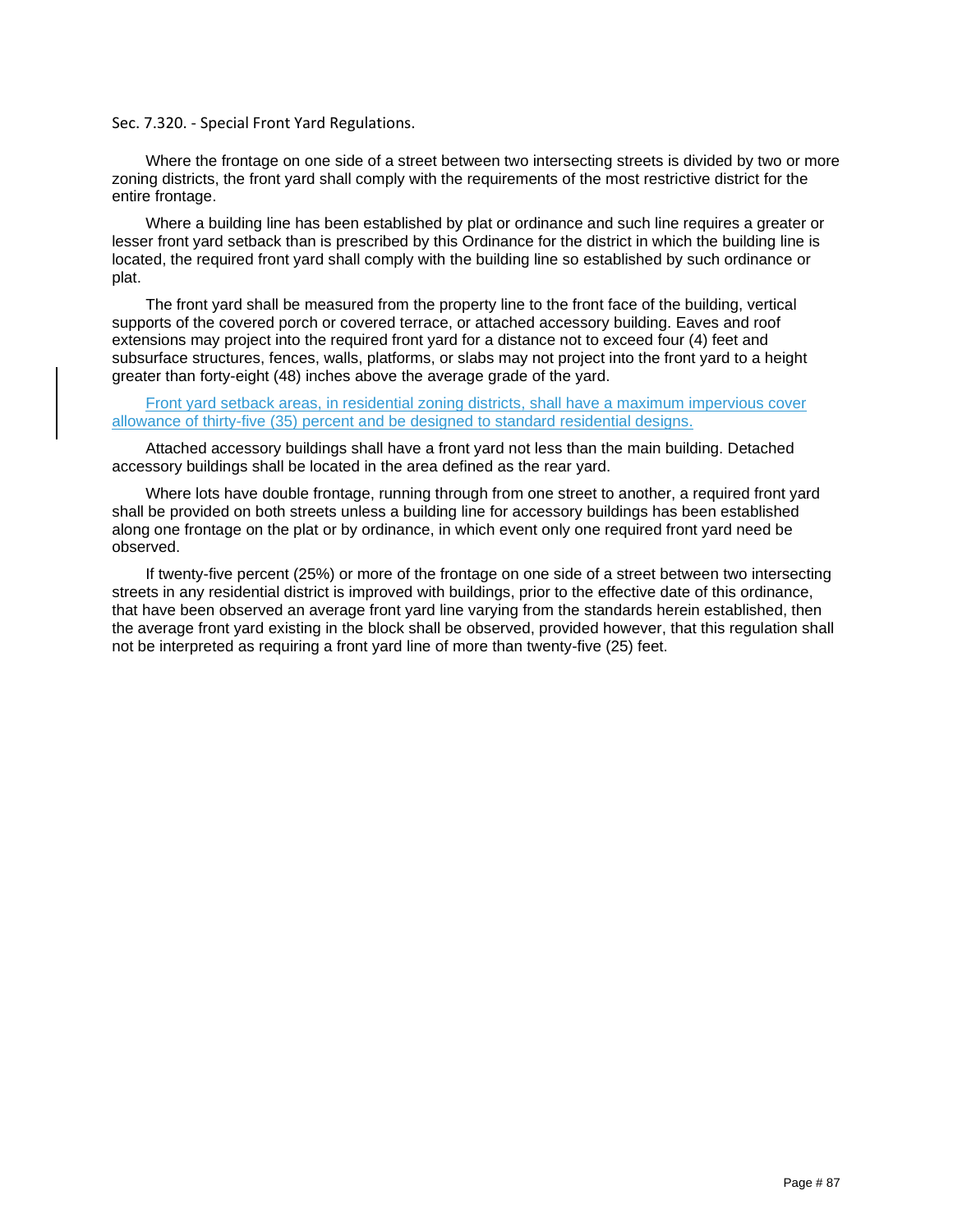- Sec. 7.330. Special Side Yard Regulations.
- A. Every part of a required side yard shall be open and unobstructed, except for the ordinary projections of window sills, air conditioning units, pool equipment, belt courses, cornices and roof overhangs and other architectural features projecting not to exceed three (3) feet into the required side yard, and root caves projecting not to exceed thirty-six (36) inches into the required side yard.
- B. Swimming pools shall have side yard setbacks as follows ten (10) feet from the property line to the water's edge.
- C. Hot tubs, spas, and fire pits shall have side yard setbacks of fifteen (15) feet.
	- 1. Fire pits shall also conform to all applicable Fire Codes (insert ordinance #).
- D. Accessory Structures shall adhere to the setbacks of the base zoning district.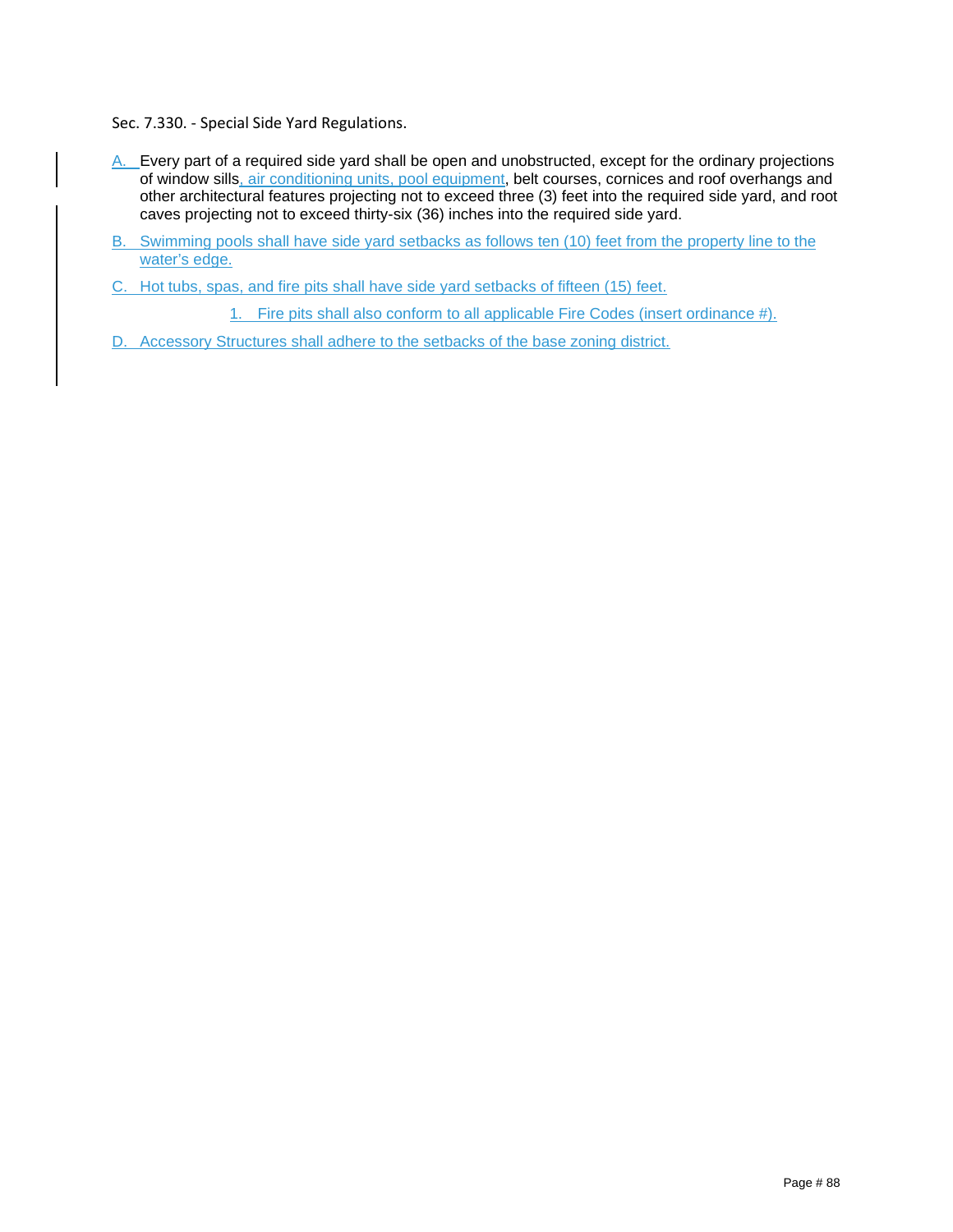- Sec. 7.340. Special Rear Yard Regulations.
	- A. Every part of a required rear yard shall be open and unobstructed to the sky from a point thirty (30) inches above the general ground level of the graded lot, except for accessory buildings as permitted in Section 8.270, and the ordinary projections of window sills, air conditioning units, pool equipment, belt courses, cornices, and roof overhangs and other architectural features projecting not to exceed three (3) feet into the required rear yard.
	- B. Swimming pools shall have rear yard setbacks as follows ten (10) feet from the property line to the water's edge.
	- C. Hot tubs, spas, and fire pits shall have rear yard setbacks of fifteen (15) feet.
		- 1. Fire pits shall also conform to all applicable Fire Codes (insert ordinance #).
	- D. Accessory Structures shall adhere to the setbacks as permitted in Section 8.270.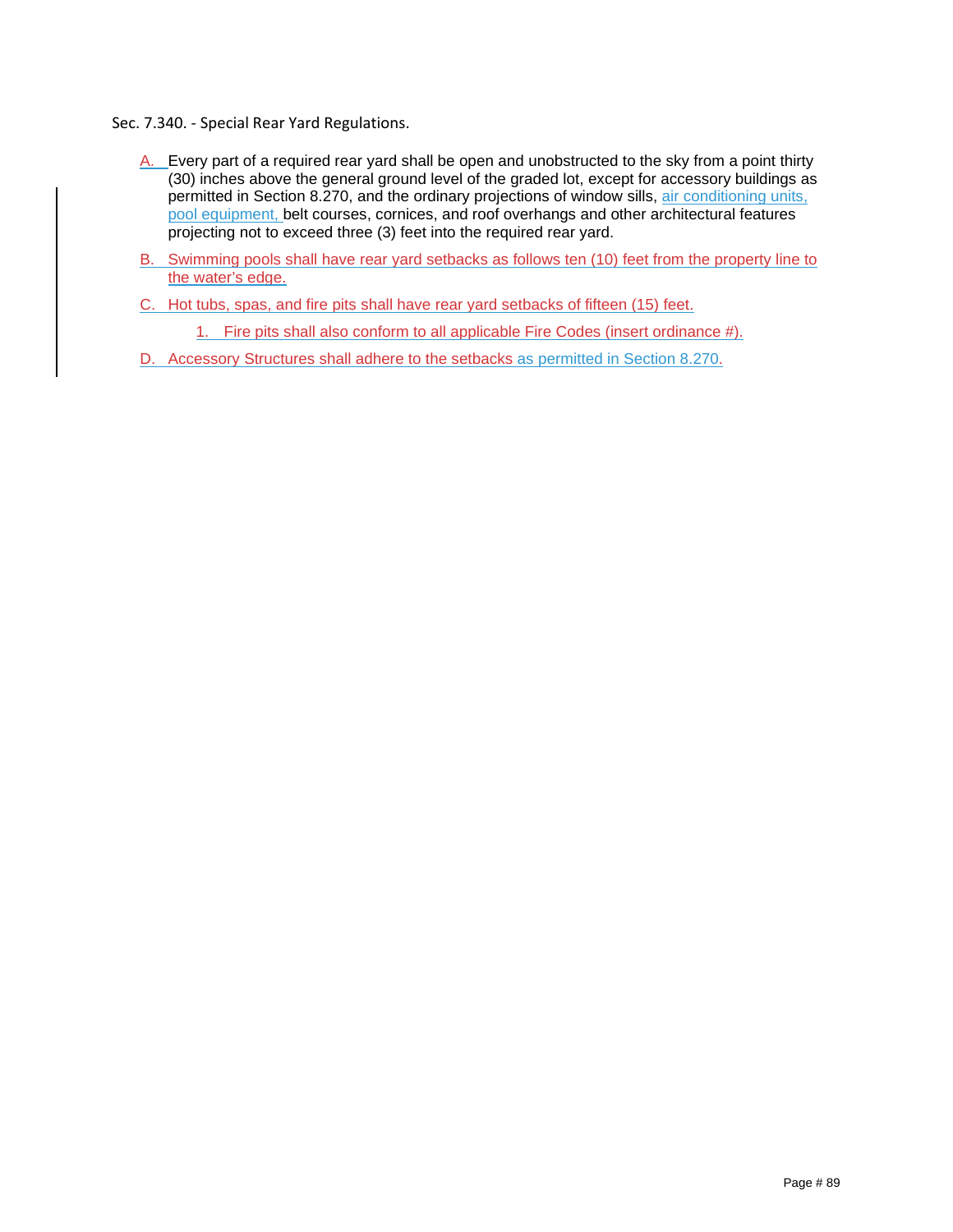### Sec. 7.710. - Measurement.

Building coverage of a lot shall be deemed the total horizontal area of all buildings and roofed or covered spaces on the lot, expressed as a percent to total lot area. Eaves and roof overhangs extending not more than three (3) feet from the supporting walls or members of a building shall not be counted as building coverage.

Impervious coverage of a lot shall include the total horizontal area of all buildings, roofed or covered spaces, paved surface areas, walkways and driveways, and any other site improvements or structures contributing to run-off greater than would occur on the site in its natural state. Pools, including but not limited to swimming pools, reflecting pools and fountains, are excluded from this calculation. Decomposed or crushed granite gravel shall be counted as impervious cover when utilized for parking areas and paths from ADA parking spaces to the entrance of buildings or structures

Subsurface areas shall be excluded from building coverage and impervious coverage calculations.

The 100 year flood plain area of a lot shall not be included in the calculation of building coverage or impervious coverage.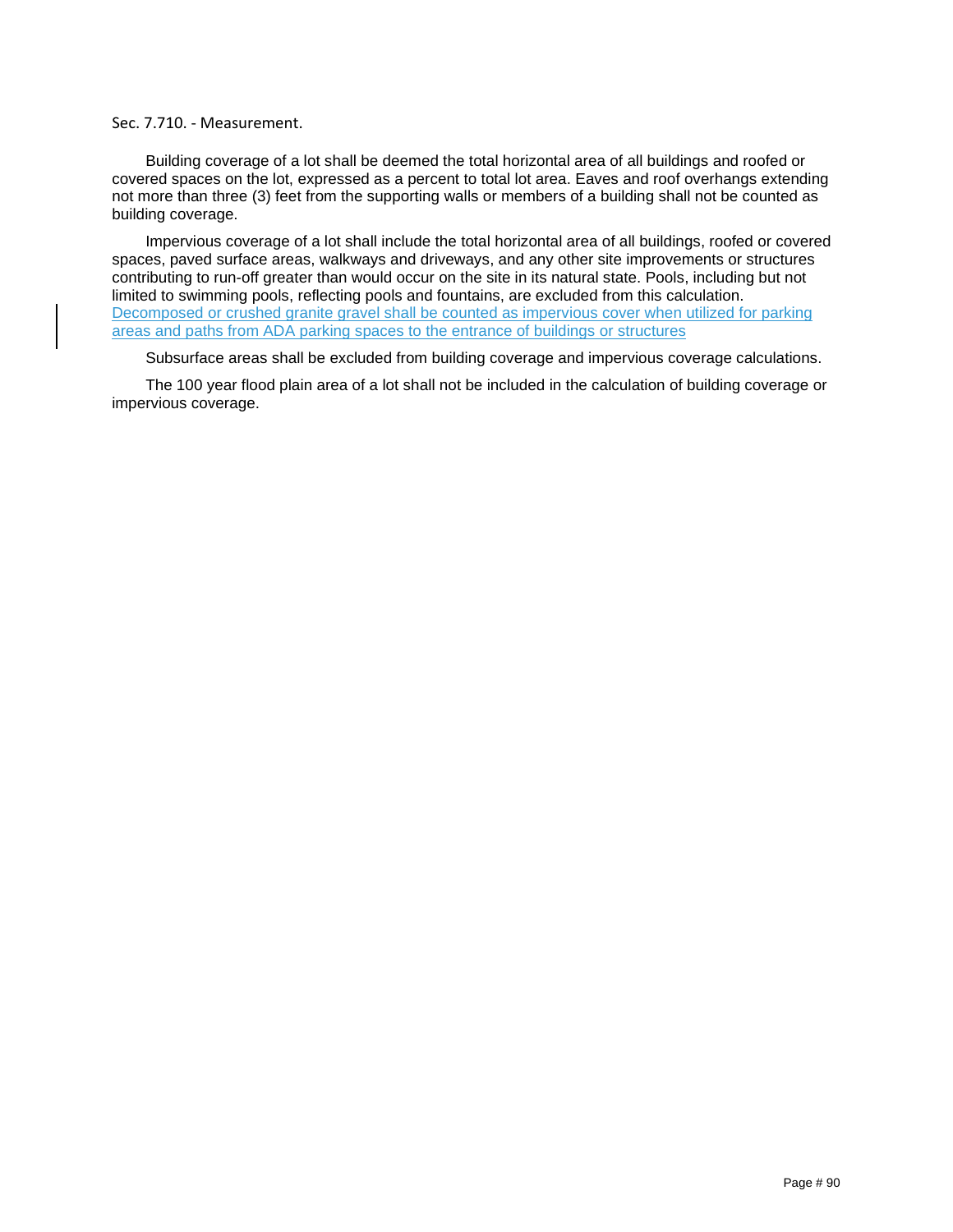Sec. 7.820. - Basic Regulations: Vehicle Parking/Loading & Unloading.

Off-street parking facilities shall be provided for any new building constructed for any new use established. Off-street parking facilities shall be provided for any addition or enlargement of an existing building or use, and for any change of occupancy or manner of operation that would result in additional parking spaces being required, provided that the additional parking shall be required only for such addition, enlargement, or change and not for the entire building or use.

Facilities being used for off-street parking on the effective date of the Zoning Ordinance shall not be reduced in capacity to less than the number of spaces prescribed, nor altered in design or function to less than the minimum standards prescribed in the Off-Street Parking and Loading Regulations.

For sites with more than one use and for adjacent sites served by a common parking facility, the parking requirement shall be the total number of spaces required for each site or use, except as adjusted pursuant to Section 7.850.

Parking facilities constructed or substantially reconstructed subsequent to the effective date of the Zoning Regulations, whether or not required, shall conform to the design Standards set forth in Section 7.860.

All required facilities shall be maintained for the duration of the use requiring such areas. Such facilities shall be used exclusively for the temporary parking of passenger automobiles, motor vehicles, or light trucks not exceeding one ton in capacity, and shall not be used for the sale, display, or storage of merchandise, or for the storage or repair of vehicles or equipment.

All required parking facilities shall be located on the same site as the use for which such facilities are required, except as authorized pursuant to Section 7.850.

No use shall be required to provide more spaces than prescribed by these regulations or prescribed by the Director of Planning and Building in accordance with these Zoning Regulations, or prescribed pursuant to a Conditional Use Permit or a Variance. Where parking spaces are provided in excess of such requirements, the spaces may be considered as meeting the requirement for another use pursuant to Section 7.850.

Head in parking which requires backing onto a public street, that is, parking which does not provide off-street space for turning a vehicle, is prohibited except in the R-2, R-3 and C-1 districts upon local streets only, provided that such parking does not exceed five (5) spaces and is located at least sixty (60) feet from any intersection of such local street and an arterial or collector street. Such parking shall be considered off-street parking.

Uses or changes in use requiring three (3) or less off-street parking spaces in the CBD Zoning District shall be exempt from providing off-street parking. In the case of expansions of use, the normal parking requirements hereof will apply to the entire property, and the parking spaces exempted under this Subsection I as well as any additionally required ones will be provided at the time of expansion.

Adequate loading and unloading facilities shall be provided onsite. Loading and unloading of commercial vehicles or customer vehicles on residential streets is prohibited.

Notwithstanding the provisions of Table 7.863, a minimum of five (5) parking spaces shall be provided for any single industrial use located individually on a site and served by a separate parking facility, and a minimum of ten (10) parking spaces shall be provided for any two or more industrial uses located on the same site and served by a common parking facility.

There shall be no off-street parking requirement for any use occupying a historic structure as defined and listed site in the *Fredericksburg Historic Resource Survey.* Expansions and enlargements shall be subject to all provisions of Section 7.800.

Parking requirements may be reduced for medium and high rated structures, within the historic district, based on site constraints and with the Historic Preservation Board approval.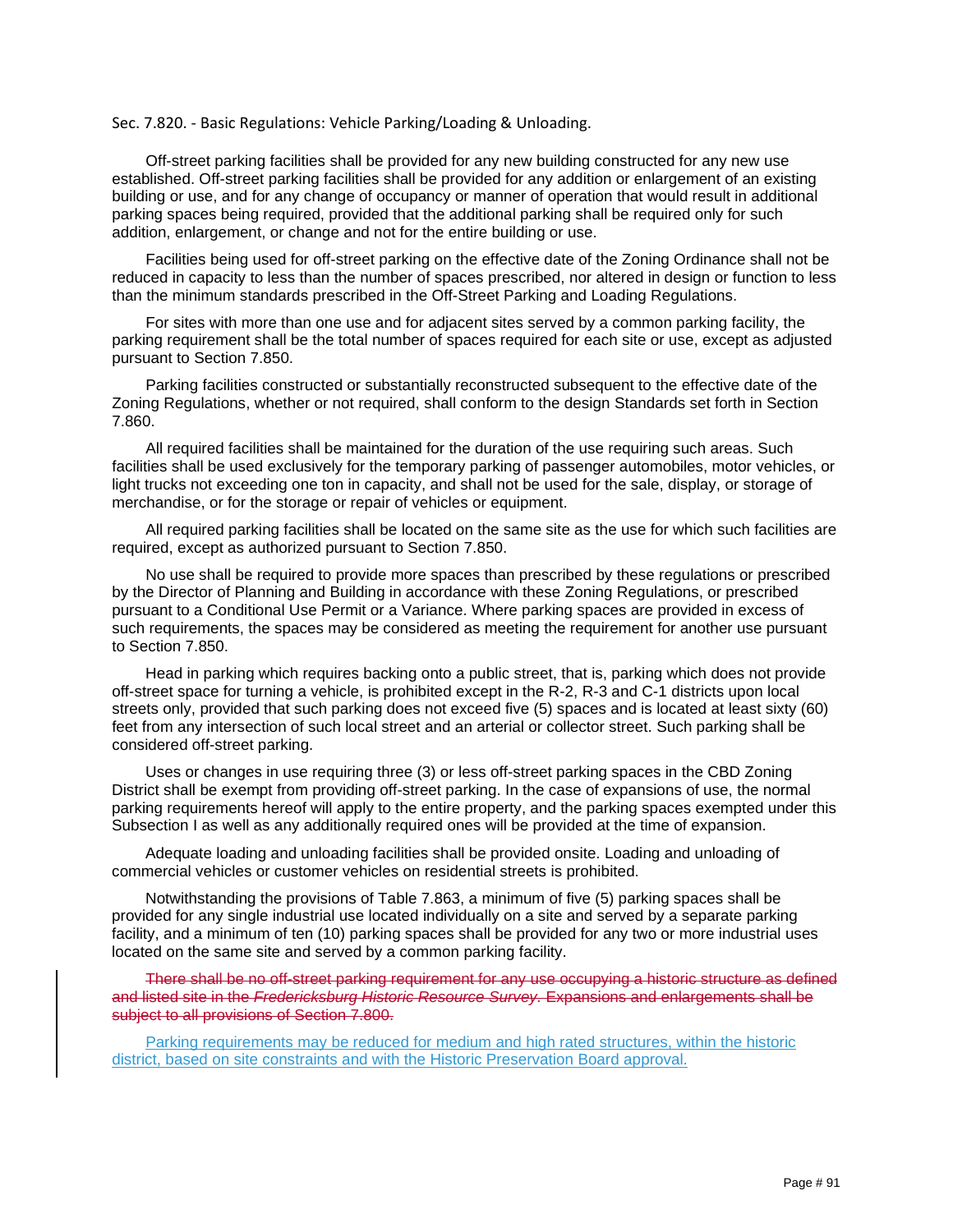Sec. 7.825. - Special Provisions Applicable To Central Fredericksburg.

- A. Special parking requirements shall apply within designated portions of Central Fredericksburg in order to further enhance the unique historical character and discourage inharmonious parking facilities in such historical districts or on sites occupied by historic structures and to reduce intrusion on pedestrian-oriented street frontages by parking facility access.
- B. The Special parking requirements and provisions in this Section shall apply to all areas of blocks 15, 16, 21, 22, 27, 28, 33, 34, 42, 43, 47, 48, 52, 53, 57, 58, 67 and 68 of the Fredericksburg Addition, and which is further described as those blocks bordered by Austin Street, San Antonio Street, Elk Street and Bowie Street.
- C. Special Provisions.
	- 1. For those businesses which construct their own off-street, off-premises parking, the distance to the parking lot may be extended fifty percent (50%) in addition to the provisions in Section 7.850.
	- 2. When any existing building is: (1) converted to another use; or (2) has the usable floor area within the existing building perimeter enlarged, rehabilitated or remodeled, without enlarging said building perimeter, then said building conversion or improvement shall not require additional offstreet parking, other than the number of existing off-street parking spaces which are utilized by said building.
	- 3. For new buildings or expanded building space, the following uses shall provide fifty percent (50%) of the off-street parking requirements of Table 7.863.
	- 4. The provisions as provided herein shall not apply for sites where a historic structure is removed and a new building built.
	- 5. The Special Parking Provisions shall not apply to properties utilized as Bed and Breakfastsshortterm rentals, hotels, motels, or other lodgings.

(Ord. No. 25-017, 9-21-2015; Ord. No. 2019-10, § 1, 4-15-2019)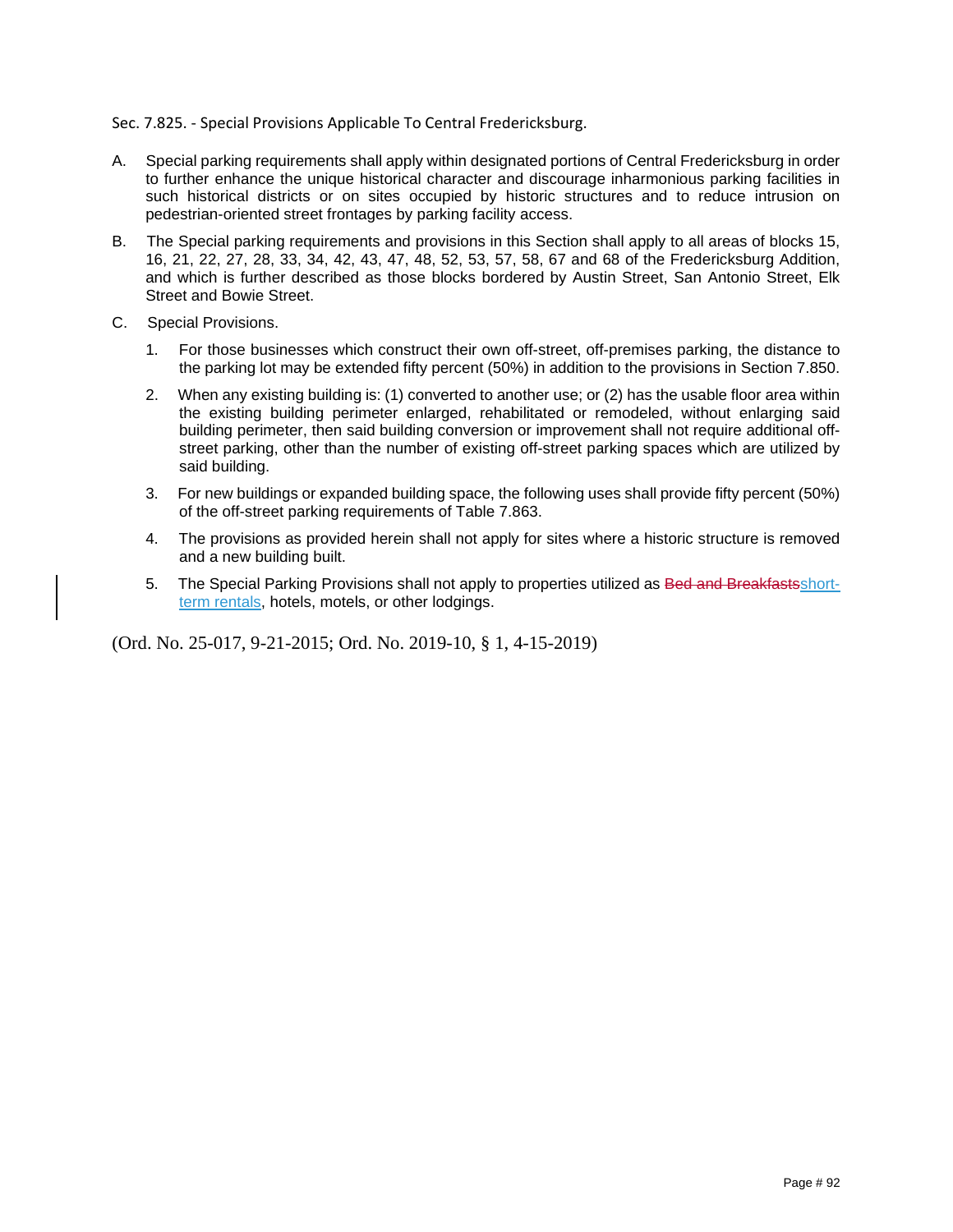Sec. 7.860. - Design Standards.

Standards. Design standards are established by this section to set basic minimum dimensions and guidelines for design construction, and maintenance of parking and loading facilities.

Parking Space Dimensions. The following basic dimensions shall be observed for parking spaces.

Each standard parking space shall consist of a rectangular area not less than 8.5 wide and 18.5 feet long. Each compact parking space shall consist of a rectangular area not less than 7.5 feet wide and 15.0 feet long. Each space shall have a vertical clearance of not less than 7.5 feet. Each space shall be independently accessible.

Each parking space designated for use by the handicapped shall consist of a rectangular area not less than 12.5 feet wide and 18.5 feet long, shall have a vertical clearance not less than 7.5 feet, shall be located in an area not exceeding a two percent (2%) slope, and shall be located near and convenient to a level or ramp entrance accessible to handicapped persons. Parking spaces for the handicapped shall be signed and restricted for use by the handicapped only.

Each parking space shall have adequate drives, aisles, and turning and maneuvering areas for access and usability, and shall at all times have access to a public street or alley.

Parking Facility Design. Minimum parking facility design standards are illustrated in Table 7.862. Additional supplemental guidelines and standards for parking facility design, internal layout, acceptable turning radii and pavement slope, vehicular and pedestrian circulation, and other design features may be adopted by resolution of the Planning and Zoning Commission, upon recommendation of the Director of Planning and Building.

Paving and Drainage. The following basic standards shall be observed:

In all districts parking and loading facilities shall be an all weather surface. Materials may be pervious (see Appendix D for impervious coverage requirements). All parking and loading facilities shall be appropriately marked with lines, buttons, or other approved markers.

All parking facilities shall be graded and provided with permanent storm drainage facilities, meeting the construction specifications set by the City Engineer. Surfacing, curbing and drainage improvements shall be sufficient to preclude free flow of water onto adjacent properties or public streets or alleys and to provide adequate drainage.

Curbing shall be provided along the parking facility area for all streets upon which it fronts.

Safety Features. Parking facilities shall meet the following standards:

Safety barriers, protective bumpers or curbing, and directional markers shall be provided to ensure safety, efficient utilization, protection of landscaping and prevention of encroachment onto adjoining public or private property.

Visibility of and between pedestrians, bicyclists and motorists shall be ensured when entering individual parking spaces, when circulating within a parking facility and when entering and exiting a parking facility.

Internal circulation patterns, and the location and traffic directions of all access drives, shall be designed, designated and maintained in accordance with accepted principles of traffic engineering and traffic safety.

All ingress and egress shall be constructed in accordance with Section G, Access Standards.

Lighting. Lights provided to illuminate any parking facility or paved area shall, to the maximum extent feasible, be designed to reflect away from any residential use.

Access Standards.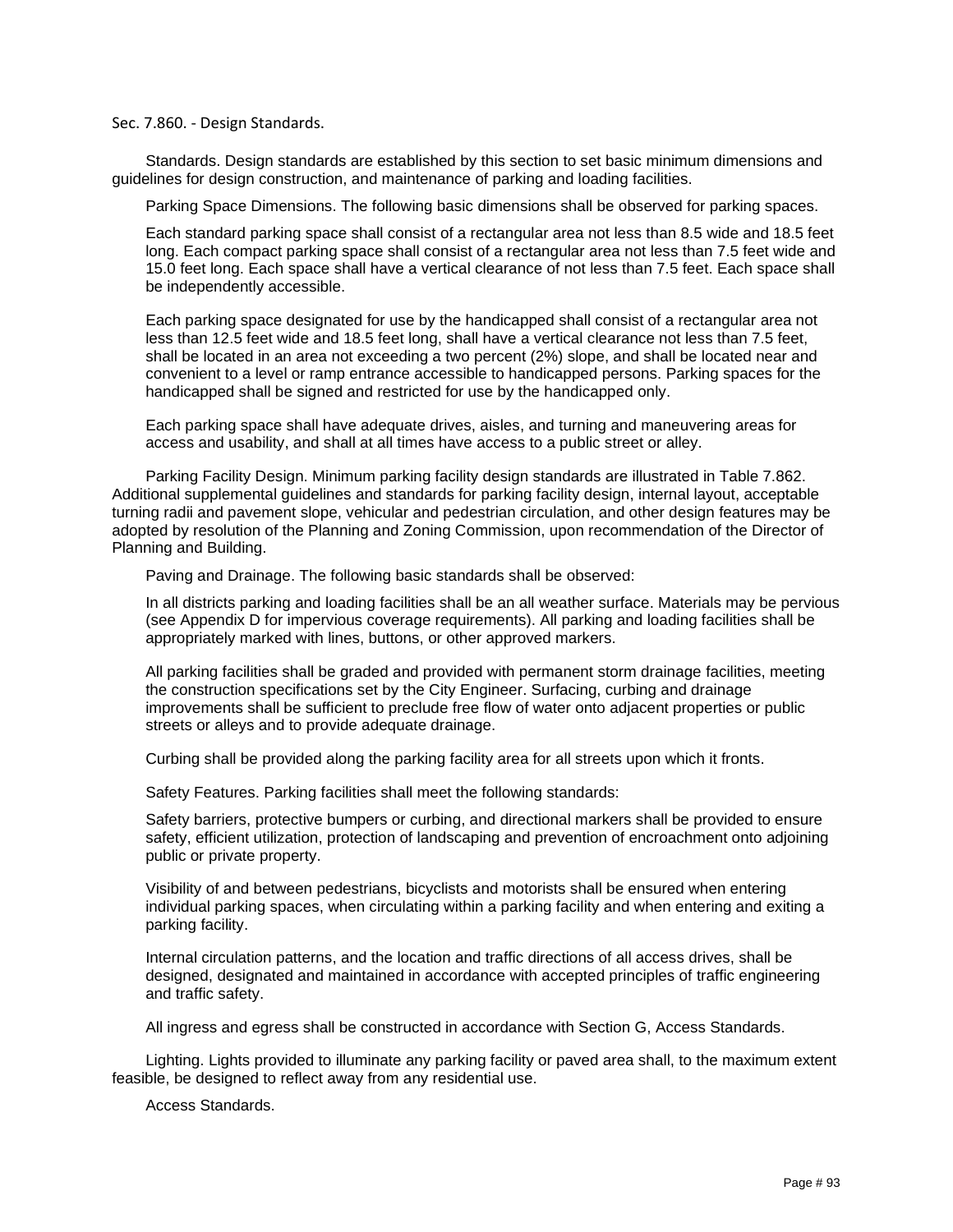The width of a residential access from a public street to an off-street parking area or other vehicular use area shall not exceed twenty-one (21) feet. Exception: A residence with an attached three car garage may have up to thirty-one (31) feet.

The width of a commercial, industrial, or civic use access, from a public street to an off-street parking area or other vehicular use area, shall not exceed forty (40) feet.

No more than one access shall be permitted for any street frontage up to two hundred (200) lineal feet except that single family residential lots located in residential zoning districts are permitted two accesses provided the lot has a minimum of one hundred (100) feet of street frontage along the side of the lot which is to contain two accesses. Properties situated at the corner of two intersecting public streets shall provide a minimum corner clearance calculated as street frontage divided by five (5), but in no case less than twenty-five (25) feet.

No more than two (2) accesses shall be permitted for any street frontage over two hundred (200) lineal feet but less than six hundred (600) lineal feet of street frontage. The distance between access or from the corner of two intersecting public streets shall provide a minimum separation as calculated by street frontage divided by five (5), but in no case more than one hundred (100) feet.

Any frontage over six hundred (600) lineal feet is considered a special design requiring special engineering review and determinations, and more than two (2) accesses may be permitted only if deemed appropriate by the Planning and Zoning Commission (or the Director of Planning and Building if the development plan need not to be reviewed by the Planning and Zoning Commission).

Existing developed properties that do not have street curbs and street curbs are planned to be constructed, and a single driveway or two (2) driveways clearly exist (i.e.: each drive has a specific location and separate function) then the requirements as provided herein shall not apply. In no case shall there be more than two (2) accesses for frontage less than two hundred (200) feet. The second driveway shall be closed at the time of curbing if it imposes or creates a potential hazard to vehicular or pedestrian traffic as determined by the Director of Planning and Building.

The above standards shall be applicable to any property constituting a separate tract or platted lot or which has or will be developed jointly or under one site plan.

Refuse Collection and Storage.

 $\overline{\phantom{a}}$ 

All businesses shall provide suitable trash and refuse storage areas which are designed and constructed to prevent view from the street and to prevent refuse from being displaced about the site, into adjacent properties or public right-of-way and to permit safe, easy removal of refuse by truck or hand.

| A Angle of Parking | ∣B Width of | C Depth of Stall | D Width of | E Width of Stall  | F Width |
|--------------------|-------------|------------------|------------|-------------------|---------|
| (Degrees)          | Stall       | 90 to Aisle      | Aisle      | Parallel To Aisle | Module  |
|                    |             |                  |            |                   |         |

| TABLE: 7.861                       |  |  |  |  |  |  |
|------------------------------------|--|--|--|--|--|--|
| MINIMUM PARKING FACILITY STANDARDS |  |  |  |  |  |  |

| Parking Spaces |  |  |  |
|----------------|--|--|--|
|                |  |  |  |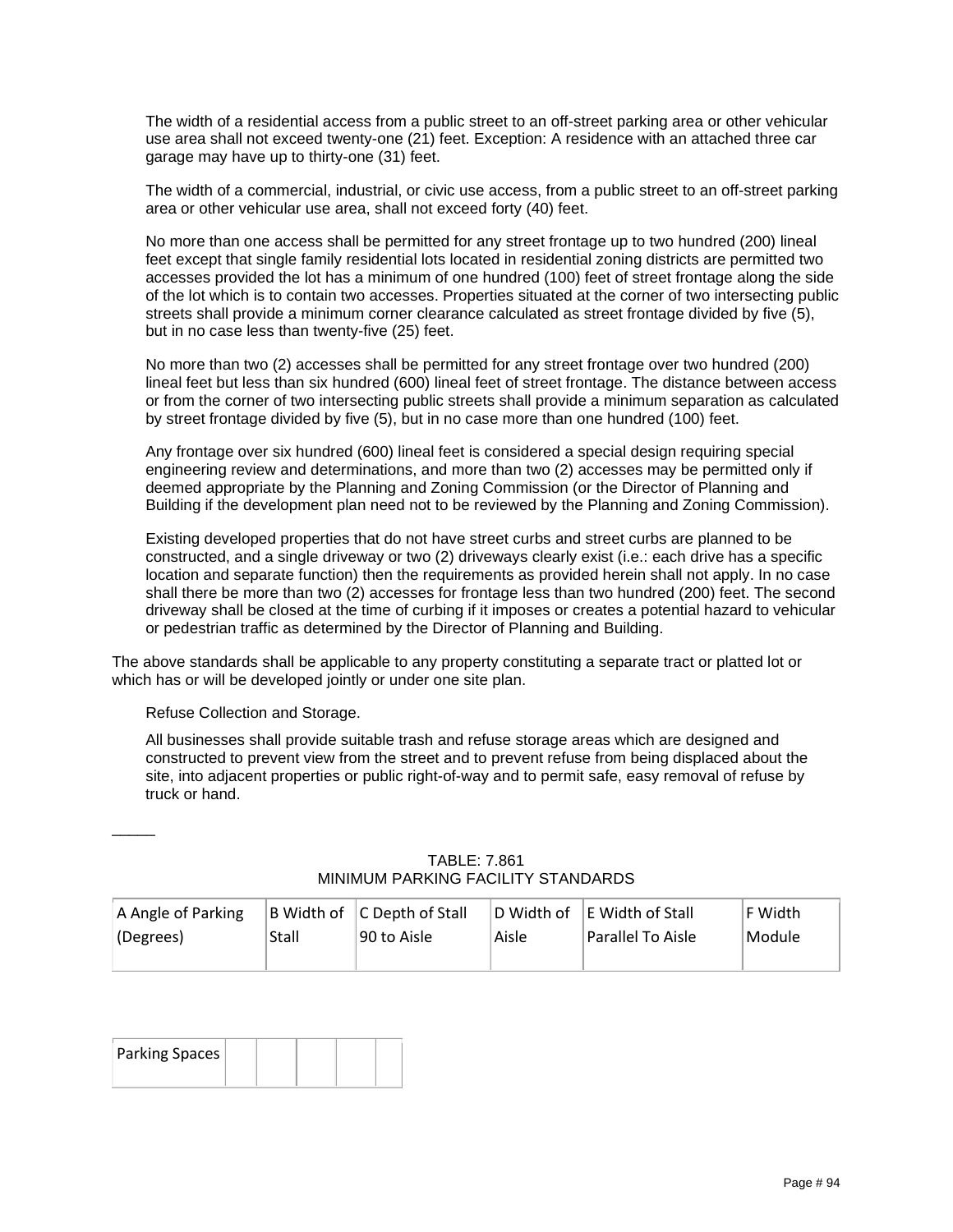| 30 |  | $8.5$ 16.9 12.5 17.0 47               |    |
|----|--|---------------------------------------|----|
| 45 |  | $8.5$   17.5   13.0   12.0            | 48 |
| 60 |  | $8.5$   19.0   18.0   9.8             | 56 |
| 75 |  | $8.5$   19.5   25.0   8.8             | 64 |
| 90 |  | $8.5 \, \, 18.5 \, \, 28.0 \, \, 8.5$ | 65 |
| 90 |  | $9.0$   18.5   26.0   9.0             | 63 |
| 90 |  | $9.5$   18.5   25.0   9.5             | 62 |

| <b>Parking Spaces</b> |  |                           |    |
|-----------------------|--|---------------------------|----|
| 30                    |  | 7.5 14.0 12.5 15.0 41     |    |
| 45                    |  | 7.5 15.9 13.0 10.6 45     |    |
| 60                    |  | 7.5 16.7 18.0 8.7         | 52 |
| 75                    |  | $7.5$   16.4   18.0   7.8 | 51 |
| 90                    |  | $7.5$   15.0   18.0   7.5 | 48 |

| Parking Spaces |         |       |             |        |    |
|----------------|---------|-------|-------------|--------|----|
|                | 8.5 8.5 |       | $12.5$ 22.0 |        | 30 |
|                |         | Width |             | Length |    |

 $\frac{1}{2}$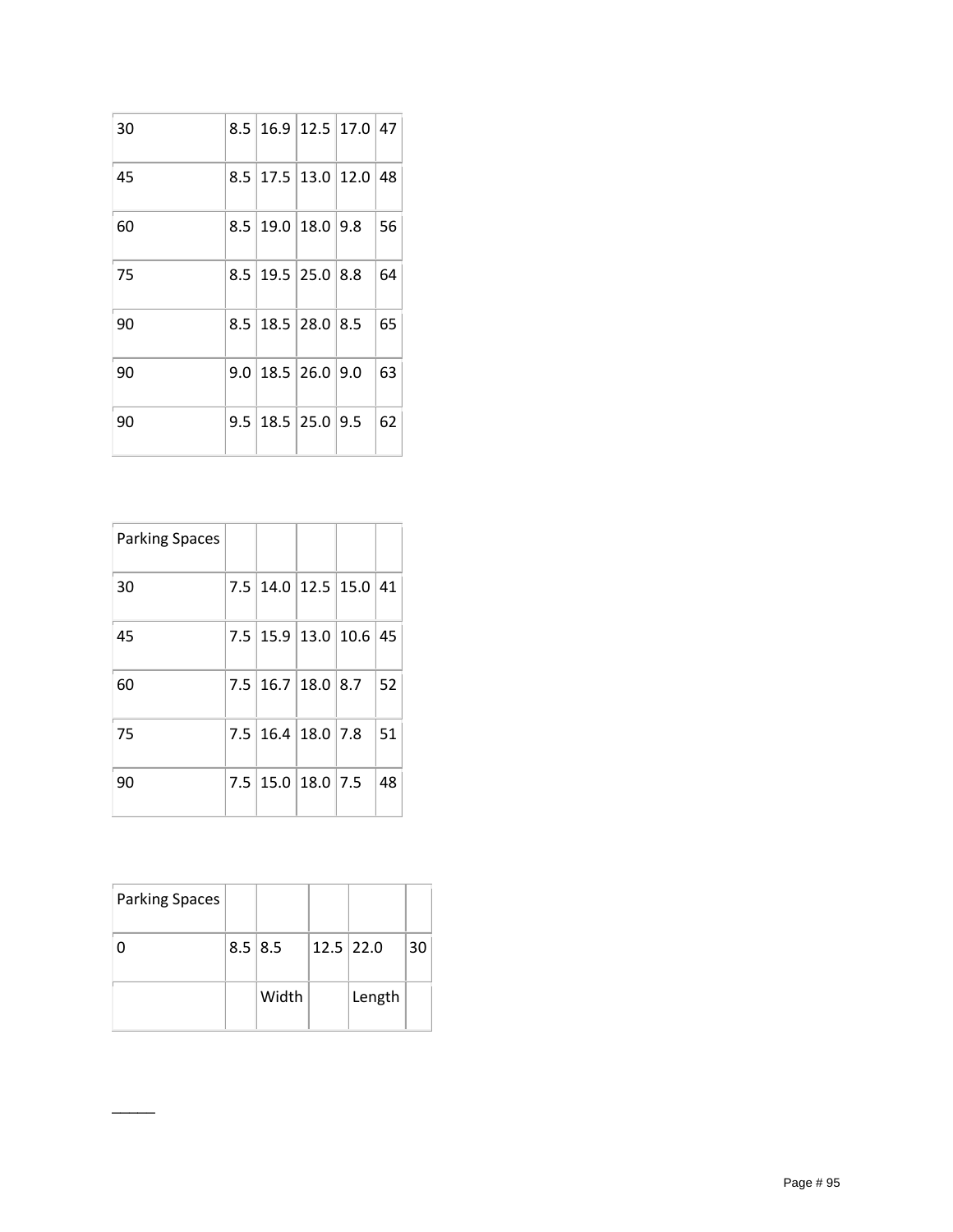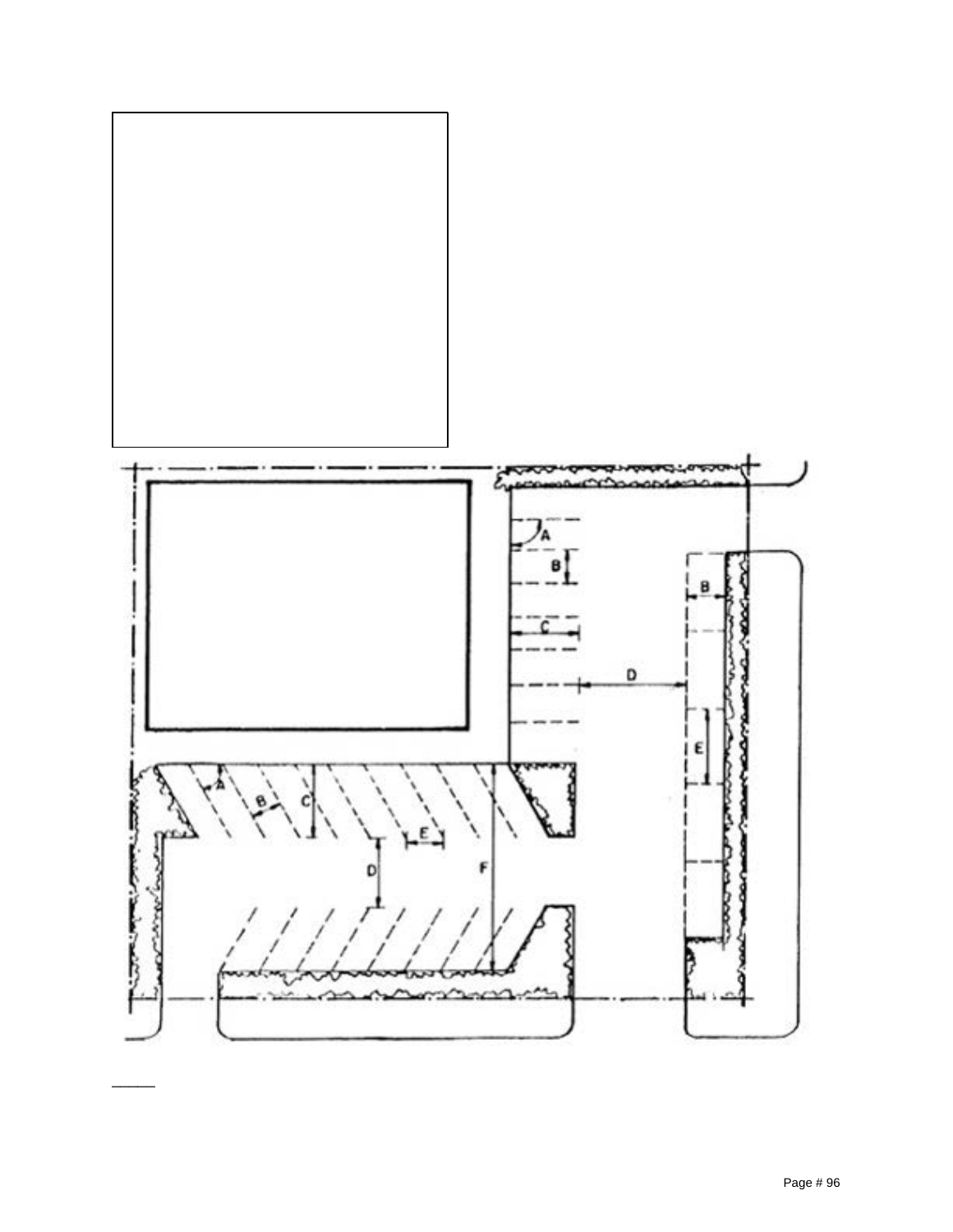## PARKING FACILITY STANDARDS DIAGRAM ILLUSTRATES FACILITY MEASUREMENTS AS REQUIRED BY TABLE 7.861

## TABLE: 7.863 OFF-STREET PARKING

All requirements based on gross square feet.

| USE CLASSIFICATION | MINIMUM OFF-STREET PARKING REQUIREMENTS                                          |
|--------------------|----------------------------------------------------------------------------------|
|                    |                                                                                  |
| Single Family      | 2 spaces per dwelling unit (plus 2 spaces per unit if insufficient R.O.W. exists |
| Residential        | to allow on-street parking). Tandem parking is allowed.                          |
|                    | Parking spaces shall be provided at a ratio 1 space per bedroom                  |
|                    | On-street parking may be allowed and applied to the required parking at 1        |
| Short-term Rental, | space per every 22' of lot frontage, not including driveway openings or street   |
| Unoccupied         | side yards, provided sufficient R.O.W. and Street width allow for on-street      |
|                    | parking. In no case shall the number of off-street parking be reduced to below   |
|                    | two (2) spaces.                                                                  |
|                    | Tandem parking is allowed.                                                       |
|                    |                                                                                  |
| Short-term Rental, | 2 spaces for the primary structure plus 1 space per bedroom for the accessory    |
| <b>Accessory</b>   | structure.                                                                       |
|                    | On-street parking may be allowed and applied to the required parking at 1        |
|                    | space per every 22' of lot frontage, not including driveway openings or street   |
|                    | side yards, provided sufficient R.O.W. and Street width allow for on-street      |
|                    | parking. In no case shall the number of off-street parking be reduced to below   |
|                    | two (2) spaces. Tandem parking is allowed.                                       |
| Short-term Rental, | 2 spaces for the primary structure plus 1 space per bedroom available for rent.  |
| <b>B&amp;B</b>     | On-street parking may be allowed and applied to the required parking at 1        |
|                    | space per every 22' of lot frontage, not including driveway openings or street   |
|                    | side yards, provided sufficient R.O.W. and Street width allow for on-street      |
|                    | parking. In no case shall the number of off-street parking be reduced to below   |
|                    | two (2) spaces. Tandem parking is allowed.                                       |
| Patio Home         | 2 spaces per dwelling unit (plus 2 spaces per unit if insufficient R.O.W. exists |
| Residential        | to allow on-street parking)                                                      |
|                    |                                                                                  |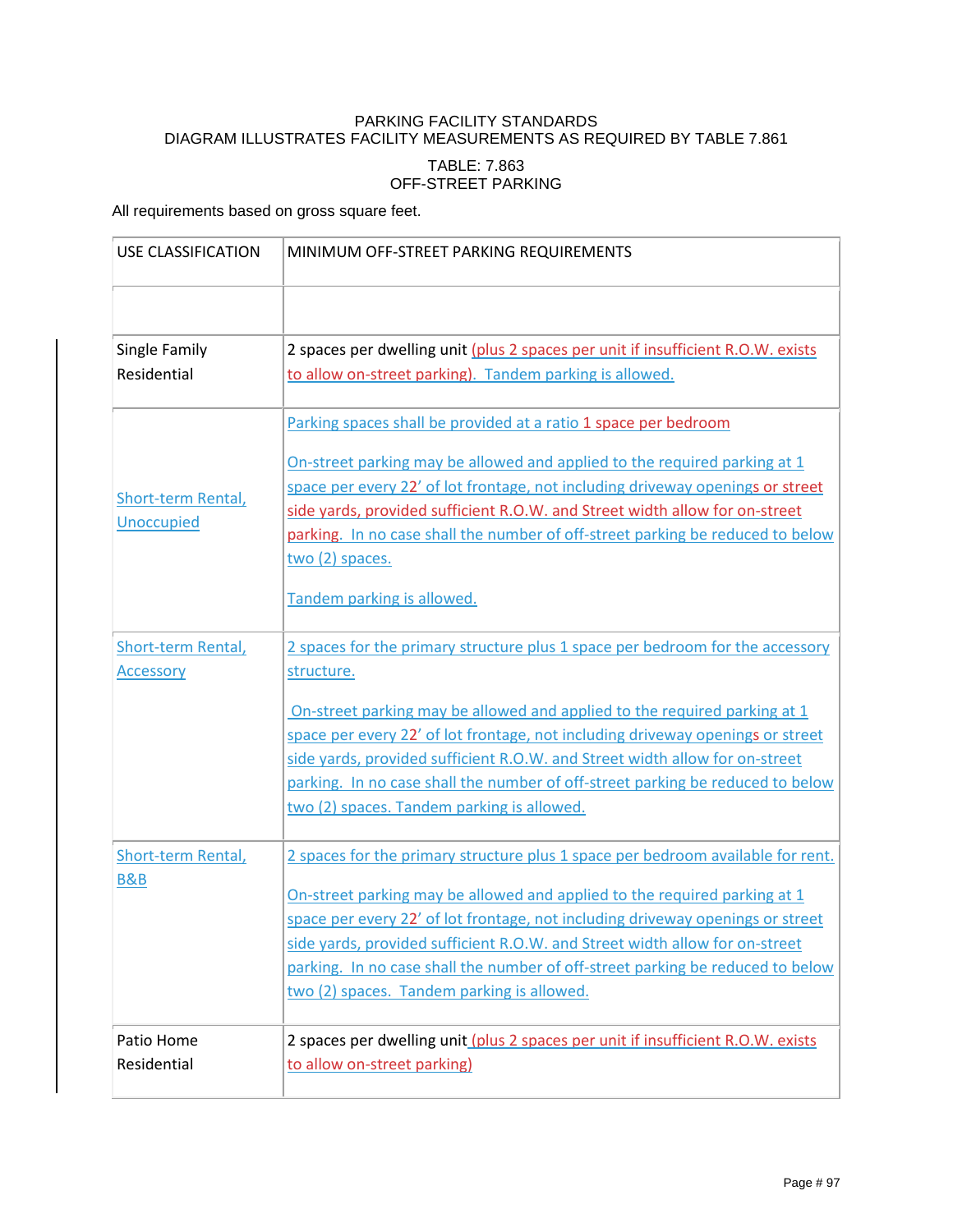|                                                                       | Tandem parking is allowed.                                                                                                                                                                                                                                                                                                                                                                            |  |
|-----------------------------------------------------------------------|-------------------------------------------------------------------------------------------------------------------------------------------------------------------------------------------------------------------------------------------------------------------------------------------------------------------------------------------------------------------------------------------------------|--|
| <b>Duplex Residential</b>                                             | 24 spaces per dwelling unit (plus 2 spaces per unit if insufficient R.O.W. exists<br>to allow on-street parking)                                                                                                                                                                                                                                                                                      |  |
| Townhouse<br>Residential                                              | 2 spaces per dwelling unit (plus 2 spaces per unit if insufficient R.O.W. exists<br>to allow on-street parking).<br>Tandem parking is allowed.                                                                                                                                                                                                                                                        |  |
| Condominium<br>Residential                                            | 12 spaces per dwelling bedroom unit plus 1 space per unit for guest parking.                                                                                                                                                                                                                                                                                                                          |  |
| Short-term Rental,<br>Condominium                                     | Parking spaces shall be provided at a ratio of 60% of the permitted occupancy.<br>On-street parking may be allowed and applied to the required parking at 1<br>space per every 22' of lot frontage, not including driveway openings or street<br>side yards, provided sufficient R.O.W. and Street width allow for on-street<br>parking.                                                              |  |
| <b>Multiple Family</b><br><b>Residential and Group</b><br>Residential | Efficiency and One Bedroom: 1.5 spaces per dwelling unit<br>One Bedroom: 1.5 spaces per dwelling unit-Two-bedrooms: 2 spaces per<br>dwelling unit or more-<br>Three-bedrooms: 2.5 spaces per dwelling unit<br>Four or more bedrooms: 3 spaces per unit<br>Guest parking shall be added at a ratio of ten (10) percent of the total<br>required spaces for the development.                            |  |
| Short-term Rental,<br><b>Facility</b>                                 | Parking spaces shall be provided at a ratio of 60% of the permitted occupancy.<br>On-street parking may be allowed and applied to the required parking at 1<br>space per every 22' of lot frontage, not including driveway openings, street<br>side yards, or street parking that is currently striped as public parking,<br>provided sufficient R.O.W. and Street width allow for on-street parking. |  |
| <b>Manufactured Home</b><br>Residential                               | 2 spaces per Manufactured Home Space or lot. Tandem parking is allowed.                                                                                                                                                                                                                                                                                                                               |  |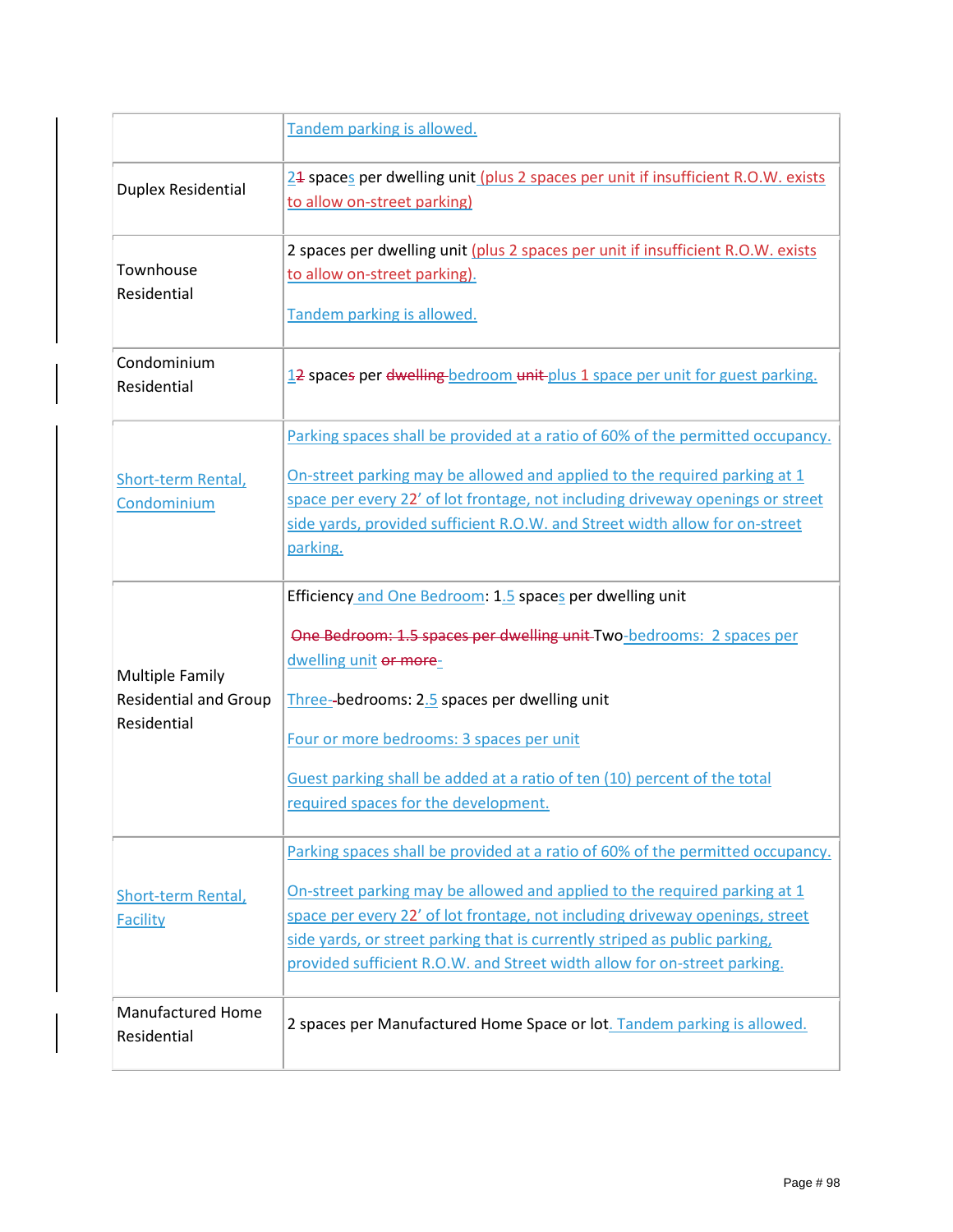| <b>COMMERCIAL USE</b><br><b>TYPES</b>                   |                                                                        |
|---------------------------------------------------------|------------------------------------------------------------------------|
| Administrative and<br><b>Business Offices</b>           | 1 space per 400 square feet                                            |
| Agricultural Sales and<br><b>Services</b>               | See Schedule A                                                         |
| <b>Automotive Rentals</b>                               | See Schedule A                                                         |
| Automotive Repair<br><b>Services</b>                    | 2 spaces per mechanic or repair stall whichever is greater             |
| <b>Automotive Sales</b>                                 | See Schedule A                                                         |
| <b>Automotive Washing</b>                               | Queue Line space equivalent to 1 times the service capacity of the use |
| <b>Building Maintenance</b><br><b>Services</b>          | See Schedule A                                                         |
| <b>Business Support</b><br><b>Services</b>              | See Schedule A                                                         |
| <b>Business or Trade</b><br>School                      | 1 space per 5 person capacity                                          |
| Campground                                              | 1 space per camping unit                                               |
| Cocktail Lounge                                         | 1 space per 3 persons capacity                                         |
| <b>Commercial Off-Street</b><br><b>Parking Facility</b> | No requirement                                                         |
| Communications<br><b>Services</b>                       | 1 space per 500 square feet                                            |
| <b>Construction Sales and</b><br><b>Services</b>        | See Schedule A                                                         |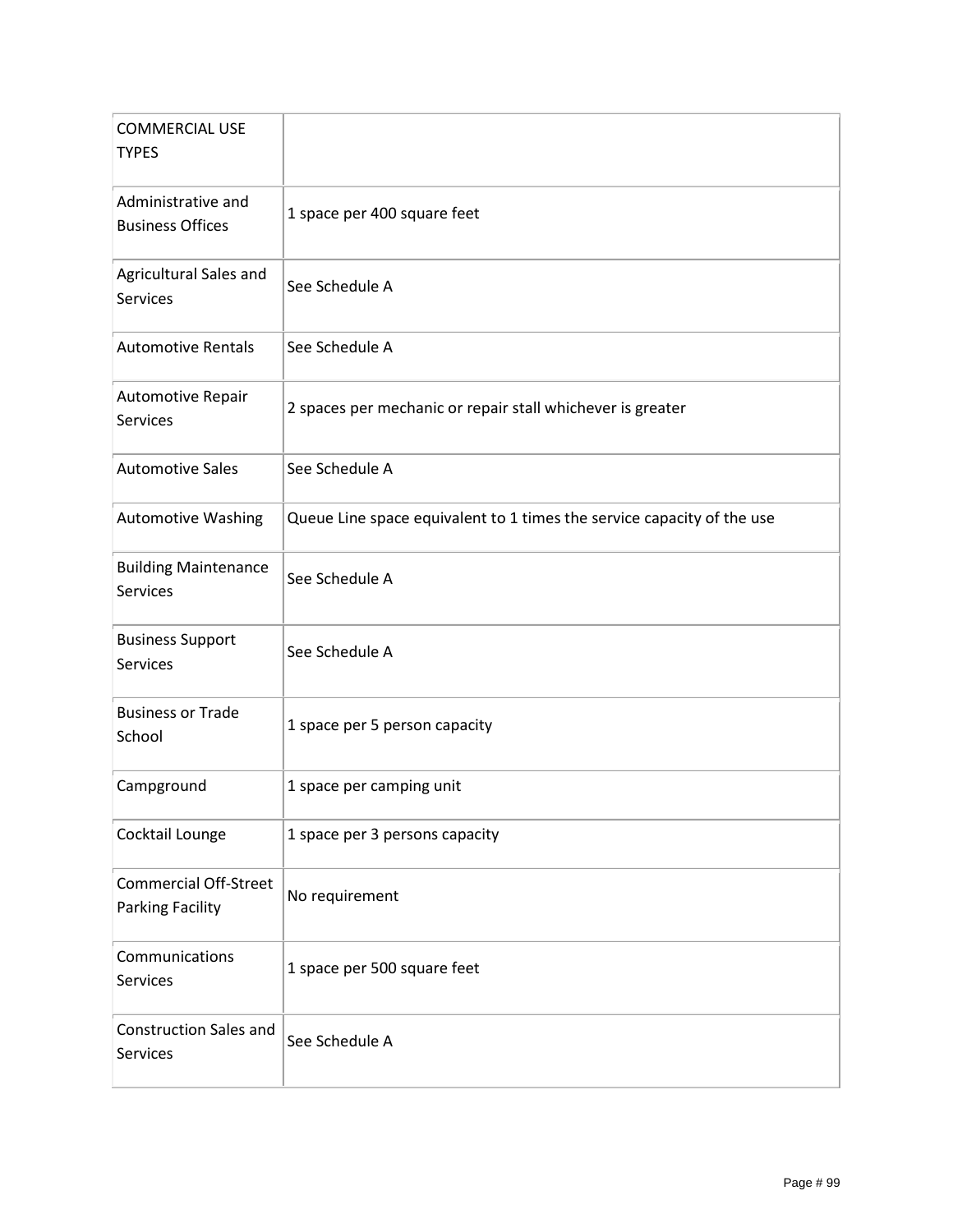| Consumer<br><b>Convenience Services</b>        | See Schedule B                                                                                                                                                              |
|------------------------------------------------|-----------------------------------------------------------------------------------------------------------------------------------------------------------------------------|
| Consumer Repair<br><b>Services</b>             | 1 space per 400 square feet                                                                                                                                                 |
| Convenience Storage                            | 1 space per 2000 square feet                                                                                                                                                |
| Convenience<br>Store/Self Serve<br>Gasoline    | 1 space per 300 square feet and 1 space per gasoline pump                                                                                                                   |
| Dance Halls/Meeting<br>Halls                   | 1 per 40 square feet or 2 per 6 seats for patron use                                                                                                                        |
| Dance Halls (Liquor<br>Sales)                  | 1 per 4 patron seating                                                                                                                                                      |
| Drive through facility,<br>as an ancillary use | May be adjusted through the Site Plan Review or Conditional Use procedure                                                                                                   |
| <b>Equipment Repair</b><br><b>Services</b>     | See Schedule A                                                                                                                                                              |
| <b>Equipment Sales</b>                         | See Schedule A                                                                                                                                                              |
| <b>Exterminating Services</b>                  | 1.5 spaces per 1000 square feet                                                                                                                                             |
| <b>Financial Services</b>                      | 1 space per 400 square feet                                                                                                                                                 |
| <b>Food Sales</b>                              | 1 space per 300 square feet                                                                                                                                                 |
| <b>Funeral Services</b>                        | 1 space per 4 person capacity                                                                                                                                               |
| <b>General Retail Services</b>                 | 1 per 400 square feet                                                                                                                                                       |
| Hotel/Motel                                    | First 50 Rooms: 1.10 spaces per room Each additional room over 50 rooms:<br>1.0 space per room Other use activities within hotel/motel: 100% of Table<br>7.863 requirements |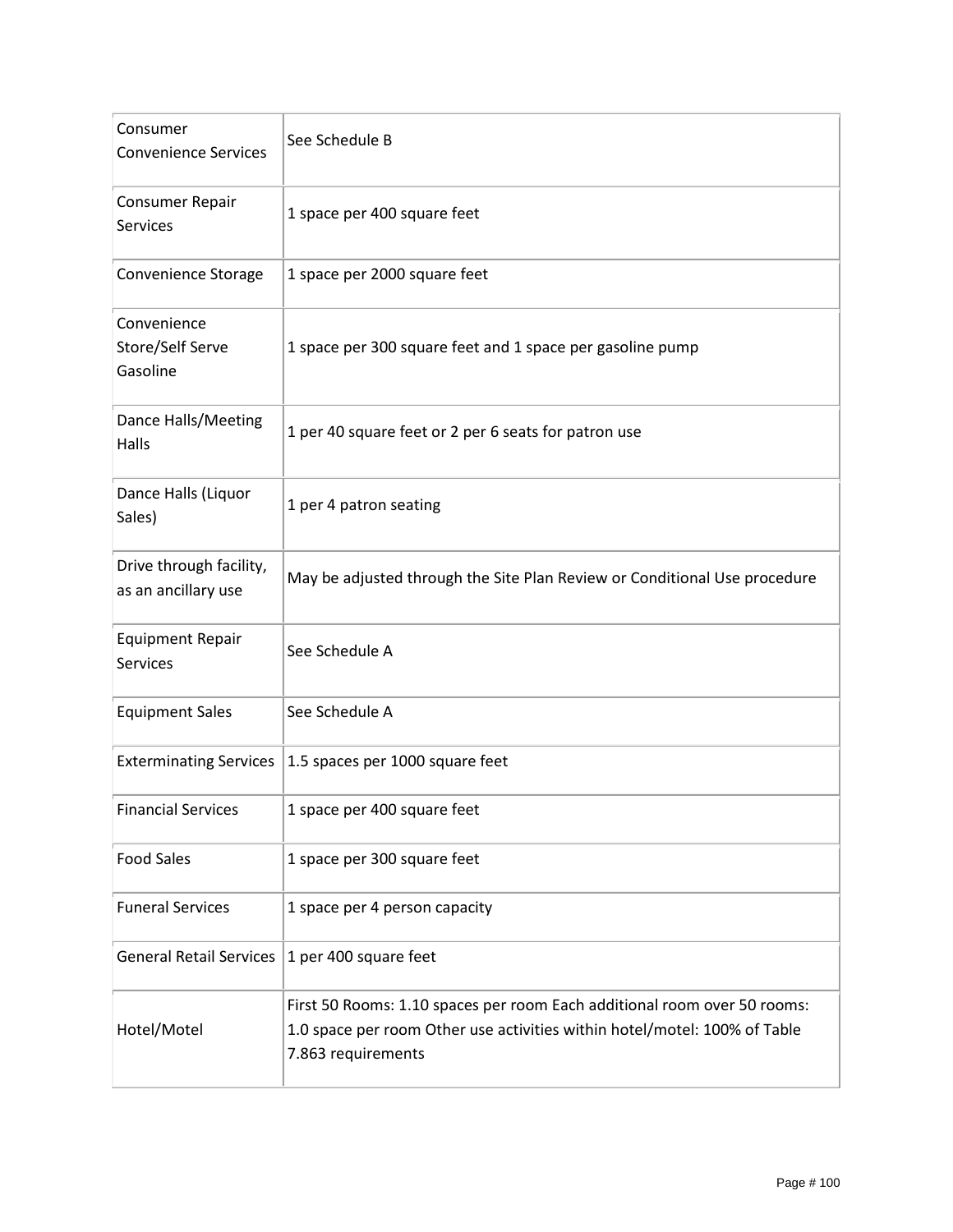| <b>Indoor Entertainment</b>          | 1 per 100 square feet or 1 space per 4 seats                                                       |  |
|--------------------------------------|----------------------------------------------------------------------------------------------------|--|
| Indoor Sports and<br>Recreation      | 1 per 400 square feet                                                                              |  |
| Kennels                              | 1 space per 750 square feet of kennel space                                                        |  |
| <b>Laundry Services</b>              | 1 space per 200 square feet or 4 customer spaces and 1 space per employee,<br>whichever is greater |  |
| <b>Liquor Sales</b>                  | 1 space per 400 square feet                                                                        |  |
| <b>Medical Offices</b>               | 1 space per 300 square feet of exam, testing, waiting rooms & offices                              |  |
| Outdoor<br>Entertainment             | See Schedule B                                                                                     |  |
| Outdoor Sports and<br>Recreation     | See Schedule B                                                                                     |  |
| Pawn Shop Services                   | 1 space per 400 square feet                                                                        |  |
|                                      | Personal Improvement 1 space per 300 square feet                                                   |  |
| <b>Personal Services</b>             | 1 space per 300 square feet                                                                        |  |
| Pet Services                         | 1 space per 400 square feet                                                                        |  |
| <b>Professional Offices</b>          | 1 space per 400 square feet                                                                        |  |
| <b>Research Services</b>             | 1 space per 400 square feet                                                                        |  |
| Restaurant                           | 1 space per 4 seats, plus cocktail lounge requirements                                             |  |
| Restaurant, Drive-<br>In/Fast Food   | 3 spaces per each 100 square feet within the customer service and dining area                      |  |
| Scrap and Salvage<br><b>Services</b> | See Schedule A                                                                                     |  |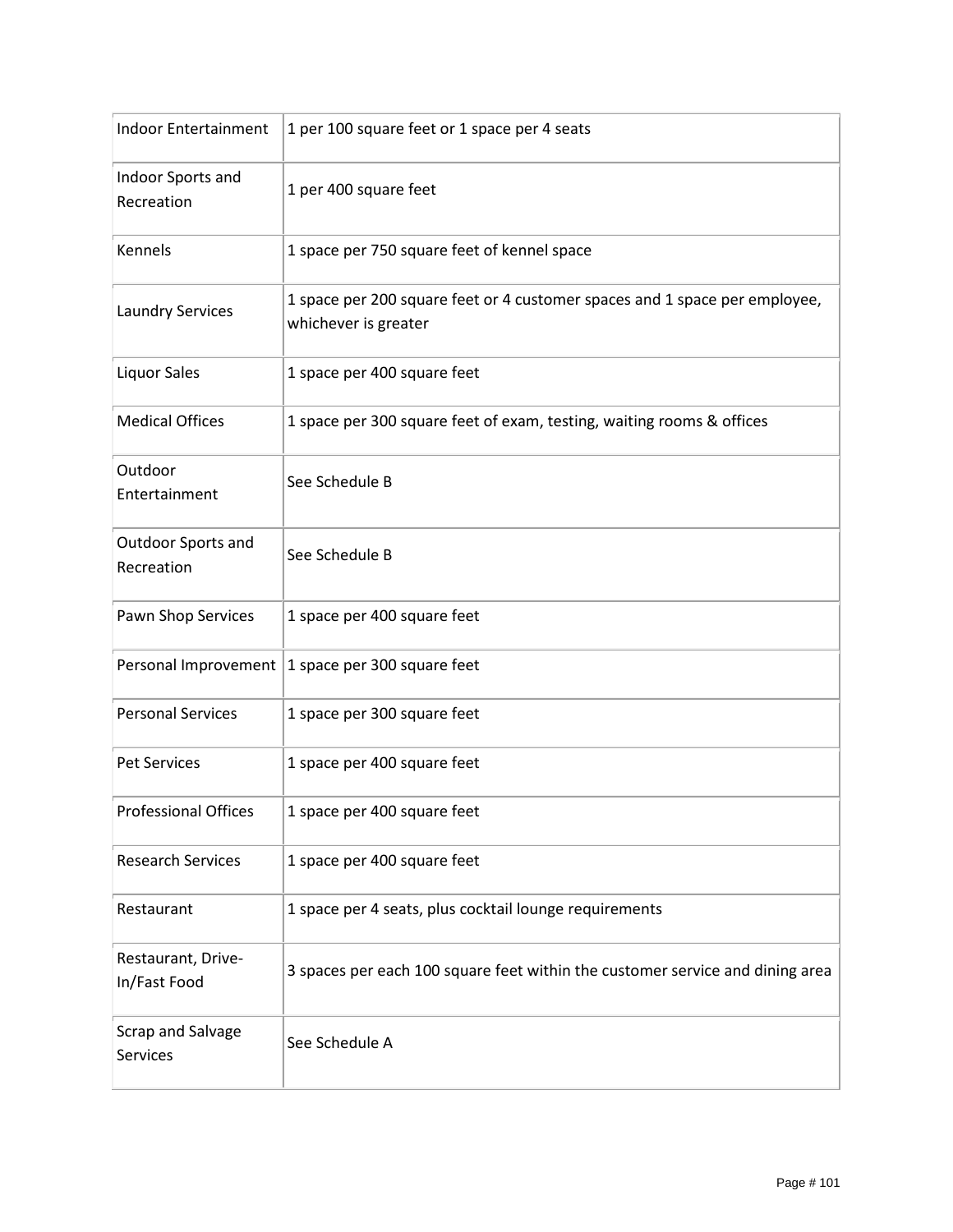| <b>Service Station</b>                             | 1 space per 2 gas pumps plus 1 space per service person                  |
|----------------------------------------------------|--------------------------------------------------------------------------|
| <b>Shopping Center</b>                             | 1 space per 200 square feet                                              |
| <b>Stables</b>                                     | See Schedule B                                                           |
| Vehicle Storage                                    | No requirement                                                           |
| <b>Veterinary Services</b>                         | 1 space per 500 square feet                                              |
| <b>INDUSTRIAL USE TYPES</b><br>(See Section 7.820) |                                                                          |
| <b>Basic Industry</b>                              | See Schedule A                                                           |
| Custom Manufacturing See Schedule A                |                                                                          |
| <b>General Warehousing</b>                         | See Schedule A                                                           |
| Light Manufacturing                                | See Schedule A                                                           |
| <b>Limited Warehousing</b>                         | See Schedule A                                                           |
| <b>Resource Extraction</b>                         | 1 per employee based on the largest shift plus 25% to cover shift change |
| Stockyards                                         | 1 per employee based on the largest shift                                |
| <b>CIVIC USE TYPES</b>                             |                                                                          |
| Administrative<br><b>Services</b>                  | 1 space per 400 square feet                                              |
| <b>Aviation Facilities</b>                         | See Schedule B                                                           |
| Cemetery                                           | See Schedule B                                                           |
| Club or Lodge                                      | 1 space per 5 persons capacity                                           |
| <b>College and University</b><br><b>Facilities</b> | See Schedule B                                                           |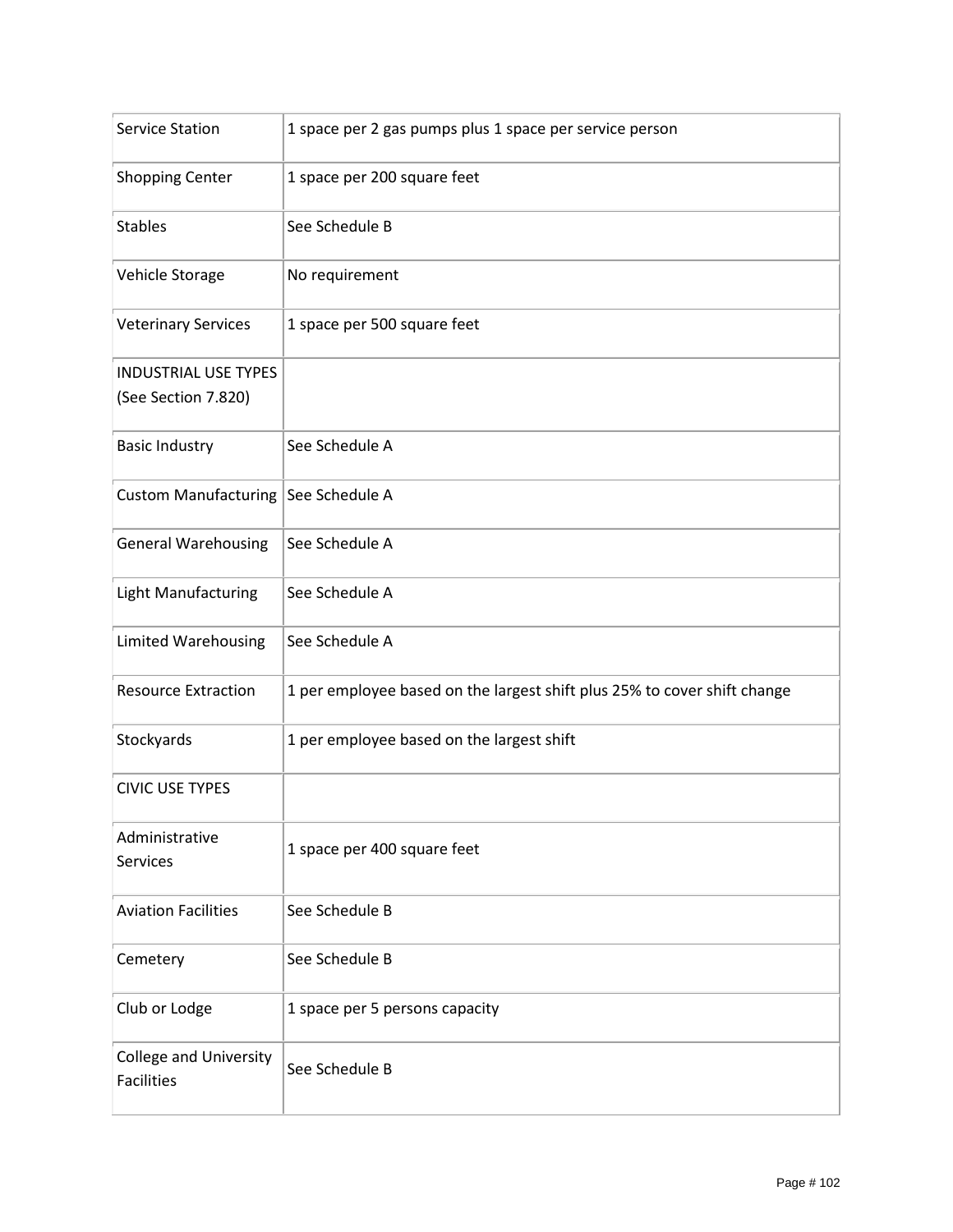|                                                                                | Community Recreation 1 space per 5 persons capacity                                                                                       |  |
|--------------------------------------------------------------------------------|-------------------------------------------------------------------------------------------------------------------------------------------|--|
| <b>Convalescent Services</b>                                                   | 1 space per 4 beds patient capacity, plus 1 space per 2 employees (Maximum<br>shift)                                                      |  |
| <b>Cultural Services</b>                                                       | 1 per 400 square feet                                                                                                                     |  |
| Day Care Services                                                              | 1½ space per teacher, administrator, or day care provider                                                                                 |  |
| <b>Detention Facilities</b>                                                    | See Schedule B                                                                                                                            |  |
| <b>Guidance Services</b>                                                       | 1 per 400 square feet                                                                                                                     |  |
| <b>Hospital Services</b><br>(General)                                          | 1 space per bed                                                                                                                           |  |
| <b>Hospital Services</b><br>(Limited)                                          | 1 space per 200 square feet of examination, treating, waiting rooms and<br>offices                                                        |  |
| <b>Local Utility Services</b>                                                  | See Schedule B                                                                                                                            |  |
| Maintenance and<br><b>Service Facilities</b>                                   | See Schedule A                                                                                                                            |  |
| <b>Major Utility Facilities</b>                                                | See Schedule A                                                                                                                            |  |
| Military Installations                                                         | See Schedule B                                                                                                                            |  |
| Park and Recreation<br><b>Services</b>                                         | See Schedule B                                                                                                                            |  |
| <b>Postal Facilities</b>                                                       | See Schedule B                                                                                                                            |  |
| <b>Public and Private</b><br><b>Primary Educational</b><br><b>Facilities</b>   | 2 spaces per classroom plus public assembly requirement for auditorium or<br>assembly hall                                                |  |
| <b>Public and Private</b><br><b>Secondary Educational</b><br><b>Facilities</b> | 1½ off-street parking space per classroom and one space for each three<br>students anticipated to be enrolled in the 11th and 12th grades |  |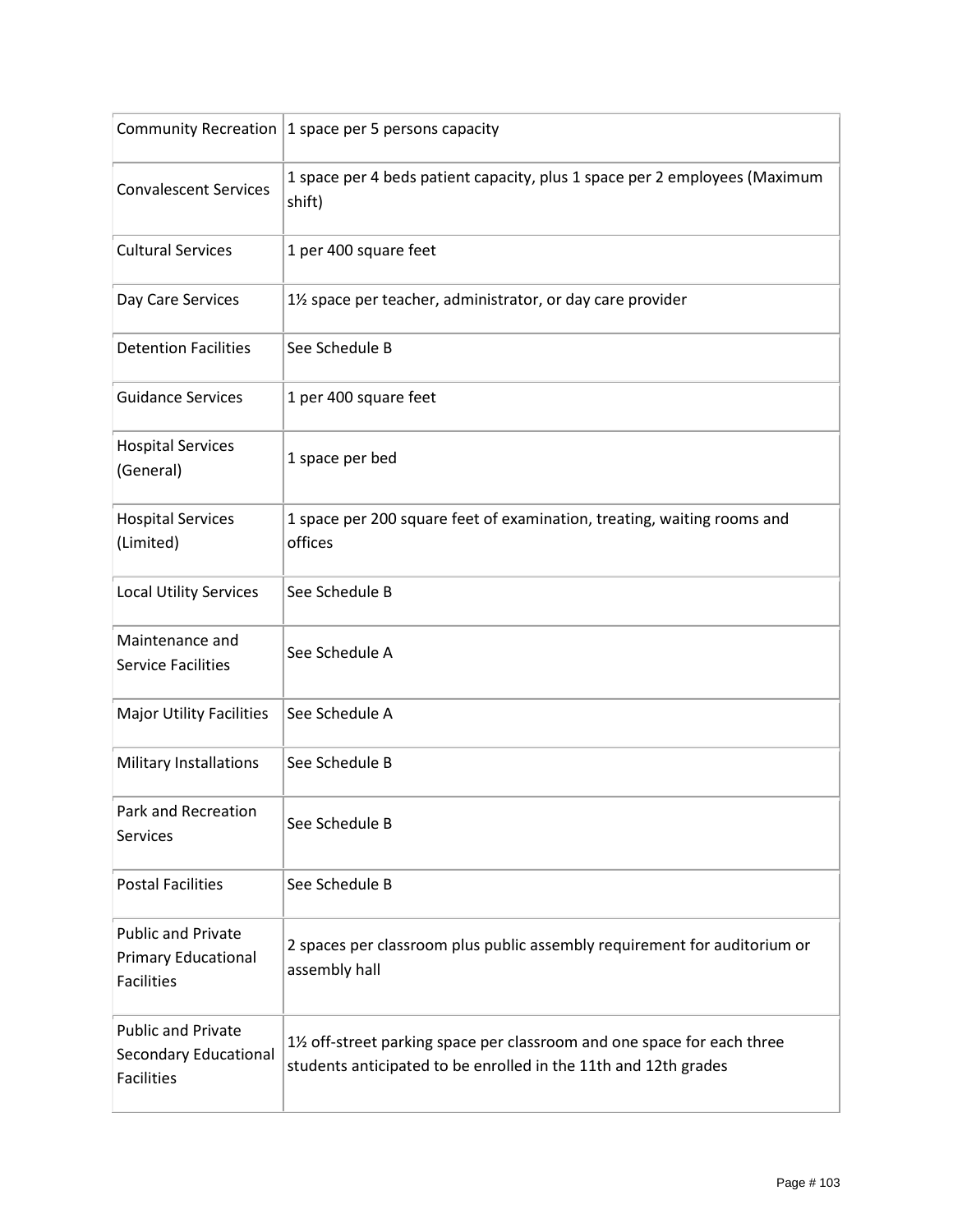| <b>Public Assembly</b>                  | 1 space per 5 persons capacity   |
|-----------------------------------------|----------------------------------|
| <b>Railroad Facilities</b>              | See Schedule B                   |
| <b>Religious Assembly</b><br>(Church)   | 1 space per 4 seats in sanctuary |
| <b>Safety Services</b>                  | See Schedule B                   |
| Transportation<br><b>Terminals</b>      | See Schedule B                   |
| <b>AGRICULTURAL USE</b><br><b>TYPES</b> |                                  |
| Horticulture                            | 1 per 1000 square feet           |

## TABLE: 7.864 SCHEDULE A

Specific off-street parking requirements to be determined by the Director of Planning and Building based on the following minimum requirements for applicable functions or activities associated with each use:

| <b>ACTIVITY</b>                                          | REQUIREMENT                                  |
|----------------------------------------------------------|----------------------------------------------|
| Office or administration activity                        | 1 space per 400 square feet                  |
| Indoor sales, service or display                         | 1 space per 750 square feet                  |
| Outdoor sales, service or display                        | 1 space per 1200 square feet                 |
| Indoor storage, warehousing, equipment                   | 1 space per 1,000 square feet or 1 space per |
| servicing or manufacturing                               | employee, based on the largest shift         |
| Outdoor storage, equipment servicing or<br>manufacturing | 1 space per 2,300 square feet                |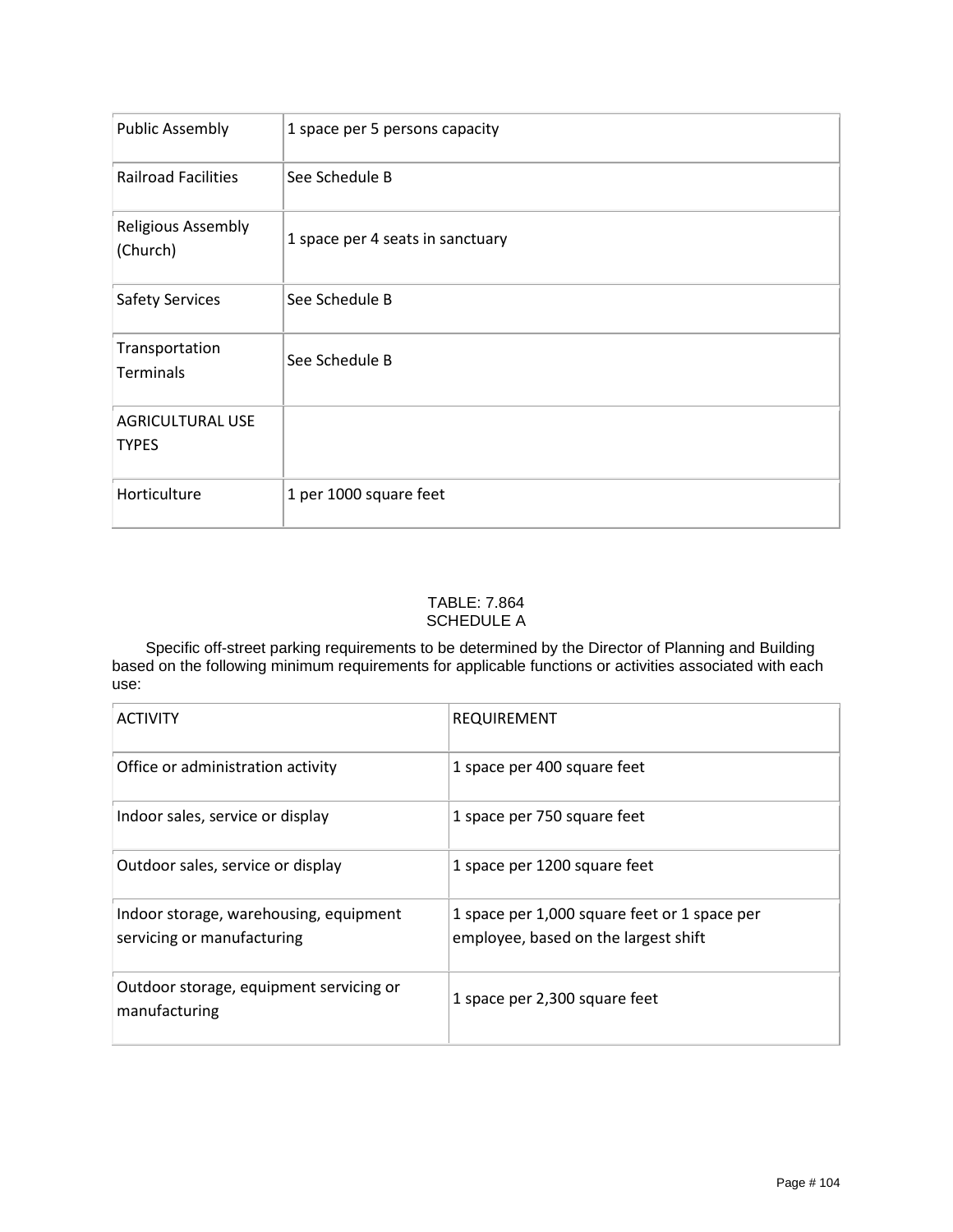## TABLE: 7.865 SCHEDULE B

The minimum off-street motor vehicle parking and loading requirements for uses subject to Schedule B shall be determined by the Director of Planning and Building. In making such determination, the Director of Planning and Building shall consider the requirements applicable to similar uses, the location and characteristics of the use, and appropriate traffic engineering and planning data.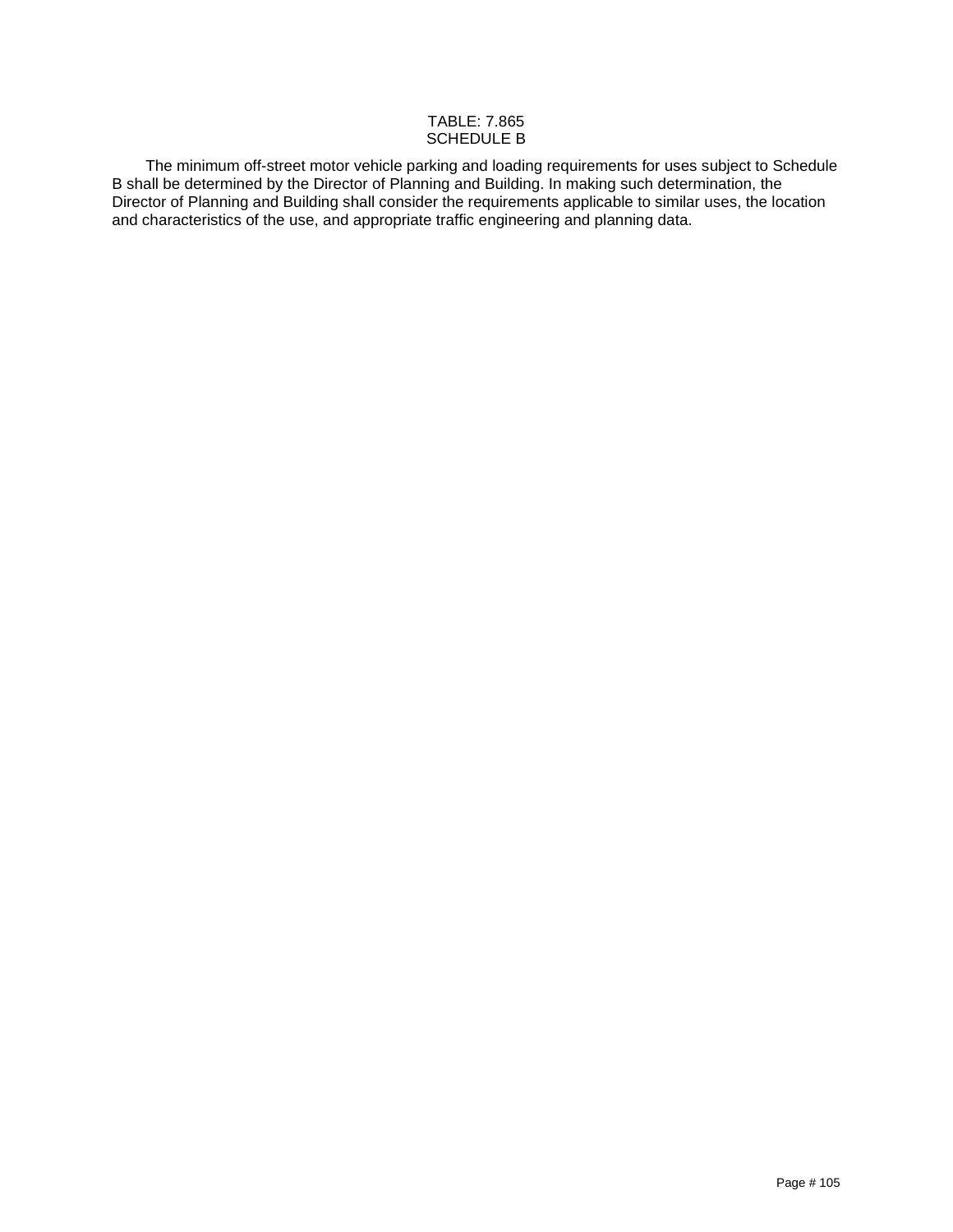Sec. 7.940. - Screening Requirements and Standards.

Other areas not covered by Subsection 7.920.e. of this Ordinance shall be subject to the requirements of this Section. Minimum landscape screening requirements shall be provided in the following situations:

Multiple Family, greater than four (4) units, and manufactured home use along property lines abutting a Single Family District.

Commercial Use along property lines abutting any Residential District.

Civic Use along property lines abutting a more restrictive district in which the use is not permitted.

Surrounding Multiple Family, greater than four (4) units, Commercial, Industrial or Civic trash storage areas or support services systems.

Manufactured Home Parks along property lines abutting a public street, right-of-way, or single family residential development.

Short-term rental (STR) along property lines adjacent to single-family uses, in or adjacent to R1 districts, in or adjacent to R1A districts, in or adjacent to R2 districts, and in or adjacent to the R5 zoning districts. Screening requirements in the Historic District must be approved by the Historic Review Board. The Historic Review Board may waive the screening requirement.

Screening shall be provided by installation and maintenance thereafter of a visual screen or buffer of one of the following types:

A solid wood and/or masonry fence or wall at least six (6) feet but not greater than eight (8) feet in height.

A hedge-like screen of evergreen plant material capable of attaining a minimum height of eight (8) feet at maturity, planted initially at a minimum of four (4) foot centers and with a minimum height of three and one-half (3½) feet.